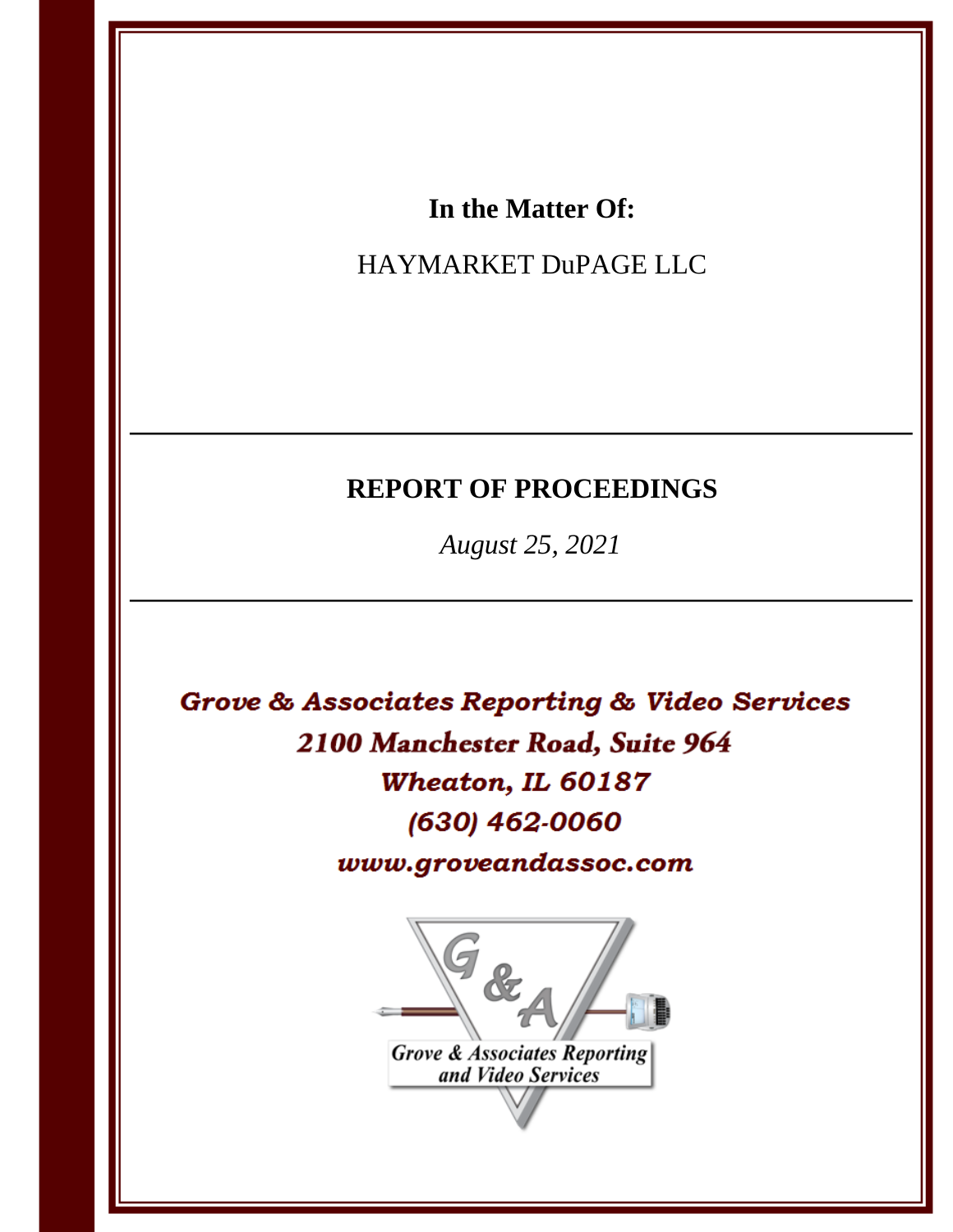Itasca, Illinois. (a)

STATE OF ILLINOIS )  $\big)$  SS. COUNTY OF DU PAGE ) BEFORE THE VILLAGE OF ITASCA PLAN COMMISSION IN THE MATTER OF:  $\qquad \qquad$  )  $\hspace{0.5cm}$   $\hspace{0.5cm}$   $\hspace{0.5cm}$   $\hspace{0.5cm}$   $\hspace{0.5cm}$   $\hspace{0.5cm}$   $\hspace{0.5cm}$   $\hspace{0.5cm}$   $\hspace{0.5cm}$   $\hspace{0.5cm}$   $\hspace{0.5cm}$   $\hspace{0.5cm}$   $\hspace{0.5cm}$   $\hspace{0.5cm}$   $\hspace{0.5cm}$   $\hspace{0.5cm}$   $\hspace{0.5cm}$   $\hspace{0.5cm}$   $\hspace{$ Haymarket DuPage LLC  $\qquad \qquad$  ) PC #19-014 860 West Irving Park Road  $\qquad$ 

REPORT OF PROCEEDINGS had and testimony

taken at the public hearing of the above-entitled

cause, taken by Lynette J. Neal, CSR No. 084-004363,

RPR, on Wednesday, August 25, 2021, at 7:00 p.m.

**GROVE & ASSOCIATES REPORTING**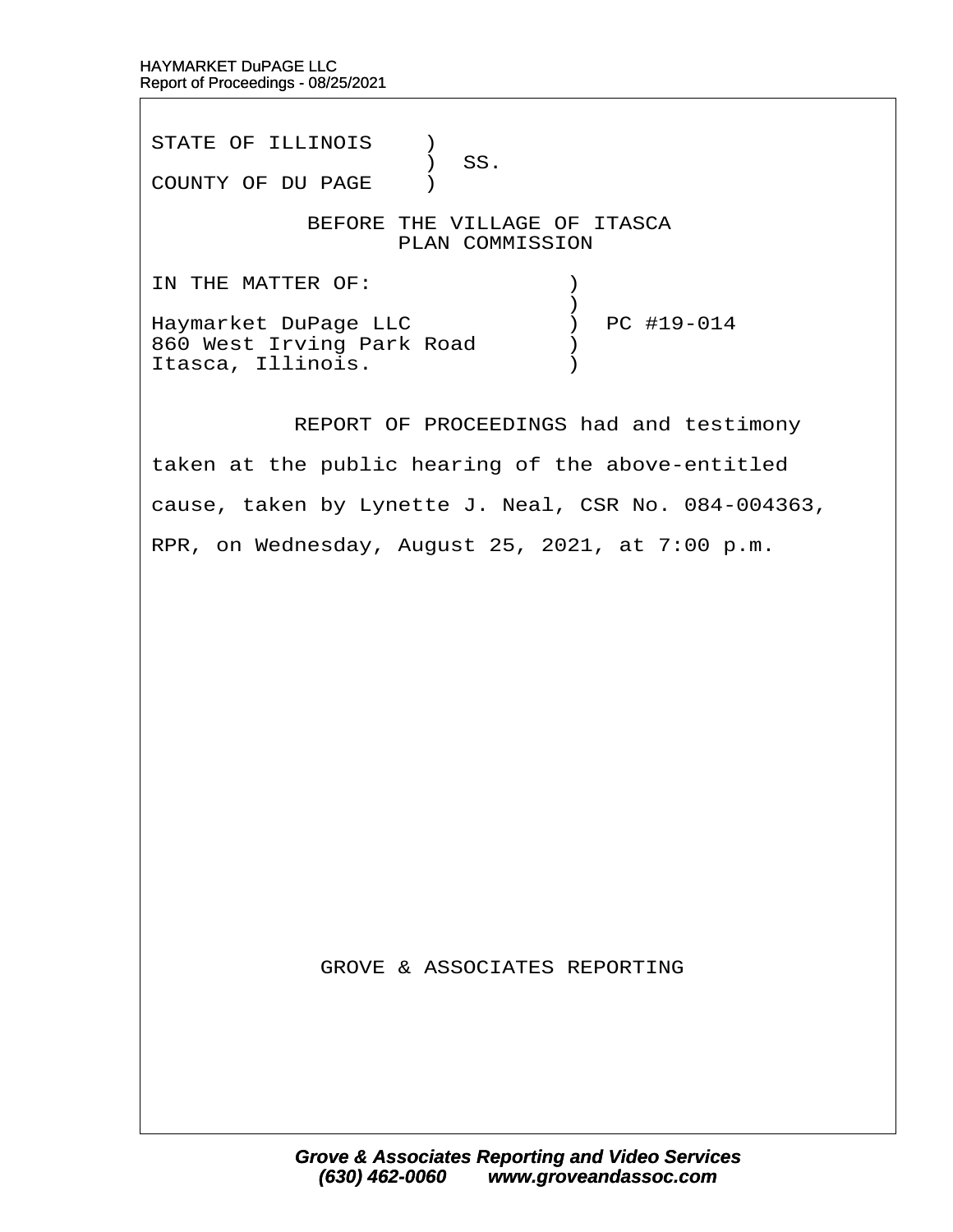### 1 PRESENT:

| 2<br>3<br>4 | MR. BRENDAN DALY, Chairman;<br>MR. FRANK CARELLO, Commissioner;<br>MR. JEFFREY HOLMES, Commissioner;<br>MS. KRISTA RAY, Commissioner;<br>MR. ANTHONY RUSSO, Commissioner; |
|-------------|---------------------------------------------------------------------------------------------------------------------------------------------------------------------------|
| 5           | <b>ALSO PRESENT:</b>                                                                                                                                                      |
| 6           | MR. MO KHAN, Village Planner;<br><b>MS. DEANNE CURELO:</b>                                                                                                                |
| 7<br>8<br>9 | HERVAS, CONDON & BERSANI, P.C., by<br>MR. CHARLES E. HERVAS and MS. YORDANA WYSOCKI,<br>333 Pierce Road, Suite 195<br>Itasca, Illinois 60143<br>(630) 773-4774            |
| 10          | chervas@hcbattorneys.com<br>Appeared on behalf of the Village of Itasca;                                                                                                  |
| 11<br>12    | DASPIN & AUMENT, LLP, by<br>MS. BRIDGET M. O'KEEFE,<br>300 South Wacker Drive, Suite 2200                                                                                 |
| 13<br>14    | Chicago, Illinois 60606<br>(312) 258-3795                                                                                                                                 |
| 15          | bokeefe@daspinaument.com<br>and                                                                                                                                           |
| 16          | BOND, DICKSON & CONWAY, by<br>MS. MARY E. DICKSON,                                                                                                                        |
| 17<br>18    | 400 South Knoll Street, Unit C<br>Wheaton, Illinois 60187<br>$(630) 681 - 1000$                                                                                           |
| 19          | marydickson@bond-dickson.com<br>Appeared on behalf of Haymarket DuPage, LLC;                                                                                              |
| 20          |                                                                                                                                                                           |
| 21          |                                                                                                                                                                           |
| 22          |                                                                                                                                                                           |
| 23          |                                                                                                                                                                           |
| 24          |                                                                                                                                                                           |
|             |                                                                                                                                                                           |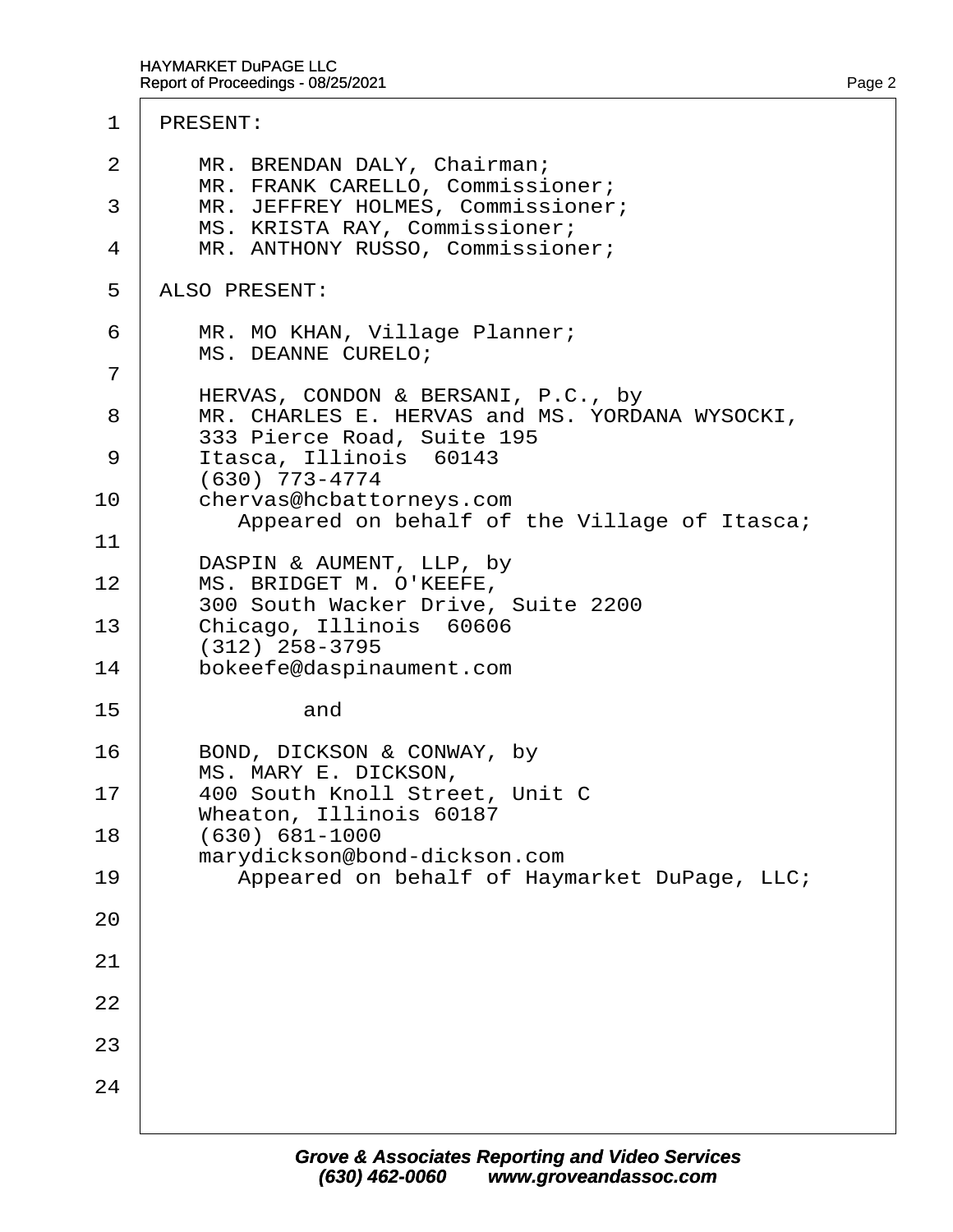| $\mathbf 1$ | PRESENT: (Cont'd.)                                                                        |
|-------------|-------------------------------------------------------------------------------------------|
| 2           | FRANCZEK, P.C., by<br><b>MS. JENNIFER SMITH</b>                                           |
| 3           | 300 South Wacker Drive, Suite 3400                                                        |
| 4           | Chicago, Illinois 60606<br>$(312)$ 786-6589                                               |
| 5           | jas@franczek.com<br>Appeared on behalf of Itasca School District;                         |
| 6           | JOHNSON & BELL, LTD., by<br>STEPHEN P. ELLENBECKER                                        |
| 7           | 33 West Monroe Street, Suite 2700                                                         |
| 8           | Chicago, IL 60603<br>$(312)$ 984-0221                                                     |
| 9           | ellenbeckers@jbltd.com<br>Appeared on behalf of 865 West Irving Park                      |
| 10          | Road, LLC;                                                                                |
| 11          | OTTOSEN, DI NOLFO, HASENBLAG & CASTALDO, LTD., by<br>MR. STEPHEN H. DI NOLFO              |
| 12          | 1804 North Naper Boulevard, Suite 350<br>Naperville, Illinois 60563                       |
| 13          | (630) 682-0085<br>sdinolfo@ottosenlaw.com<br>Appeared on behalf of Itasca Fire Protection |
| 14          | District.                                                                                 |
| 15          |                                                                                           |
| 16          |                                                                                           |
| 17          |                                                                                           |
| 18          |                                                                                           |
| 19          |                                                                                           |
| 20          |                                                                                           |
| 21          |                                                                                           |
| 22          |                                                                                           |
| 23          |                                                                                           |
| 24          |                                                                                           |
|             |                                                                                           |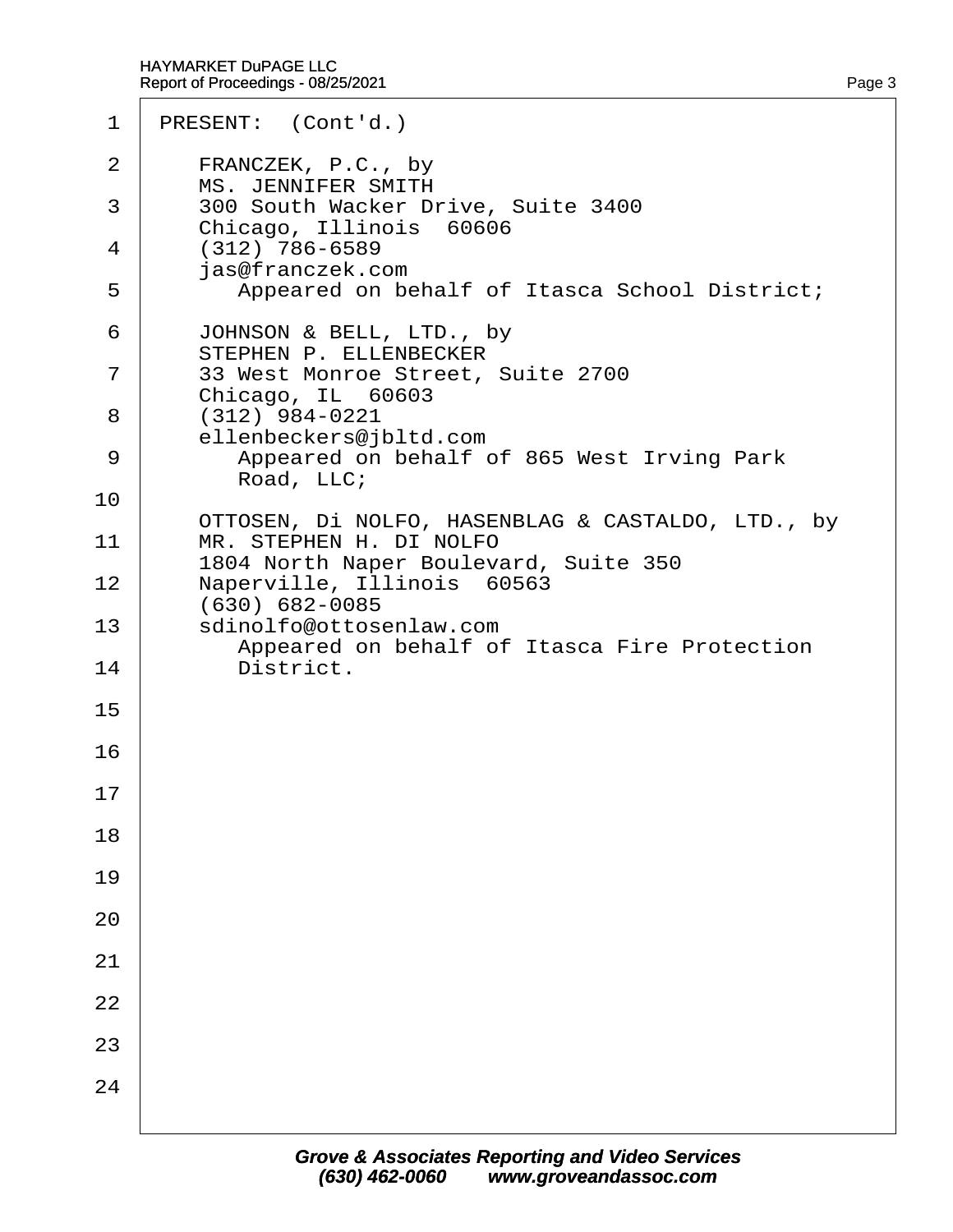| $\mathbf 1$    | CHAIRMAN DALY: Good evening, everyone. Today           |       |
|----------------|--------------------------------------------------------|-------|
| $\overline{2}$ | is Wednesday, August 25th. I call this meeting to      |       |
| 3              | order. The case before the Plan Commission is          |       |
|                | 4 PC 19-014 continued from two weeks ago, August 11th. |       |
| 5              | The petitioner and owner is Haymarket DuPage, LLC,     | 06:59 |
| 6              | and the location is 860 West Irving Park Road.         |       |
| $\overline{7}$ | Will the secretary please call the                     |       |
| 8              | rbll.                                                  |       |
| 9              | MR. KHAN: Commissioner Carello.                        |       |
| 10             | <b>COMMISSIONER CARELLO: Here.</b>                     | 06:59 |
| 11             | MR. KHAN: Commissioner Drummond, absent.               |       |
| 12             | <b>Commissioner Holmes.</b>                            |       |
| 13             | <b>COMMISSIONER HOLMES: Here.</b>                      |       |
| 14             | MR. KHAN: Commissioner Ray.                            |       |
| 15             | <b>COMMISSIONER RAY: Here.</b>                         | 06:59 |
| 16             | MR. KHAN: Commissioner Russo.                          |       |
| 17             | <b>COMMISSIONER RUSSO: Here.</b>                       |       |
| 18             | MR. KHAN: Chairman Daly.                               |       |
| 19             | CHAIRMAN DALY: Here. I declare a quorum                |       |
| 20             | present. The process for this evening -- on the        | 06:59 |
| 21             | Village's website is a step-by-step for the public     |       |
| 22             | hearing process. We are currently on Step 8, public    |       |
| 23             | comment. This evening, we are entertaining public      |       |
| 24             | comment. We -- this is the last evening for public     |       |
|                |                                                        |       |

Page 4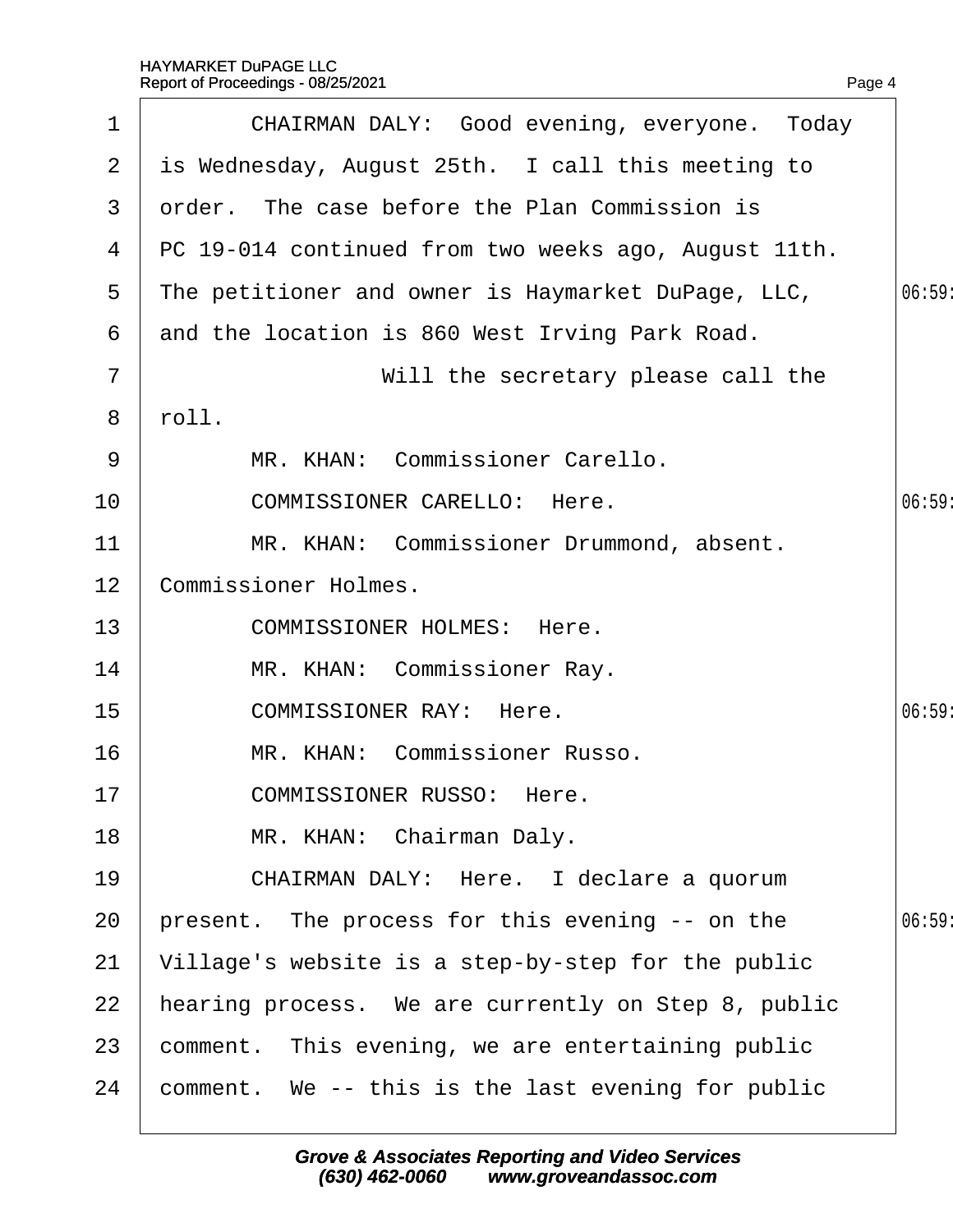|                 | 1 domment in the meeting, and then we will talk about  |       |
|-----------------|--------------------------------------------------------|-------|
|                 | 2 the balance of the meetings at the end of this       |       |
| 3 <sup>1</sup>  | meeting.                                               |       |
| 4               | At this point, I would like to turn                    |       |
| 5 <sup>5</sup>  | it over to our legal counsel, Mr. Charles Hervas, for  | 07:00 |
| 6               | his openings remarks.                                  |       |
| $\overline{7}$  | MR. HERVAS: Thank you, Mr. Chairman. Again,            |       |
|                 | 8 my name is Chuck Hervas, and I'm the attorney        |       |
|                 | 9 advising the Plan Commission in this matter. This is |       |
|                 | 10 a legal proceeding with legal significance. A court | 07:00 |
| 11              | reporter is transcribing the testimony. This is not    |       |
| 12 <sub>2</sub> | a trial, but we're developing a record of proceedings  |       |
| 13 <sup>°</sup> | before the Plan Commission. This is a legal public     |       |
| 14              | hearing on a zoning petition.                          |       |
| 15 <sub>1</sub> | My job is to protect the rights of                     | 07:00 |
| 16              | the petitioner, any objectors, and the public. The     |       |
|                 | 17 Plan Commission will make findings and a            |       |
| 18              | recommendation to the Village board. Please            |       |
| 19              | understand that the Plan Commission is a recommending  |       |
| 20              | body. The Village board will make the final decision   | 07:00 |
| 21              | on the Haymarket zoning petition.                      |       |
| 22              | Although the Plan Commission                           |       |
| 23              | meetings will still be live-streamed through YouTube,  |       |
| 24              | we are back to meeting in person, and in-person        |       |
|                 |                                                        |       |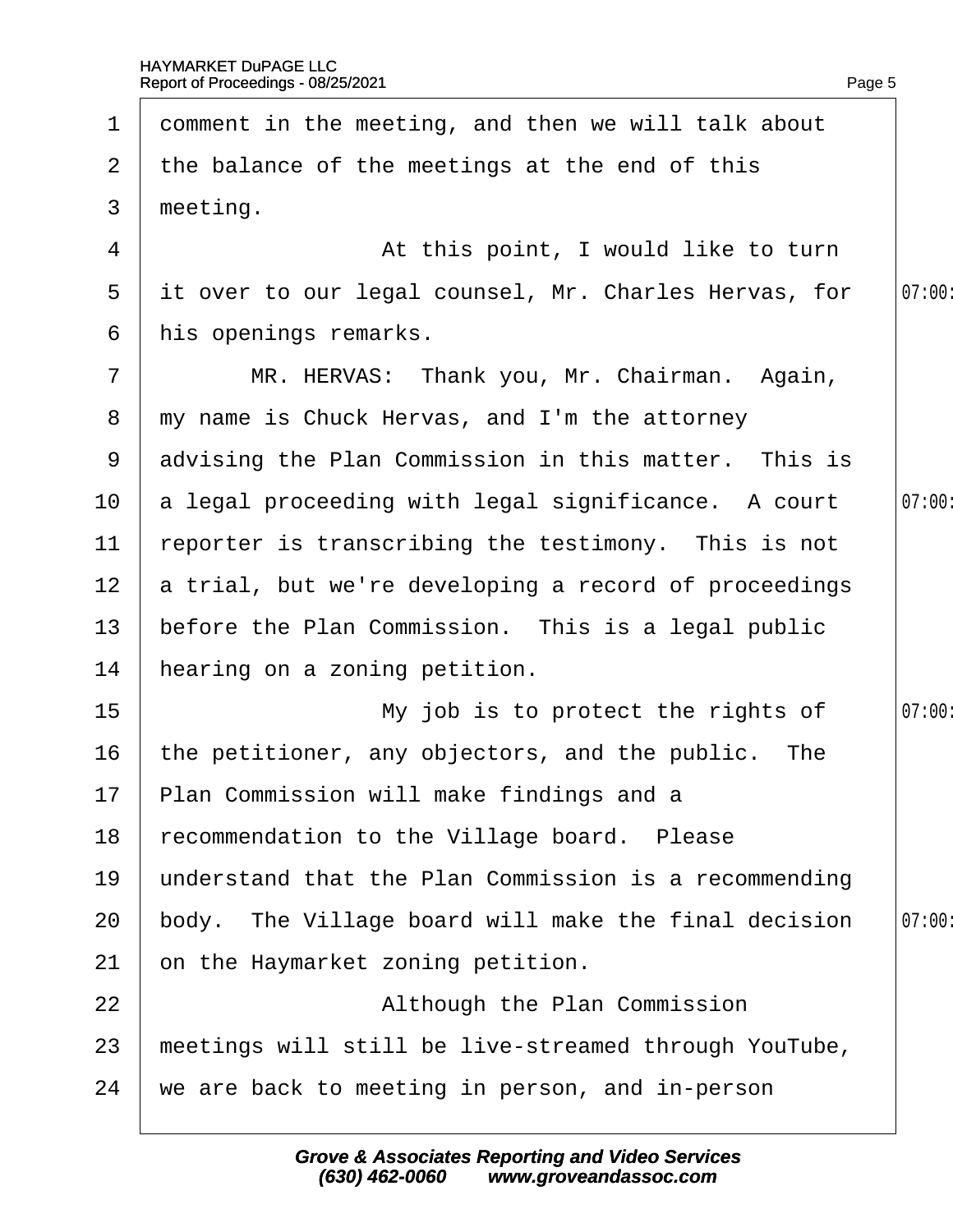| $\mathbf 1$    | meetings will continue through the remainder of this  |       |
|----------------|-------------------------------------------------------|-------|
| $\mathbf{2}$   | hearing. The procedures used by the Plan Commission   |       |
| 3              | for large hearings during the pandemic are available  |       |
| 4              | on the Village website. The website has a lot of      |       |
| 5              | information, including a comprehensive step-by-step   | 07:01 |
| 6              | guide about the hearing.                              |       |
| $\overline{7}$ | We're doing the best we can to have                   |       |
| 8              | an orderly process that allows for both public        |       |
| 9              | questions and public comment. Please abide by the     |       |
| 10             | ground rules of the commission.                       | 07:01 |
| 11             | That's all I have, Mr. Chairman.                      |       |
| 12             | CHAIRMAN DALY: Thank you, Mr. Hervas.                 |       |
| 13             | The business before the commission                    |       |
| 14             | this evening is the public hearing on Case PC 19-014. |       |
| 15             | The request is for petition for a planned development | 07:01 |
| 16             | by special use with exceptions and Class 1 site plan  |       |
|                | 17 approval all in order to permit a mixed-use        |       |
| 18             | residential health -- residential and healthcare      |       |
| 19             | facility and other accessory uses in the B-2          |       |
| 20             | community business district at 860 West Irving Park   | 07:02 |
| 21             | Road.                                                 |       |
| 22             | I will now entertain a motion to                      |       |
| 23             | open this continued public hearing.                   |       |
| 24             | <b>COMMISSIONER HOLMES: So moved.</b>                 |       |
|                |                                                       |       |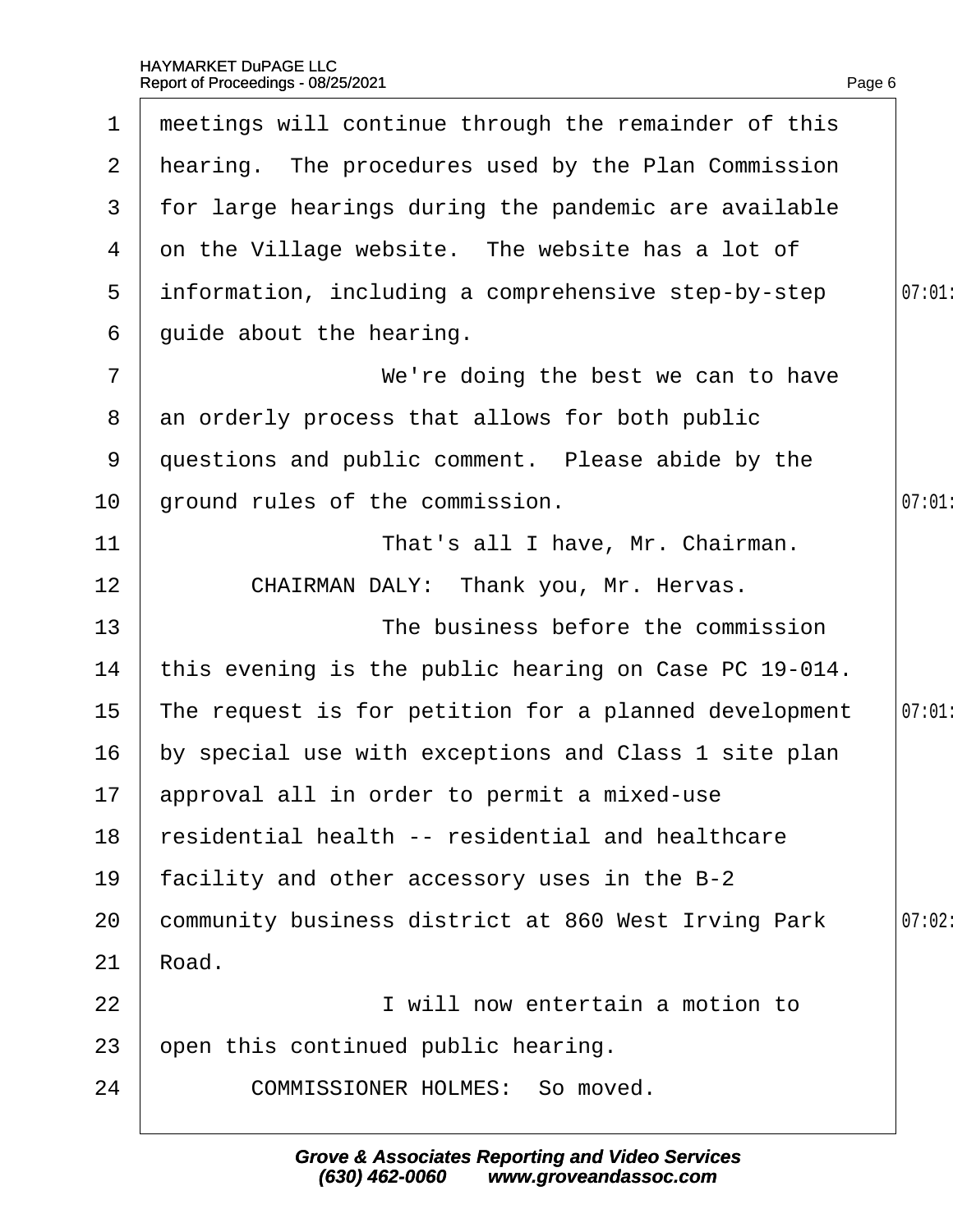| 1              | COMMISSIONER RAY: Ray, second.                        |
|----------------|-------------------------------------------------------|
| $\overline{2}$ | CHAIRMAN DALY: Would the secretary please             |
| 3              | dall the vote.                                        |
| 4              | MR. KHAN: Commissioner Carello.                       |
| 5              | <b>COMMISSIONER CARELLO: For.</b>                     |
| 6              | MR. KHAN: Commissioner Holmes.                        |
| $\overline{7}$ | <b>COMMISSIONER HOLMES: For.</b>                      |
| 8              | MR. KHAN: Commissioner Ray.                           |
| 9              | <b>COMMISSIONER RAY: For.</b>                         |
| 10             | MR. KHAN: Commissioner Russo.                         |
| 11             | <b>COMMISSIONER RUSSO: For.</b>                       |
| 12             | MR. KHAN: Chairman Daly.                              |
| 13             | <b>CHAIRMAN DALY: For. The motion carries.</b>        |
| 14             | This public hearing is now open.                      |
| 15             | So as we did two weeks ago, there's                   |
| 16             | a sign-in sheet. DeAnn has it over -- the pink        |
| 17             | signup. She's holding it up. We also have people      |
| 18             | who already signed up on-line, so, DeAnn, would you   |
| 19             | please start reading off the names of the people who  |
| 20             | are able to start us off. Thank you.                  |
| 21             | I'm sorry, Ms. Dickson?                               |
| 22             | MS. DICKSON: I'm sorry, Mr. Chairman. If I            |
| 23             | could, before we get started with the public          |
| 24             | testimony, the public commenting tonight, at the last |
|                |                                                       |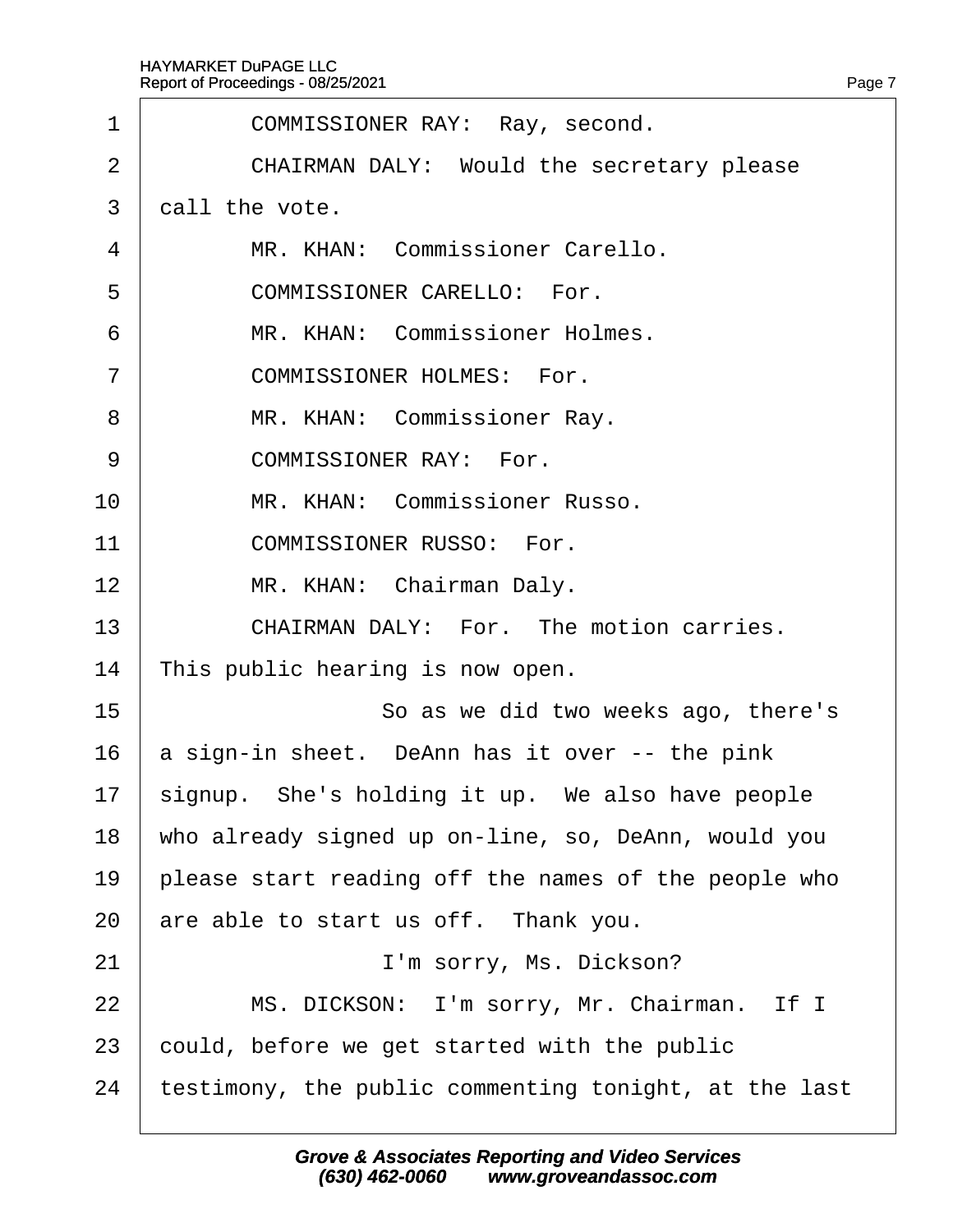| $\mathbf 1$     | public hearing, there was a petition presented to the |       |
|-----------------|-------------------------------------------------------|-------|
| $\overline{2}$  | Plan Commission that we didn't have the opportunity   |       |
| 3               | to review prior to its presentation into the record.  |       |
| 4               | And Ms. Wysocki very -- sent it over to us for our    |       |
| 5               | review and said that if we had an objection to the    | 07:03 |
| 6               | petition, we could bring that objection before the    |       |
| $\overline{7}$  | dommission tonight. I can do that now or, if you'd    |       |
| 8               | prefer, we can wait until we're done with the public  |       |
| 9               | domment.                                              |       |
| 10              | CHAIRMAN DALY: Why don't we wait until the            | 07:03 |
| 11              | close, if that's all right with you.                  |       |
| 12 <sub>2</sub> | MS. DICKSON: Perfectly acceptable.                    |       |
| 13              | CHAIRMAN DALY: And, again, as a reminder, if          |       |
| 14              | you're commenting publicly this evening, please state |       |
| 15              | your full name and your address for the record.       | 07:03 |
| 16              | Thank you.                                            |       |
| 17              | MR. BARTHEL: Sure. Good evening. My name is           |       |
| 18              | James Barthel. I live at 746 Clover Ridge. Barthel    |       |
| 19              | is B-a-r-t-h-e-l.                                     |       |
| 20              | So thank you for the opportunity                      | 07:03 |
| 21              | tonight. I've been a resident of Itasca for over 15   |       |
| 22              | years. I have reviewed the data provided by both      |       |
| 23              | petitioner and the Village, and I've also attended a  |       |
| 24              | lot of the meetings in person as well as virtually.   |       |
|                 |                                                       |       |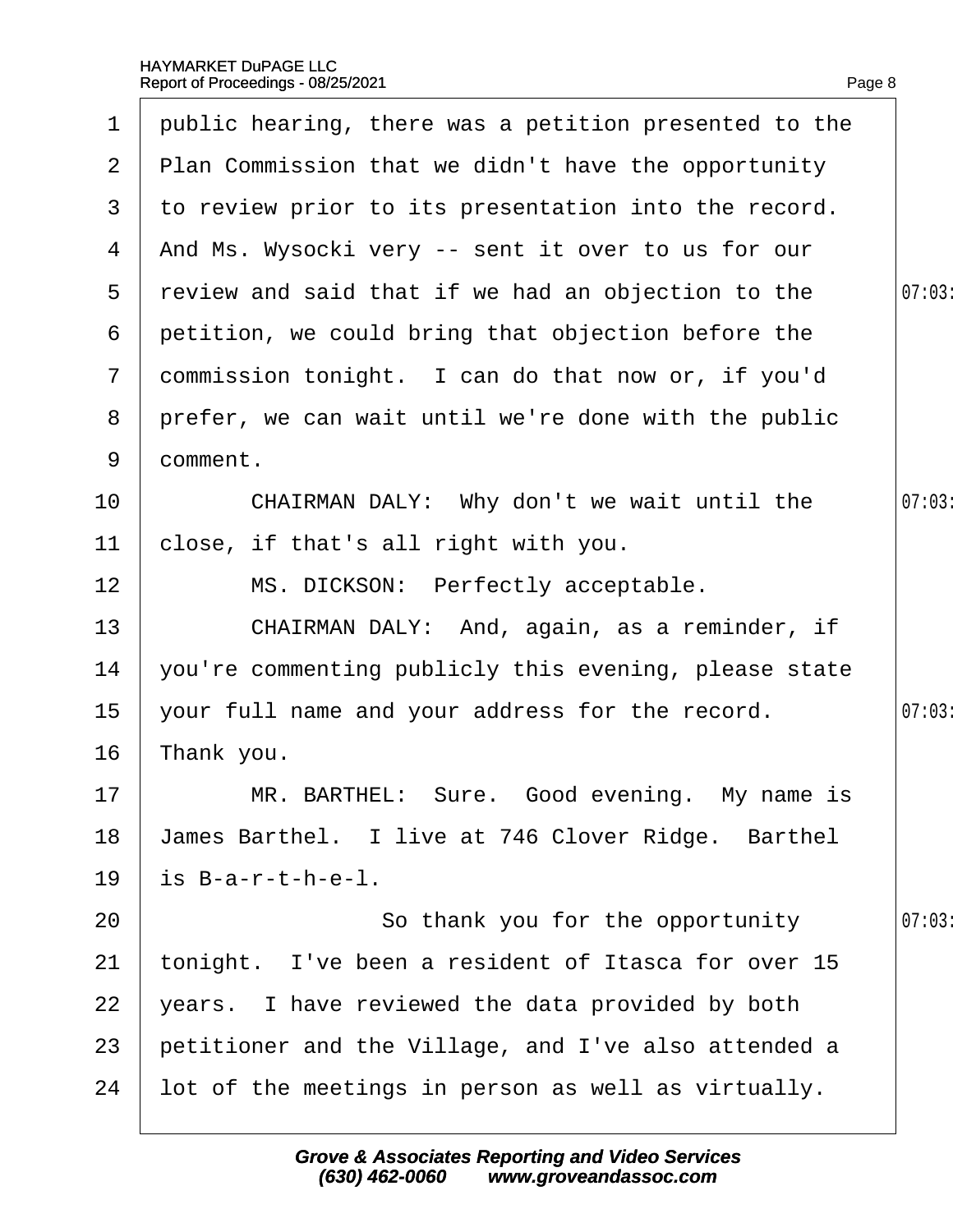| $\mathbf 1$    | If the project were approved, I see the most likely  |        |
|----------------|------------------------------------------------------|--------|
| $\overline{2}$ | result as being an increased cost and diminished     |        |
| 3              | level of services, strictly emergency, as well as    |        |
| 4              | other residences and businesses of Itasca, and       |        |
| 5              | really, primarily due to the overall scope and size  | 07:04: |
| 6              | of the project. For those reasons, I'm opposed to    |        |
| $7\phantom{.}$ | the project, and I'm encouraging the planning        |        |
| 8              | dommittee to also recommend opposition to the        |        |
| 9              | proposal going forward.                              |        |
| 10             | I would like to thank everyone                       | 07:04: |
| 11             | involved that's presented, as well as thanking the   |        |
| 12             | Village, the lawyers, the petitioner, and especially |        |
| 13             | the volunteers involved in this. Thank you.          |        |
| 14             | CHAIRMAN DALY: Thank you, Mr. Barthel.               |        |
| 15             | MS. PETERSON: Hello, my name is Jamie                | 07:04: |
| 16             | Peterson, P-e-t-e-r-s-o-n. I live at 321 South       |        |
|                | 17 Cherry Street in Itasca.                          |        |
| 18             | I want to begin by reaching out to                   |        |
| 19             | you, Dr. Lustig, and thanking you for what you have  |        |
| 20             | done for your -- I'm sorry, thanking you for -- let  | 07:04: |
| 21             | me start over.                                       |        |
| 22             | I wanted you to know that despite                    |        |
| 23             | the concerns I have with the potential Itasca        |        |
| 24             | location, I commend you and the staff of Haymarket   |        |
|                |                                                      |        |

Page 9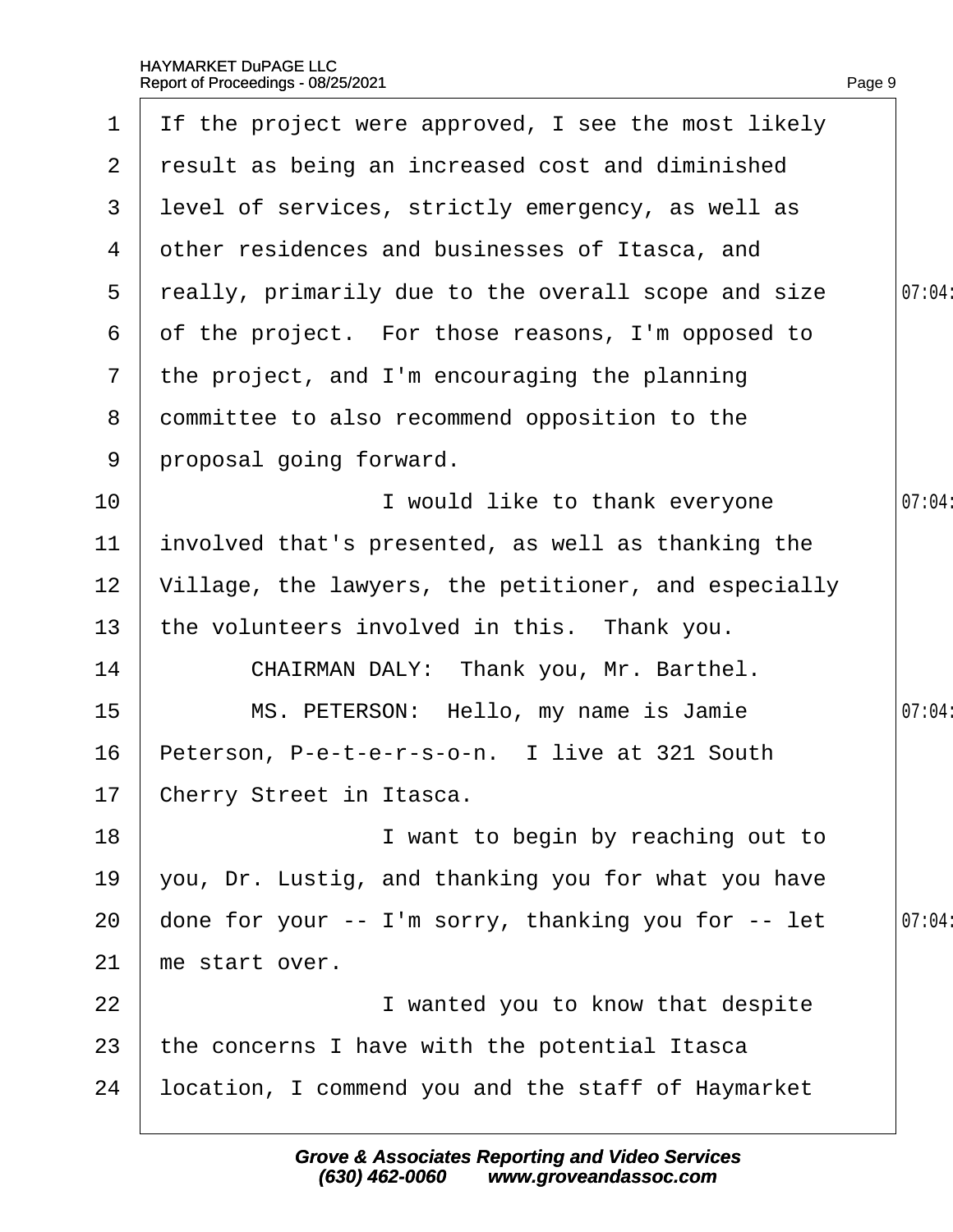| $\mathbf 1$     | for all of the lives that you have positively           |       |
|-----------------|---------------------------------------------------------|-------|
|                 | 2 impacted and saved through your treatment. It is      |       |
| 3               | honorable to devote your life's work to helping those   |       |
| 4               | in need during the hardest of times. I feel like        |       |
| $5\overline{)}$ | what you have brought to Haymarket Chicago makes        | 07:05 |
| 6               | sense. Bringing a large treatment facility into a       |       |
| $7\phantom{.}$  | city with a population of 2.7 million seems             |       |
| 8               | proportionate. A city with many resources, including    |       |
| 9               | 99 fire stations, 80 ambulances, and over 20            |       |
| 10              | emergency rooms.                                        | 07:05 |
| 11              | I have some serious concerns with                       |       |
| 12              | Haymarket placing a 272-bed facility in a town of       |       |
| 13              | 8700 residents with limited resources, only one         |       |
| 14              | ambulance, and over a 10-minute drive to the closest    |       |
| 15              | hospital; a hospital with an ER that has been packed    | 07:05 |
| 16              | any time I've ever needed to use it. My concern is      |       |
|                 | 17 hot based on fear or hate. I'm simply concerned with |       |
| 18              | the proportion of the facility compared to our small    |       |
| 19              | village. For those of you saying "if not Itasca,        |       |
| 20              | where else," I want to ask you why is Itasca such a     | 07:05 |
| 21              | desirable location? Other than its turnkey property,    |       |
| 22              | 've not heard any reason why Itasca is the perfect      |       |
| 23              | fit for Haymarket DuPage. We are not centrally          |       |
| 24              | located within the county. We do not have a hospital    |       |
|                 |                                                         |       |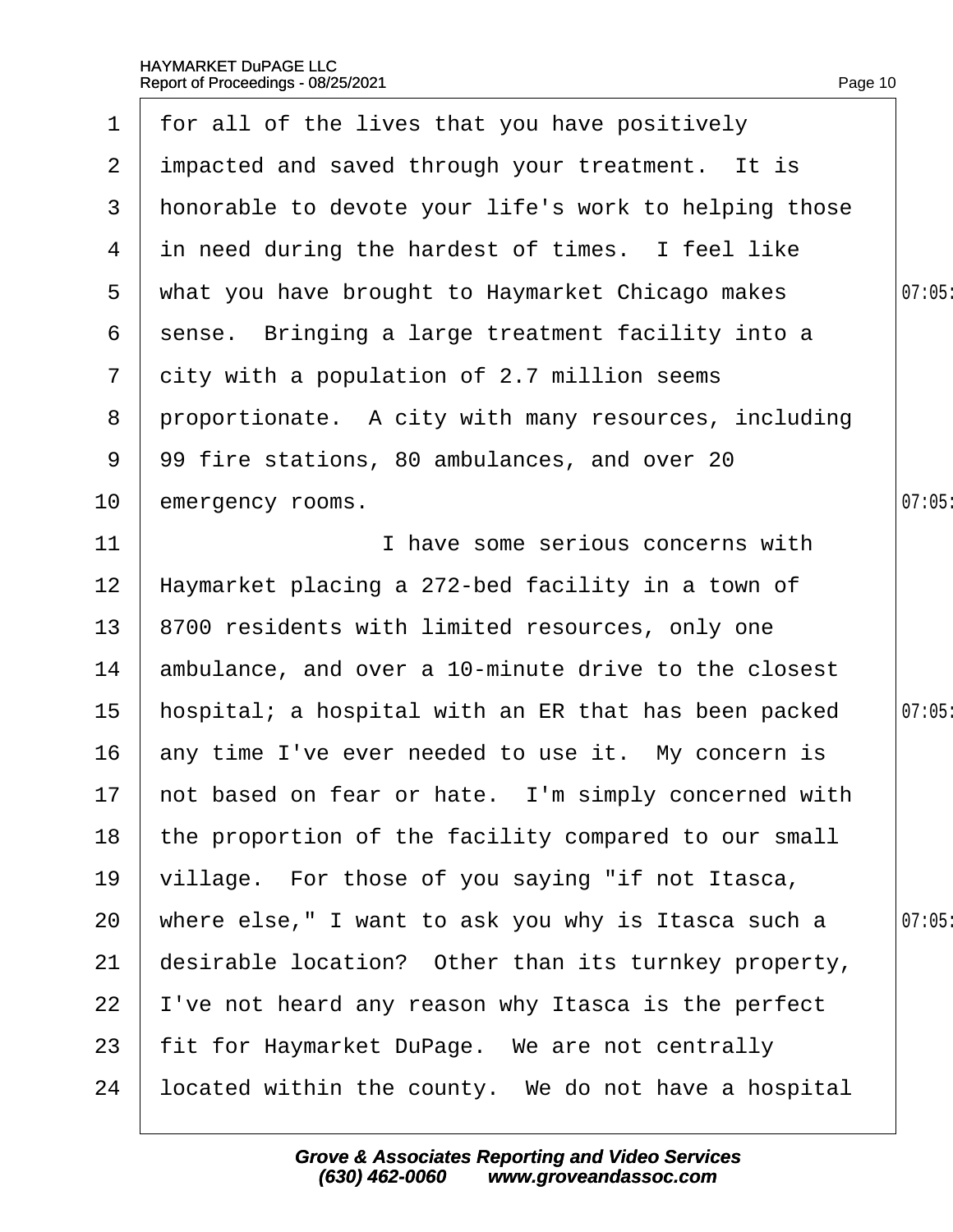| $\mathbf 1$     | close by. We do not have a large fire department or   |        |
|-----------------|-------------------------------------------------------|--------|
| 2 <sup>1</sup>  |                                                       |        |
|                 | police department. We don't even have accessible      |        |
| 3               | transportation throughout the county. I would fully   |        |
| 4               | support much smaller locations placed throughout the  |        |
| $5^{\circ}$     | dounty. The need is there, I agree, but the           | 07:06  |
| 6               | proportion of the facility in Itasca doesn't make     |        |
| $\overline{7}$  | sense.                                                |        |
| 8               | Thanks for all you have done and                      |        |
| 9               | hope to do in DuPage County. Your intentions to help  |        |
| 10              | those struggling are appreciated. As a resident of    | 07:06  |
| 11              | Itasca, I feel that Haymarket, what they're trying to |        |
| 12 <sub>2</sub> | bring to our village is simply too large to           |        |
| 13              | accommodate. Thank you.                               |        |
| 14              | CHAIRMAN DALY: Thank you, Ms. Peterson.               |        |
| 15              | MS. LADA: Joanna Lada, L-a-d-a, 104 East              | 07:06: |
| 16              | Theodore lane, Itasca.                                |        |
| 17              | CHAIRMAN DALY: Please begin.                          |        |
| 18              | MS. LADA: I'm here as a concerned citizen and         |        |
| 19              | resident of Itasca. I do not support this proposal,   |        |
| 20              | mostly due to the unproportional size of the center   | 07:06  |
| 21              | to our tiny village and its resources.                |        |
| 22              | I would like to talk about two                        |        |
| 23              | aspects of the proposal. First, the ambulance issue   |        |
| 24              | and then the possible effect of the Haymarket on our  |        |
|                 |                                                       |        |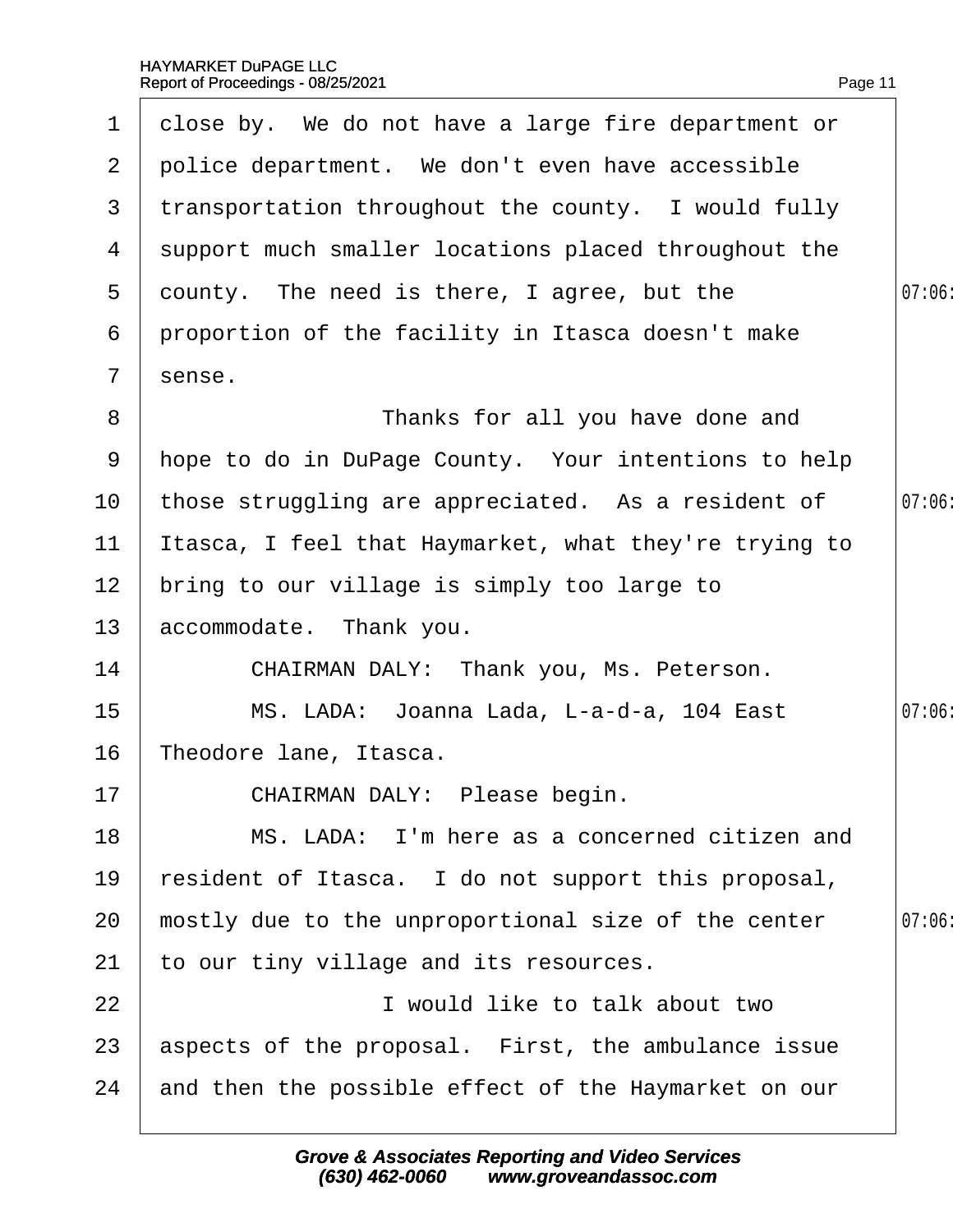| $\mathbf 1$     | school district. I'm a teacher, so I have an          |        |
|-----------------|-------------------------------------------------------|--------|
| $\overline{2}$  | experience with that. First of all, my concern is     |        |
| 3               | with the ambulance. I feel that it's extremely        |        |
| 4               | intesponsible to place such a big medical center in a |        |
| 5               | tiny village with just one ambulance. My grandma      | 07:07: |
| 6               | died while she was rolled into the hospital. The      |        |
| $7\phantom{.}$  | ambulance that was assigned to her address was held   |        |
| 8               | back somewhere else and another ambulance from        |        |
| 9               | another location was dispatched. It was farther       |        |
| 10              | away, it took longer for the ambulance to arrive, and | 07:07: |
| 11              | my grandma died entering the hospital.                |        |
| 12 <sub>2</sub> | The doctor told us that most likely                   |        |
| 13              | she would've survive -- survived if she was brought   |        |
| 14              | earlier. So I'm really, extremely anxious that the    |        |
| 15              | history might repeat itself. I feel that the lives    | 07:08: |
| 16              | will be lost. I understand that the Haymarket has     |        |
|                 | 17 contract with Elite but, first of all, contracts   |        |
| 18              | could be easily broken. Also, I'm sure that Elite     |        |
| 19              | ambulances will not be parked by Haymarket. Their     |        |
| 20              | center is far away. So our ambulances -- well, our    | 07:08: |
| 21              | ambulance, not ambulances. Our ambulance is just      |        |
| 22              | practically next door.                                |        |
| 23              | The Haymarket staff is trained to                     |        |
| 24              | take care of patients and to save their lives. But    |        |
|                 |                                                       |        |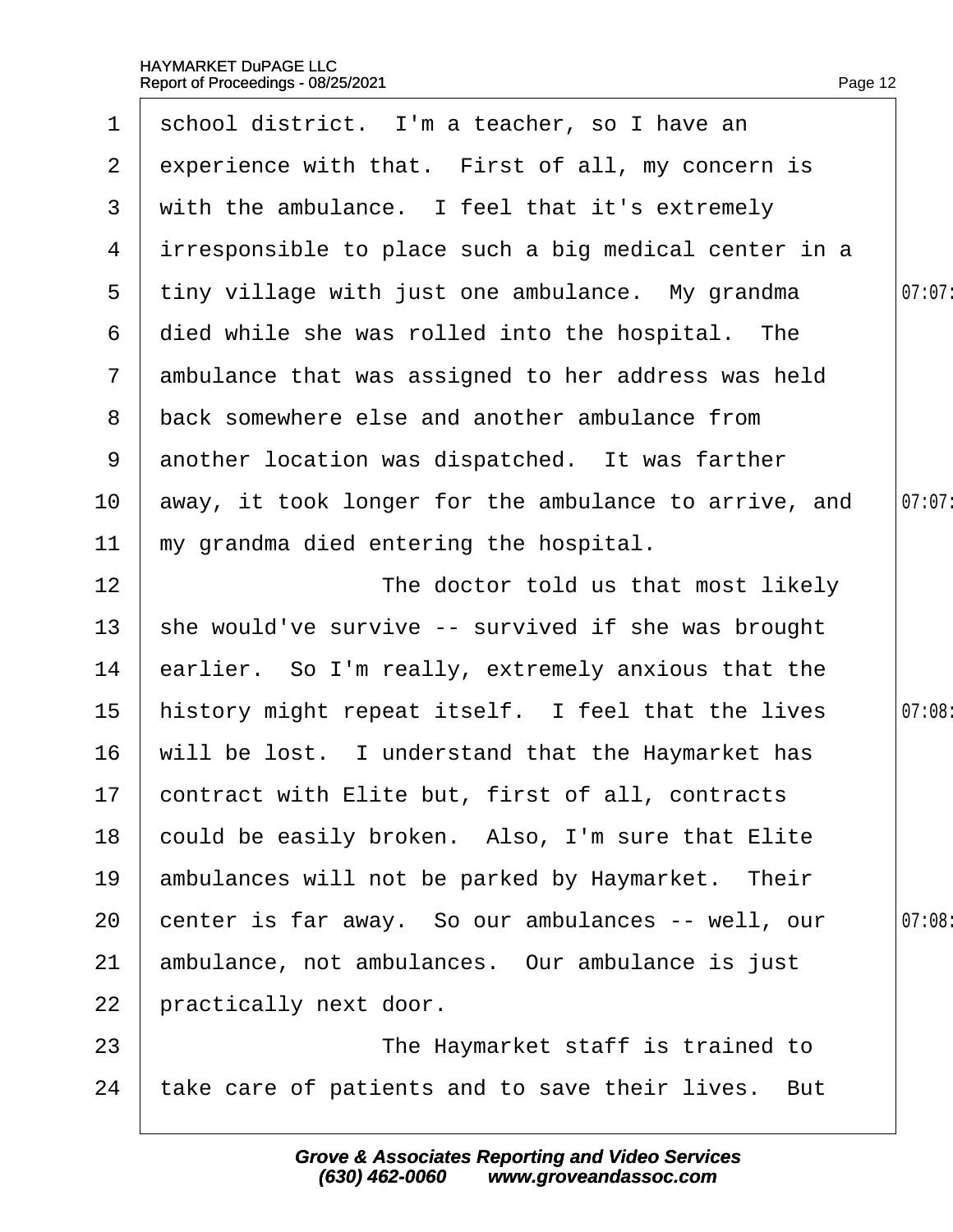|                 | 1 if the patient has medical emergency, of course they |        |
|-----------------|--------------------------------------------------------|--------|
| $\overline{2}$  | will choose the quickest and safest way to save the    |        |
| 3               | life by calling 911. By calling the ambulance that     |        |
| 4               | is next door. And I feel that even if they decide to   |        |
|                 | 5 follow the procedures and they will call Elite and   | 07:09  |
| 6               | after five minutes patient is going to get worse,      |        |
| $7\phantom{.}$  | they are going to end up calling 911 and our           |        |
| 8               | ambulance will be dispatched.                          |        |
| 9               | Then I'm really afraid that if any                     |        |
| 10              | resident of Itasca will need ambulance at this time,   | 07:09  |
| 11              | If any of my family members will need ambulance at     |        |
| 12 <sub>2</sub> | this time, the ambulance will not be available.        |        |
| 13              | We'll have to use ambulances from our neighbors.       |        |
| 14              | Again, it's farther away. Time might be lost. Lives    |        |
| 15              | might be lost. And also I'm concerned that if we       | 07:09: |
| 16              | start using -- overusing ambulances or resources of    |        |
|                 | 17 bur neighbors, eventually we'll have to buy another |        |
| 18              | ambulance, and we know that it's not only buying the   |        |
| 19              | ambulance, it's hiring more staff. So I really feel    |        |
| 20              | that it's extraordinarily irresponsible placing such   | 07:10  |
| 21              | a huge medical center in a tiny village with one       |        |
| 22              | ambulance.                                             |        |
| 23              | Also, I would like to talk about                       |        |
| 24              | possible effects of Haymarket on our school district.  |        |
|                 |                                                        |        |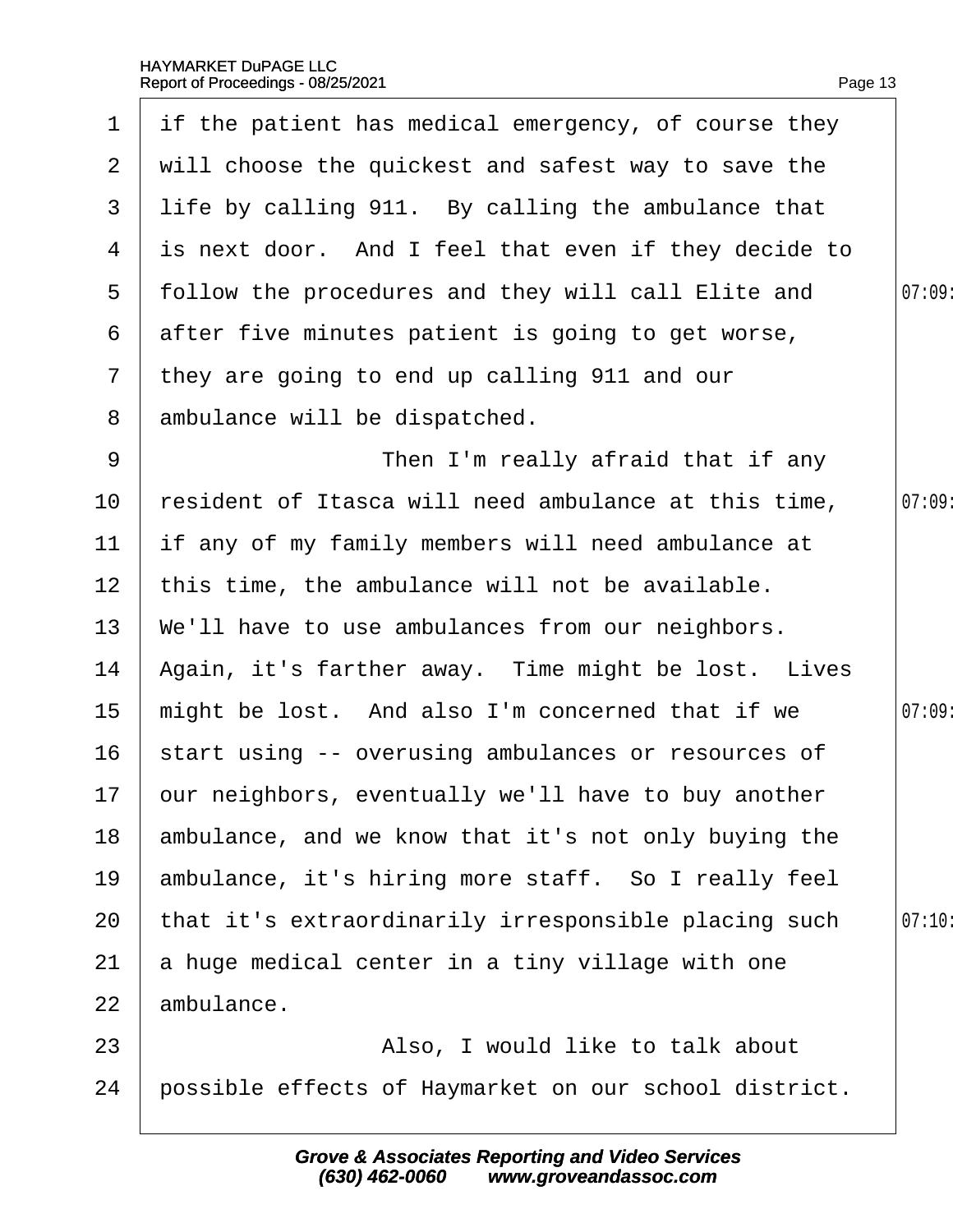| $\mathbf 1$     | I'm a teacher. I work in Wood Dale. It's a small        |        |
|-----------------|---------------------------------------------------------|--------|
| 2               | village east of us about the same size, a little bit    |        |
| 3 <sup>1</sup>  | bigger, but very similar size of the district. I        |        |
|                 | 4 Have 20 years of experience. So Dr. Lustig promised   |        |
| $5^{\circ}$     | not to place mother and child program in Itasca, but    | 07:10: |
| 6               | I'm thinking what if he retires? What if he moves       |        |
| $\mathbf{7}$    | out of state? What if he accepts another position?      |        |
| 8               | The new CEO does not have to keep his word and          |        |
| 9               | nothing can stop him from moving this program into      |        |
| 10              | ltasca.                                                 | 07:11  |
| 11              | And if you start thinking about                         |        |
| 12 <sub>2</sub> | that, it makes perfect sense to have mother and child   |        |
| 13 <sup>°</sup> | program in our location. It's a beautiful               |        |
| 14              | heighborhood, small, safe, with a lot of space for      |        |
| 15 <sub>1</sub> | kids to play, beautiful, great small district, small    | 07:11  |
| 16              | schools. So it makes perfect sense to have this         |        |
|                 | 17 program in our village if we -- if the program -- if |        |
| 18              | Haymarket comes here.                                   |        |
| 19              | Also, Dr. Lustig mentioned that                         |        |
| 20              | usually mothers in this program don't send kids to      | 07:11  |
| 21              | school, and I feel that is true in Chicago. I used      |        |
| 22              | to live in Chicago as a young adult and I loved it,     |        |
| 23              | but the moment I had kids, I moved to Itasca, because   |        |
| 24              | wanted -- I didn't want to send my kids to Chicago      |        |
|                 |                                                         |        |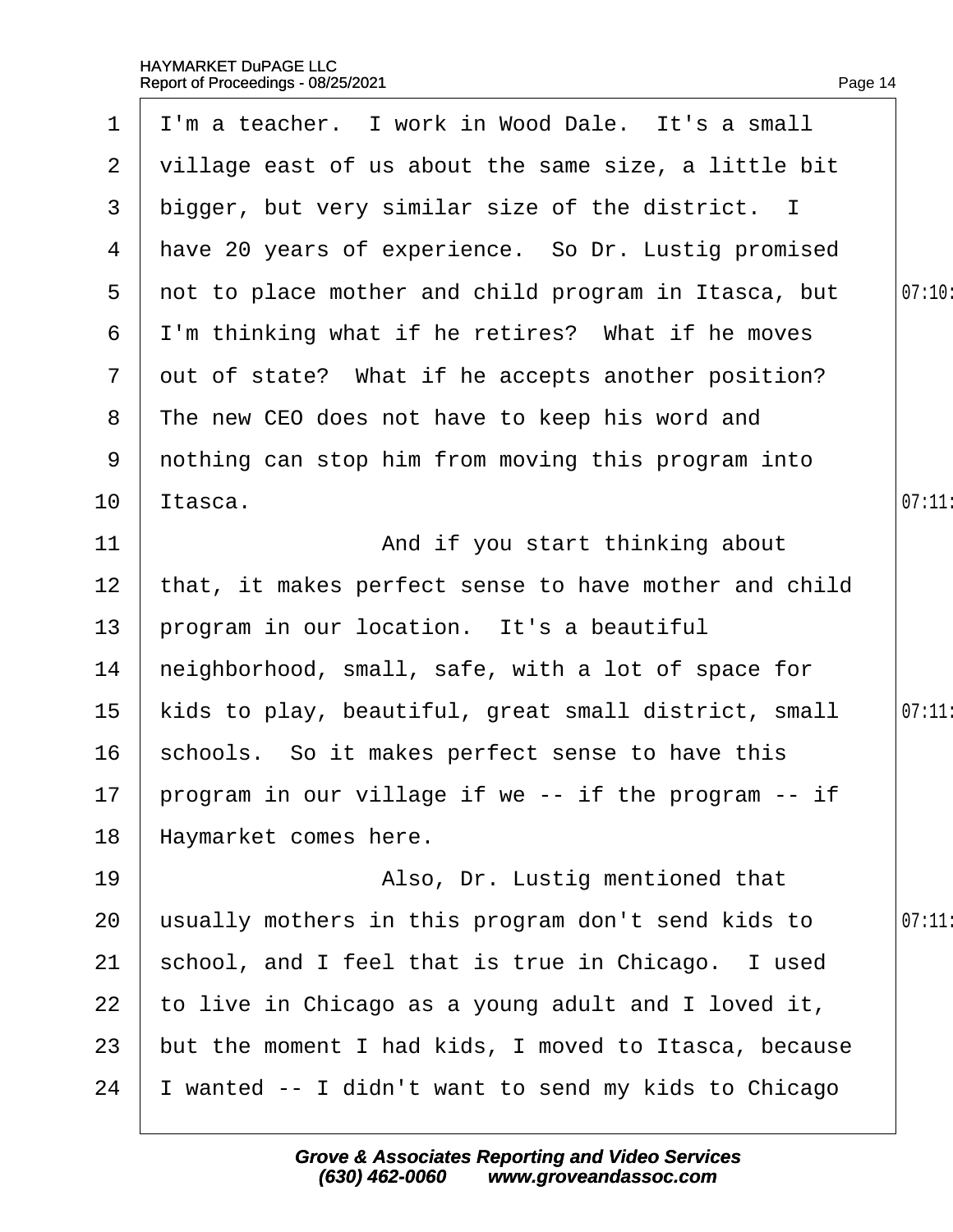| $\mathbf 1$    | public schools. I wanted my kids to attend schools,    |        |
|----------------|--------------------------------------------------------|--------|
| $\mathbf{2}$   | beautiful, great programs, in suburbs. So I feel       |        |
| 3 <sup>1</sup> | that those mothers feel exactly the same. When they    |        |
| 4              | are in Chicago, they don't want to send their kids to  |        |
| 5              | Chicago public schools, but when they move to Itasca,  | 07:12: |
| 6              | they will change their mind. They will see a           |        |
| $\mathbf{7}$   | beautiful, quiet, safe, neighborhood with a school     |        |
|                | 8 just down the street; small school, great program,   |        |
| 9              | big playground, surrounded by a lot of trees and       |        |
| 10             | hature, a great place for kids to go to school and     | 07:12: |
| 11             | learn.                                                 |        |
| 12             | So I feel that the moment this                         |        |
| 13             | program is moved to our village, even one mother with  |        |
| 14             | child is moved to our village, the program will        |        |
| 15             | follow. And it doesn't have to be just Dr. Lustig      | 07:12: |
| 16             | moving away. There could be other things, like COVID   |        |
|                | 17 butbreak in Chicago location, like shortage of beds |        |
| 18             | in their location, something mechanical, like a big    |        |
| 19             | pipe bursting. And I feel that even if one mother      |        |
| 20             | and child is moved to this location, entire program    | 07:13  |
| 21             | will follow, because it just makes sense if you think  |        |
| 22             | about that.                                            |        |
| 23             | I would like to talk about one more                    |        |
| 24             | aspect of Dr. Lustig's statement about mother and      |        |
|                |                                                        |        |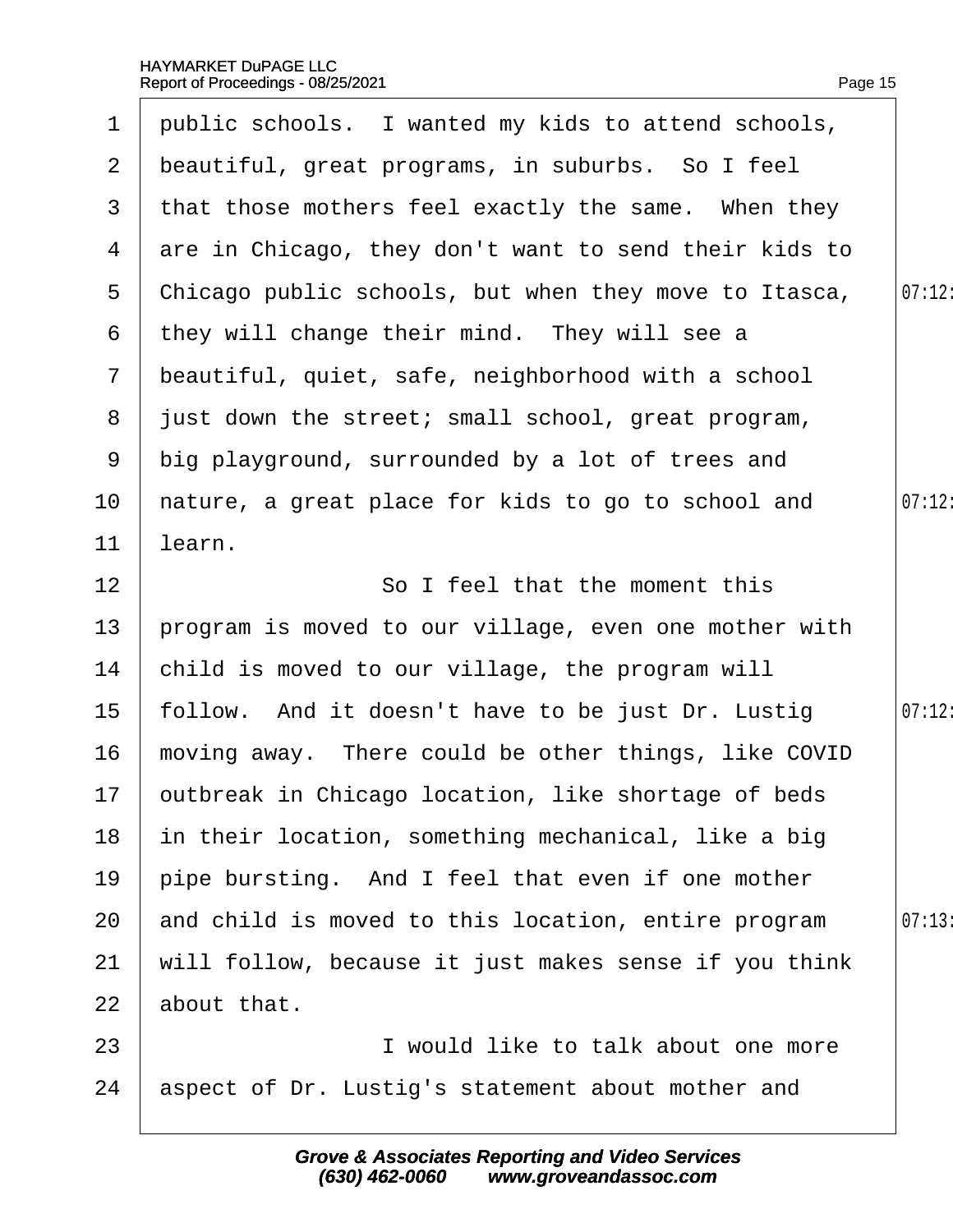| 1               | children program; mothers not sending children to       |        |
|-----------------|---------------------------------------------------------|--------|
| $\mathbf{2}$    | schools. So if we end up having those mothers and       |        |
| 3               | children in our location, based on the statement that   |        |
| 4               | they kept children out of school, I can successfully    |        |
|                 | 5 assume that the children or child will be very behind | 07:13  |
| 6               | in their academics. Also, we can successfully assume    |        |
| $7\overline{ }$ | that the child will have emotional problems. Also       |        |
| 8               | usually with those problems follow speech and           |        |
| 9               | language delay.                                         |        |
| 10              | So I'm sure that if the kids or kid                     | 07:14: |
| 11              | enters our school district, the teachers, the           |        |
| 12 <sub>2</sub> | students, the staff will accept them, will love them,   |        |
| 13              | will support them, because we are just wonderful,       |        |
| 14              | great village with a lot of -- we're just a giving      |        |
| 15              | community. I have lived for 20 years so I know. But     | 07:14: |
| 16              | the district will need data to be able to support the   |        |
|                 | 17 child or children. So we get this data by testing    |        |
| 18              | and evaluating, so other people will need to be hired   |        |
| 19              | to do that. Then the child will have IEP, need an       |        |
| 20              | EP, so it's individual education program, and a lot     | 07:15  |
| 21              | of services, like social work, speech, intervention,    |        |
| 22              | special education, usually a paraprofessional is        |        |
| 23              | assigned to a child. And from my 20-year-old            |        |
| 24              | experience as a teacher, I know that a small district   |        |
|                 |                                                         |        |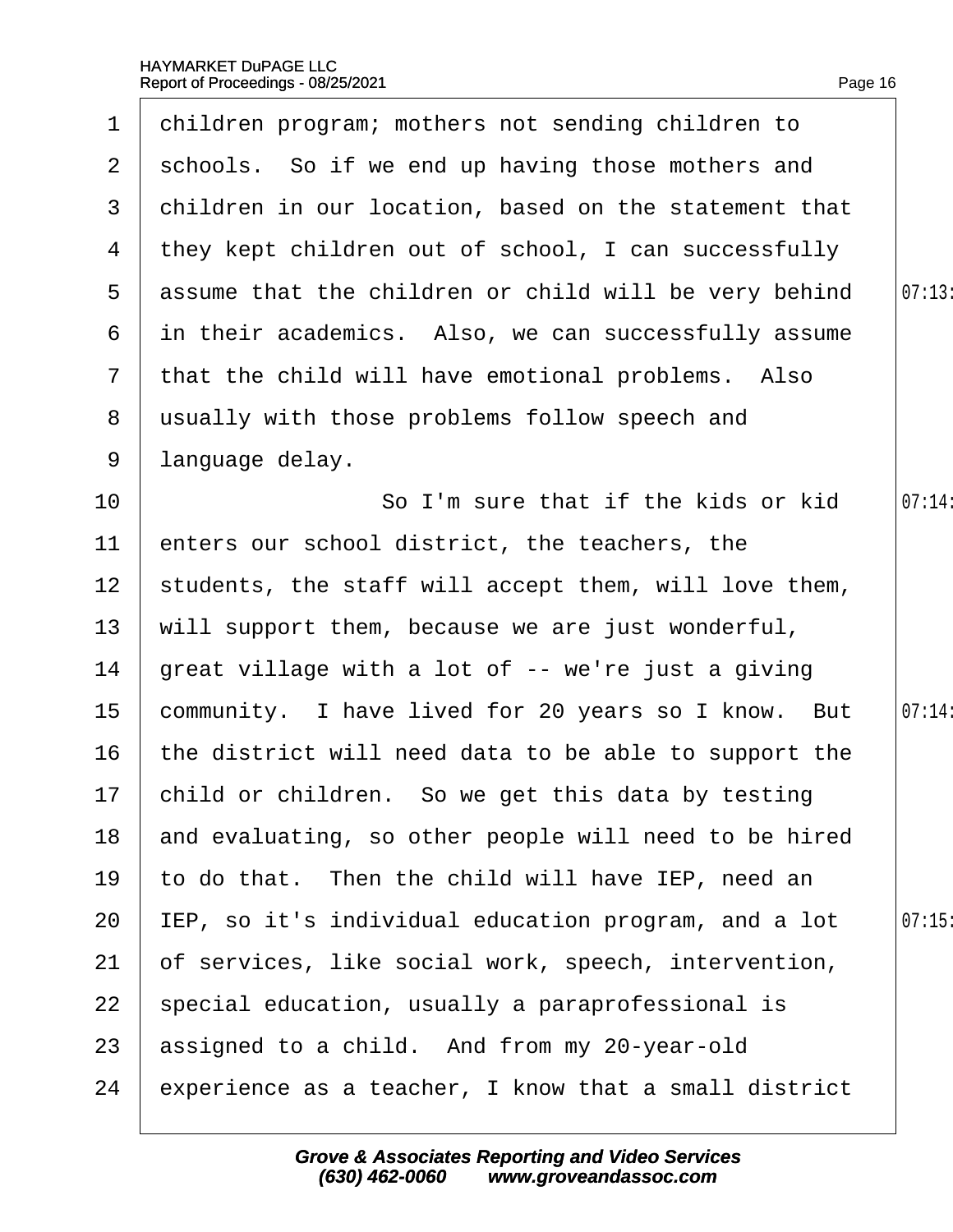| 1               | like ours is able to successfully support a really      |       |
|-----------------|---------------------------------------------------------|-------|
| $\overline{2}$  | small amount, like few kids, with such severe needs.    |       |
| 3               | I am a Christian woman, and I am a                      |       |
| 4               | teacher. I love helping people. But I also              |       |
| $5^{\circ}$     | understand that if you are on a tiny raft and you try   | 07:15 |
| 6               | to save too many drowning people, you're going to end   |       |
| $\mathbf{7}$    | up drowning everybody, including yourself. Thank        |       |
| 8               | you.                                                    |       |
| 9               | CHAIRMAN DALY: Thank you for your comments,             |       |
| 10              | Ms. Lada.                                               | 07:16 |
| 11              | MS. BOEHNE: Good evening. My name is Anne               |       |
| 12 <sub>2</sub> | Boehne, that's Anne with an "e," and Boehne,            |       |
| 13              | B-o-e-h-n-e. I live at 217 South Oak Street in          |       |
| 14              | Itasca, and my children are fourth generation to live   |       |
| 15              | in this house, so we're a long time Itasca family. I    | 07:16 |
| 16              | was a substitute teacher in District 10 right here      |       |
|                 | 17 for 21 years. So I have some experience in the area. |       |
| 18              | have four or five different disjointed things that      |       |
| 19              | have listened to over the last almost three years       |       |
| 20              | of these hearings, so they don't flow together but      | 07:16 |
| 21              | they're all things that were talked about during this   |       |
| 22              | time.                                                   |       |
| 23              | Everybody knows of the need for drug                    |       |
| 24              | rehab facilities, but most Itasca residents do not      |       |
|                 |                                                         |       |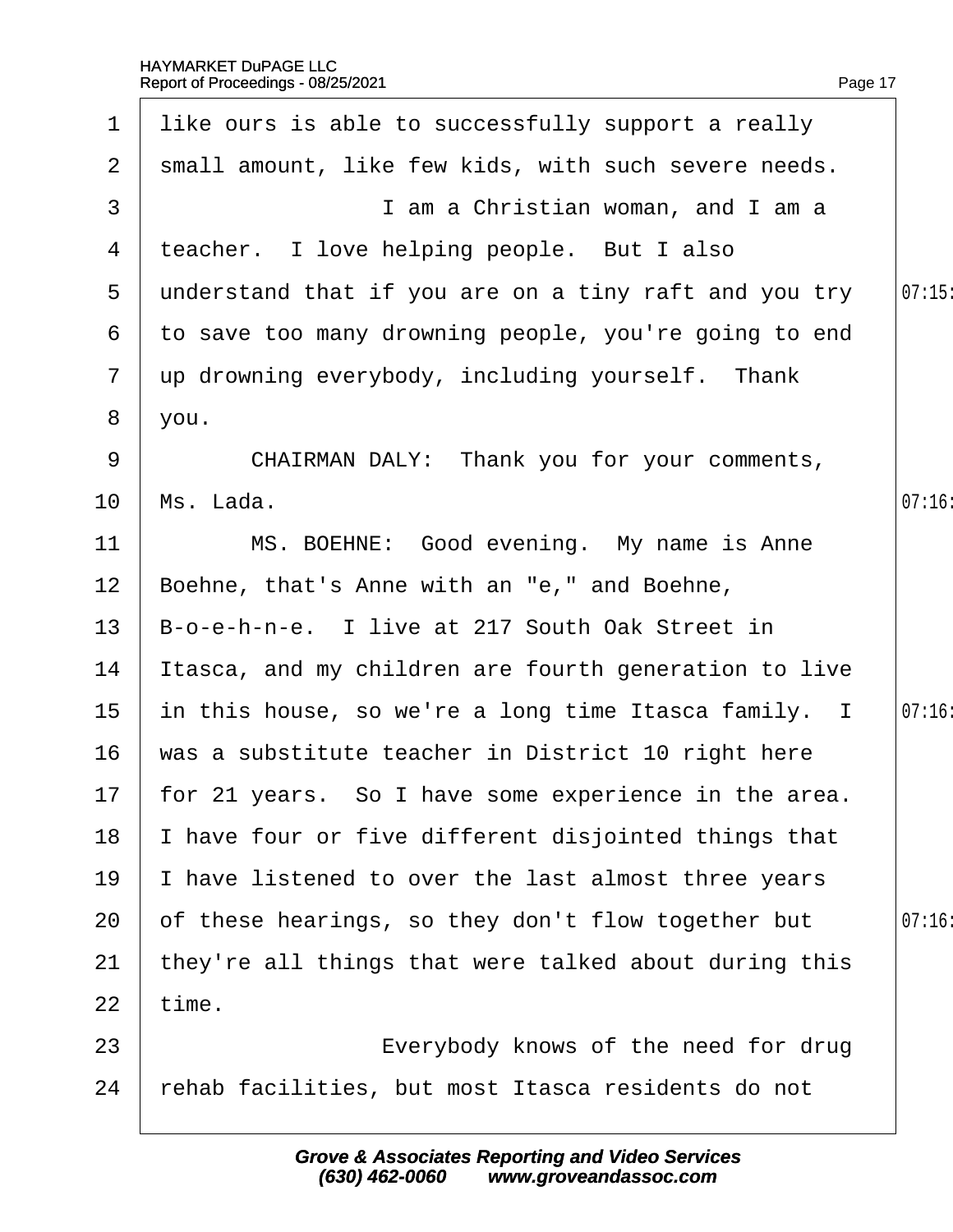|                 | 1 understand why this facility should be here in one of |        |
|-----------------|---------------------------------------------------------|--------|
| $\mathbf{2}$    | the smallest of all DuPage's towns and villages.        |        |
| 3               | Just to compare some numbers -- and I did get the       |        |
| 4               | latest census numbers on this -- Wheaton's population   |        |
| 5               | is about 52,000 now, and they refused to have a         | 07:17: |
| 6               | 16-bed facility. Itasca -- we're up to a whopping       |        |
| $\overline{7}$  | 9,600 about -- is being asked to support on its own     |        |
| 8               | about a 200-plus bed facility. Yes, and this is with    |        |
| 9               | one police station and one fire station.                |        |
| 10              | Some other numbers. All of DuPage                       | 07:17: |
| 11              | is about 1 million in population. Itasca's              |        |
| 12 <sub>2</sub> | population is less than 1 percent of all of DuPage.     |        |
| 13              | And if you think about that, that is an absolutely      |        |
| 14              | astoundingly different number than I would have         |        |
| 15              | thought. Haymarket proposes to bring into this tiny     | 07:17: |
| 16              | town this huge facility and also, since it does not     |        |
|                 | 17 pay property taxes, this will be costing us. We all  |        |
| 18              | know that the taxing bodies -- because we all own       |        |
| 19              | houses and things, we get monies given to many things   |        |
| 20              | out of our property taxes that our town needs; fire     | 07:18  |
| 21              | district, several school districts, park district,      |        |
| 22              | the library. Well, we would not be getting that         |        |
| 23              | money unless there's some other way that it will be     |        |
| 24              | coming, and I don't think there is.                     |        |
|                 |                                                         |        |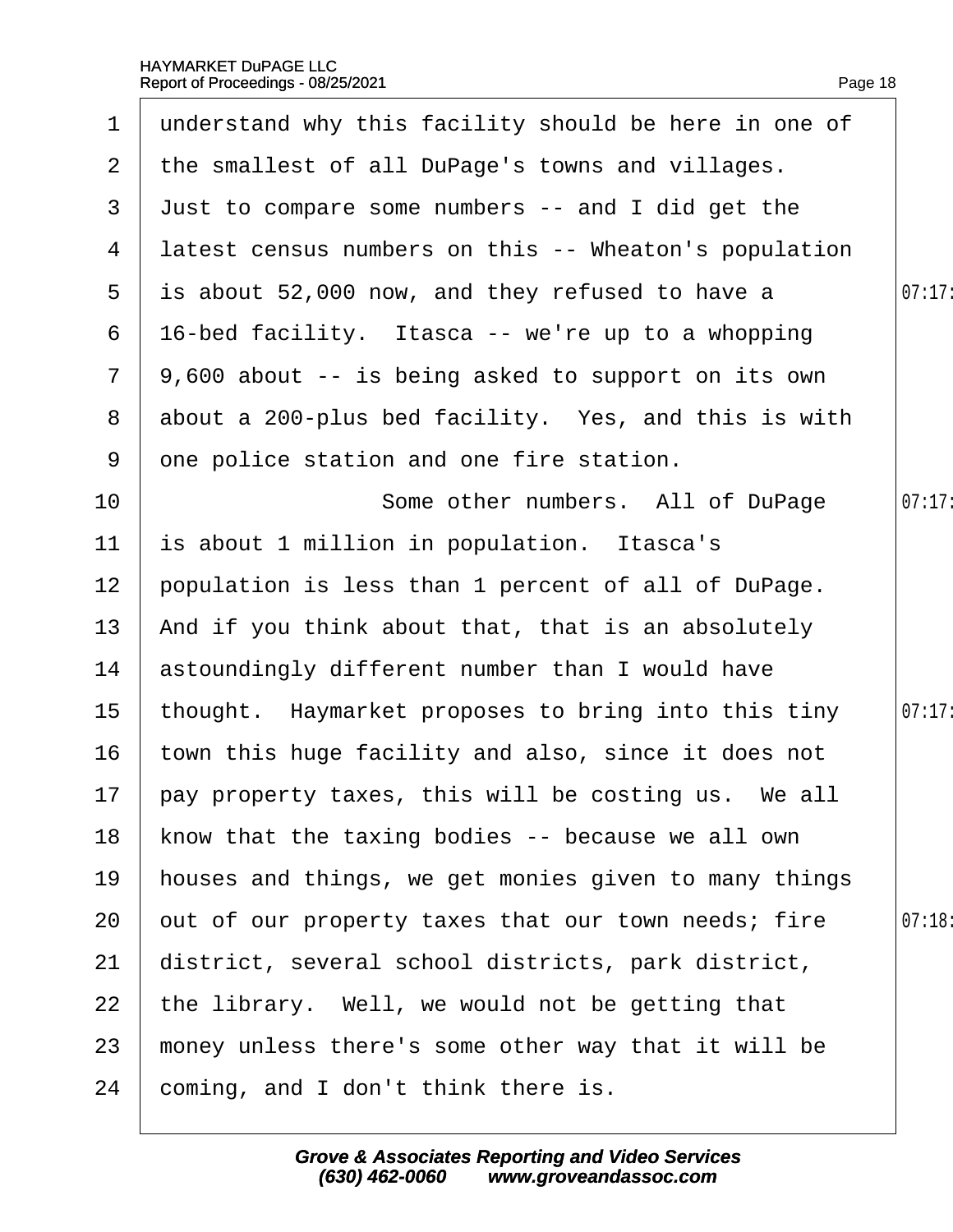|                 | Report of Proceedings - 08/25/2021                    | Page 19 |
|-----------------|-------------------------------------------------------|---------|
| $\mathbf 1$     | In the last several years, Itasca                     |         |
| 2               | residents voted yes on two referendums. The Itasca    |         |
| 3               | Fire Protection District one and School District 10.  |         |
| 4               | We voted these because we wanted to take care of our  |         |
| 5               | own needs, and we are spending the money and we're    | 07:18   |
| 6               | happy to spend the money because it's helping our     |         |
|                 | 7 town. But I see no need to pay for a facility that  |         |
| 8               | the entire county and all the collar counties will    |         |
| 9               | use but not have to pay for. That is not fair. But    |         |
| 10              | those things I mentioned, it's just -- it's simple    | 07:18:  |
| 11              | math when you look at it, and the inequities are just |         |
| 12 <sub>2</sub> | astounding in my view.                                |         |
| 13              | Another issue, when this process --                   |         |
| 14              | not an issue, just a point. When this process began   |         |
| 15              | about three years ago, certain politicians            | 07:19:  |
| 16              | enthusiastically supported the drug rehab center      |         |
| 17              | here. I don't believe any of the politicians who      |         |
| 18              | supported this lived in town, and they all lived in   |         |
| 19              | towns much bigger than us. So it seems to me that     |         |
| 20              | they were rather disingenuous to even make these      | 07:19   |
| 21              | statements when they weren't involved and it was so   |         |
| 22              | obvious that they don't want it in their towns. So    |         |
| 23              | my own view -- and this is completely personal -- is  |         |
| 24              | this town, one of the reasons it was chosen is that   |         |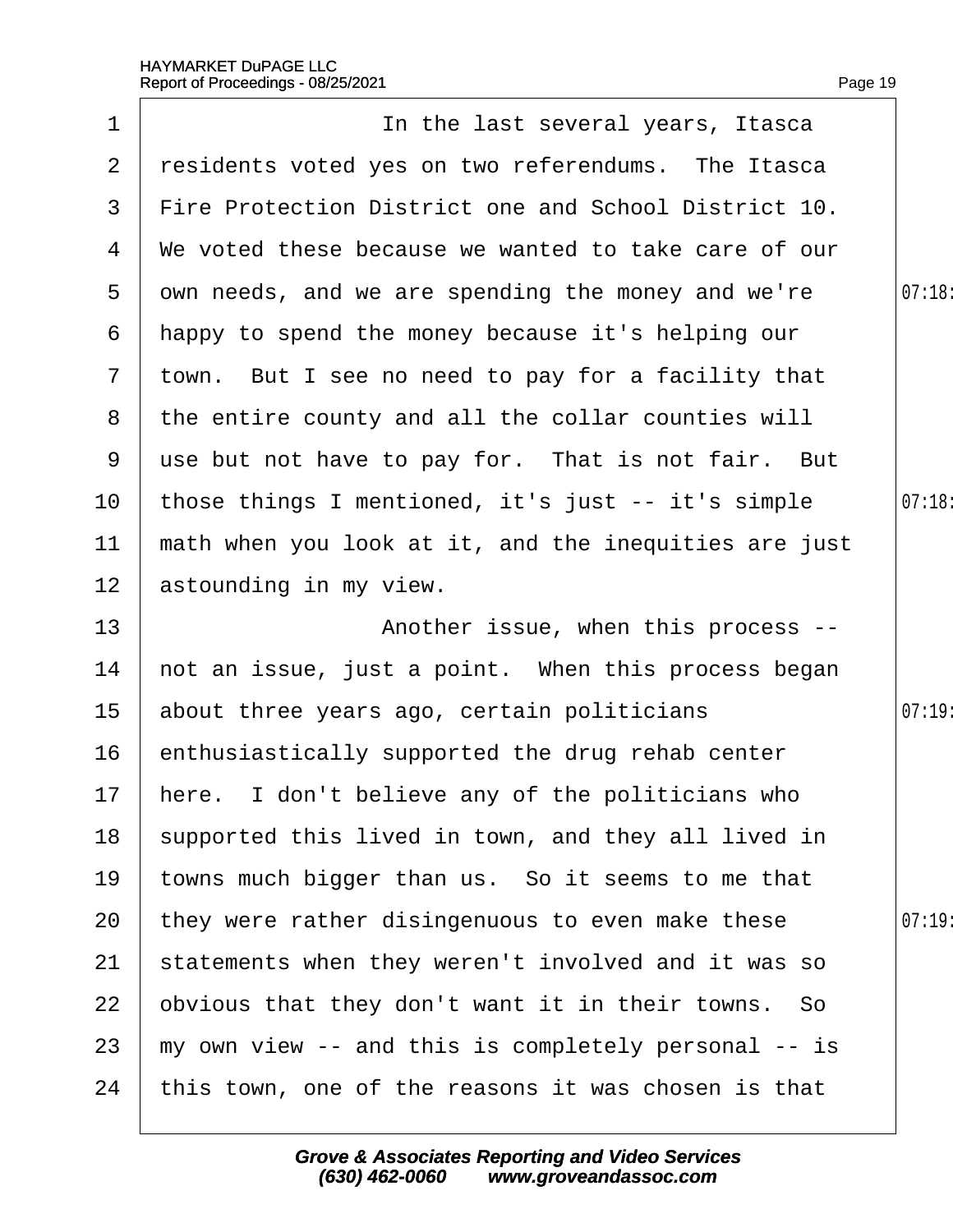|                 | 1 it's one of the smallest towns and Haymarket would be |        |
|-----------------|---------------------------------------------------------|--------|
|                 | 2 alienating the fewest number of adults. And that's    |        |
| 3               | my own view on it.                                      |        |
| 4               | One of the commissioners or board                       |        |
| 5               | chairman said in 1990 -- 1919 [sic], I'm going to       | 07:19  |
| 6               | work as hard as I can to make this a reality, and he    |        |
|                 | 7 wasn't the only one who made comments. And I find     |        |
|                 | 8 all of that real distasteful, that people would say   |        |
|                 | 9 that when they were not involved at all.              |        |
| 10              | I was going to say something about                      | 07:20: |
| 11              | the emergency response thing, but the lady right        |        |
| 12 <sub>2</sub> | before me did an excellent job of making the points     |        |
| 13 <sup>7</sup> | so I will bypass that.                                  |        |
| 14              | We were told that Haymarket would                       |        |
| 15              | bring in about 162 jobs to the Village, but I'm not     | 07:20: |
| 16              | sure how those employees would benefit contributing     |        |
|                 | 17 any money to the town. We all know that Itasca has   |        |
| 18              | ho stores. You can't buy clothing, shoes, toys,         |        |
| 19              | books, hardware. We have nothing like that in our       |        |
| 20              | town limits. You have to go to the next-door towns,     | 07:20  |
| 21              | so there would be no sales tax coming in from the       |        |
| 22              | hormal purchases that people might run out after work   |        |
| 23              | or before work and make because we don't have those     |        |
| 24              | in the town. And, of course, they all get a meal        |        |
|                 |                                                         |        |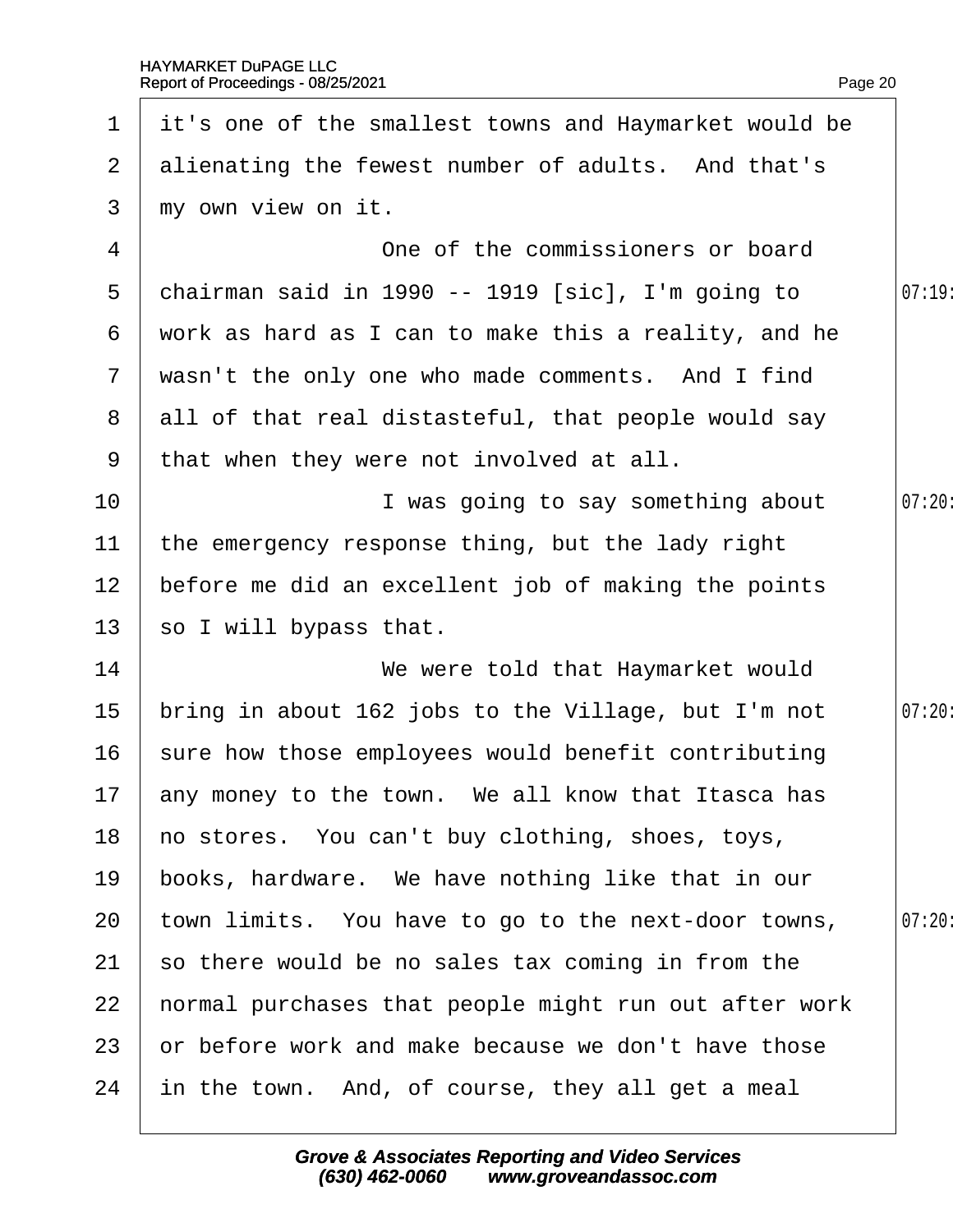|                 | 1 break. I don't know if they are allowed to leave the |       |
|-----------------|--------------------------------------------------------|-------|
|                 | 2 premises. That's their own rule. But I don't know    |       |
| 3               | even if they have enough time to go to the one of the  |       |
| 4               | Ibcal residents [sic], so very little tax money        |       |
| 5               | doming in there. And those were the two things,        | 07:21 |
| 6               | shopping and restaurants, that I thought the           |       |
| $\mathbf{7}$    | employees in that place would be interested in doing   |       |
| 8               | or have the opportunity.                               |       |
| 9               | I thought it was very ironic and                       |       |
| 10 <sup>°</sup> | -- you know, most of my information I got out of       | 07:21 |
| 11              | all the newspaper articles and the notes that I        |       |
| 12 <sub>2</sub> | studiously took when I came to all these meetings. I   |       |
| 13              | thought it was ironic that Haymarket objected to the   |       |
| 14              | proposed cannabis dispensary that's near their West    |       |
| 15              | Loop center citing the possibility that the            | 07:21 |
| 16              | dispensary would hurt fragile clients as they have to  |       |
|                 | 17 pass by that center to get to the treatment place.  |       |
| 18              | Well, we have a liquor store with                      |       |
| 19              | gambling within walking distance from the proposed     |       |
| 20              | site, and last I heard, liquor is a substance that     | 07:21 |
| 21              | can be abused also, so that would be putting these     |       |
| 22              | people at risk right here.                             |       |
| 23              | Lastly, I don't really believe that                    |       |
| 24              | Haymarket has dealt with the Village through this      |       |
|                 |                                                        |       |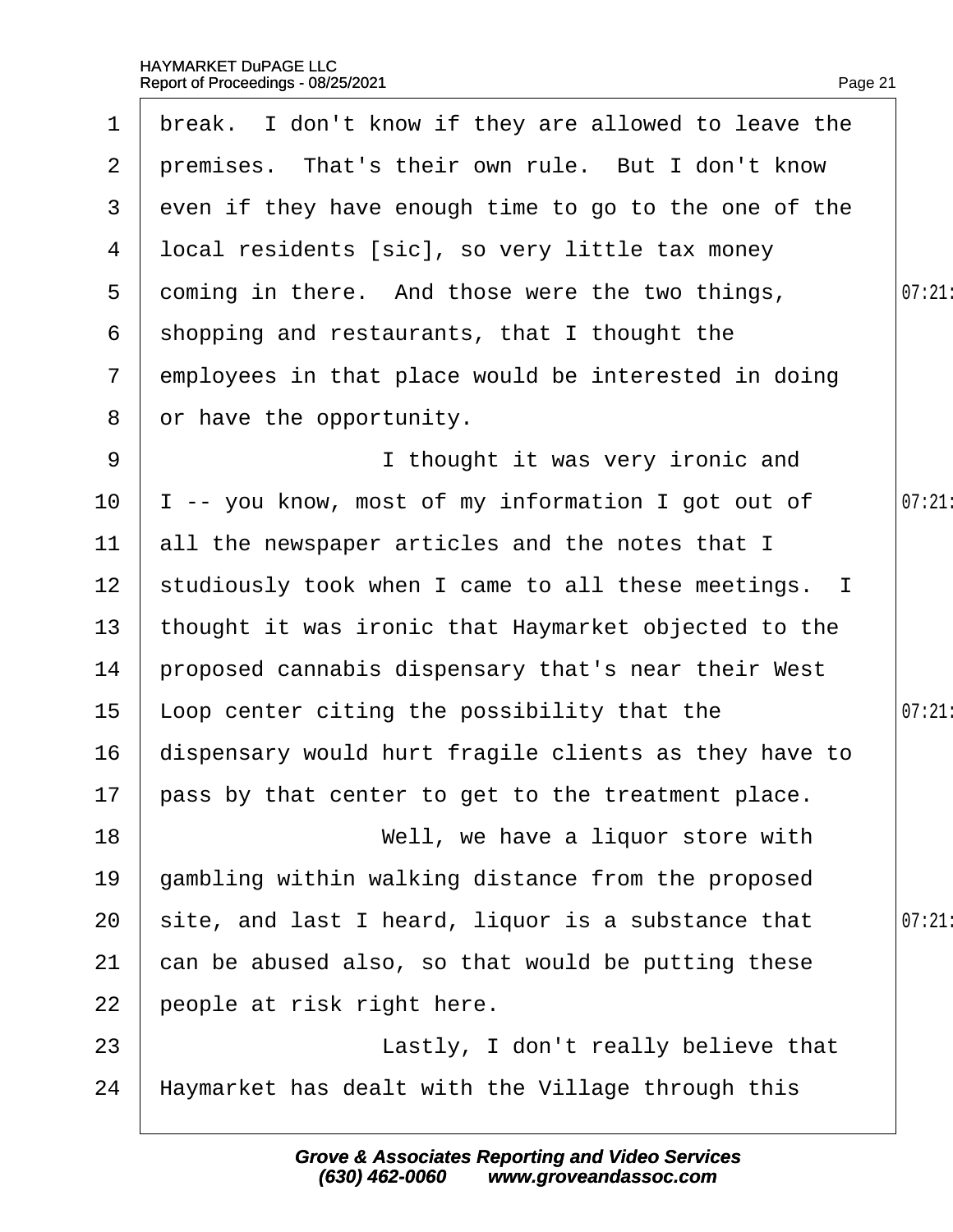| 1               | process in a fair and professional manner. And I'm     |        |
|-----------------|--------------------------------------------------------|--------|
|                 | 2 not going to list examples because everybody on this |        |
| 3 <sup>°</sup>  | board and everybody on the planning commission and     |        |
| 4               | any other hierarchy that we have is aware of these.    |        |
| 5               | The question we need to ask, in addition to all the    | 07:22: |
| 6               | other very important ones, is if we can trust          |        |
| $\mathbf{7}$    | Haymarket. Because if this comes in, it's going to     |        |
| 8               | be there for a long time, and we've had issues         |        |
| 9               | working through this process with information not      |        |
| 10 <sup>°</sup> | coming or getting wrong or many different things.      | 07:22: |
| 11              | That's a big trust thing that I personally am not      |        |
| 12 <sub>2</sub> | sure that I want to take on as a person in this        |        |
| 13              | village. Thank you so much.                            |        |
| 14              | <b>CHAIRMAN DALY: Thank you for your comments</b>      |        |
| 15              | this evening, Ms. Boehne.                              | 07:23  |
| 16              | MS. HENDRICKSON: Thanks for allowing me to             |        |
|                 | 17 speak today. My name is Lisa Hendrickson. Although  |        |
| 18              | don't currently live in Itasca -- oh, sorry,           |        |
| 19              | H-e-n-d-r-i-c-k-s-o-n; 1573 South Garden in Palatine.  |        |
| 20              | So I don't currently live in Itasca.                   | 07:23  |
| 21              | grew up here. It's a wonderful community. It was       |        |
| 22              | a great place to grow up. It was very important to     |        |
| 23              | me and my family. My father died by suicide when I     |        |
| 24              | was a child, and this town, for the most part,         |        |
|                 |                                                        |        |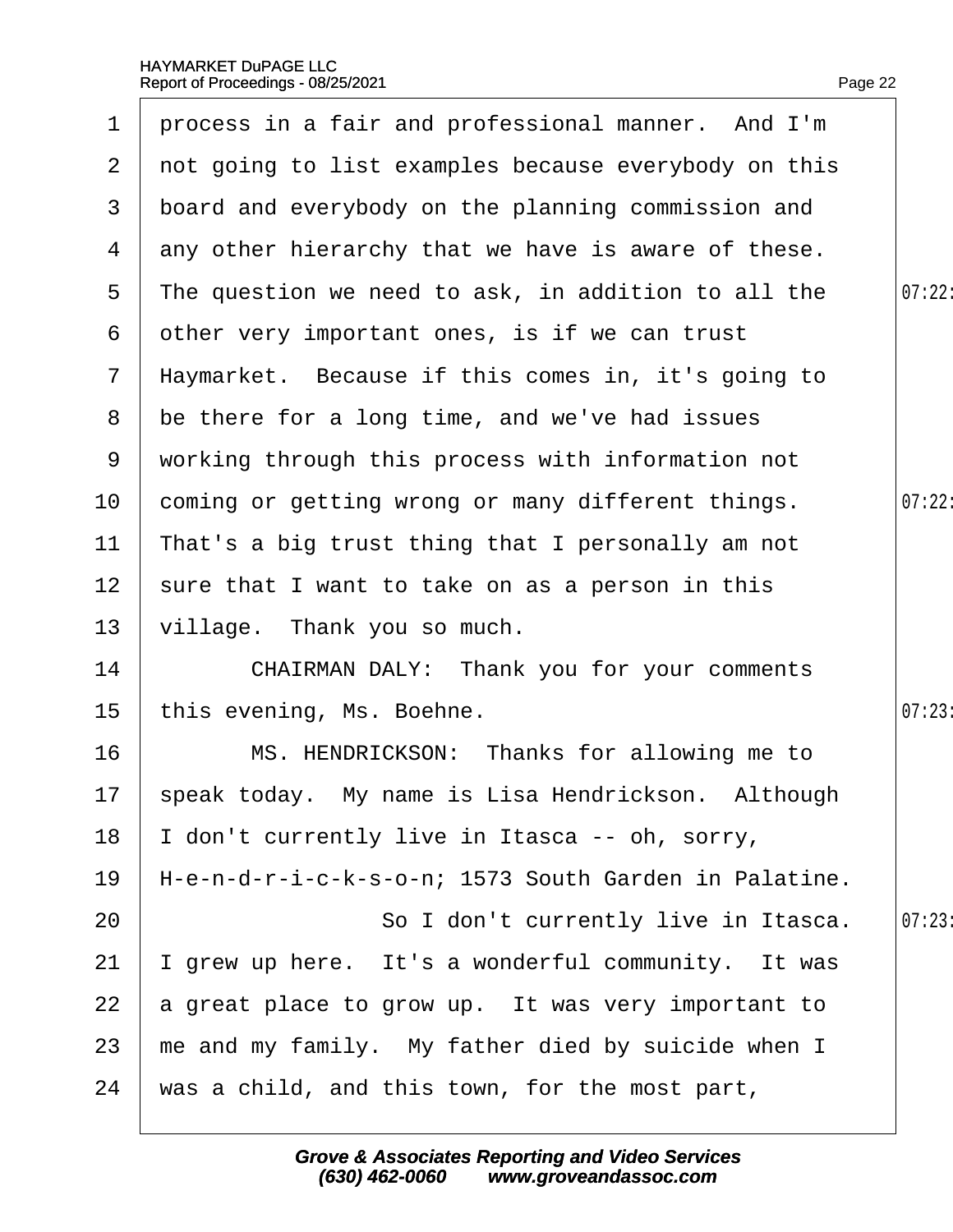|                 | 1 rallied around me and my family, and it -- you know, |        |
|-----------------|--------------------------------------------------------|--------|
|                 | 2 it was a big part of now who I am today. So I have a |        |
| $\mathbf{3}$    | lot of love for Itasca.                                |        |
| 4               | I currently serve as the director of                   |        |
| 5               | dommunity living at the Kenneth Young Center, which    | 07:23  |
|                 | 6 is just a couple miles down the street in Elk Grove  |        |
|                 | 7 Village. I've worked at Kenneth Young for almost 15  |        |
|                 | 8 years in a bunch of different capacities. In my      |        |
| 9               | durrent role, I lead multiple teams of clinicians who  |        |
| 10 <sup>°</sup> | provide intensive mental health and integrated         | 07:24: |
| 11              | substance use services in the northwest suburbs,       |        |
| 12 <sub>2</sub> | including Itasca.                                      |        |
| 13              | So what that means is that these                       |        |
| 14              | teams provide in-home visits to Itasca and other       |        |
| 15 <sub>1</sub> | areas, depending on a person's need on a daily or      | 07:24: |
| 16              | sometimes multiple times per week basis. So we are     |        |
|                 | 17 here. You know, we see a lot of the residents in    |        |
| 18              | this town. We provide mental health and outpatient     |        |
| 19              | integrated health services.                            |        |
| 20              | Personally, I'm excited about the                      | 07:24: |
| 21              | expansion of the services that would be offered to     |        |
| 22              | those individuals if Haymarket were to be here.        |        |
| 23              | Trying to get access to a higher level or a different  |        |
| 24              | type of substance use treatment for the individuals    |        |
|                 |                                                        |        |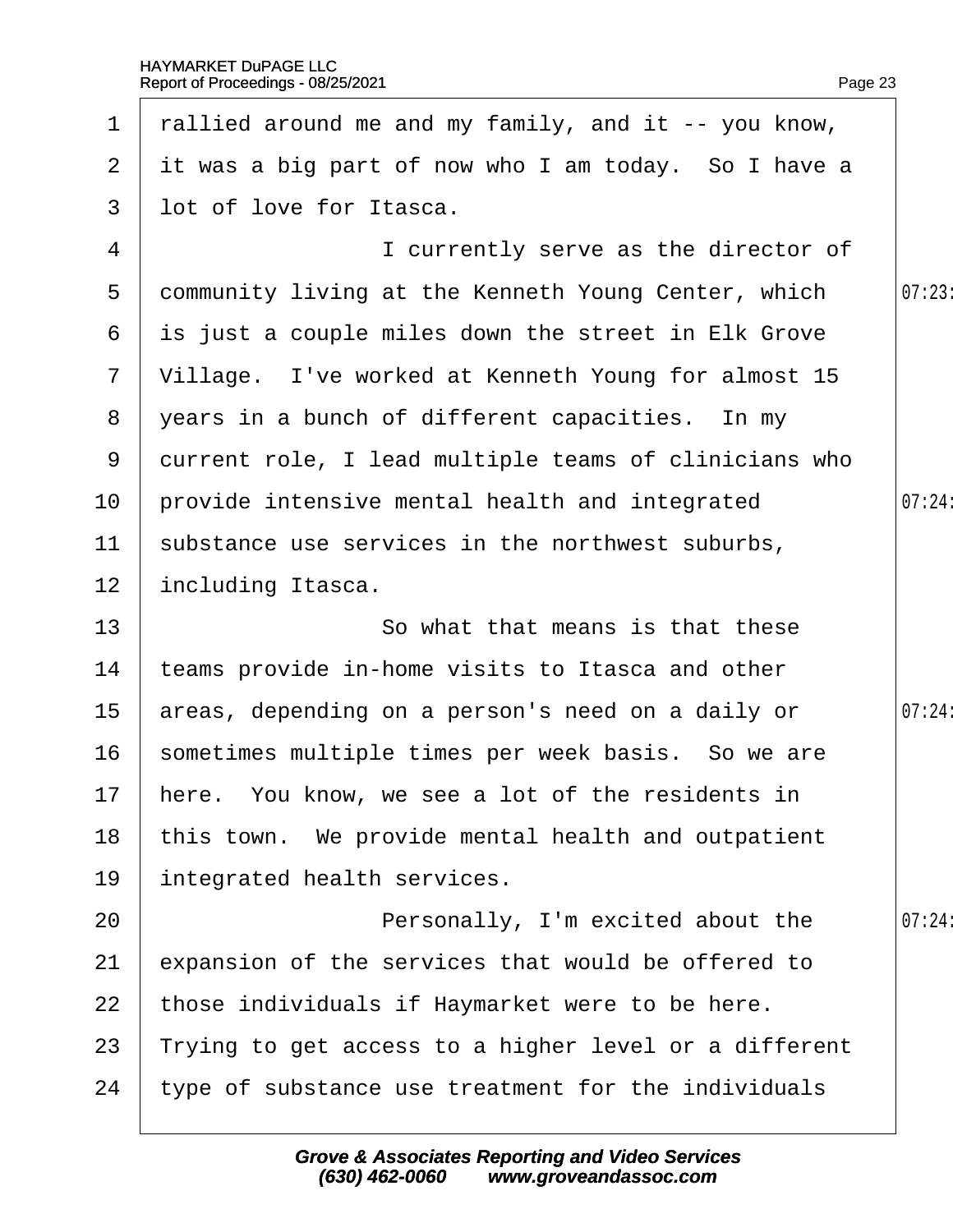| $\mathbf 1$     | durrently living here is extremely difficult, and my |       |
|-----------------|------------------------------------------------------|-------|
| 2 <sup>1</sup>  | team is trained to do that. That's part of our job,  |       |
| 3               | and we still have a hard time. So we are really      |       |
| 4               | excited about how that would work.                   |       |
| 5               | In addition to that, I wanted to                     | 07:25 |
| 6               | read a statement on behalf of Kenneth Young, because |       |
| $7\phantom{.}$  | the CEO could not be here today. So Kenneth Young    |       |
| 8               | Center is proud to support the opening of Haymarket  |       |
| 9               | Center. As a community leader for more than 50 years |       |
| 10              | providing mental health services, KYC is uniquely    | 07:25 |
| 11              | qualified to speak to the immense need for mental    |       |
| 12 <sub>2</sub> | health and substance use treatment in the northwest  |       |
| 13 <sup>2</sup> | suburbs. As the communities' needs have grown so has |       |
| 14              | KYC but never more than over the last two years      |       |
| 15 <sub>2</sub> | facing COVID.                                        | 07:25 |
| 16              | Our team currently receives more                     |       |
|                 | 17 than 600 calls a month for outpatient behavioral  |       |
| 18              | health and substance use services. These calls come  |       |
| 19              | from children, adults, and families who live in and  |       |
| 20              | around this community. We currently provide          | 07:26 |
| 21              | substance use prevention services in the school      |       |
| 22              | district as well as nonclinical recovery services    |       |
| 23              | called Smart Recovery. In 2018, KYC became a         |       |
| 24              | licensed provider of substance use disorder          |       |
|                 |                                                      |       |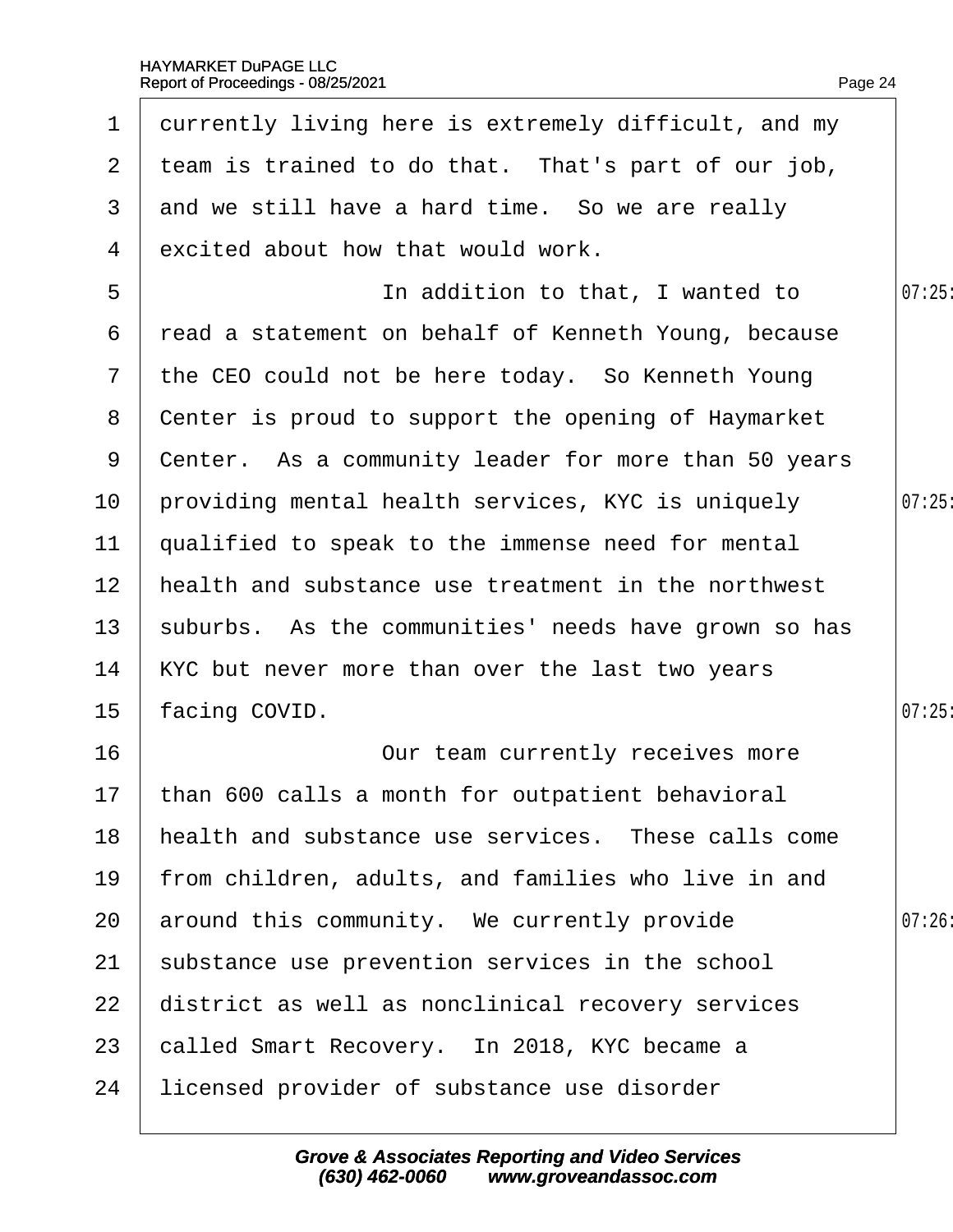h

|                 | 1 treatment, and the services that Haymarket would be   |        |
|-----------------|---------------------------------------------------------|--------|
|                 | 2 able to provide would compliment the services that we |        |
| 3               | are already providing and know that the community       |        |
| 4               | needs.                                                  |        |
| 5               | Those who have a substance use                          | 07:26  |
| 6               | disorder have a disease and are stigmatized as other,   |        |
| $\overline{7}$  | but let's imagine for a moment living and working in    |        |
| 8               | a community that celebrates and supports youth and      |        |
|                 | 9 adults seeking care and actively engaging in their    |        |
| 10              | recovery. Because the road to recovery is long and      | 07:26  |
| 11              | there are no shortcuts, inclusive and varied supports   |        |
| 12 <sup>2</sup> | and services are essential to meet individuals and      |        |
| 13              | families where they are at.                             |        |
| 14              | What Haymarket is able to offer                         |        |
| 15              | through this facility will change lives. If this        | 07:27: |
| 16              | building were to provide cancer treatment or any        |        |
|                 | 17 other service, there would be no opposition. It is   |        |
| 18              | time to evolve our communities' response to recognize   |        |
| 19              | that mental health and substance use services provide   |        |
| 20              | critical healthcare that keeps our neighbors            | 07:27  |
| 21              | thriving. KYC looks forward to partnering with the      |        |
| 22              | team at Haymarket to support families in need and       |        |
| 23              | continuing to work in close collaboration to serve      |        |
| 24              | bur community. Thank you again for allowing me to       |        |
|                 |                                                         |        |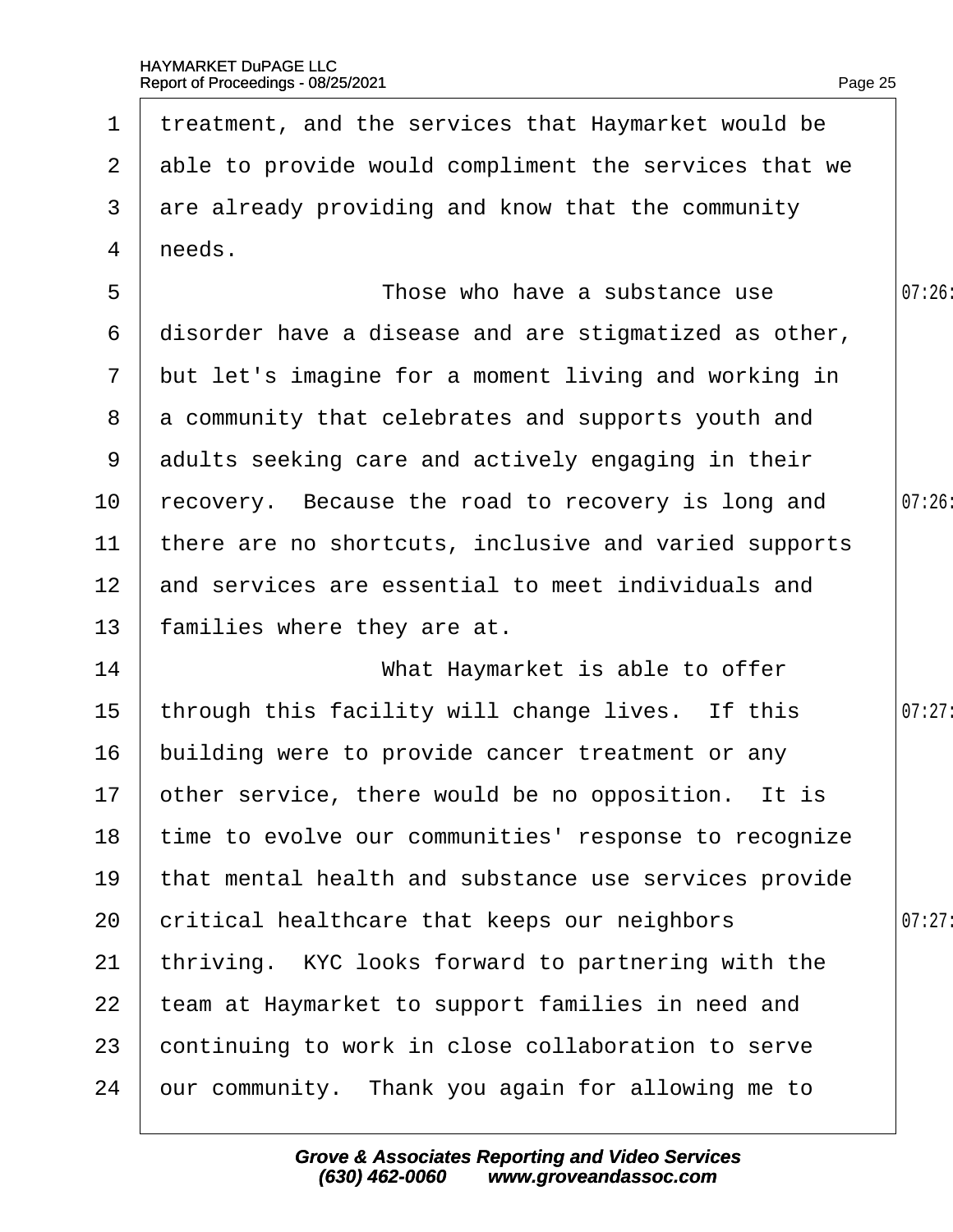| $\mathbf 1$    | speak today.                                         |        |
|----------------|------------------------------------------------------|--------|
| 2              | <b>CHAIRMAN DALY: Thank you for your comments</b>    |        |
| 3              | this evening, Ms. Hendrickson.                       |        |
| 4              | MS. RONAN: Hi, my name is Emily Ronan. I am          |        |
| 5              | a youth services advocate at Aim Center for          | 07:27: |
| 6              | Independent Living. Our center is located at 31 --   |        |
| $\overline{7}$ | CHAIRMAN DALY: I'm sorry, what is your               |        |
| 8              | personal address first, please?                      |        |
| 9              | MS. RONAN: My personal address?                      |        |
| 10             | CHAIRMAN DALY: Yeah.                                 |        |
| 11             | MS. RONAN: 349 West Hamilton Drive in                |        |
| 12             | Palatine, Illinois.                                  |        |
| 13             | CHAIRMAN DALY: Thank you.                            |        |
| 14             | MS. RONAN: Our center is located 3130 Finley         |        |
| 15             | Road in Downers Grove. I'm a youth services advocate | 07:28: |
| 16             | at Aim Center for Independent Living, and on behalf  |        |
|                | 17 of Aim Center, I urge the planning commission to  |        |
| 18             | approve Haymarket's application to operate a         |        |
| 19             | treatment center in the Village. Aim is shorthand    |        |
| 20             | for achieving independence and mobility. Aim's       | 07:28  |
| 21             | mission is to empower people with disabilities to    |        |
| 22             | effectively control and direct their lives. We serve |        |
| 23             | DuPage, Kane, and Kendall counties and provide       |        |
| 24             | training, community development, and advocacy to     |        |
|                |                                                      |        |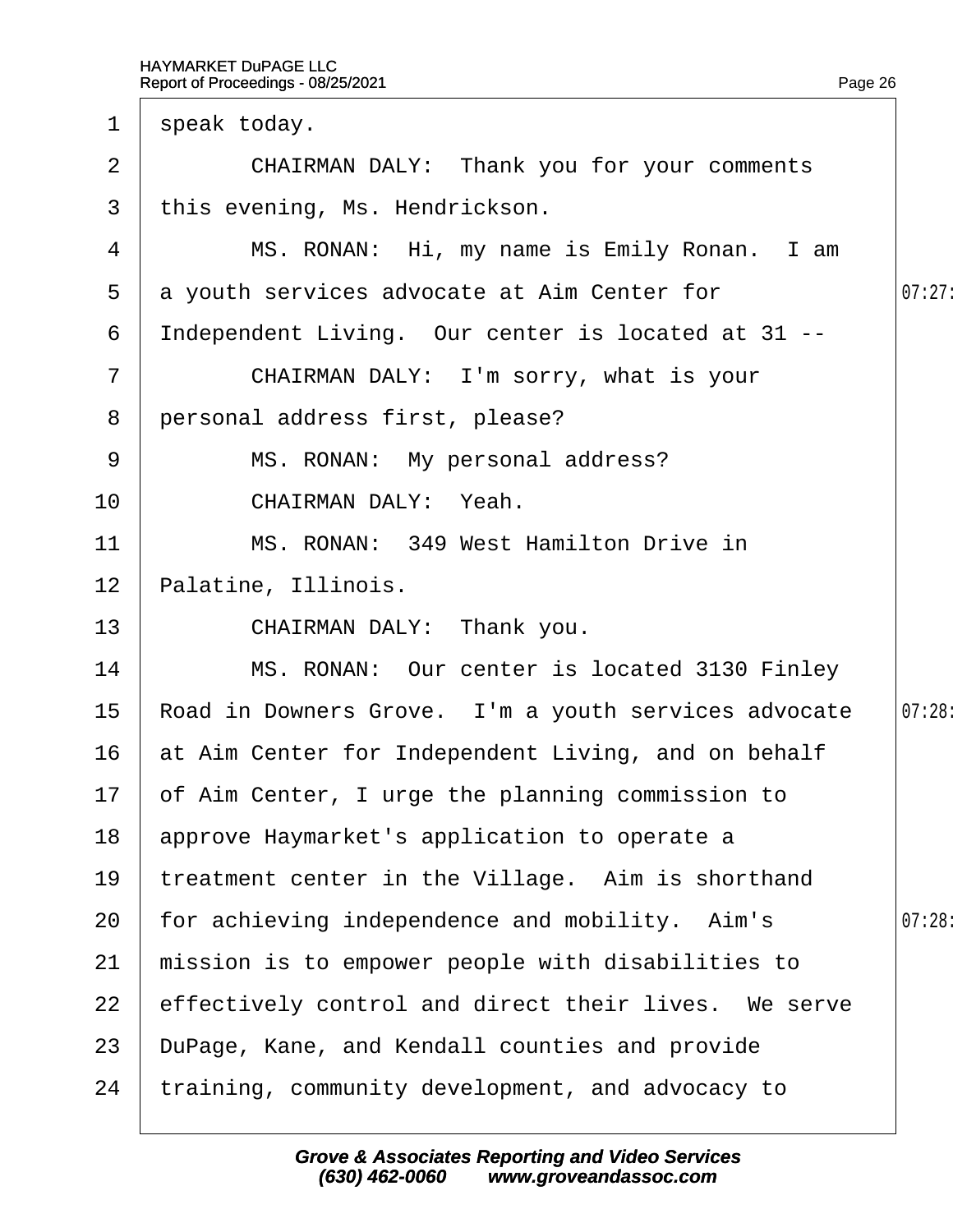| $\mathbf 1$     | enable people with disabilities to fully participate  |       |
|-----------------|-------------------------------------------------------|-------|
| $\overline{2}$  | in family, social, and community life.                |       |
| 3               | As a youth advocate, I work with                      |       |
| 4               | children and young adults with disabilities on skills |       |
| $5^{\circ}$     | to increase independent living opportunities, explore | 07:28 |
| 6               | post secondary education, and encourage competitive   |       |
| $\overline{7}$  | integrated employment. I also run a teen and young    |       |
| 8               | adult social group and monthly parent support groups  |       |
| 9               | to meet the ever-growing needs of our community.      |       |
| 10              | Aim is interested in this matter                      | 07:29 |
| 11              | because people in recovery are considered people with |       |
| 12 <sub>2</sub> | disabilities under federal law; namely, the Fair      |       |
| 13              | Housing Act, the Americans with Disabilities Act, and |       |
| 14              | the Rehabilitation Act. These federal laws prohibit   |       |
| 15              | discrimination against people with disabilities,      | 07:29 |
| 16              | recognize people in recovery are entitled to live in  |       |
|                 | 17 the housing and community of their choice, and     |       |
| 18              | require that people in recovery be treated in a       |       |
| 19              | manner equal to any other population. These           |       |
| 20              | principles have enabled people with disabilities,     | 07:29 |
| 21              | slowly but surely, to make inroads into American      |       |
| 22              | society. However, we still have a long way to go.     |       |
| 23              | One continuing problem is that many                   |       |
| 24              | people harbor unfound fears and assumptions about     |       |
|                 |                                                       |       |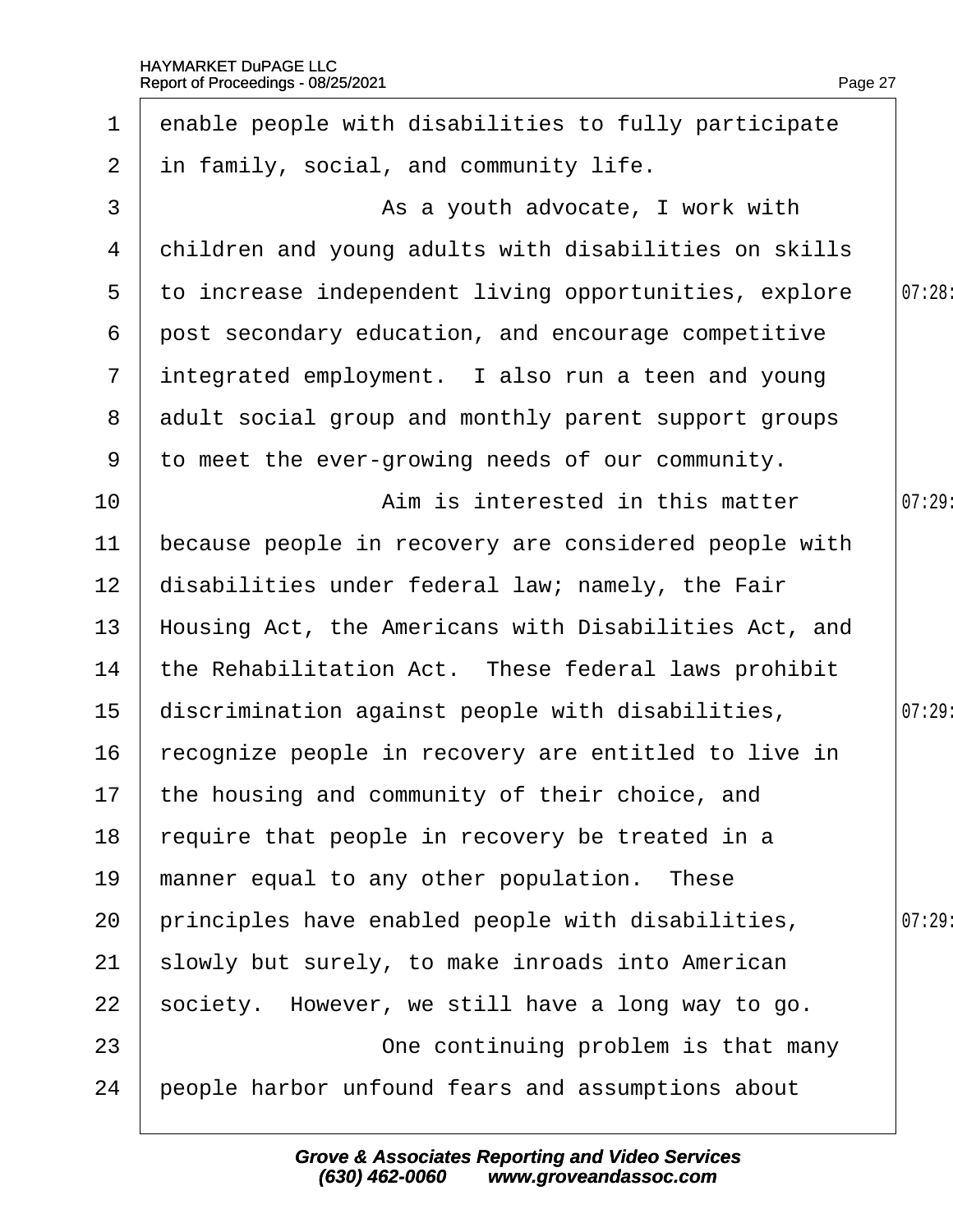| $\mathbf 1$      | people with disabilities, and, in particular, people    |       |
|------------------|---------------------------------------------------------|-------|
|                  | 2 in recovery. These fears and assumptions prevent      |       |
| 3 <sup>1</sup>   | full integration. One common thread is that people      |       |
|                  | 4 in recovery are prone to violence or other criminal   |       |
| 5 <sup>5</sup>   | activity. And although this is untrue, this             | 07:29 |
| 6                | sentiment often sparks community opposition or          |       |
| $\mathbf{7}$     | efforts to assist and treat this population,            |       |
| 8                | including efforts to operate a recovery center.         |       |
| 9                | Examples abound of communities that                     |       |
| 10               | oppose recovery centers, and if such opposition were    | 07:30 |
| 11               | allowed to rule the day, people in recovery would       |       |
| 12 <sub>2</sub>  | forever be in search of treatment. Fortunately, the     |       |
| 13 <sup>°</sup>  | Fair Housing Act prohibits this type of                 |       |
| 14               | hot-in-my-backyard. Simply put, the Act prohibits       |       |
| 15 <sub>15</sub> | exclusion based on generalized perceptions about        | 07:30 |
| 16               | people with disabilities, including those in recovery   |       |
|                  | 17 and speculations about threats to safety. The Act is |       |
| 18               | designed to overcome these stereotypes and ensure       |       |
| 19               | equal treatment is afforded to people with              |       |
| 20               | disabilities.                                           | 07:30 |
| 21               | As the planning commission soon                         |       |
| 22               | deliberates, I ask you to honor the principles          |       |
| 23               | embedded in the Fair Housing Act, help meet the         |       |
| 24               | criteria -- the critical needs of people with           |       |
|                  |                                                         |       |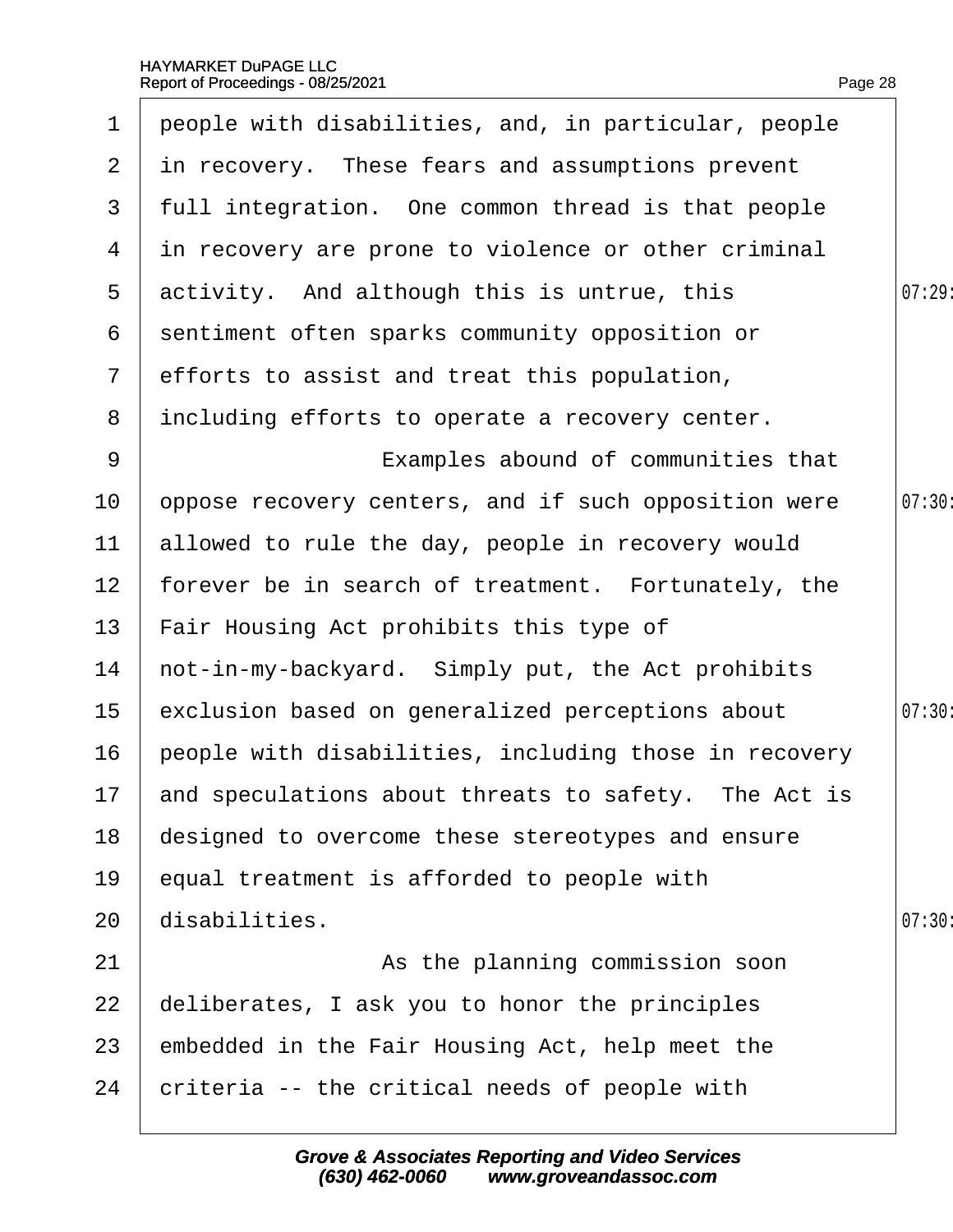| $\mathbf 1$     | disabilities in DuPage county, and approve             |       |
|-----------------|--------------------------------------------------------|-------|
|                 | 2 Haymarket's application to provide its recovery      |       |
|                 | 3 services in the Village of Itasca. You have a unique |       |
| 4               | and special opportunity to do the right thing and      |       |
| 5               | make an important difference in the lives of people    | 07:31 |
| 6               | with disabilities by approving Haymarket's             |       |
| $\overline{7}$  | application.                                           |       |
| 8               | Thank you for the opportunity for                      |       |
| 9               | domment and for your time and consideration.           |       |
| 10              | <b>CHAIRMAN DALY: Thank you for your comments</b>      | 07:31 |
| 11              | this evening, Ms. Ronan.                               |       |
| 12              | MR. DIESTEL: James Diestel, 107 West George            |       |
| 13              | Street in Itasca; D-i-e-s-t-e-l.                       |       |
| 14              | I would like to first thank                            |       |
| 15 <sub>2</sub> | everybody here who has been part of these lengthy      | 07:31 |
| 16              | proceedings. I have been following this proposal       |       |
|                 | 17 from the beginning, from reading the initial Daily  |       |
| 18              | Herald article to a small meeting with Dr. Lustig and  |       |
| 19              | Greg Hart to the Diane Pappas meeting and finally to   |       |
| 20              | all these planning commission meetings. One thing we   | 07:31 |
| 21              | all agree on is treatment is needed. However, the      |       |
| 22              | scope and impact is far too large for Itasca.          |       |
| 23              | We, as residents, have been given                      |       |
| 24              | two sets of conflicting information. Who are we        |       |
|                 |                                                        |       |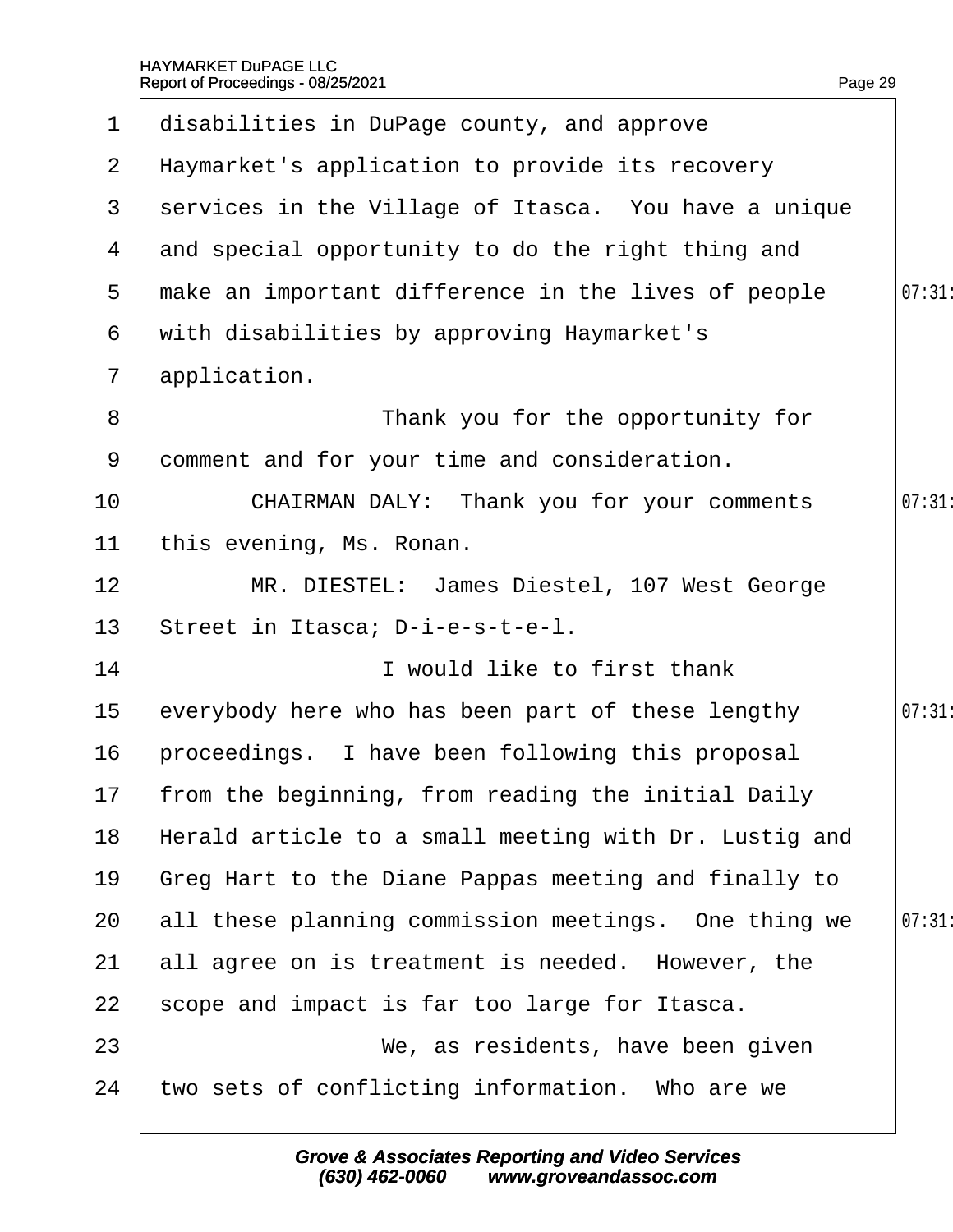| $\mathbf 1$     | supposed to believe? Haymarket has said that we can   |        |
|-----------------|-------------------------------------------------------|--------|
| 2 <sup>1</sup>  | except 19 calls per year. Itasca's fire department    |        |
| 3               | witness says we can receive upwards of 400. How do    |        |
| 4               | you decide who is correct? Who do you trust? I        |        |
|                 | 5 think it's best to look at the original information | 07:32: |
| 6               | presented and see if it was correct. For this         |        |
| $\mathbf{7}$    | information, I think it's best to review DuPage       |        |
| 8               | County Board Representative Ashley Selmon's blog. I   |        |
| 9               | made 15 copies.                                       |        |
| 10 <sup>°</sup> | Ashley was an original supporter of                   | 07:32: |
| 11              | Haymarket proposal until citizens, such as myself,    |        |
| 12 <sub>2</sub> | reached out to her to explain why we were against the |        |
| 13              | proposal. DuPage politicians, such as Ashley, were    |        |
| 14              | pitched incorrect information from Haymarket to gain  |        |
| 15              | support, such as the Holiday Inn was in an industrial | 07:33  |
| 16              | area. We all know it's in a B-2 district, which is    |        |
| 17 <sub>2</sub> | business. That tax revenue had fallen and there was   |        |
| 18              | ho interest in the hotel. I searched. I couldn't      |        |
| 19              | seem to find anything that was publicly marketed for  |        |
| 20              | the hotel. The hotel was doing fine, and the hotel    | 07:33  |
| 21              | only closed due to COVID.                             |        |
| 22              | The Holiday Inn was an extended stay                  |        |
| 23              | hotel, but it averaged less than two night's stay and |        |
| 24              | there's no kitchenettes. So it's obviously not an     |        |
|                 |                                                       |        |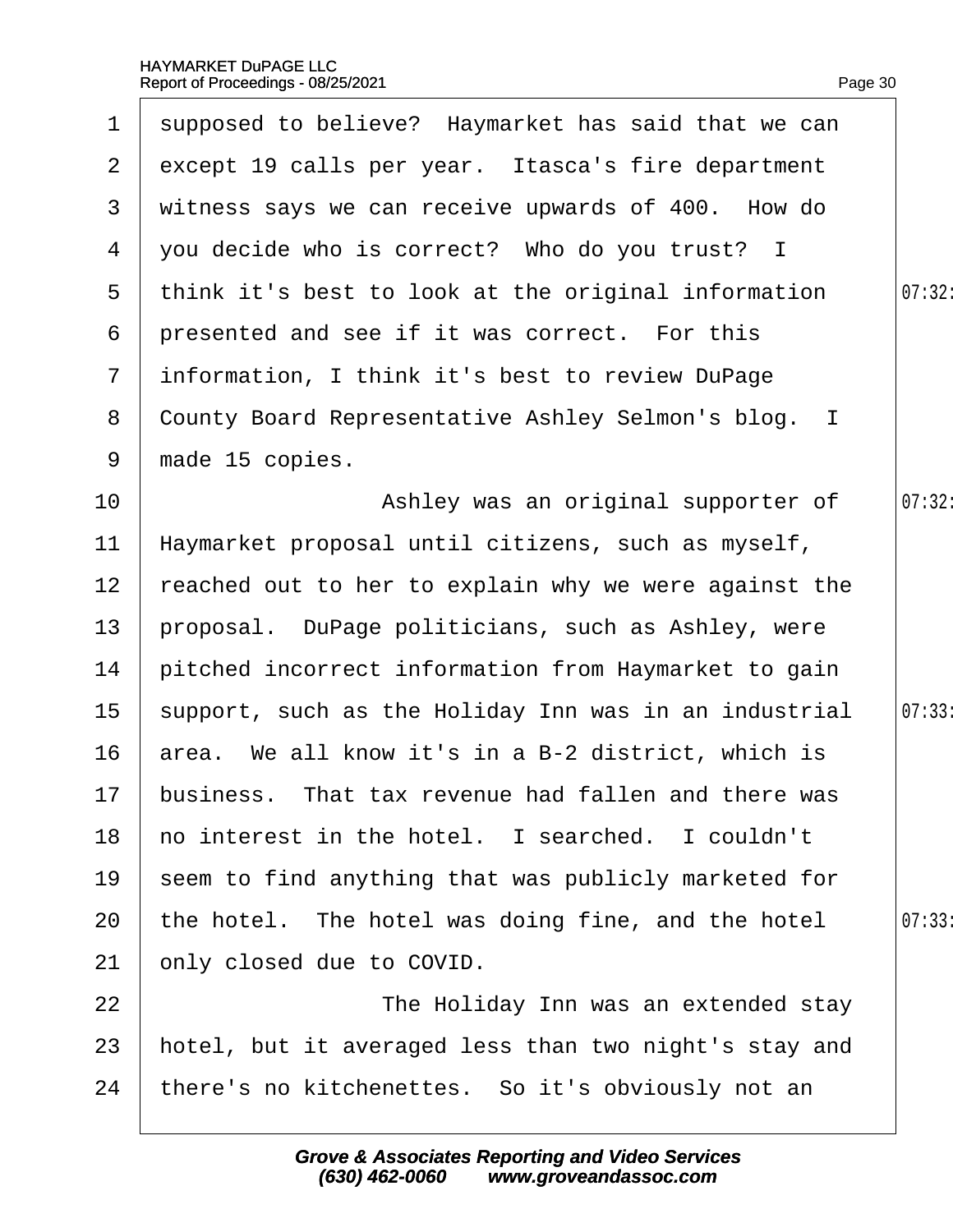|                  | 1 extended stay hotel. It would be a huge job creator  |        |
|------------------|--------------------------------------------------------|--------|
|                  | 2 in Itasca. Seemingly, it would create only a handful |        |
| 3                | of jobs. There was also mention of \$3 million in      |        |
| 4                | grants that other towns had received but no paperwork  |        |
| 5                | or foundation laid down on how to receive these        | 07:33  |
| 6                | grants. It was as if no work was put in, just a        |        |
| $\overline{7}$   | generic statement made. There was also no mention of   |        |
| 8                | a private ambulance service at that time.              |        |
| 9                | Based on this information, Ashley                      |        |
| 10               | removed her name from the supporters' list. She        | 07:34: |
| 11               | could see past this incorrect information that         |        |
| 12 <sub>2</sub>  | Haymarket was pushing. I ask you, if Haymarket         |        |
| 13               | garnered support with incorrect information in the     |        |
| 14               | beginning, how are we supposed to trust them and       |        |
| 15 <sub>1</sub>  | their witnesses in the end? I urge the planning        | 07:34: |
| 16               | commission to review the scope of this project and     |        |
| 17 <sup>17</sup> | look at the factual data to see if the proposal        |        |
| 18               | does -- to see the proposal does not fit the zoning    |        |
| 19               | and has far too large of an impact for Itasca to       |        |
| 20               | support; to really look at what Haymarket has          | 07:34: |
| 21               | presented through these last two years and see how     |        |
| 22               | the information has been manipulated and changed time  |        |
| 23               | and time again to push a proposal that does not make   |        |
| 24               | sense in Itasca.                                       |        |
|                  |                                                        |        |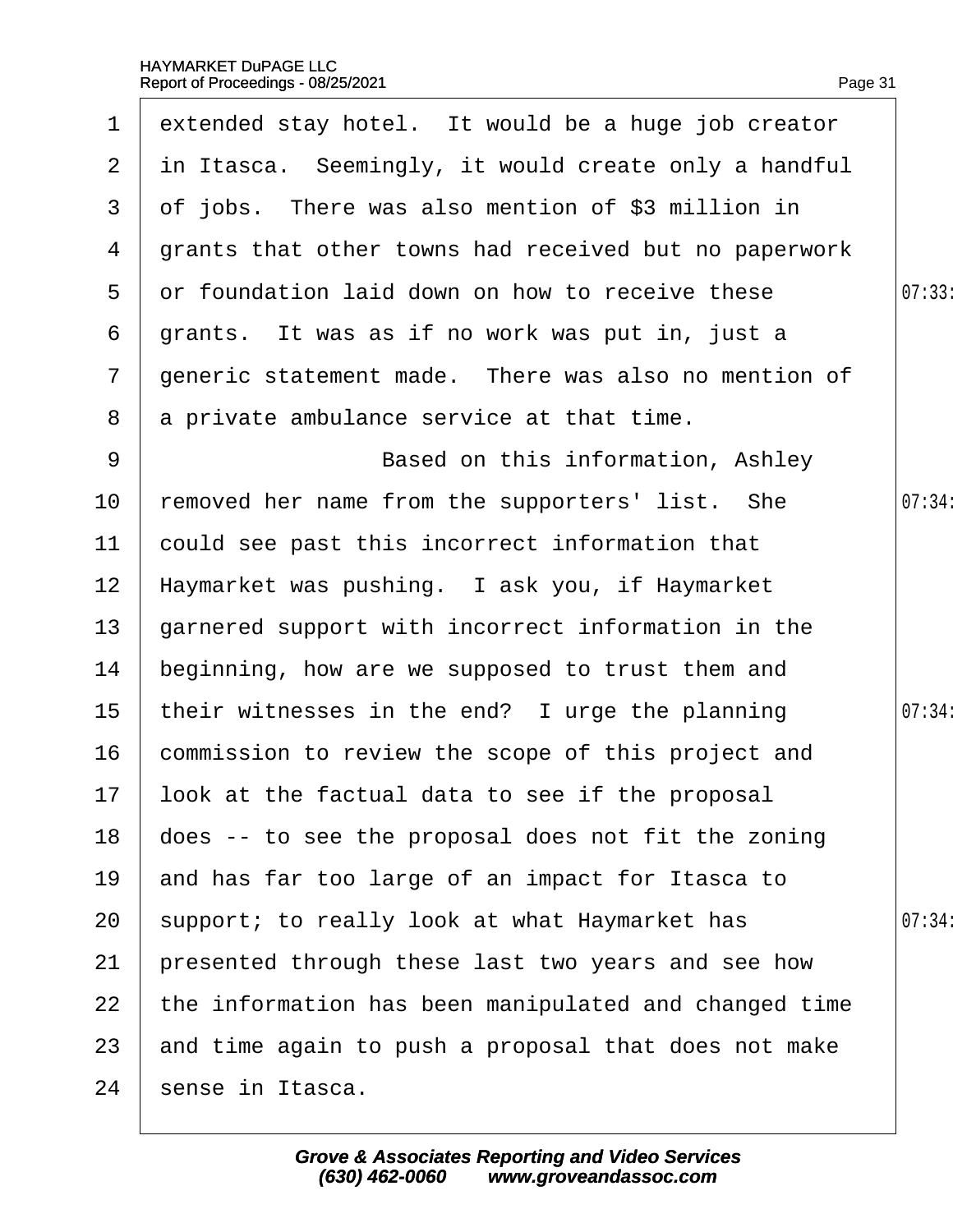Page 32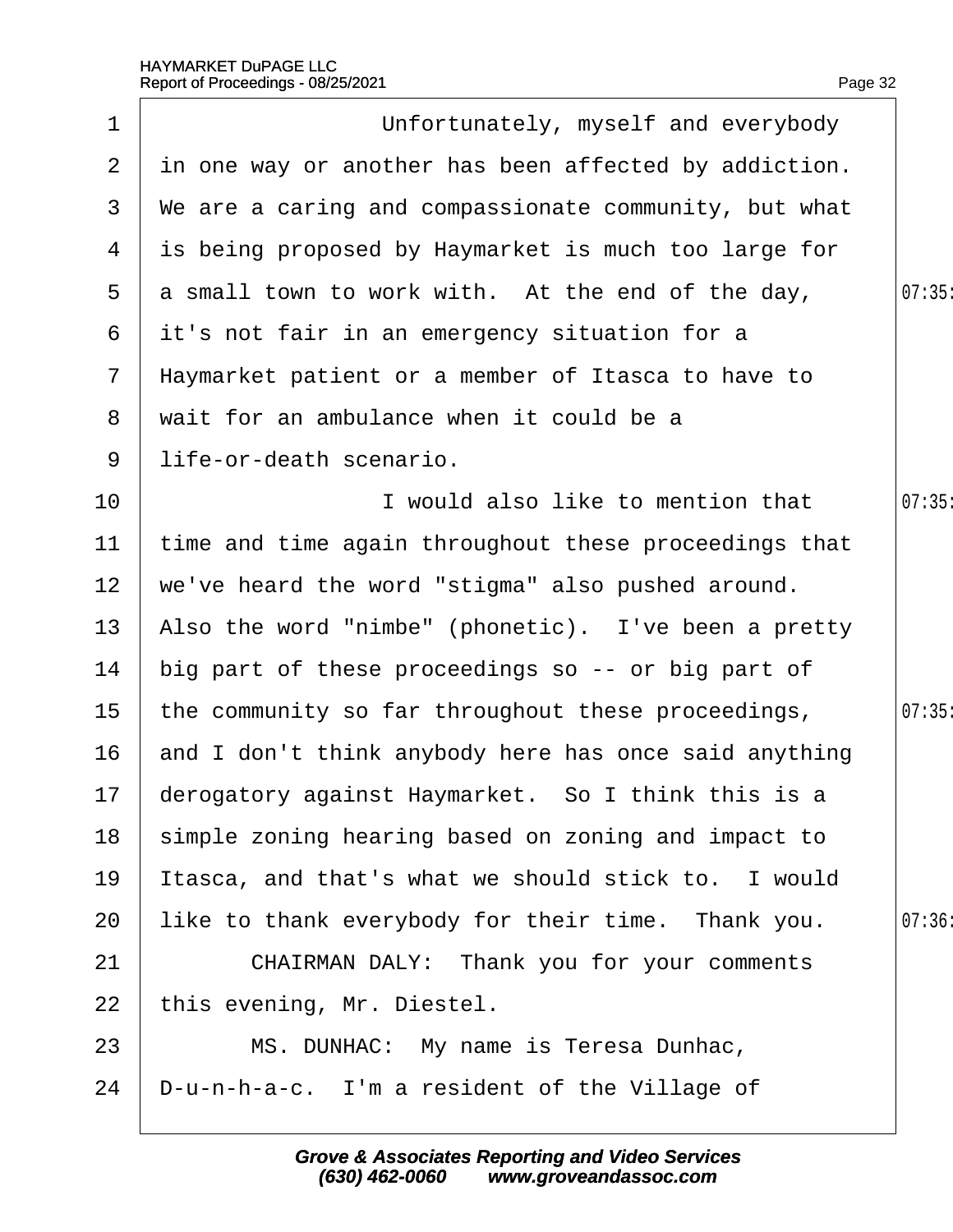| 1               | Itasca, and I reside at 711 Clover Ridge Lane.        |        |
|-----------------|-------------------------------------------------------|--------|
| $\overline{2}$  | My main objection and concern are                     |        |
| 3               | the affect Haymarket will have on Itasca's ambulance  |        |
| 4               | emergency response service. We have two               |        |
| 5               | grandchildren in the Village of Itasca who have       | 07:36  |
| 6               | allergies and are in danger of anaphylactic episodes. |        |
| $7\phantom{.}$  | Anaphylactic is a serious, serious life-threatening   |        |
| 8               | reaction to a trigger, such as an allergy.            |        |
| 9               | Anaphylactics can occur within minutes.               |        |
| 10              | Haymarket has stated that they will                   | 07:36  |
| 11              | provide backup private ambulance service named Elite  |        |
| 12 <sub>2</sub> | Ambulance. The nearest Elite Ambulance that I could   |        |
| 13              | find is located in Schiller Park, Illinois, 10.2      |        |
| 14              | miles from Itasca with an estimated 20 minute         |        |
| 15              | traveling time. Elite Ambulance, Elgin, is 21.8       | 07:37: |
| 16              | miles and 23 minutes traveling time. Elite            |        |
|                 | 17 Ambulance, Naperville, 26.3 miles, 32 minutes      |        |
| 18              | traveling time. Orland Park, 40.8 miles, 48 minutes   |        |
| 19              | traveling time. Mokena, Illinois, and Gurnee which    |        |
| 20              | are both over 40 miles and 40 minutes. Itasca is      | 07:37  |
| 21              | located in District 1 of DuPage County. Population    |        |
| 22              | is 9,725, which is located in the northern section of |        |
| 23              | DuPage County. District No. 4 is located in the       |        |
| 24              | center of DuPage County. Wheaton's population is      |        |
|                 |                                                       |        |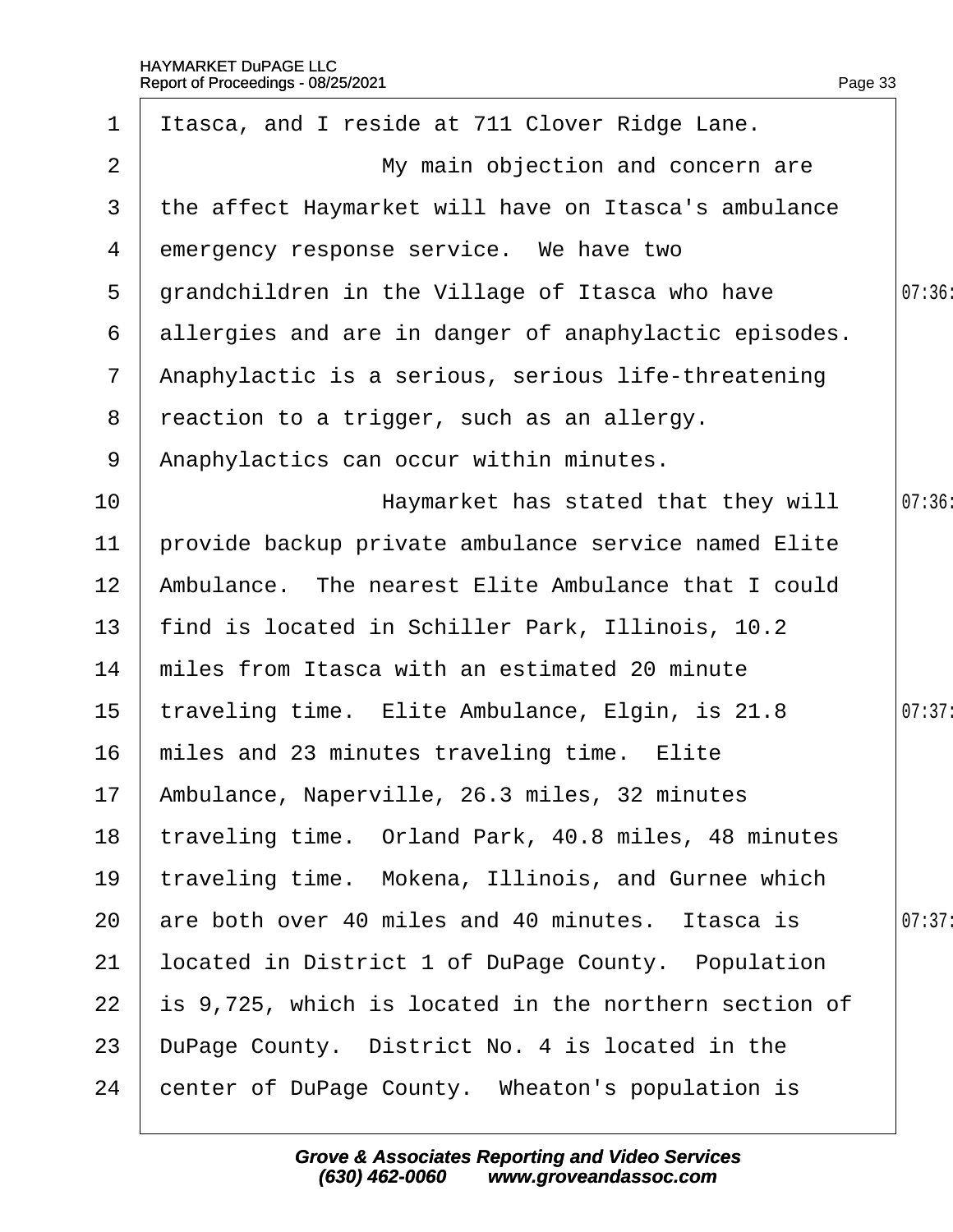| $\mathbf 1$     | 53,270. Elmhurst's population is 46,463. Glen         |        |
|-----------------|-------------------------------------------------------|--------|
| $\overline{2}$  | Ellyn's population, 27,855.                           |        |
| 3               | I am not disputing the need for drug                  |        |
| 4               | rehabilitation but feel it would serve our DuPage     |        |
| 5               | County residents if it is centrally located. I wish   | 07:38  |
| 6               | you well in your endeavor to treat drug addiction.    |        |
| $\overline{7}$  | Thank you.                                            |        |
| 8               | <b>CHAIRMAN DALY: Thank you for your comments</b>     |        |
| 9               | this evening, Ms. Dunhac.                             |        |
| 10              | MS. DE MAYO: Hi, my name is Nancy DeMayo.             | 07:38  |
| 11              | 've lived at 247 South Princeton Avenue in Itasca,    |        |
| 12 <sub>2</sub> | Illinois, for the last 46 years. I want to thank the  |        |
| 13              | Itasca Village officials for taking the time to       |        |
| 14              | listen to our concerns and our police and fire        |        |
| 15 <sub>1</sub> | department, thank you for your service during these   | 07:38: |
| 16              | meetings.                                             |        |
| 17              | When it was first said that the                       |        |
| 18              | DuPage officials got together and said we need a      |        |
| 19              | facility in DuPage to handle the addiction, shame on  |        |
| 20              | them for not looking at the whole picture or maybe    | 07:39  |
| 21              | they did not want it to be in their town. Each town   |        |
| 22              | could have had a smaller facility to handle those     |        |
| 23              | closer to home, as stated during those meetings. At   |        |
| 24              | one of the meetings, we had a boy who lives in Itasca |        |
|                 |                                                       |        |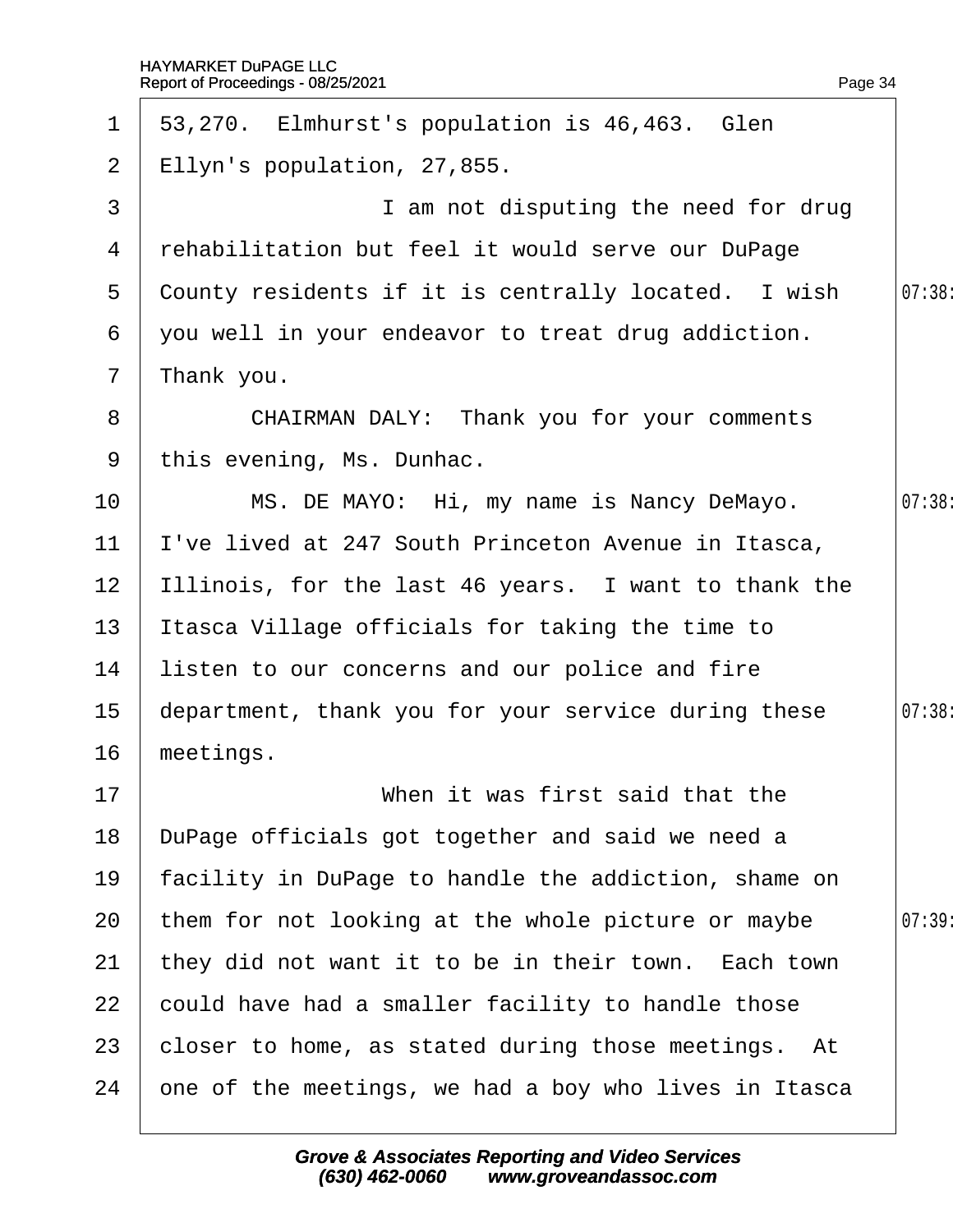| $\mathbf{1}$    | say -- and his friend who works in Bloomingdale say  |       |
|-----------------|------------------------------------------------------|-------|
| $\overline{2}$  | that it would have been nice to have something in    |       |
| 3               | their hometown. Well, maybe the other people in      |       |
| 4               | DuPage would like something closer to their homes so |       |
| 5               | that their parents and friends could help them and   | 07:39 |
| 6               | support them.                                        |       |
| $\overline{7}$  | Shame on them for setting this up                    |       |
| 8               | for failure. We are the resources to help cover both |       |
| 9               | loss and additional revenue needed for a facility of |       |
| 10              | this size. It was first indicated that these were    | 07:39 |
| 11              | white-collar workers that were addicted to opioids   |       |
| 12 <sub>2</sub> | from doctors' prescriptions. Now Haymarket has       |       |
| 13 <sup>°</sup> | changed where the addicts are coming from, from      |       |
| 14              | courts, and now we've put DuPage is no longer its    |       |
| 15 <sub>1</sub> | collar counties. Wow, we could not even get COVID    | 07:40 |
| 16              | vaccines in Cook or Lake County unless you lived     |       |
|                 | 17 there.                                            |       |
| 18              | We Itascans has been maligned in                     |       |
| 19              | hewspaper articles and TV ads and some of these      |       |
| 20              | hearings. We have stated it is too large of a        | 07:40 |
| 21              | facility to put in our town that does not have the   |       |
| 22              | infrastructure or resources to handle this project.  |       |
| 23              | We only have a little over 8,000 residents.          |       |
| 24              | I value the safety of my family and                  |       |
|                 |                                                      |       |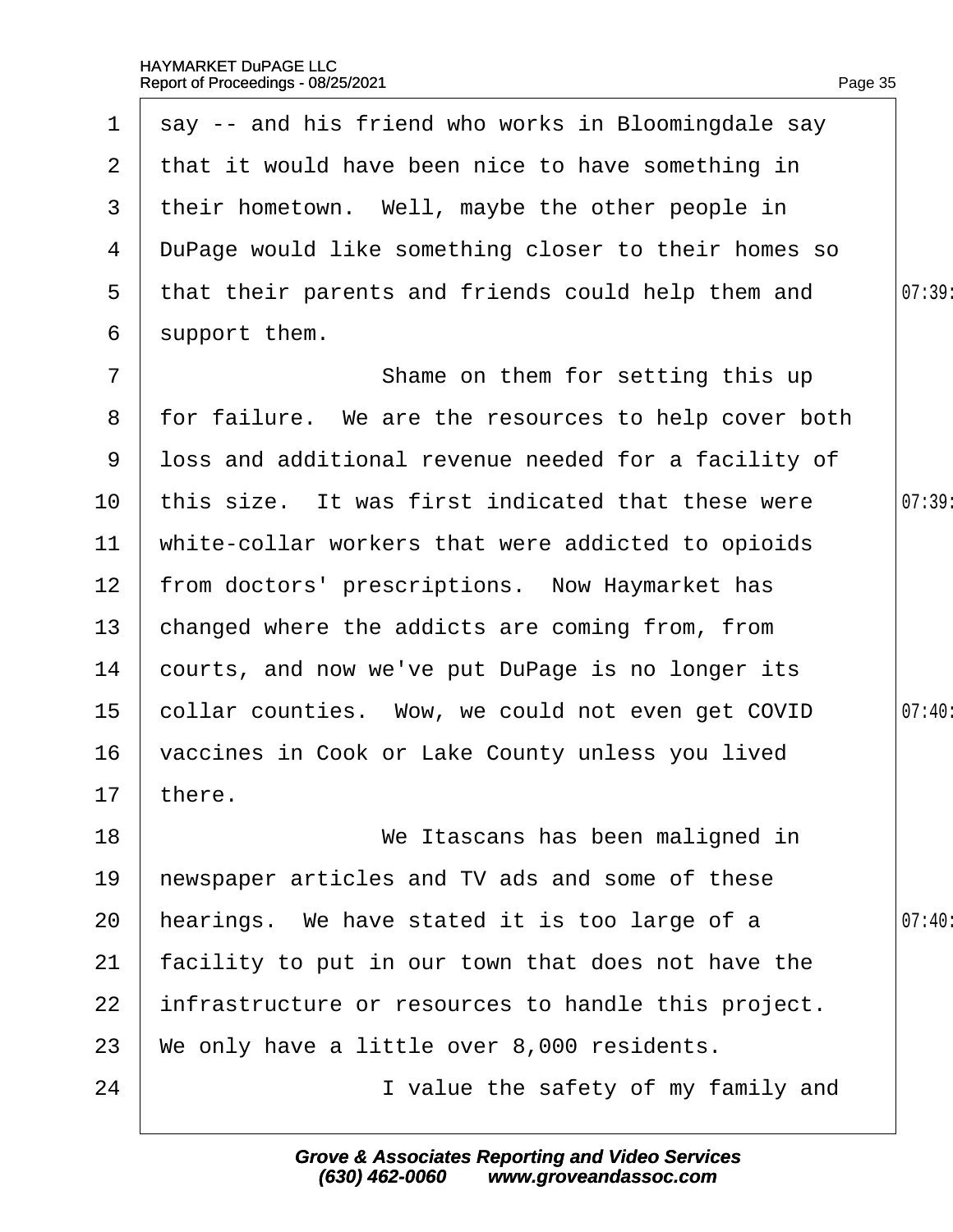| $\mathbf 1$     | the public. My own personal reasons are for the       |        |
|-----------------|-------------------------------------------------------|--------|
| $\mathbf{2}$    | health of my family. As selfish as they may be, my    |        |
| 3               | husband had to have a pacemaker defibrillator         |        |
|                 | 4 inserted in his chest in case our only ambulance    |        |
| 5               | would not be there for him. If he dies, I will not    | 07:40: |
| 6               | only lose my husband but I will also lose his pension |        |
| $\mathbf{7}$    | and Social Security. I most likely will not be able   |        |
|                 | 8 to pay the additional taxes that will be imposed on |        |
| 9               | only us in Itasca for Haymarket.                      |        |
| 10 <sup>°</sup> | We recently had to go to Alexian                      | 07:41  |
| 11              | Brothers for an emergency. He had a reaction to       |        |
| 12 <sup>2</sup> | medicine and his throat was closing. That ER was      |        |
| 13              | quite busy that night. And, again, Haymarket will be  |        |
| 14              | using our hospital, so not only are you going to use  |        |
| 15              | bur one ambulance, you are going to use our nearest   | 07:41  |
| 16              | hospital. As of last week, there was a lady here      |        |
|                 | 17 that said you had not contacted Alexian Brothers.  |        |
| 18              | You stated you were going to be a                     |        |
| 19              | good neighbor. Well, my "No-Haymarket" sign was       |        |
| 20              | stolen November of 2019. I went to the police, and I  | 07:41  |
| 21              | am not able to get my property back because it's in   |        |
| 22              | evidence. To the person who removed my sign, you      |        |
| 23              | stole something that was not yours. You violated my   |        |
| 24              | First Amendment rights, freedom of speech. You        |        |
|                 |                                                       |        |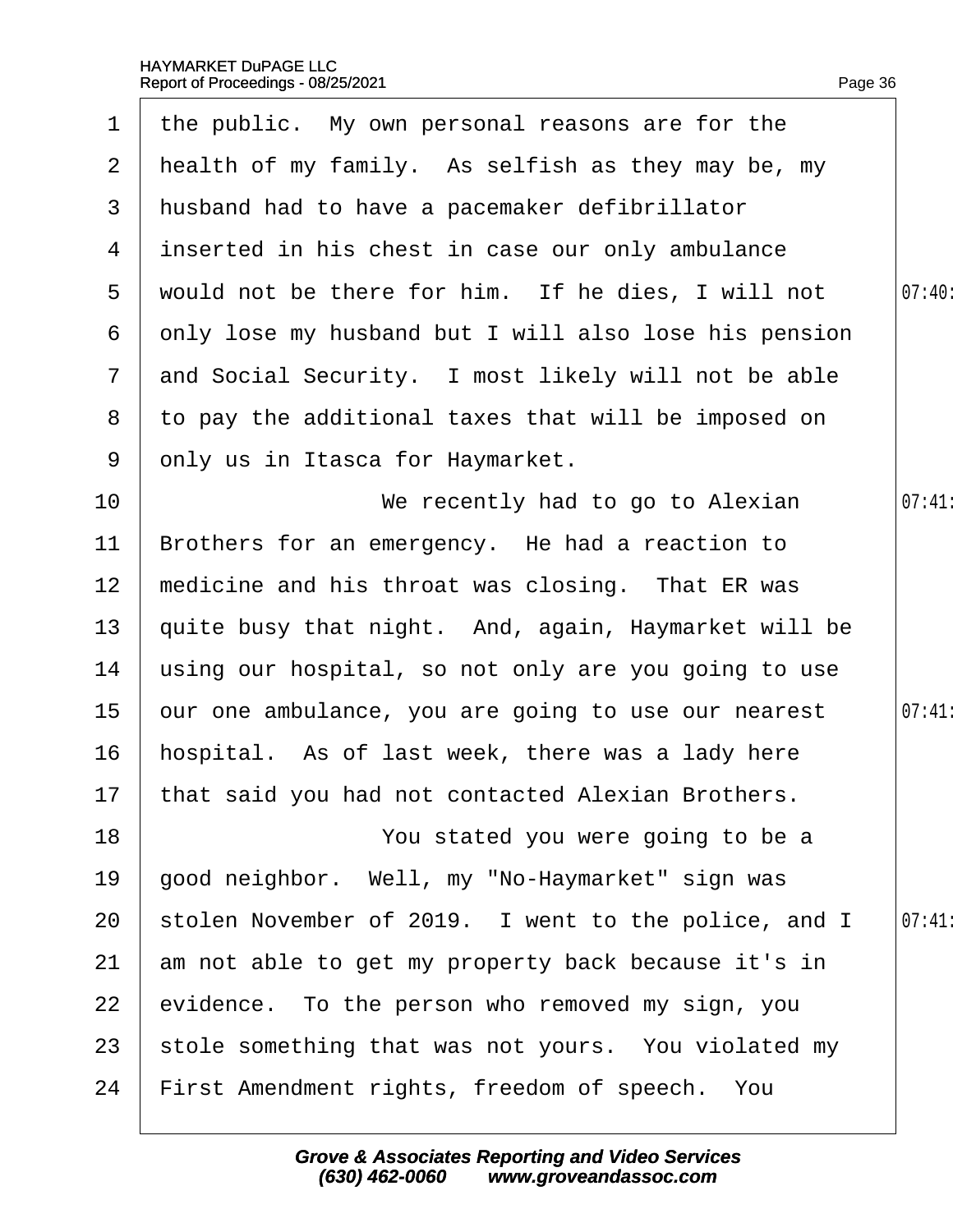|                 | 1 dommitted a crime, but you also made me feel unsafe.  |        |
|-----------------|---------------------------------------------------------|--------|
|                 | 2 You could have had a conversation with me about why I |        |
|                 | 3 am against Haymarket. We could have been civil. You   |        |
|                 | 4 Have no idea why. You want to help someone who needs  |        |
|                 | 5 help and I want to keep someone safe. Thank you for   | 07:42: |
|                 | 6 allowing me to share my thoughts, and I agree with    |        |
| $\overline{7}$  | the other people who would like you to say no.          |        |
| 8               | CHAIRMAN DALY: Thank you, Ms. DeMayo for your           |        |
| 9               | domments this evening.                                  |        |
| 10 <sup>1</sup> | MR. ROGER STEFANI: Good evening. My name is             | 07:42: |
| 11              | Roger Stefani, S-t-e-f-a-n-i, and my son Steven. We     |        |
| 12 <sup>7</sup> | are here representing Hope For Healing, a family        |        |
| 13 <sup>°</sup> | foundation. I've lived here in DuPage County -- oh,     |        |
| 14              | my address. 408 Ridgemoor, R-i-d-g-e-m-o-o-r, Drive     |        |
| 15 <sub>1</sub> | in Willowbrook. I was born and raised here in DuPage    | 07:42: |
| 16 <sup>1</sup> | County and have lived here almost my entire adult       |        |
|                 | 17 life. I raised my family here. My kids went to       |        |
| 18              | school in DuPage County, and we have participated in    |        |
| 19              | community and church activities throughout the          |        |
| 20              | 40-some years that I have lived here.                   | 07:43  |
| 21              | Hope For Healing is a family                            |        |
| 22              | foundation that was formed about three years ago. I     |        |
| 23              | had a son, Matthew, who died from an overdose about     |        |
| 24              | six years ago in 2015. Matt battled with his            |        |
|                 |                                                         |        |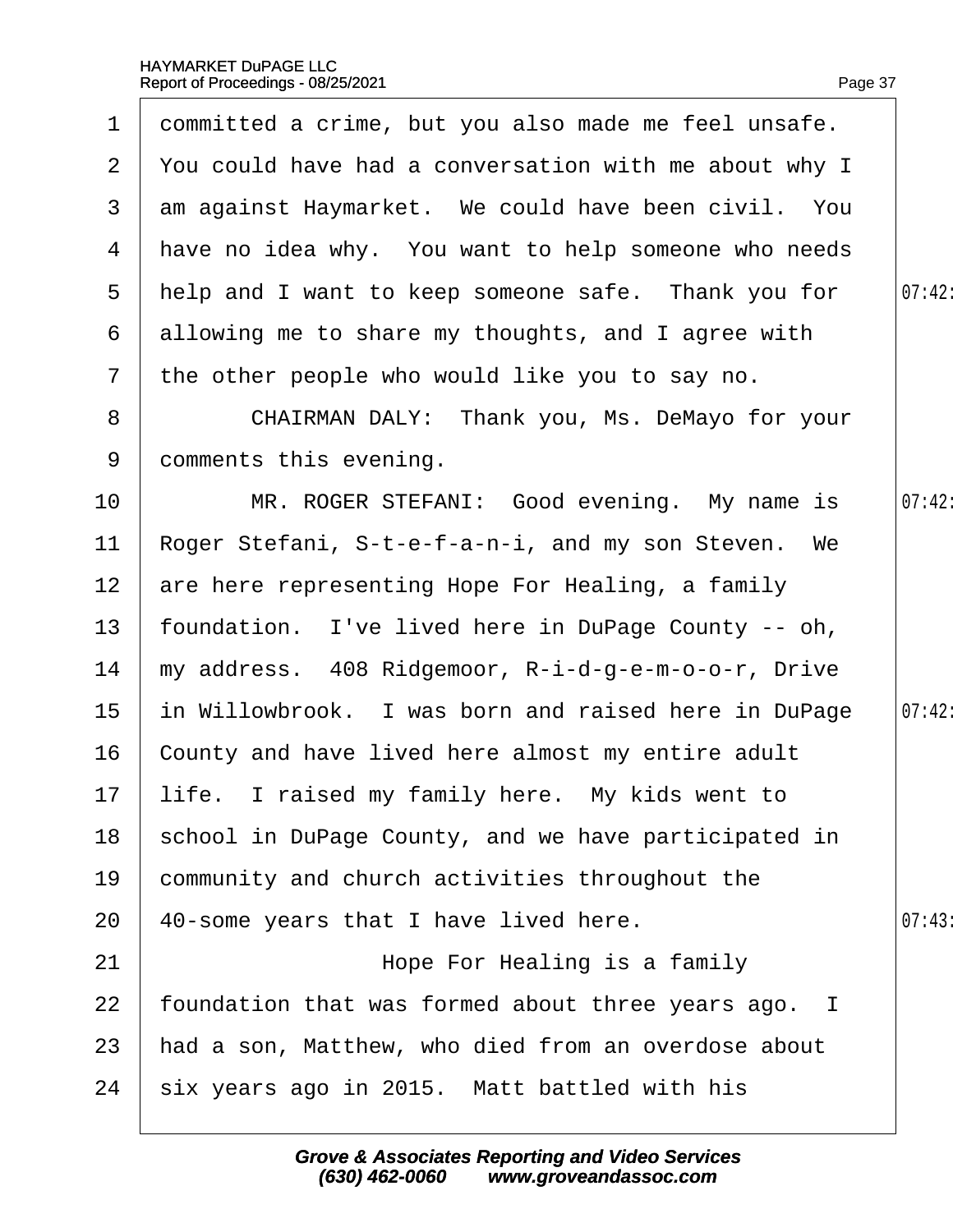|                 | 1 addiction for about two years, in which time he was |        |
|-----------------|-------------------------------------------------------|--------|
| 2 <sup>1</sup>  | placed in a number of outpatient and inpatient        |        |
| 3               | programs. Unfortunately, even with good insurance,    |        |
| 4               | it was difficult getting a bed in a nearby facility,  |        |
| 5               | and Matt was often treated out of the city and, at    | 07:43  |
| 6               | times, out of the state. That meant that my son,      |        |
| $7\phantom{.}$  | Steven's brother, was not able to be with us at a     |        |
| 8               | time of critical -- that's critical in treatment; the |        |
| 9               | recovery after you come out of an inpatient program.  |        |
| 10 <sup>°</sup> | Matt, instead, was in a halfway house in Chicago      | 07:44: |
| 11              | which is where he passed away.                        |        |
| 12              | About three years ago, we wanted to                   |        |
| 13              | begin to direct the crushing grief that we            |        |
| 14              | experienced into something positive and proactive.    |        |
| 15              | We began to move from being a victim and a survivor   | 07:44: |
| 16              | to an advocate. Specifically we are advocating for    |        |
|                 | 17 those most in need due to problems associated with |        |
| 18              | substance use. Recently the DuPage County Board and   |        |
| 19              | the DuPage County Health Department awarded us a      |        |
| 20              | grant to help provide some of the services to address | 07:44: |
| 21              | harm reduction in here in Dupage County and we're     |        |
| 22              | very grateful for their support.                      |        |
| 23              | I professionally have worked in                       |        |
| 24              | healthcare for nearly 35 years. I'm a pediatric       |        |
|                 |                                                       |        |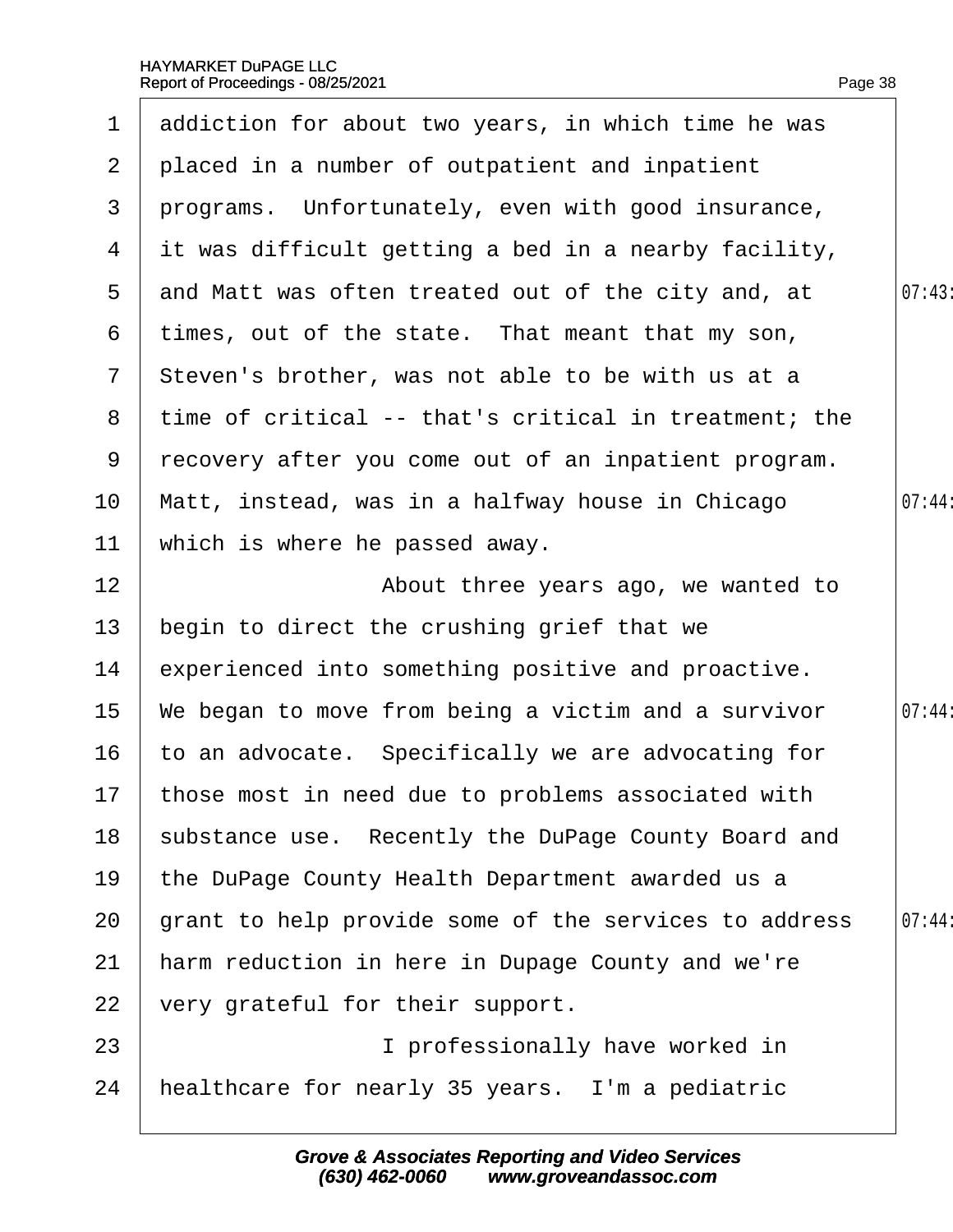| $\mathbf 1$     | neuropsychologist. I've worked in a large city and    |       |
|-----------------|-------------------------------------------------------|-------|
| 2 <sup>1</sup>  | suburban hospitals and in private practice. As I      |       |
| 3               | have thought about this matter and how important it   |       |
| 4               | is that we have the kinds of services offered by      |       |
| 5               | Haymarket in serving the needs of DuPage County, I    | 07:44 |
| 6               | have wonder if, in evaluating the situation, that we  |       |
| $\mathbf{7}$    | have a real -- we realize the gem that is Haymarket   |       |
| 8               | Center. I wonder sometimes if it was Betty Ford       |       |
| 9               | Clinic or Hazelton that there would be less animosity |       |
| 10              | and less negativity, but, actually, in the world of   | 07:45 |
| 11              | treatment, Haymarket is on an equal standing with     |       |
| 12 <sub>2</sub> | those kinds of facilities.                            |       |
| 13              | Haymarket carries a lot of status.                    |       |
| 14              | This is an organization that has been committed for   |       |
| 15              | decades to the care of those with substance use       | 07:45 |
| 16              | problems long before the opioid epidemic and the      |       |
|                 | 17 associated popup of many for-profit treatment      |       |
| 18              | programs. Haymarket was providing services long       |       |
| 19              | before these programs existed. Long before we, as a   |       |
| 20              | society, developed an awareness and understanding     | 07:45 |
| 21              | about the nature, scope, and severity level of this   |       |
| 22              | problem in our communities, in our families, and in   |       |
| 23              | our homes. Haymarket was there providing support and  |       |
| 24              | treatment to people long before, as a society, we     |       |
|                 |                                                       |       |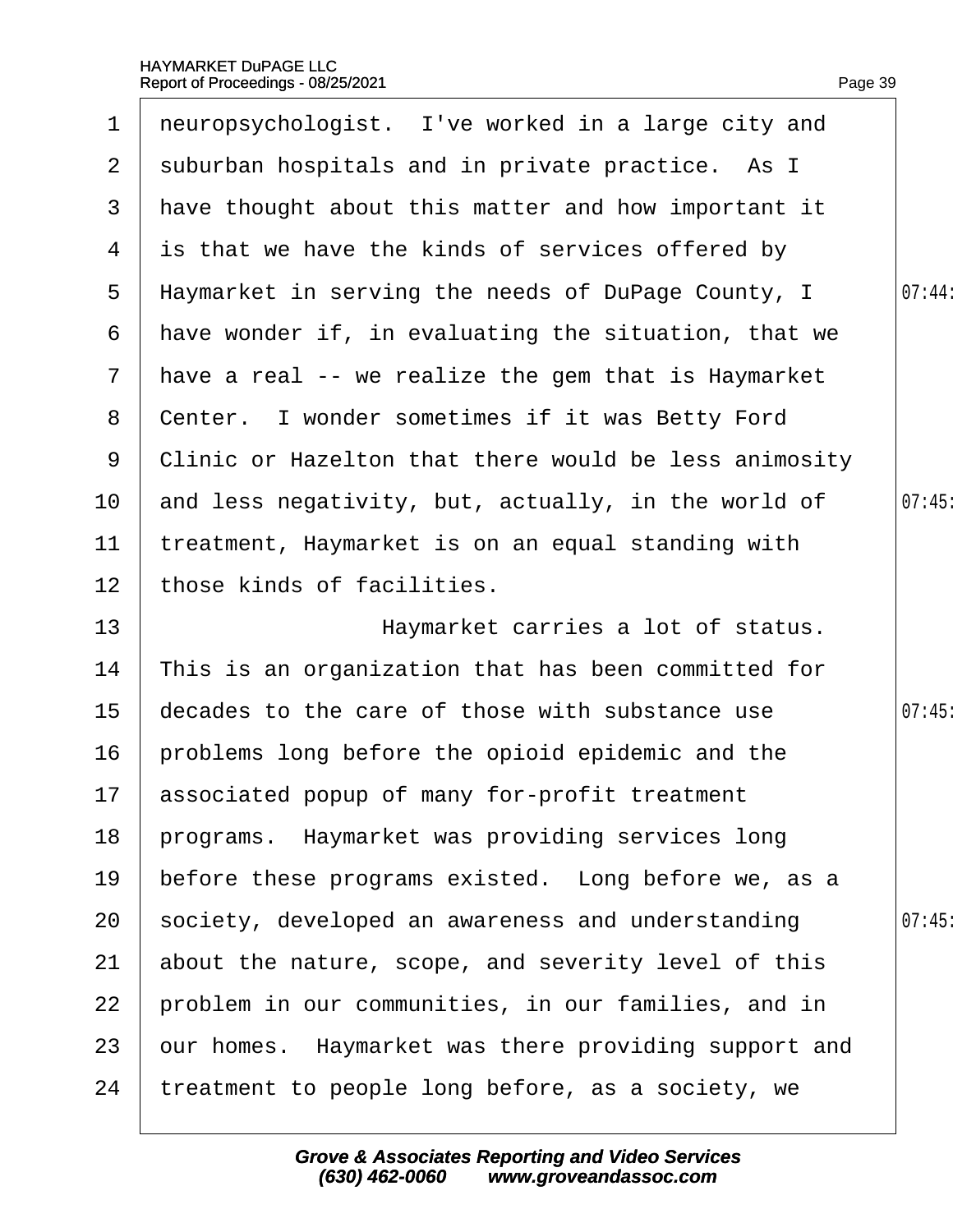| 1               | recognized the importance of treating those affected  |       |
|-----------------|-------------------------------------------------------|-------|
| $\overline{2}$  | by substance use problems with dignity and respect.   |       |
| 3               | Haymarket is there now, not only for providing        |       |
| 4               | treatment, but actively providing outreach in our     |       |
| 5               | dommunity; providing continuing education to          | 07:46 |
| 6               | professionals through local and national conferences; |       |
| $\overline{7}$  | providing research to help build an understanding of  |       |
| 8               | these issues; and providing training to those who     |       |
| 9               | want to serve people with these needs.                |       |
| 10              | You may or may not be aware that in                   | 07:46 |
| 11              | the same funding cycle in which we were awarded a     |       |
| 12 <sup>2</sup> | grant by the DuPage County Board, Haymarket was also  |       |
| 13 <sup>°</sup> | awarded a grant, and they will be serving inmates in  |       |
| 14              | the DuPage County jail in terms of recovery coaching. |       |
| 15              | So this is an organization that cares about the       | 07:46 |
| 16              | communities in which it is working in. This is the    |       |
|                 | 17 kind of program that I feel that we need here in   |       |
| 18              | DuPage County and one that we surely want. And now    |       |
| 19              | I'm going to ask my son, Steven, to share a little    |       |
| 20              | bit more information.                                 | 07:46 |
| 21              | MR. STEVEN STEFANI: Hi, I'm Steve Stefani.            |       |
| 22              | Our rationale in supporting Haymarket goes beyond     |       |
| 23              | just our personal and emotional experience here.      |       |
| 24              | COVID-19 has caused a massive increase in overdose in |       |
|                 |                                                       |       |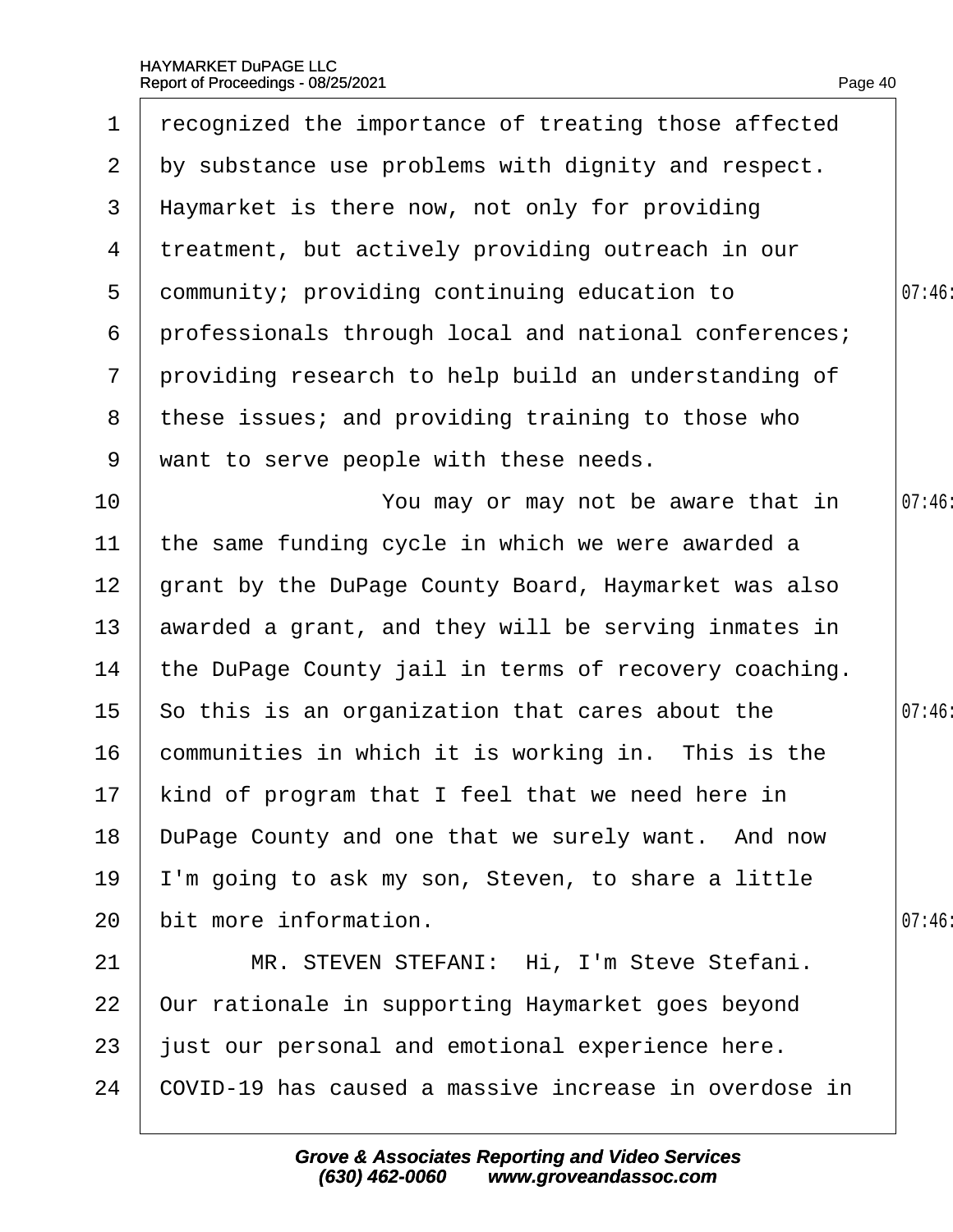| 1               | every metropolitan area in this country, including    |        |
|-----------------|-------------------------------------------------------|--------|
| 2 <sup>1</sup>  | DuPage County. Basically, you know, according to      |        |
| 3               | Rich Jorgenson, who is, you know, our county coroner, |        |
| 4               | he said that after a review of the many social        |        |
| 5               | aspects of recent deaths, we found that many of those | 07:47: |
| 6               | who died were living alone having personal or marital |        |
| $\overline{7}$  | difficulty, depression, recent drug rehab, or         |        |
| 8               | treatment. And I think we can all relate on some      |        |
| 9               | level in that this is happening, you know, all over,  |        |
| 10 <sup>°</sup> | whether or not it's a family member or whatnot. But,  | 07:47  |
| 11              | in general, I mean, lockdown has gotten us all a      |        |
| 12 <sub>2</sub> | little bit crazy here.                                |        |
| 13              | Now, personally as programs director                  |        |
| 14              | for Hope For Healing, I work really closely with the  |        |
| 15              | data that is provided by Rich Jorgenson as well as    | 07:47: |
| 16              | the data that is provided by, you know, our county    |        |
|                 | 17 police departments and the DuPage County Health    |        |
| 18              | Department. Through the DuPage Narcan program, they   |        |
| 19              | track overdose deaths and reversals, and what I can   |        |
| 20              | tell you is that when we look at this quadrant        | 07:48  |
| 21              | specifically of DuPage County, we do have a very high |        |
| 22              | concentration of overdose and it is getting worse.    |        |
| 23              | So we definitely have enough people that have a       |        |
| 24              | problem to justify there being a facility of this     |        |
|                 |                                                       |        |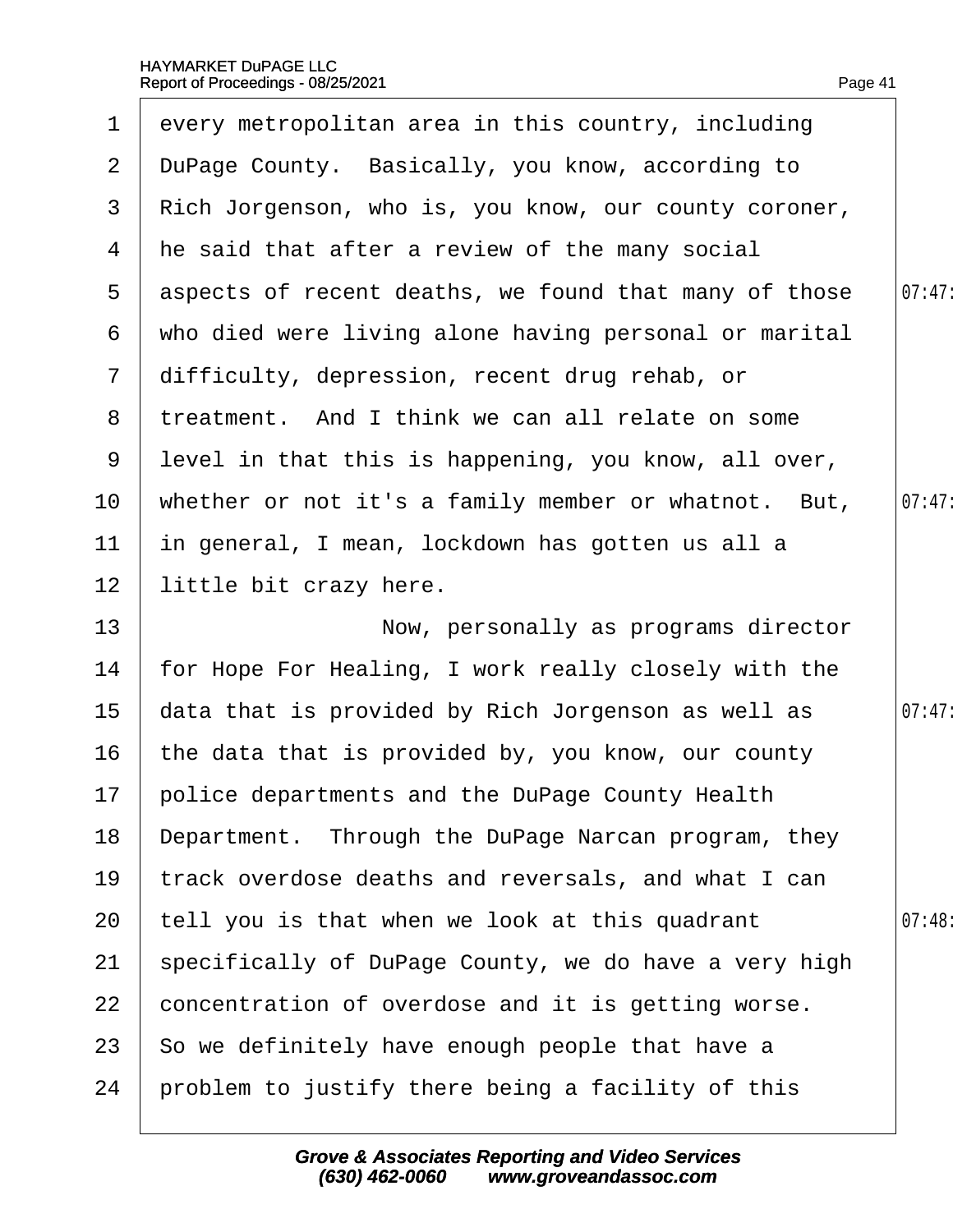| $\mathbf 1$     | size in our county.                                   |        |
|-----------------|-------------------------------------------------------|--------|
| 2               | Beyond this, I personally work a lot                  |        |
| 3               | with individuals and organizations that do treatment  |        |
| 4               | navigation, and what I can tell you is that I'm       |        |
| 5               | hearing countless stories of people who are seeking   | 07:48  |
| 6               | treatment and there are not beds available in the     |        |
| $\overline{7}$  | area and they're having to wait whether it's several  |        |
| 8               | days, several weeks, or months. And what we know is   |        |
| 9               | that if somebody is going to treatment, it is only    |        |
| 10              | going to work if they are willing to participate in   | 07:48: |
| 11              | treatment and they're willing to go. We know that     |        |
| 12 <sub>2</sub> | the window in which many people are willing to go to  |        |
| 13              | treatment is very small. And so when somebody is      |        |
| 14              | seeking treatment, if they don't receive a bed in a   |        |
| 15 <sub>1</sub> | short time, the likelihood that they're not going to  | 07:49  |
| 16              | receive that treatment at all is very substantial.    |        |
| 17              | I mean, basically overall what I                      |        |
| 18              | would just like to say is, you know, when I look at   |        |
| 19              | the county, there is a very, very significant need    |        |
| 20              | for these services, and myself and many of the people | 07:49: |
| 21              | that I work with would be extremely grateful if       |        |
| 22              | Haymarket would be willing to have -- or Itasca would |        |
| 23              | be willing to have Haymarket. Thank you.              |        |
| 24              | <b>CHAIRMAN DALY: Thank you for your comments</b>     |        |
|                 |                                                       |        |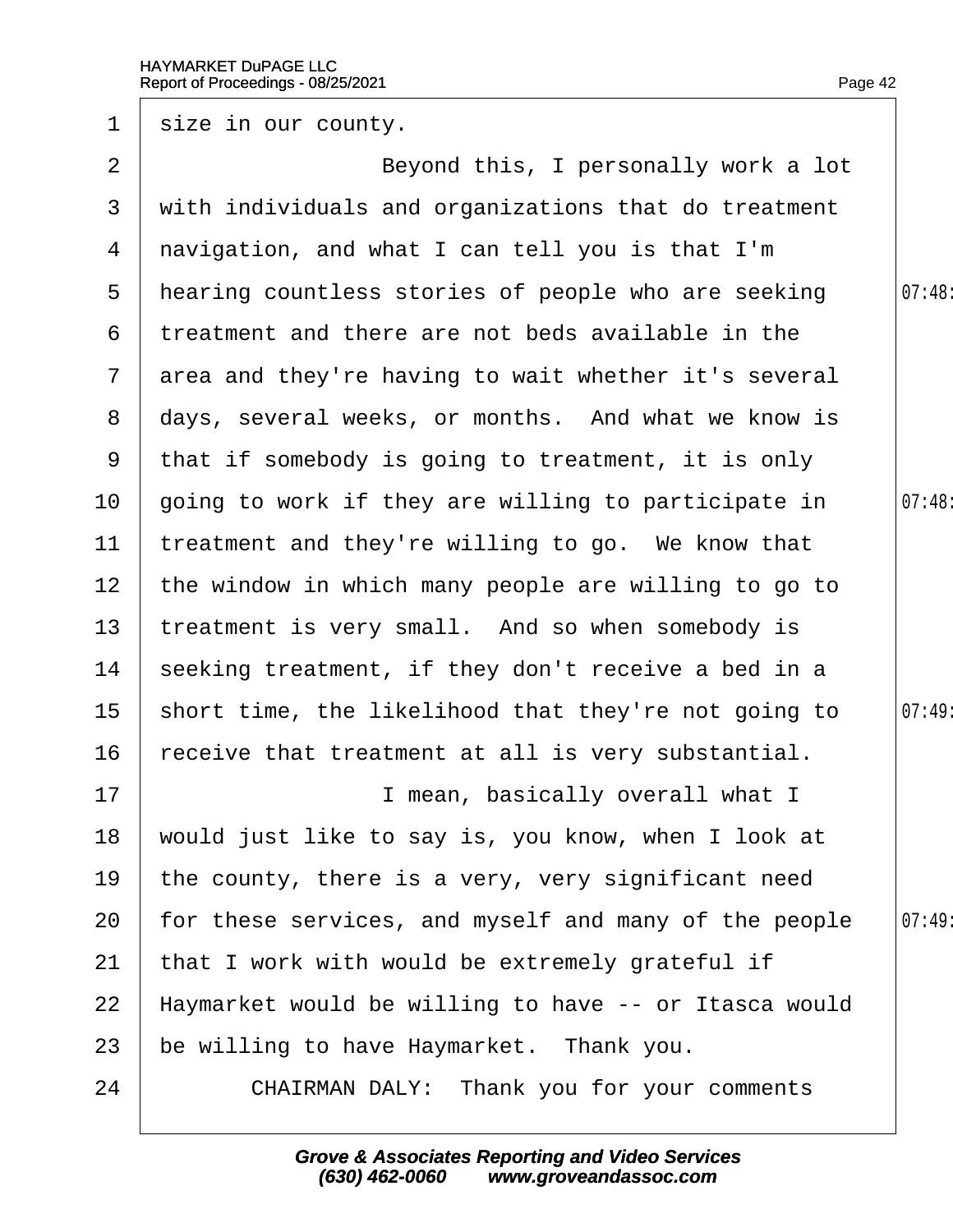| $\mathbf 1$     | this evening.                                          |        |
|-----------------|--------------------------------------------------------|--------|
| $\overline{2}$  | MR. LOTTA: Hi, everybody. My name's Frank              |        |
| 3               | Lotta, L-o-t-t-a. I live at 630 Forest Preserve        |        |
| 4               | Drive in Wood Dale. I'm coming to you today as a       |        |
| 5               | substance abuse counselor for an opioid treatment      | 07:50: |
| 6               | denter in Chicago, and I'm also here as an ex-addict   |        |
| $\mathbf{7}$    | in recovery. Today, because of places like the         |        |
|                 | 8 Haymarket, I am three years, two months, and 20 days |        |
| 9               | sober from all substances. I know for most people      |        |
| 10              | that doesn't sound like a huge accomplishment, but     | 07:50  |
| 11              | after 14 years of struggling with addiction, that's a  |        |
| 12 <sub>2</sub> | big thing for me.                                      |        |
| 13              | So I grew up around this area.                         |        |
| 14              | Pretty much every town around Itasca, Elk Grove,       |        |
| 15              | Addison, Bloomingdale. I went to Queen of the Rosary   | 07:50: |
| 16              | in Elk Grove Village, I went to Driscoll in Addison,   |        |
|                 | 17 and I finished high school at Lake Park in Roselle. |        |
| 18              | So when I say I grew up, I know this area very well,   |        |
| 19              | and I also know the problem that drugs have caused in  |        |
| 20              | it.                                                    | 07:50  |
| 21              | At 31 years old -- I made a list                       |        |
| 22              | yesterday -- and within the last seven years, I        |        |
| 23              | personally went to 63 funerals for people under the    |        |
| 24              | age of 30. These are people I went to high school      |        |
|                 |                                                        |        |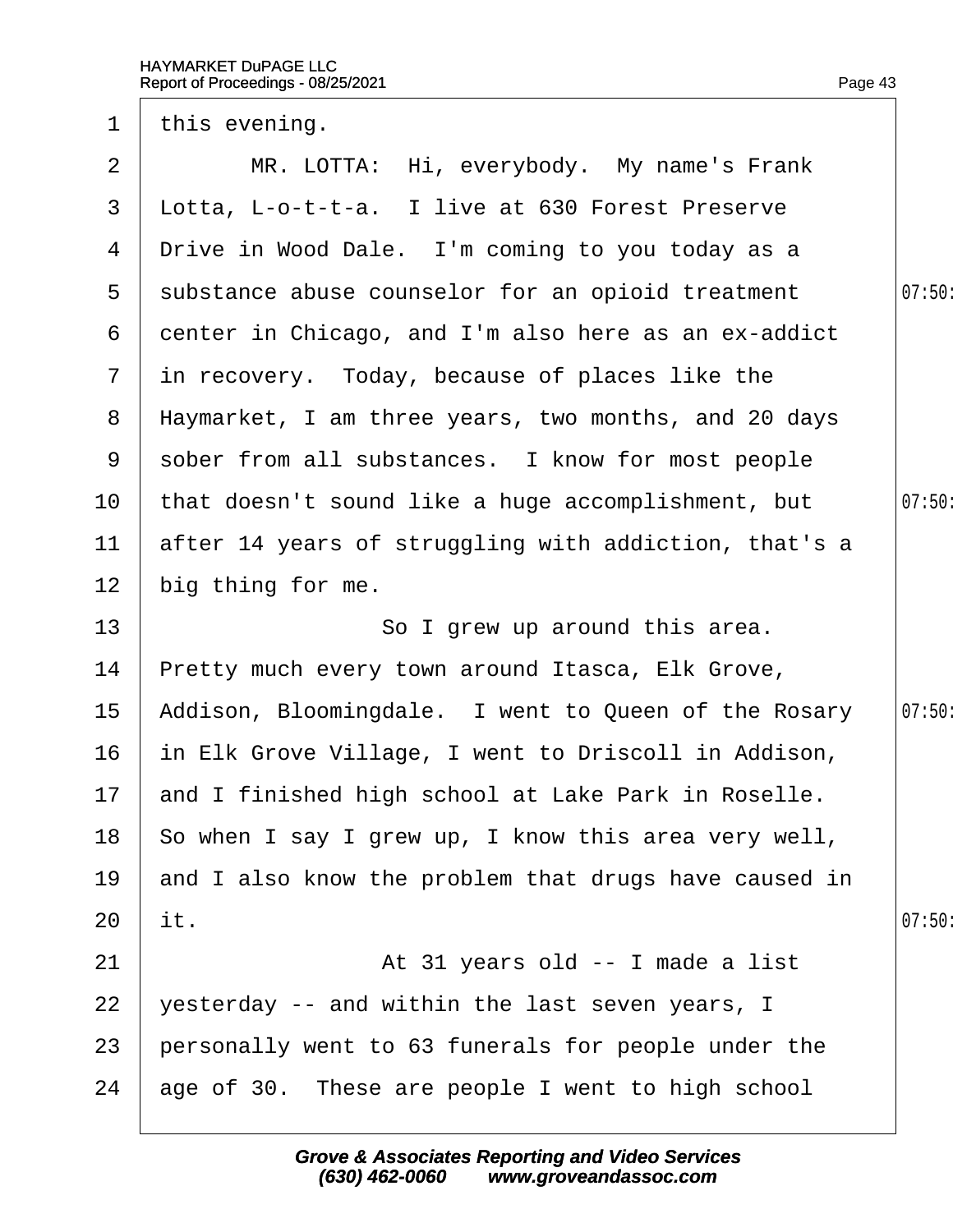| $\mathbf 1$     | with, went to parties with, were friends with, and    |        |
|-----------------|-------------------------------------------------------|--------|
| $\mathbf{2}$    | they're all gone today because of heroin addiction,   |        |
| 3 <sup>1</sup>  | alcoholism, you name it. Growing up, I didn't grow    |        |
| 4               | up in a family of alcoholics or drug addicts, but yet |        |
| 5               | the and my younger brother, who passed away in 2015,  | 07:51  |
| 6               | both became addicted to drugs. Like a lot of people,  |        |
| $\overline{7}$  | I experimented with different drugs when I was        |        |
| 8               | younger thinking that it was just for fun, addiction  |        |
| 9               | douldn't happen to me, but in the end, it did.        |        |
| 10              | There weren't many treatment centers                  | 07:51  |
| 11              | for me to go to growing up because they were all in   |        |
| 12 <sub>2</sub> | the city and some of it just wasn't feasible for me   |        |
| 13              | and at the time I just wasn't ready. And I know many  |        |
| 14              | people will look at me and blame me for my decisions, |        |
| 15 <sub>2</sub> | and I take full responsibility for them. I did do     | 07:51  |
| 16              | this to myself, but it's no different than denying    |        |
|                 | 17 treatment to someone who is overweight and has a   |        |
| 18              | heart attack or a diabetic who eats too many sweets   |        |
| 19              | or a person with lung cancer just because they        |        |
| 20              | smoked. When people look at drug addicts, they see    | 07:52: |
| 21              | less of a person. These are people that just made a   |        |
| 22              | mistake. Nobody woke up one morning and decided that  |        |
| 23              | they were going to be a drug addict.                  |        |
| 24              | Because of places like the Haymarket                  |        |
|                 |                                                       |        |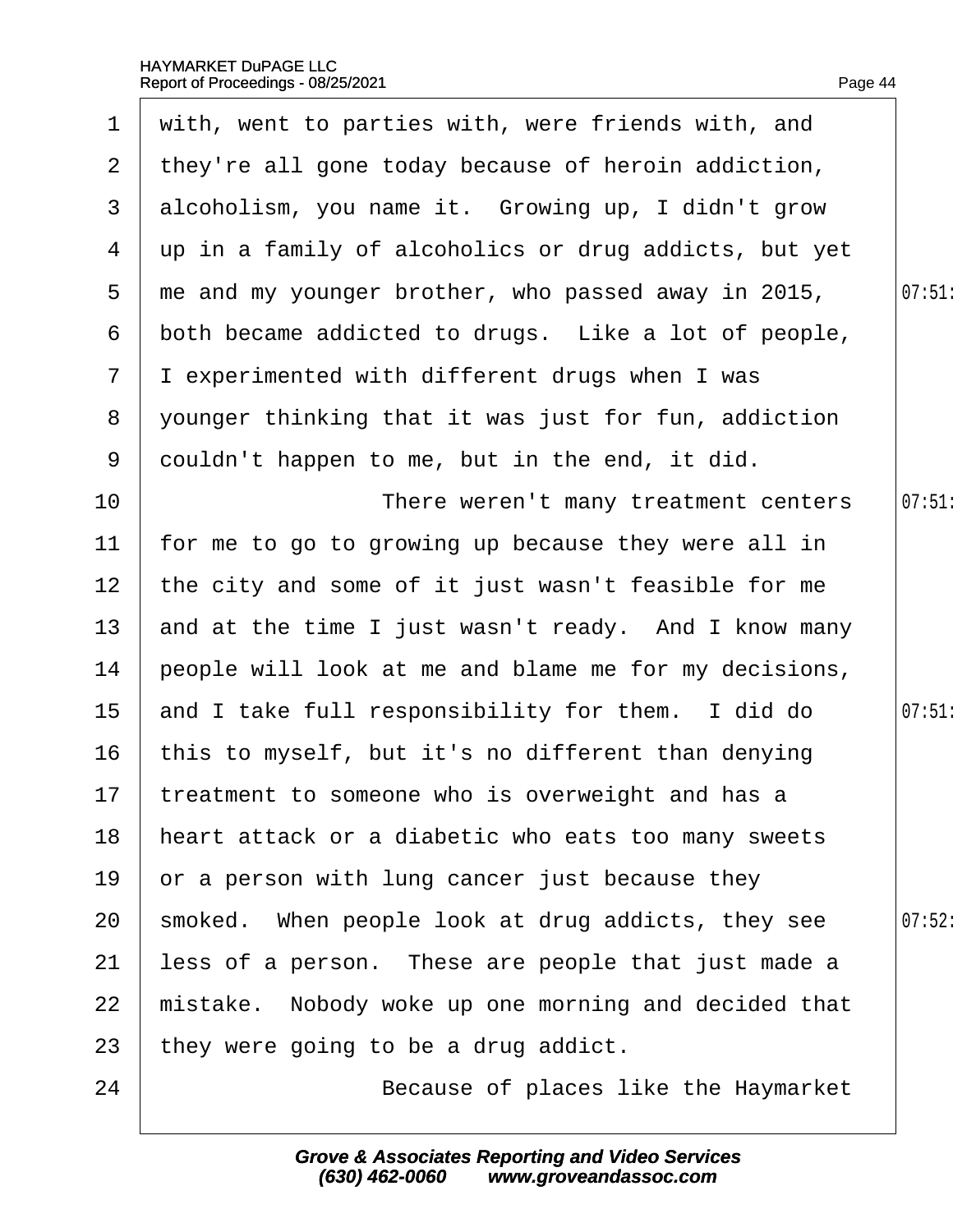| 1              | Center, people like me can gain tools, knowledge,     |        |
|----------------|-------------------------------------------------------|--------|
| $\overline{2}$ | support, and resources that we need to receive the    |        |
| 3              | help that we desperately need. These are              |        |
| 4              | professionals who have dedicated their lives to       |        |
| 5              | solving a problem that so many in our community want  | 07:52: |
| 6              | to just pretend that it does not exist. Allowing the  |        |
| $\mathbf{7}$   | Haymarket the opportunity to be a part of our         |        |
| 8              | community actually relieves the burden from other     |        |
| 9              | agencies, because, let's face it, the DARE program    |        |
| 10             | just isn't cutting it anymore.                        | 07:52  |
| 11             | They have the capability to be an                     |        |
| 12             | putside resource with decades of experience and a     |        |
| 13             | reputation both in and out of the recovery            |        |
| 14             | communities. Like I mentioned, I didn't receive       |        |
| 15             | treatment from Haymarket specifically, but I did from | 07:53  |
| 16             | another place roughly about 25 miles away from where  |        |
|                | 17 my family lived. They still traveled every single  |        |
| 18             | Wednesday to come visit me, even though it was a      |        |
| 19             | hardship for them after working all day.              |        |
| 20             | Today I get to stand here because                     | 07:53  |
| 21             | I'm one of the lucky ones who did make it out of      |        |
| 22             | addiction. Like I said, my brother, who passed away   |        |
| 23             | at 24, my cousin Danny passed away at 20, my best     |        |
| 24             | friend passed away at 23, and all the other people    |        |
|                |                                                       |        |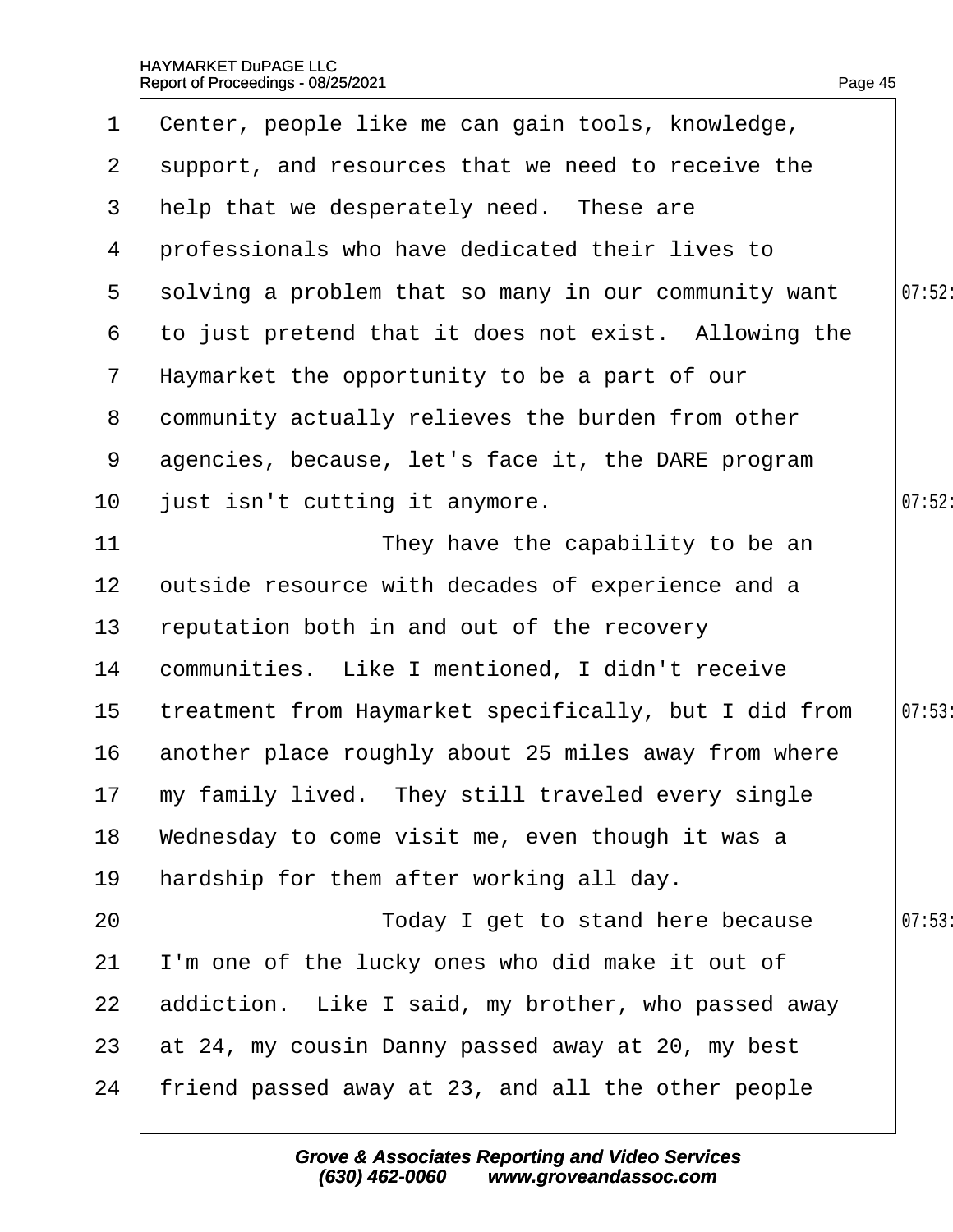|                 | 1 that I mentioned that I'm not going to list today. I |       |
|-----------------|--------------------------------------------------------|-------|
| $\overline{2}$  | don't personally know one person that hasn't been      |       |
| 3               | affected by drugs or alcohol in some way, and if you   |       |
| 4               | are one of the few that have no connection with        |       |
| 5               | anybody, you are actually truly blessed.               | 07:53 |
| 6               | I understand there's a lot of                          |       |
| $\mathcal{I}$   | doncerns, such as excessive strain on emergency        |       |
| 8               | services, increased overdoses, and the belief that     |       |
| 9               | there is going to be an increase in crime in the       |       |
| 10              | area. I can tell you as someone who has lived in       | 07:54 |
| 11              | places like this that this is not true. People do      |       |
| 12 <sub>2</sub> | not commit crimes in treatment. They commit crimes     |       |
| 13              | without treatment. And now, you know, there's still    |       |
| 14              | a stereotype and a stigma of addiction, but addiction  |       |
| 15              | is no longer that street corner junkie or the          | 07:54 |
| 16              | alcoholic in the street. It's your child who injured   |       |
|                 | 17 themselves in football and was over-prescribed      |       |
| 18              | medication or your child that cannot, you know, cope   |       |
| 19              | with just daily life. It's the wife who has one        |       |
| 20              | glass of wine and accidentally finishes the bottle     | 07:54 |
| 21              | every night. The husband who has the work hard/play    |       |
| 22              | hard attitude but sometimes plays a little too hard.   |       |
| 23              | Addiction is me standing in front of                   |       |
| 24              | you today. This is a disease that does not care who    |       |
|                 |                                                        |       |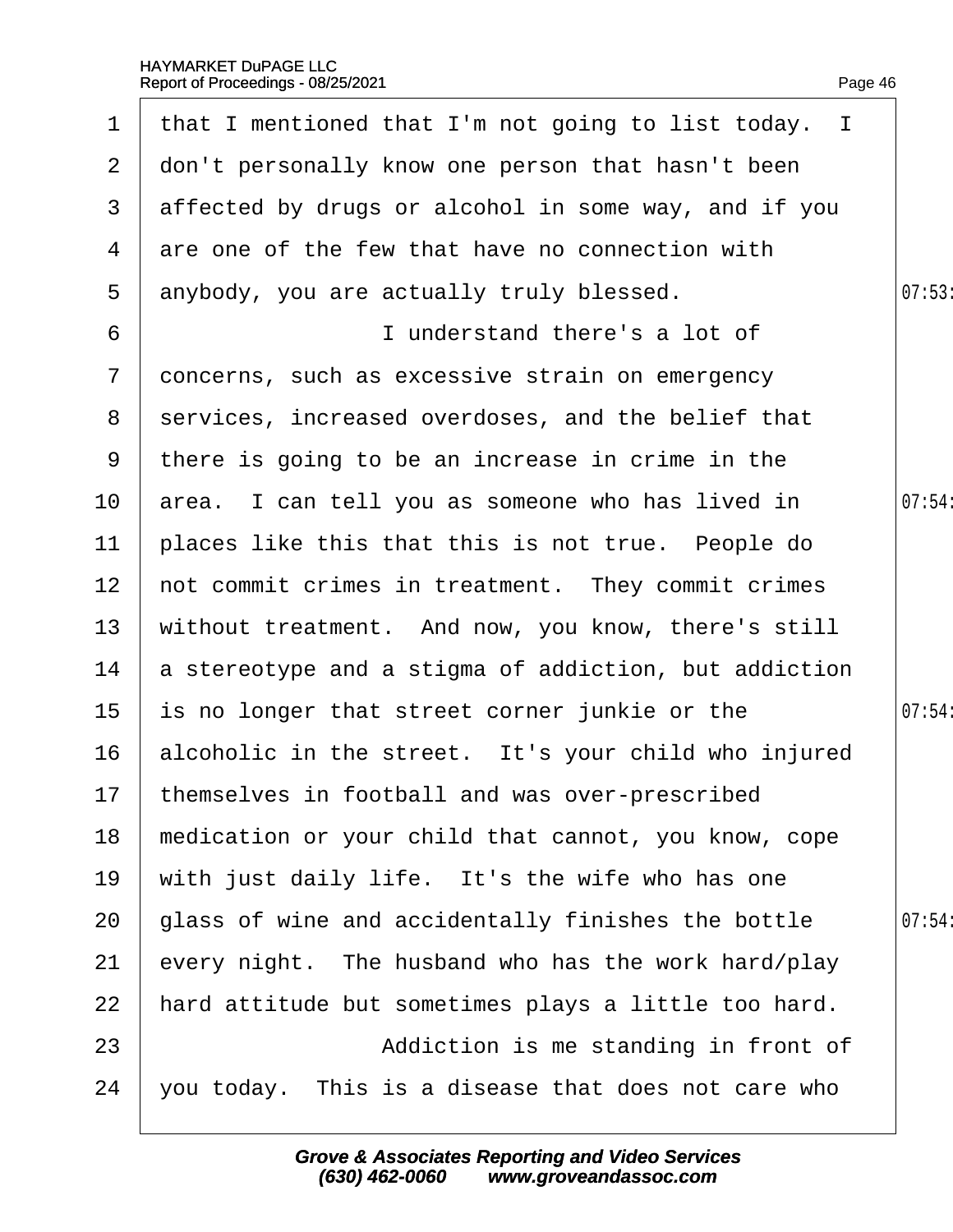| $\mathbf 1$     | you are or where you come from or how strong you        |       |
|-----------------|---------------------------------------------------------|-------|
| 2 <sup>7</sup>  | think you are. It's progressive and lifelong, and       |       |
| 3               | denying a treatment for us is no different than         |       |
| 4               | denying chemo to a cancer patient.                      |       |
| 5               | So one last thing that I want to say                    | 07:55 |
| 6               | as a personal story. Over three years ago, I stood      |       |
| $7\overline{ }$ | in front of a podium just like this. The only           |       |
|                 | 8 difference was my arms and legs were shackled and I   |       |
| 9               | was facing prison time. Because of my addiction, it     |       |
| 10              | drove me to places that I regret and would never want   | 07:55 |
| 11              | to go back to. I was denied bond and should have        |       |
| 12 <sub>2</sub> | remained locked up. And I know some people may think    |       |
| 13 <sup>°</sup> | that that proves their point, but that was the          |       |
| 14              | life-changing moment for me. A judge that I'm           |       |
| 15 <sub>1</sub> | forever grateful for took a chance and he released me   | 07:55 |
| 16              | to a treatment center very similar to Haymarket. He     |       |
|                 | 17 asked me to do the right thing, which is something I |       |
| 18              | didn't know how to do, but I learned in treatment.      |       |
| 19              | Before I was released, he said                          |       |
| 20              | something to me and he said -- he told me, Mr. Lotta,   | 07:55 |
| 21              | it takes a village to raise a child and a bigger        |       |
| 22              | village to help them when they're in need. He           |       |
| 23              | included himself, my family, the attorney, the          |       |
| 24              | prosecutor, and he even told the prosecutor, I know     |       |
|                 |                                                         |       |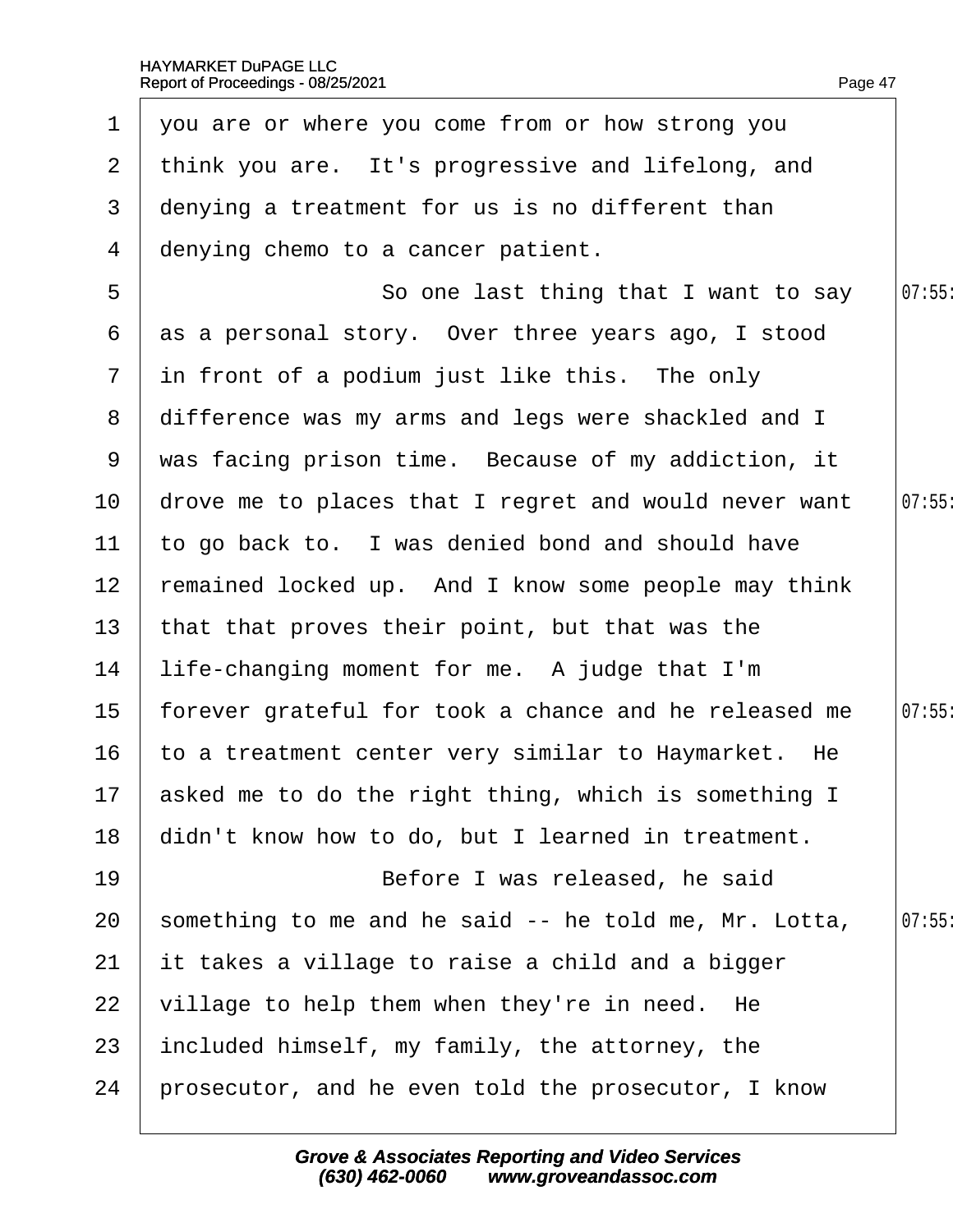| $\mathbf 1$      | you're not ready to be in that village but you are.   |       |
|------------------|-------------------------------------------------------|-------|
| $\overline{2}$   | Today, because of that judge, I'm 1,176 days sober.   |       |
| 3                | Three months ago, I graduated with a 4.0 from Purdue  |       |
| 4                | University with a degree in addictions counseling.    |       |
| 5                | I'm applying for graduate school. I'm currently       | 07:56 |
| 6                | working as a substance abuse counselor at a MAT       |       |
| 7 <sup>7</sup>   | treatment center in Chicago, but, more importantly, I |       |
|                  | 8 have the opportunity to be here to fight for        |       |
| 9                | something like this.                                  |       |
| 10               | I vote in favor of Haymarket coming                   | 07:56 |
| 11               | to Itasca. You have the opportunity to be a part of   |       |
| 12 <sub>2</sub>  | that village that can save somebody else's life. By   |       |
| 13               | working together with them, you may very well be      |       |
| 14               | saving someone you love's life. Thank you for your    |       |
| 15 <sub>15</sub> | time.                                                 | 07:56 |
| 16               | CHAIRMAN DALY: Thank you, Mr. Lotta, for your         |       |
|                  | 17 comments this evening, and congratulations on your |       |
| 18               | sobriety.                                             |       |
| 19               | MS. ZABLOTNY: My name is Kinga Zablotny,              |       |
| 20               | K-i-n-g-a, Z-a-b-l-o-t-n-y. I live at 324 Arlington   | 07:57 |
| 21               | Road in Itasca. Last night I was listening to the     |       |
| 22               | recorded meeting from August 11. I was deeply         |       |
| 23               | fouched by the EMS stories of some of the residents,  |       |
| 24               | and I decided to share one too. My friends who lived  |       |
|                  |                                                       |       |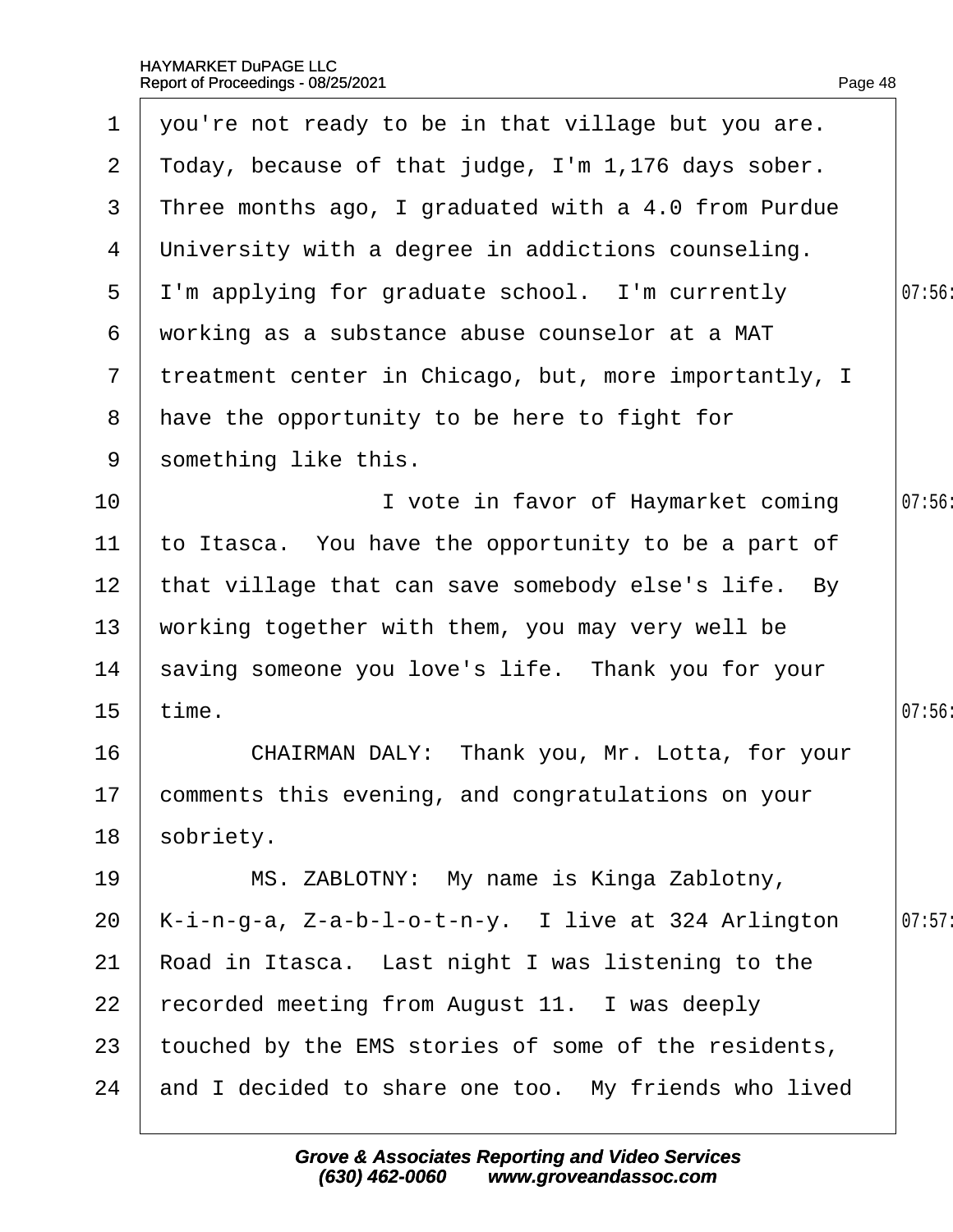|                 | 1 in Itasca for several years and just recently moved |        |
|-----------------|-------------------------------------------------------|--------|
| $\overline{2}$  | out of state adopted a little girl four years ago.    |        |
| 3               | Her birth mom was addicted to opioids. Her dad was    |        |
| 4               | in jail at the time when she was born. During the     |        |
| $5^{\circ}$     | summer of 2019, while they were living in Itasca,     | 07:57: |
| 6               | when she was just three years old she started to      |        |
| $\overline{7}$  | choke. As experienced as my friend is having three    |        |
| 8               | older children, she was not able to help her at the   |        |
|                 | 9 time. She desperately dialed 911, and, fortunately, |        |
| 10              | the police car was driving down her street and the    | 07:57: |
| 11              | ambulance was there in less than three minutes. They  |        |
| 12 <sub>2</sub> | live less than a mile from the fire department. The   |        |
| 13              | firefighters saved her life. She celebrated her       |        |
| 14              | fifth birthday last month. I don't even want to say   |        |
| 15              | what would happen if she had to wait 15 minutes or    | 07:58: |
| 16              | more for the ambulance from another town.             |        |
| 17              | Itasca is full of caring people.                      |        |
| 18              | 've been living here for 16 years. Everyone is        |        |
| 19              | welcome. Please don't be fooled by Dr. Lustig's       |        |
| 20              | statement that Haymarket's patients are medically     | 07:58  |
| 21              | stable. According to 911 data from the Chicago        |        |
| 22              | location, 1800 calls were made in a given year.       |        |
| 23              | Dr. Lustig testified only skilled medical personnel   |        |
| 24              | would be in charge of deciding who to call in case of |        |
|                 |                                                       |        |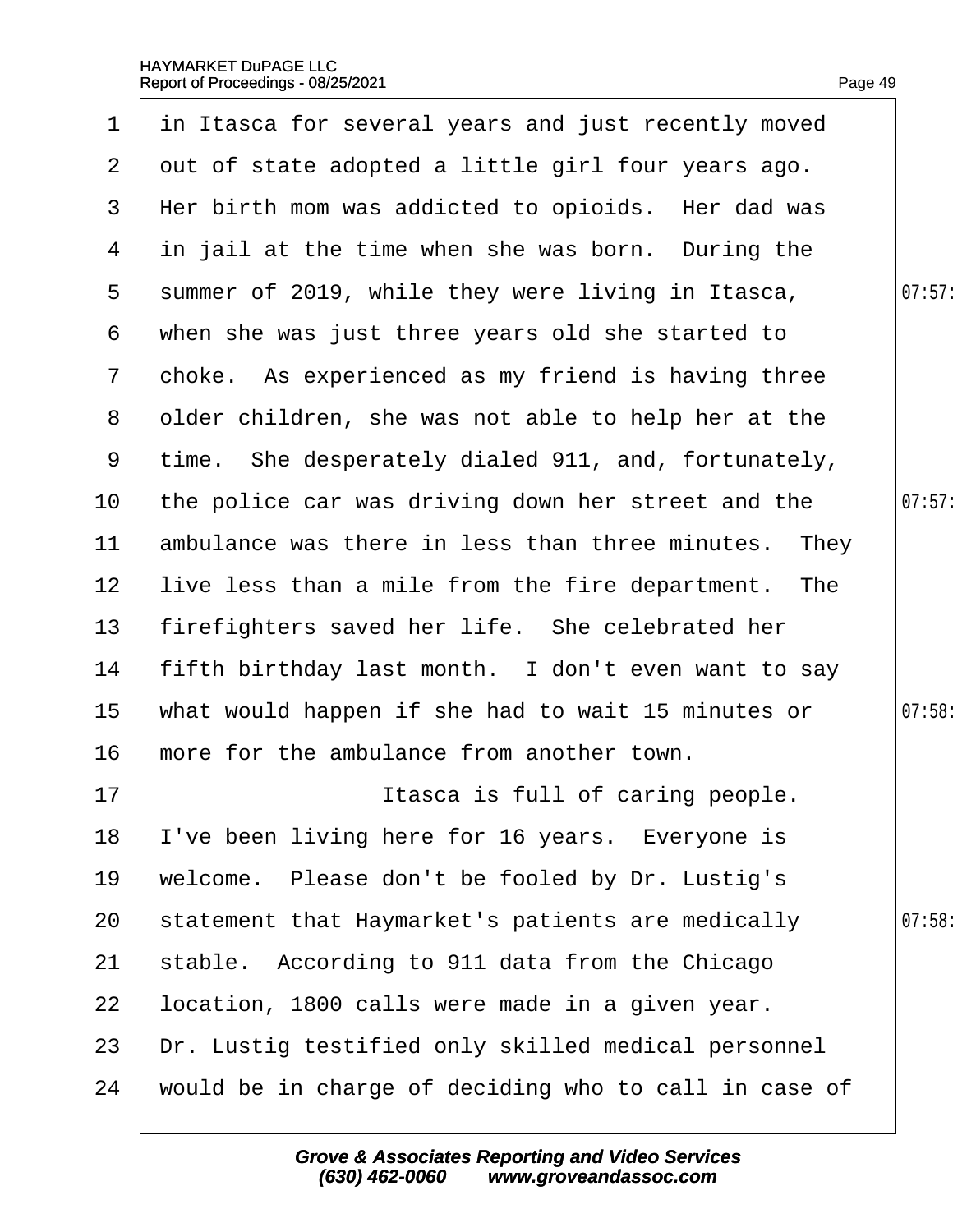| $\mathbf 1$     | emergency. Any doctor or nurse will act in a          |       |
|-----------------|-------------------------------------------------------|-------|
| $\overline{2}$  | patient's best interest and dial 911 in case of       |       |
| 3               | life-threatening event to protect the patient and     |       |
| 4               | themselves. We, the residents, will pay the price if  |       |
| 5               | the proposed location for Haymarket will be approved. | 07:59 |
| 6               | Please do not gamble with the life of our loved ones  |       |
| $7\phantom{.}$  | and their well-being. Our EMS system will be          |       |
| 8               | dverloaded. An average time to wait for an ambulance  |       |
| 9               | will increase significantly.                          |       |
| 10              | I would like to also mention that                     | 07:59 |
| $11$            | Dr. Lustig made a statement at the beginning of the   |       |
| 12 <sub>2</sub> | proceedings that he directly spoke to the CEO of the  |       |
| 13              | Alexian Brothers Medical Center that will be directly |       |
| 14              | impacted by this facility, if approved, in regards to |       |
| 15 <sub>2</sub> | that facility in Itasca and how much business they    | 07:59 |
| 16              | would bring each other. As a healthcare employee, I   |       |
|                 | 17 know Amita has their own detox and mental health   |       |
| 18              | facility in Hoffman Estates and would discharge       |       |
| 19              | patients to that network, not to Haymarket.           |       |
| 20              | I have e-mailed the CEO of Alexian                    | 07:59 |
| 21              | Brothers Medical Center, Dr. Dia Nichols, for         |       |
| 22              | clarification after hearing that statement the next   |       |
| 23              | date, and he replied to me, I quote, "I have never    |       |
| 24              | spoken to the CEO of Haymarket. In fact, I can't      |       |
|                 |                                                       |       |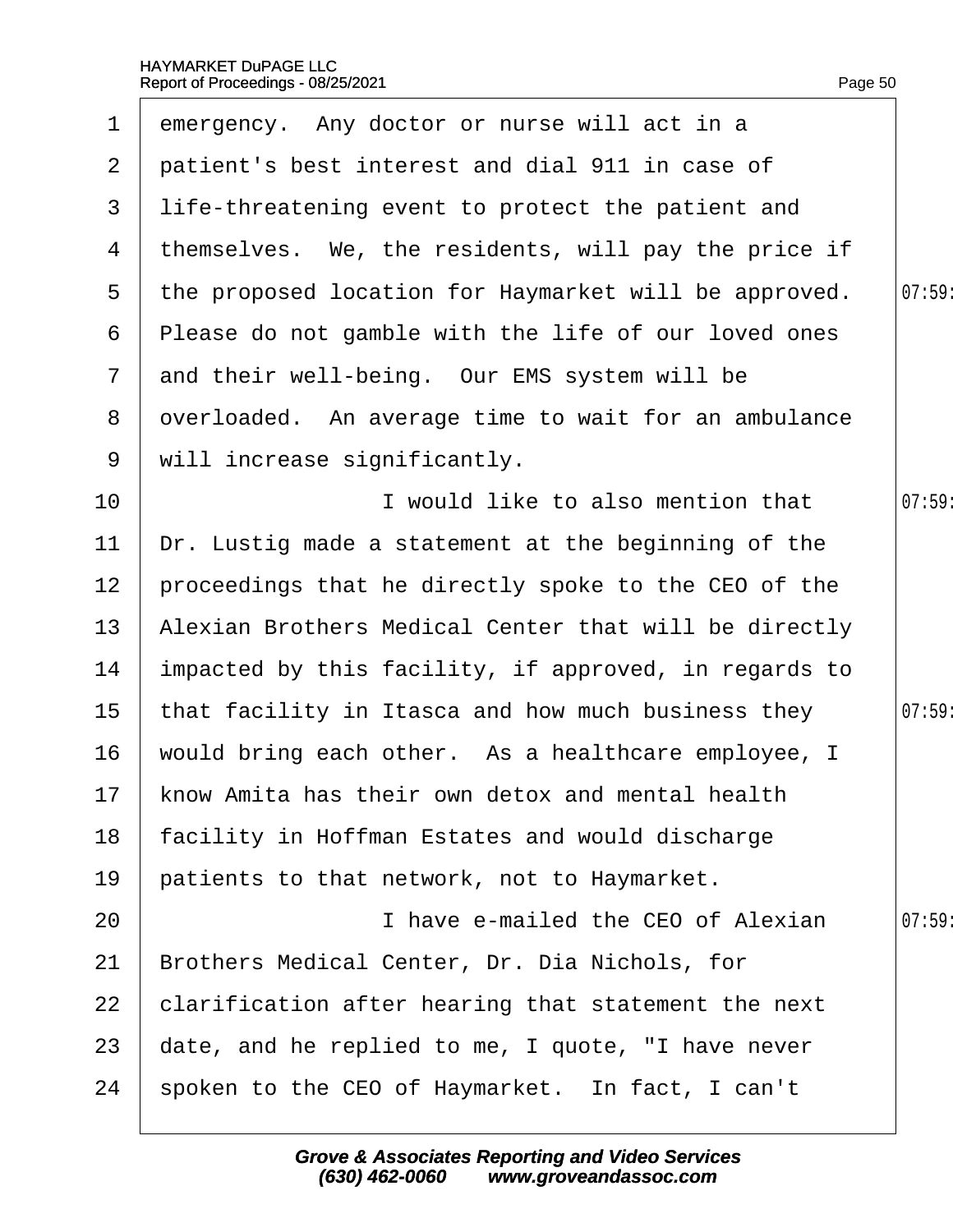|              | 1 remember even meeting him." I have spoken -- "if we  |        |
|--------------|--------------------------------------------------------|--------|
|              | 2 Have spoken in the past, then the encounter escapes  |        |
| 3            | me. Having said that, it seems like the introduction   |        |
| 4            | I would remember, end of quote."                       |        |
| 5            | I am not against Haymarket. I am                       | 08:00: |
| 6            | against 200-plus bed facility in a town of one         |        |
| $\mathbf{7}$ | ambulance, as this would directly impact the safety    |        |
| 8            | of the residents of Itasca. Makes me wonder what       |        |
| 9            | else Mr. Lustig lied about. Thank you.                 |        |
| 10           | CHAIRMAN DALY: Thank you for your comments             | 08:00: |
| 11           | this evening, Ms. Zablotny.                            |        |
| 12           | MS. KAMINSKI: Kathy Kaminski,                          |        |
| 13           | K-a-m-i-n-s-k-i; 213 Emmerson, Itasca, Illinois.       |        |
| 14           | I will not forget standing in Sam's                    |        |
| 15           | parking lot getting a phone call telling me my godson  | 08:00: |
| 16           | died of an overdose. Listening to these meetings       |        |
|              | 17 brought up a lot of memories, because he could tell |        |
| 18           | me what he thought you wanted to hear. We keep         |        |
| 19           | hearing not-in-our-backyard. We're just trying to      |        |
| 20           | say our backyard's not big enough.                     | 08:01  |
| 21           | I have had experience with Elite and                   |        |
| 22           | other private ambulances. I can tell you the           |        |
| 23           | response time is not 10 or 15 minutes. It's more       |        |
| 24           | like 45 minutes or an hour. Dr. Lustig says it's       |        |
|              |                                                        |        |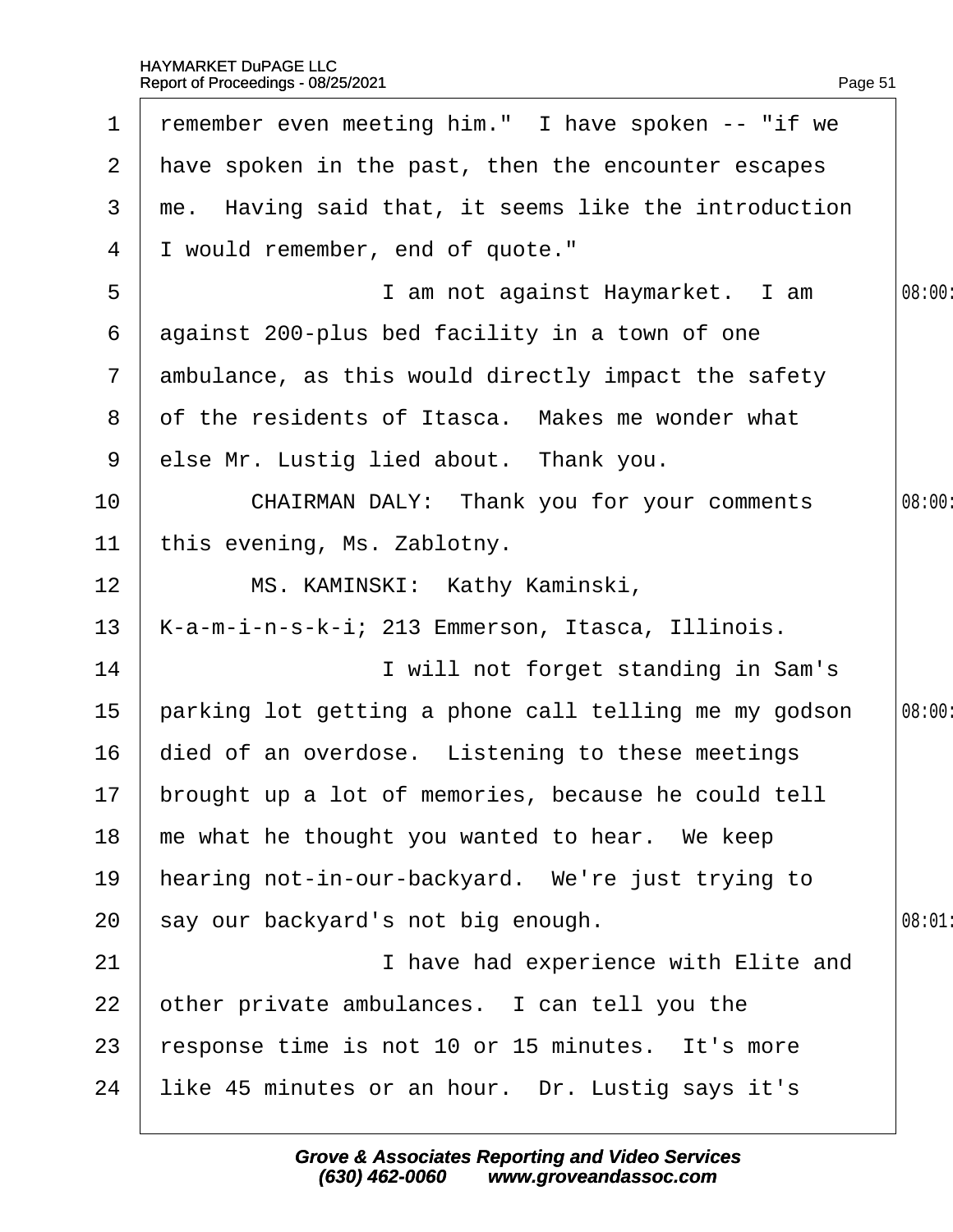| $\mathbf 1$     | okay to have triggers like the liquor store. There     |        |
|-----------------|--------------------------------------------------------|--------|
|                 | 2 are slot machines near Haymarket. But he's quoted in |        |
| 3               | the newspaper article saying in Chicago the triggers   |        |
| 4               | are too close.                                         |        |
| 5               | Haymarket Dupage talks about their                     | 08:01  |
| 6               | dontact with all these hospitals in DuPage, but no     |        |
| $\mathbf{7}$    | dontact with the hospital nearest them, Amita. I can   |        |
| 8               | be honest that just this year my mother was sitting    |        |
| 9               | in the ER for over 26 hours waiting for a bed. They    |        |
| 10              | talk about just go ahead, we only have 60-plus extra   | 08:01  |
| 11              | calls for our paramedics. They don't count the time    |        |
| 12 <sub>2</sub> | the ambulance personnel is not on an emergency but     |        |
| 13              | doing community service assisting residents.           |        |
| 14              | When my father was alive, they                         |        |
| 15              | helped me get him out of my house to get to medical    | 08:02: |
| 16              | appointments until I was able to get a ramp            |        |
| 17              | installed, because my house was -- he could no longer  |        |
| 18              | walk. They don't talk about the time they had to       |        |
| 19              | come early in the morning when his power recliner      |        |
| 20              | motor malfunctioned and my dad looked like a turtle.   | 08:02: |
| 21              | And the paramedics had to figure out how to get a      |        |
| 22              | 330-pound man out of a chair. They worked on it and    |        |
| 23              | they did. It took them over an hour.                   |        |
| 24              | One just needs to read the first                       |        |
|                 |                                                        |        |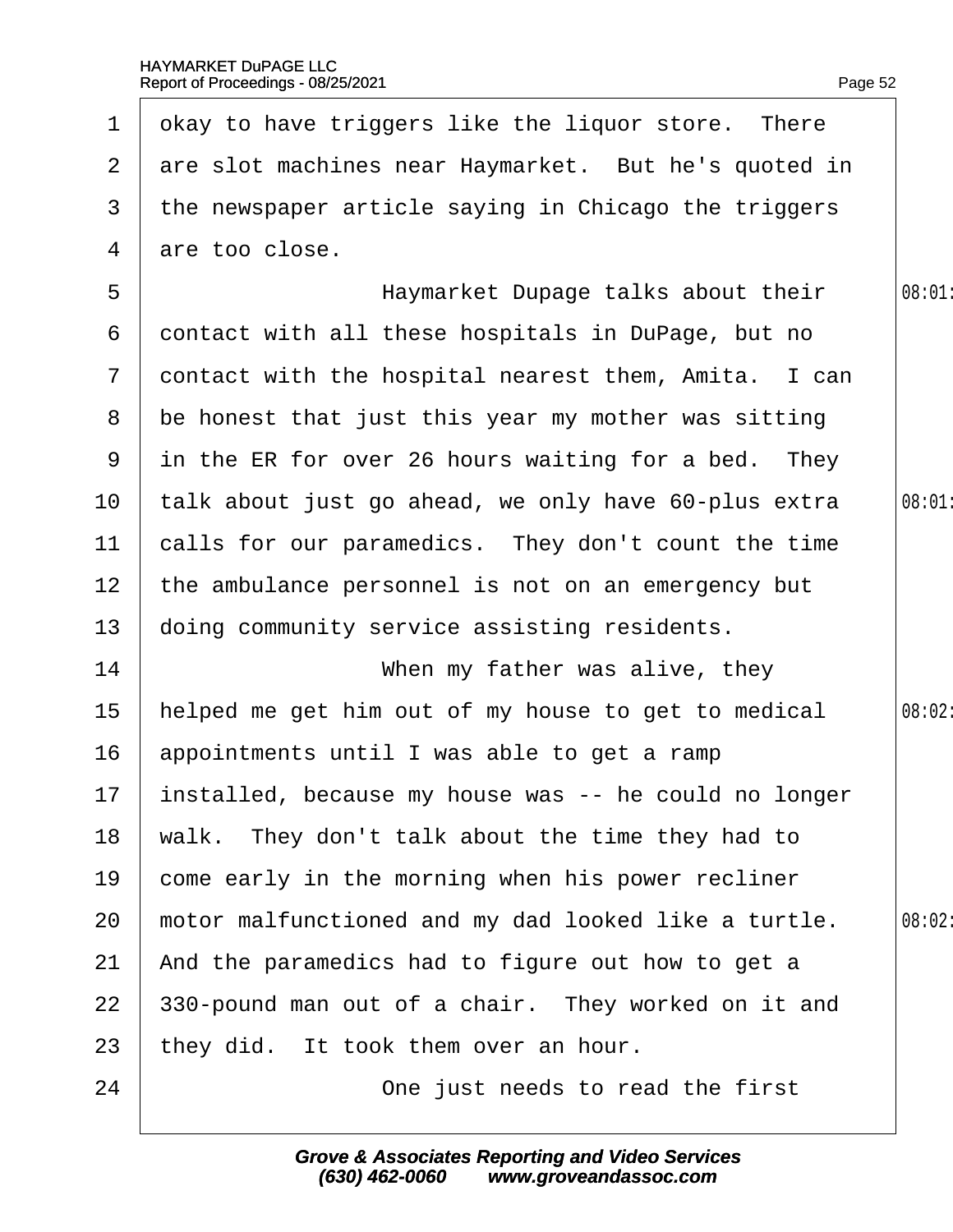| $\mathbf 1$   | line in the B-2 community district that states, the     |        |
|---------------|---------------------------------------------------------|--------|
| 2             | B-2 is established to promote harmonious, efficient,    |        |
| 3             | and convenient retail shopping environment. How is      |        |
| 4             | Haymarket harmonious with the surroundings? If you      |        |
| 5             | have an unobstructed view from the front door of the    | 08:02: |
| 6             | property, you have a toy and hobby store, a music and   |        |
| $\mathcal{I}$ | art, a gymnastic center, part of a nature center of     |        |
| 8             | the Village and fire department that holds family       |        |
| 9             | events, not even saying how close to the library and    |        |
| 10            | pool, which is family-oriented. I ask this              | 08:03  |
| 11            | commission not to recommend.                            |        |
| 12            | CHAIRMAN DALY: Thank you this evening,                  |        |
| 13            | Ms. Kaminski, for your comments.                        |        |
| 14            | MR. DULIN: Hello, my name is Nikita Dulin,              |        |
| 15            | D-u-I-i-n. I live at 343 Home Avenue in Itasca.         | 08:03  |
| 16            | I want to thank all of you for                          |        |
|               | 17 sitting through all these hearings. I know it's been |        |
| 18            | a lot of work so thank you for being here. My family    |        |
| 19            | and I have lived here for around 17 years. I have       |        |
| 20            | seen Itasca grow since I've been a little kid. I        | 08:03  |
| 21            | remember running around my neighborhood. I remember     |        |
| 22            | going door to door for a fundraiser and always          |        |
| 23            | feeling really cared for. The residents, I don't        |        |
| 24            | know, we really care about each other, we're really     |        |
|               |                                                         |        |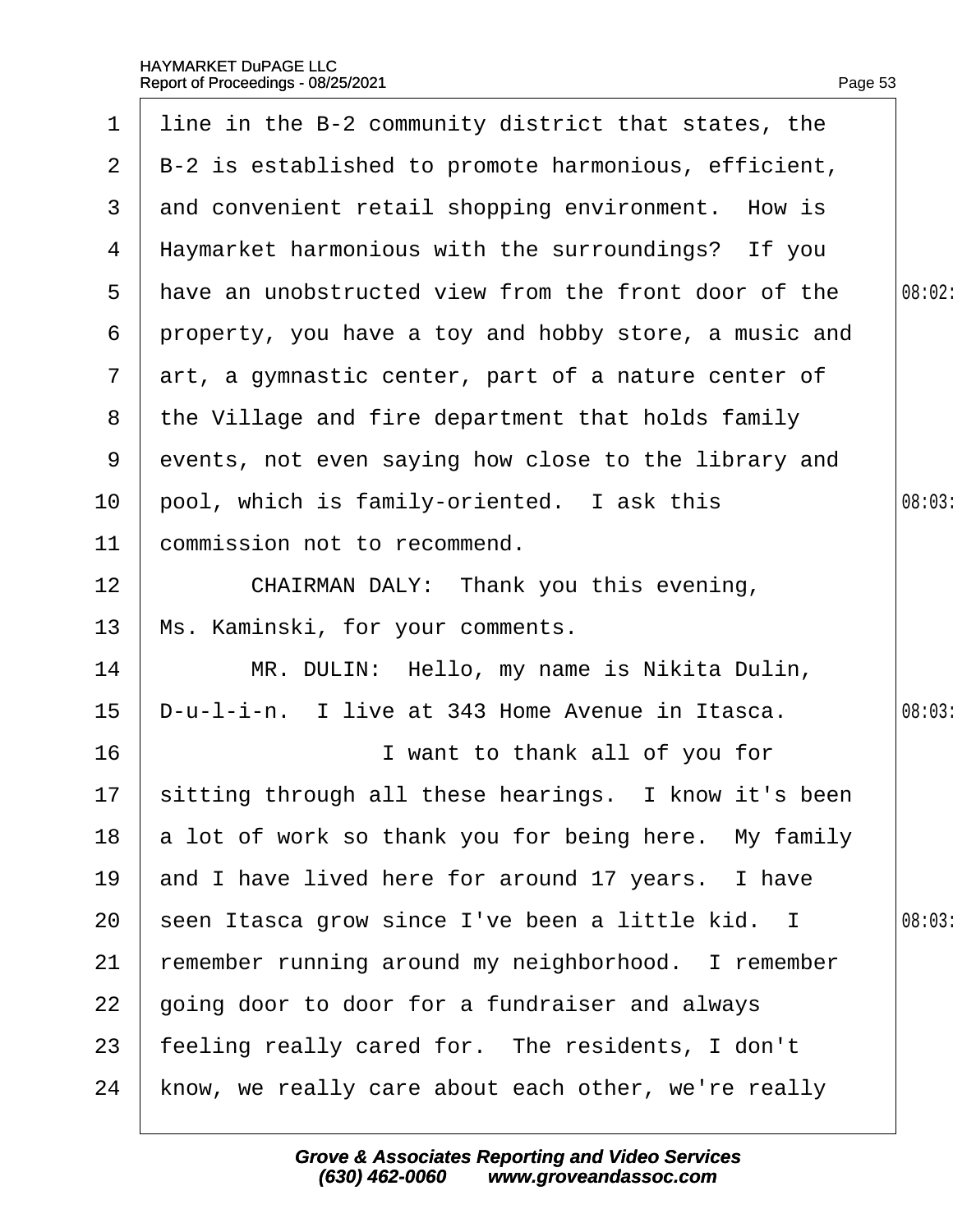| 1               | dooperative, and we're invested in one another. I       |        |
|-----------------|---------------------------------------------------------|--------|
| $\mathbf{2}$    | think it's because we have that care for each other     |        |
| 3               | that we are a really good environment for a center      |        |
| 4               | like Haymarket.                                         |        |
| 5               | I know -- I think a lot of people                       | 08:04: |
| 6               | have a lot of different fears, and I wonder if a lot    |        |
| $\mathbf{7}$    | of it is the fear of the unknown. I know we brought     |        |
| 8               | up some concrete concerns, but I think we have a        |        |
| 9               | really good opportunity to do something that's really   |        |
| 10 <sup>°</sup> | important. The people who need this center, the         | 08:04: |
| 11              | people who need rehab, the people who need treatment,   |        |
| 12              | they're not bad people. They need care and we -- I      |        |
| 13              | mean, they could be going through anything. We could    |        |
| 14              | play a really pivotal role in lending a hand and        |        |
| 15              | showing the love of our community.                      | 08:04: |
| 16              | The opioid epidemic is rampant in                       |        |
|                 | 17 the United States, it's bad in DuPage, and obviously |        |
| 18              | the pandemic has made it much, much worse. I read       |        |
| 19              | recently that even -- so Pfizer's been focused on       |        |
| 20              | making vaccines so it's led to a decrease in            | 08:04: |
| 21              | production of injectable Narcan. So, I don't know,      |        |
| 22              | things are bad. We have a really good opportunity to    |        |
| 23              | do something.                                           |        |
| 24              | I think a lot of people have been                       |        |
|                 |                                                         |        |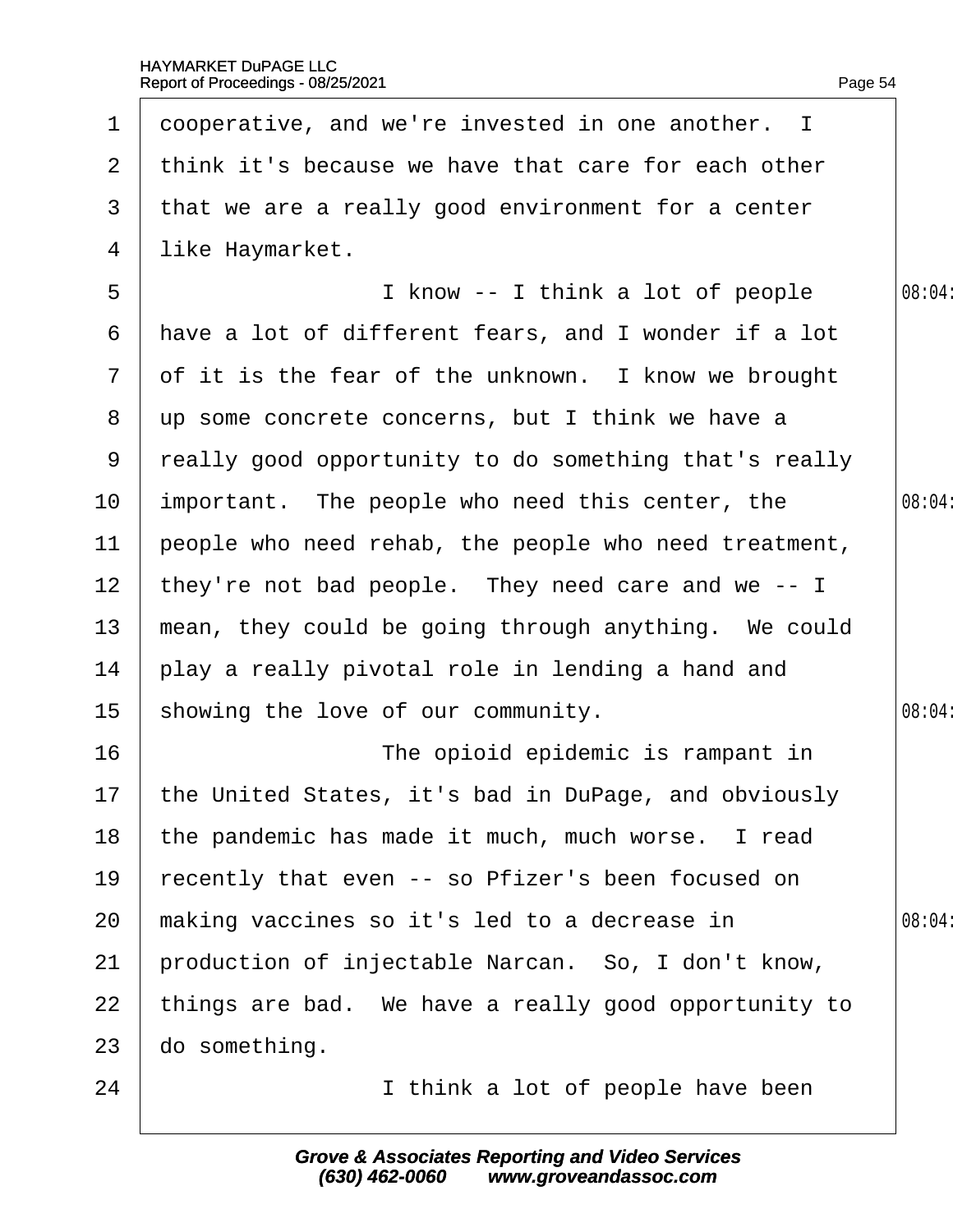| $\mathbf 1$     | bringing up, well, it could be anywhere. Why Itasca?     |       |
|-----------------|----------------------------------------------------------|-------|
| $\mathbf{2}$    | But I don't know if that's -- I don't know if that's     |       |
| 3               | like the best question to be asking right now. We        |       |
| 4               | have this opportunity. I think there's so many           |       |
| 5               | barriers to healthcare that people already face.         | 08:05 |
| 6               | It's not sufficient to say, well, they can go            |       |
| $\mathbf{7}$    | somewhere else, there are other places. But if that      |       |
| 8               | ability isn't there, they might not, and if we can       |       |
| 9               | provide them this really easy step, if we can provide    |       |
| 10 <sup>°</sup> | them somewhere close, if we can make it just a little    | 08:05 |
| 11              | bit easier, people will be much more willing and able    |       |
| 12 <sub>2</sub> | to get the treatment that they want and deserve.         |       |
| 13              | I really urge all of you to approve                      |       |
| 14              | this. I think it's a really -- I think it's an           |       |
| 15              | opportunity that we have right now to be able to do      | 08:05 |
| 16              | this, and I think rather than worrying about what if,    |       |
|                 | 17 what if not, we could come together and make it work. |       |
| 18              | Thank you very much.                                     |       |
| 19              | CHAIRMAN DALY: Thank you, Mr. Dulin, this                |       |
| 20              | evening for your comments.                               | 08:05 |
| 21              | Okay. So, as Deanne just mentioned,                      |       |
| 22              | there's no more names on the signup list. Does           |       |
| 23              | anybody present want to go up and sign up? Please        |       |
| 24              | sign your name on the list and then introduce            |       |
|                 |                                                          |       |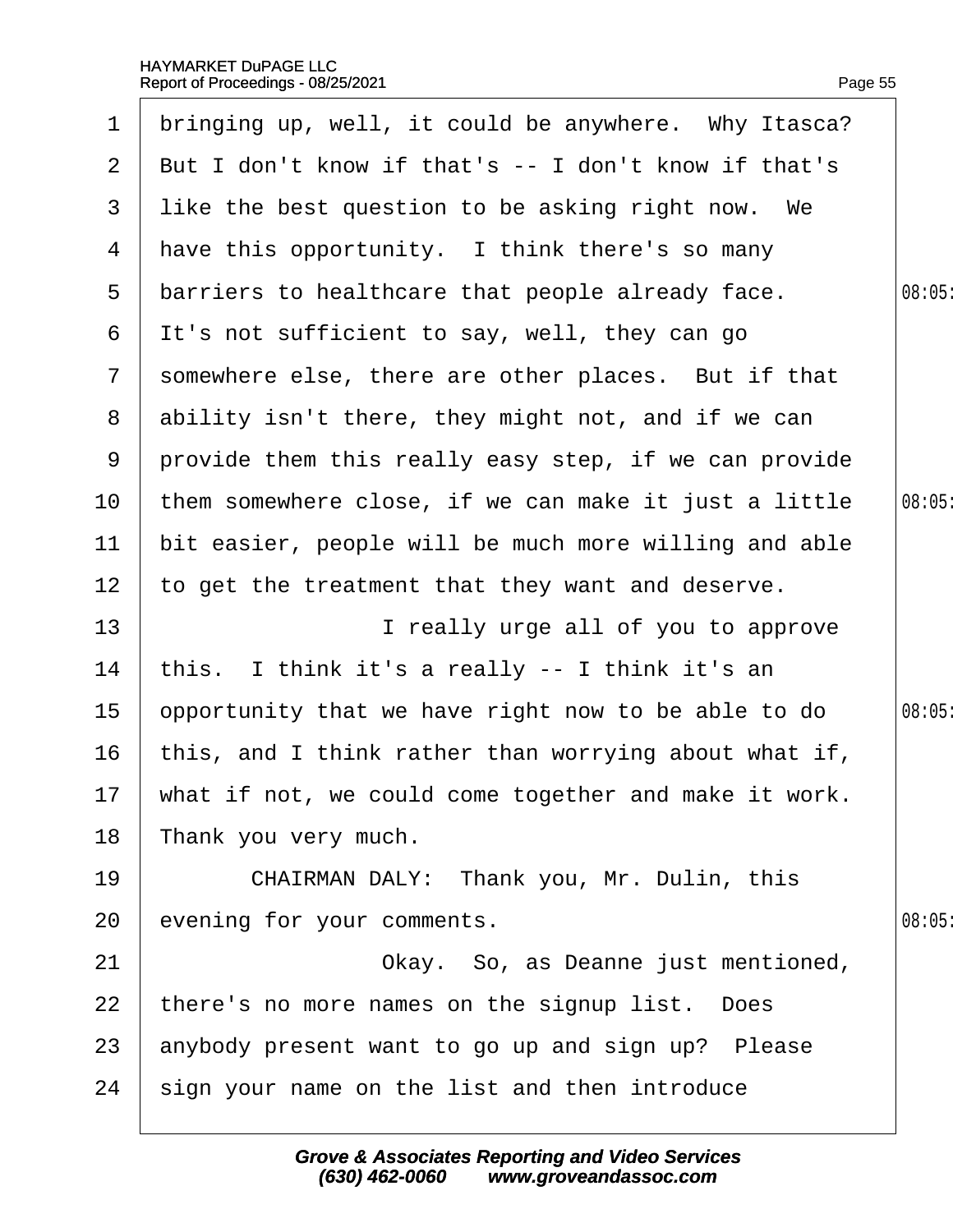| $\mathbf 1$     | yourself when you're called.                          |        |
|-----------------|-------------------------------------------------------|--------|
| 2               | MR. SNEATH: Hello. My name is Dustin Sneath,          |        |
| 3               | \$-n-e-a-t-h; 505 Catelope Avenue, Itasca. A lot of   |        |
| 4               | people hit on a lot of my points, so I'm going to go  |        |
| 5               | ahead and shorten this up, make it very short and     | 08:06: |
| 6               | sweet for you.                                        |        |
| $\overline{7}$  | I respect the opinions of all the                     |        |
| 8               | residents of all our neighboring towns and            |        |
| 9               | dommunities, but at the end of the day, we are here   |        |
| 10              | in the Itasca Village Hall at an Itasca Plan          | 08:06  |
| 11              | Commission hearing for a building in Itasca that      |        |
| 12 <sub>2</sub> | impacts Itasca residents first and foremost. And so   |        |
| 13 <sup>°</sup> | despite some of the arguments I heard, I don't        |        |
| 14              | believe -- and I'm not an attorney. I don't believe   |        |
| 15 <sub>1</sub> | it's fair to say that the Fair Housing Act, the       | 08:07: |
| 16              | Americans with Disabilities Act override our ability  |        |
|                 | 17 to make zoning decisions here in Itasca.           |        |
| 18              | My opinion is that this building                      |        |
| 19              | would not be harmonious with the surrounding zone,    |        |
| 20              | and if I could quote from the Itasca zoning           | 08:07: |
| 21              | prdinance, this Commission and the Village board have |        |
| 22              | an obligation to conserve the taxable value of land   |        |
| 23              | and buildings throughout the Village of Itasca. It's  |        |
| 24              | not the northwest quadrant of DuPage County. It's     |        |
|                 |                                                       |        |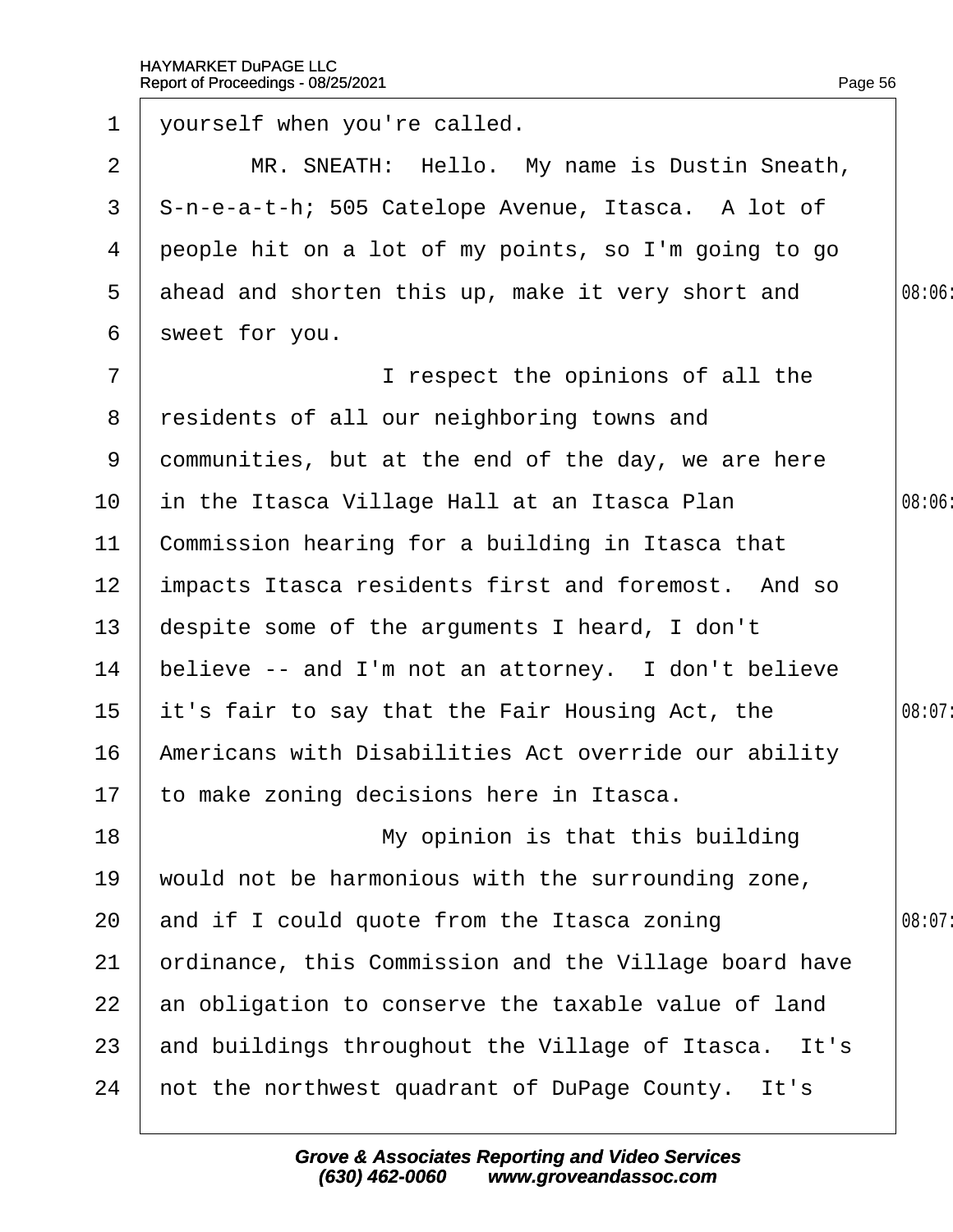| 1                | not Illinois. It's not the United States. It's        |        |
|------------------|-------------------------------------------------------|--------|
| $\mathbf{2}$     | Itasca. So it's with those points in mind that I      |        |
| 3                | strongly urge this Commission to oppose the proposal. |        |
| 4                | ¶hank you.                                            |        |
| 5                | CHAIRMAN DALY: Thank you, Mr. Sneath, for             | 08:07: |
| 6                | your comments.                                        |        |
| $\overline{7}$   | MR. PORTILLO: Hi, my name is Joe Portillo. I          |        |
| 8                | live at 315 Arabian Circle in Willowbrook, Illinois.  |        |
| 9                | I myself am a recovering drug addict, and drugs       |        |
| 10               | destroyed my life and my family's life. Okay? I've    | 08:08  |
| 11               | been to rehab many times. I finally got it straight   |        |
| 12 <sub>2</sub>  | years ago. I was a one-man crime wave due to my       |        |
| 13               | addiction. Okay?                                      |        |
| 14               | I just want this rehab opened. If                     |        |
| 15               | it's not in Itasca, then put it in my back            | 08:08  |
| 16               | heighborhood. I don't care. Okay? I'm very            |        |
| 17 <sup>17</sup> | passionate about this, and I think that Dr. Lustig    |        |
| 18               | and his team are honest in everything they say or do  |        |
| 19               | regarding this situation. Okay? Like I said, it       |        |
| 20               | destroyed my life. Okay? It took everything from      | 08:09  |
| 21               | me. I spent decades in prison due to this addiction.  |        |
| 22               | Okay? So I understand the concerns of the residents   |        |
| 23               | of Itasca. I really do. But, please, I plead to       |        |
| 24               | just get a rehab open, whether it's Itasca or my      |        |
|                  |                                                       |        |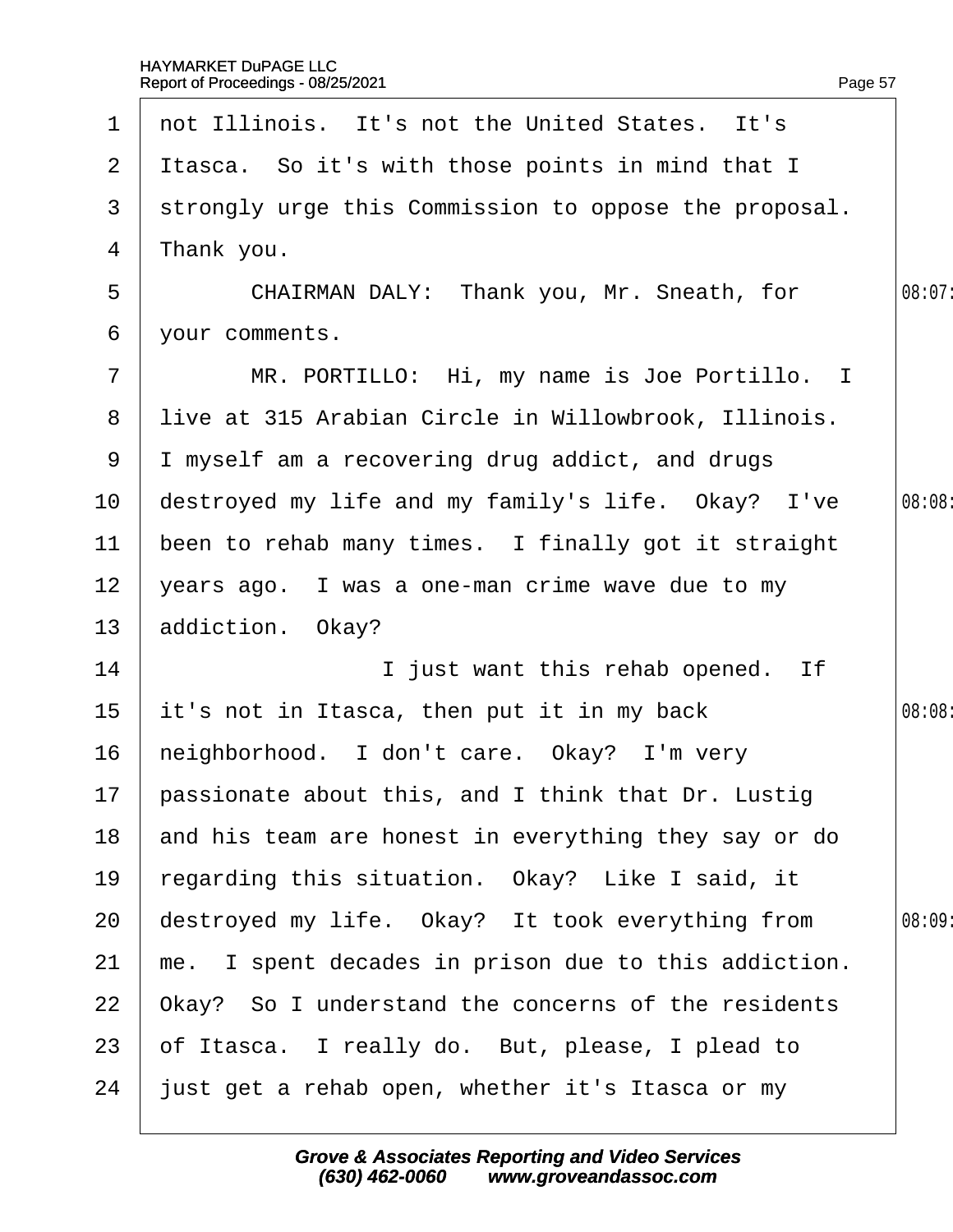|                 | 1 neighborhood, just make it happen. Okay? Let's get    |        |
|-----------------|---------------------------------------------------------|--------|
|                 | 2 through all this red tape, okay, and save some lives. |        |
|                 | 3 Okay? Because all this is doing is delaying saving    |        |
|                 | 4 lives. Okay? So please, okay, I beg of you to get     |        |
|                 | 5 through this red tape as soon as you can and start    | 08:09  |
| 6               | saving lives, Dr. Lustig. Thank you.                    |        |
| $\overline{7}$  | CHAIRMAN DALY: Thank you, Mr. Portillo, for             |        |
| 8               | your comments this evening.                             |        |
| 9               | MS. FINN: Jessica Finn, 804 North Maple. I              |        |
| 10 <sup>°</sup> | just want to thank everyone who has spoken tonight,     | 08:10: |
| 11              | their stories and their opinions. It's good to hear     |        |
| 12 <sub>2</sub> | many different sides of the story.                      |        |
| 13              | These past two years of hearings,                       |        |
| 14              | testimony, evidence, and experts were supposed to be    |        |
| 15 <sub>1</sub> | based in facts and reality. However, Haymarket has      | 08:10: |
| 16              | come into our town with an agenda. It's one that        |        |
|                 | 17 wants to paint our town of 9,000 as hateful          |        |
| 18              | fear-mongers who don't want addicts to receive the      |        |
| 19              | care because we are too uneducated to understand the    |        |
| 20              | impact of their suffering. This agenda has had          | 08:10: |
| 21              | everyone from politicians, media, and Haymarket         |        |
| 22              | themselves calling us names and resorting to lies       |        |
| 23              | about the very basis of our character. They treated     |        |
| 24              | us with stigma and hatred because we have a different   |        |
|                 |                                                         |        |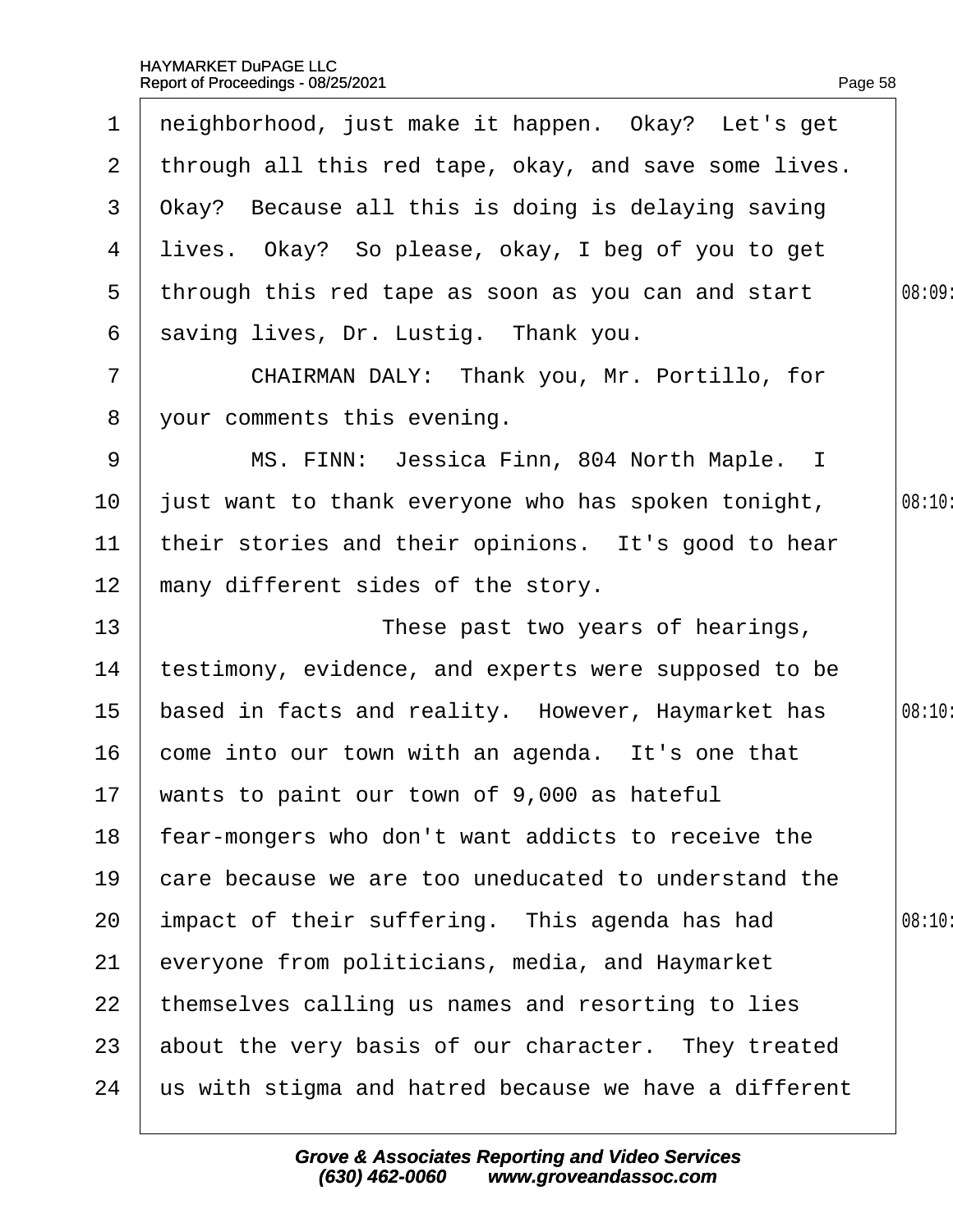| 1               | opinion.                                                |        |
|-----------------|---------------------------------------------------------|--------|
| 2               | During these two years, I have used                     |        |
| 3               | my resources to obtain everything I could               |        |
| 4               | information-wise about Haymarket and their practices    |        |
| 5               | and their facility. I am not uneducated. I want         | 08:11: |
| 6               | everyone to understand I believe we fully need to       |        |
| $\overline{7}$  | expand mental healthcare as well as treatment           |        |
|                 | 8 facilities to all of those in crisis. I want those    |        |
| 9               | facing addiction to succeed. These heartbreaking        |        |
| 10              | stories we've heard about the generational impact of    | 08:11  |
| 11              | addiction is something we all understand.               |        |
| 12              | Many of us have experienced it                          |        |
| 13              | firsthand. We have watched family members die. I'm      |        |
| 14              | sorry for what everyone has gone through. However, I    |        |
| 15 <sub>1</sub> | don't believe Haymarket is in the best interest of      | 08:11  |
| 16              | bur town or the patients they claim to help. They       |        |
|                 | 17 have no relationship with the closest hospital. They |        |
| 18              | also don't have any working relationship with -- that   |        |
| 19              | we're aware of, with any of the hospitals in DuPage     |        |
| 20              | County.                                                 | 08:12: |
| 21              | There's been one speaker to make                        |        |
| 22              | public comment. One speaker who lived in Itasca who     |        |
| 23              | has firsthand knowledge about Haymarket. Her son had    |        |
| 24              | not just been in Haymarket's facility once or twice     |        |
|                 |                                                         |        |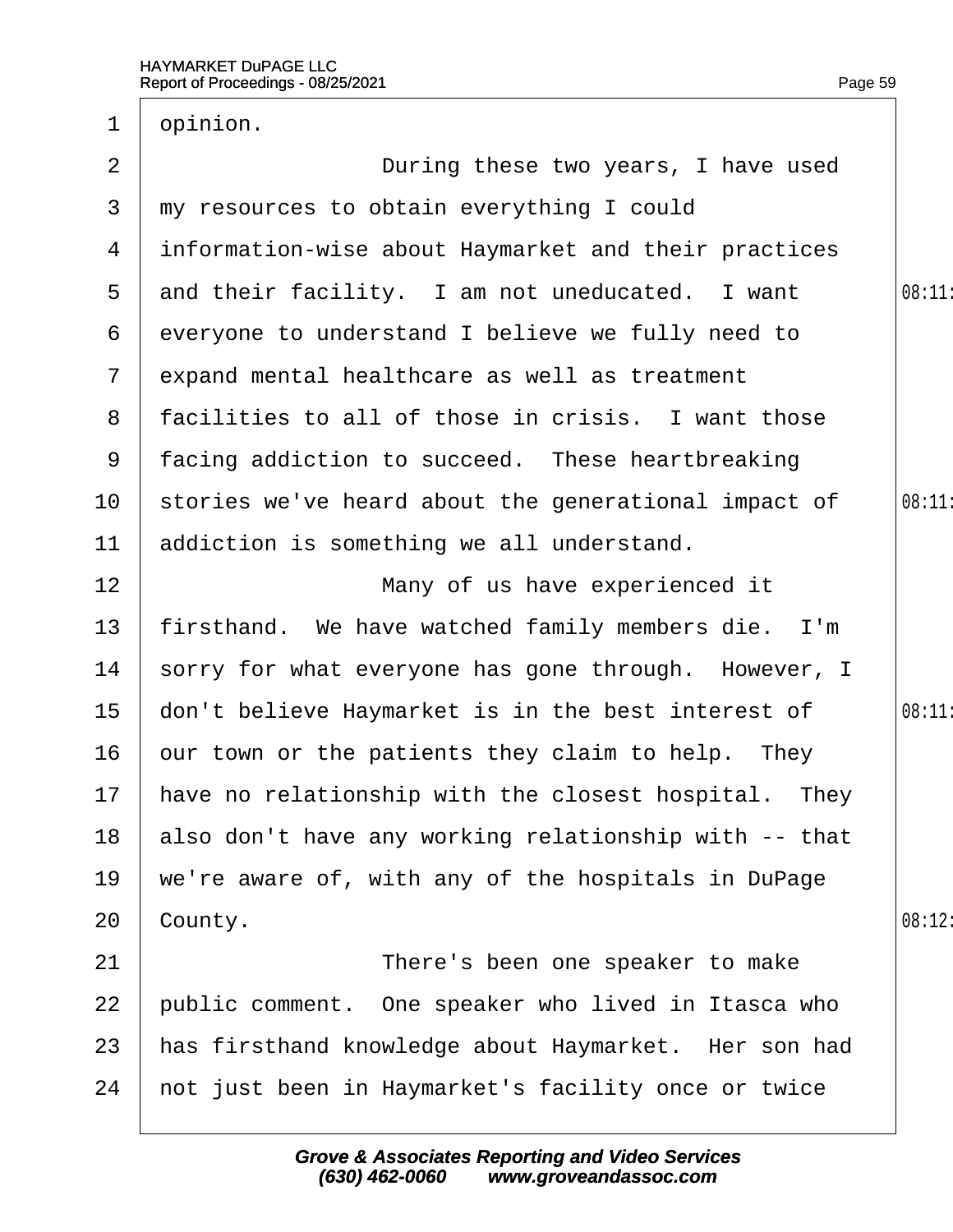|                       | 1 but three times. He saw how they operated and how   |        |
|-----------------------|-------------------------------------------------------|--------|
| $\mathbf{2}^{\prime}$ | they treated their patients. He did not support       |        |
| 3                     | Haymarket Itasca. The truth of the matter is Itasca   |        |
| 4                     | does not have the infrastructure to support such a    |        |
| 5                     | Iarge facility. Being the smallest town in DuPage     | 08:12: |
| 6                     | County, we do not have the resources. In order to     |        |
| $\mathbf{7}$          | obtain any type of growth, our taxes would have to be |        |
| 8                     | increased. Those are facts. No stories of suffering   |        |
| 9                     | will change those facts. We lack the basic resources  |        |
| 10                    | Haymarket patients deserve.                           | 08:12: |
| 11                    | Those facing addiction do not have                    |        |
| $12 \overline{ }$     | friends or family at their disposal. They have        |        |
| 13 <sup>°</sup>       | burned those bridges. They do not have driver's       |        |
| 14                    | licenses. They do not have cars. They are in          |        |
| 15                    | crisis. They need help. We do not have public         | 08:13: |
| 16                    | transportation, nothing that goes anywhere in DuPage  |        |
| 17                    | County. This means the Haymarket would not be         |        |
| 18                    | accessible to those who need it. You could not take   |        |
| 19                    | a bus here. You could not take a train. No stories    |        |
| 20                    | of suffering will bring a bus to Itasca. Haymarket's  | 08:13  |
| 21                    | assumption that addicts in the suburbs have magical   |        |
| 22                    | access to transportation is forgetting the patients   |        |
| 23                    | that need them the most.                              |        |
| 24                    | Haymarket is also very adamant about                  |        |
|                       |                                                       |        |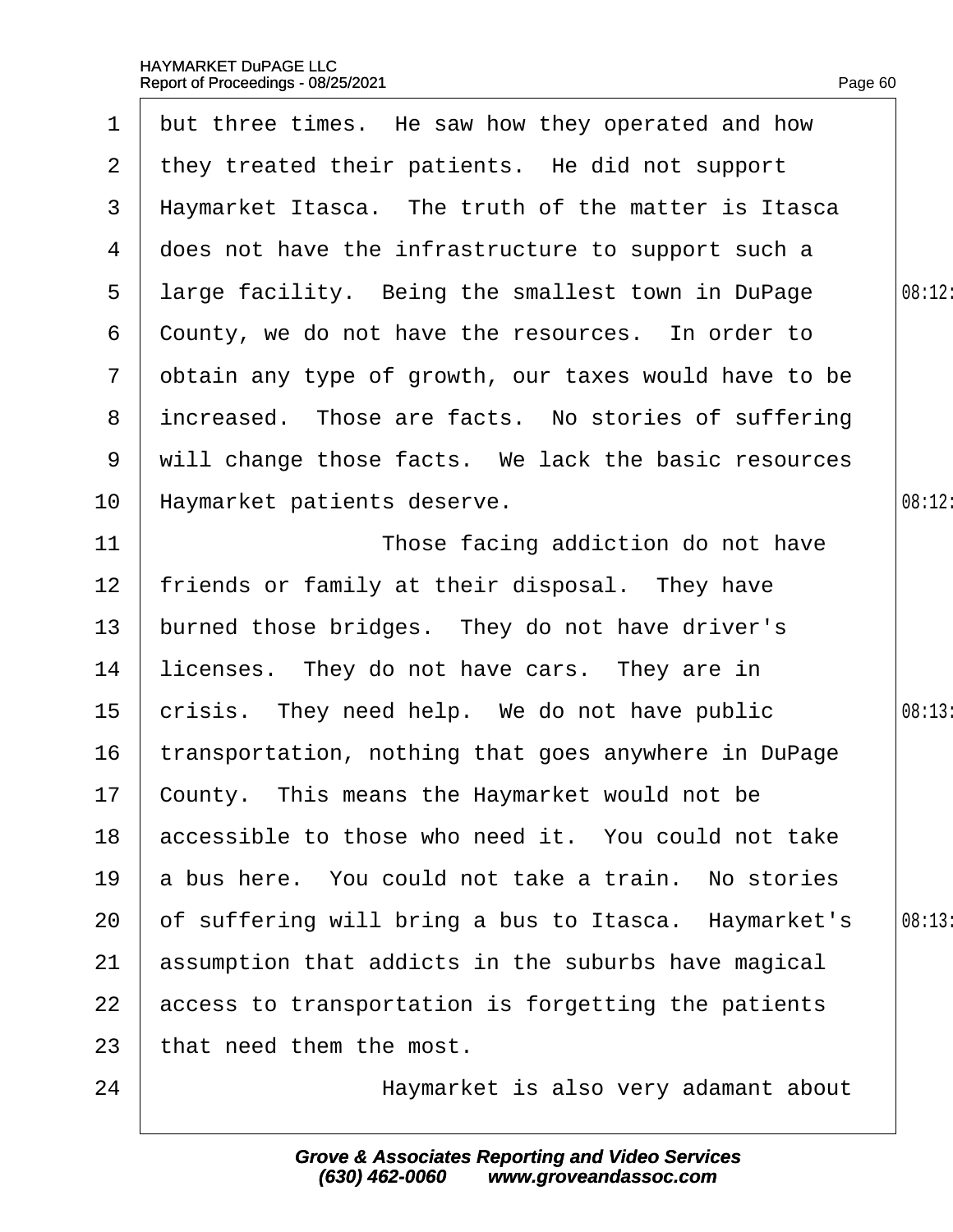| $\mathbf 1$     | their rules and mentions their zero tolerance policy. |        |
|-----------------|-------------------------------------------------------|--------|
|                 | 2 If one breaks their rules, they are asked to leave. |        |
| 3               | Where do they go? Are they just supposed to wander a  |        |
| 4               | parking lot? Walk around an industrial park?          |        |
| 5               | There's no access to help anyone get back home.       | 08:13  |
| 6               | Their patients will be left out in the cold.          |        |
| $\overline{7}$  | The concern Haymarket wants to                        |        |
| 8               | diminish the most is the impact on our emergency      |        |
| 9               | services. We are not a large town. We do not have     |        |
| 10              | the resources they do. Any consistent strain on our   | 08:14: |
| 11              | resources would cause a ripple effect that would cost |        |
| 12 <sub>2</sub> | lives. I'm speaking about Haymarket's patients lives  |        |
| 13              | as well.                                              |        |
| 14              | The answer Haymarket has given us is                  |        |
| 15 <sub>1</sub> | that Elite Ambulance will provide treatment for       | 08:14: |
| 16              | Haymarket patients. They've told us to go to a link   |        |
|                 | 17 on Elite's website that will explain what they do. |        |
| 18              | If you go to their site, you see they aren't used for |        |
| 19              | what Haymarket says they will be used for here in     |        |
| 20              | tasca. They do not provide the level of care that     | 08:14: |
| 21              | Haymarket's patients need. They also don't provide    |        |
| 22              | the same dispatch time. Their ambulances are in       |        |
| 23              | disrepair and aren't stocked with the supplies they   |        |
| 24              | heed to treat patients. Their dispatch is             |        |
|                 |                                                       |        |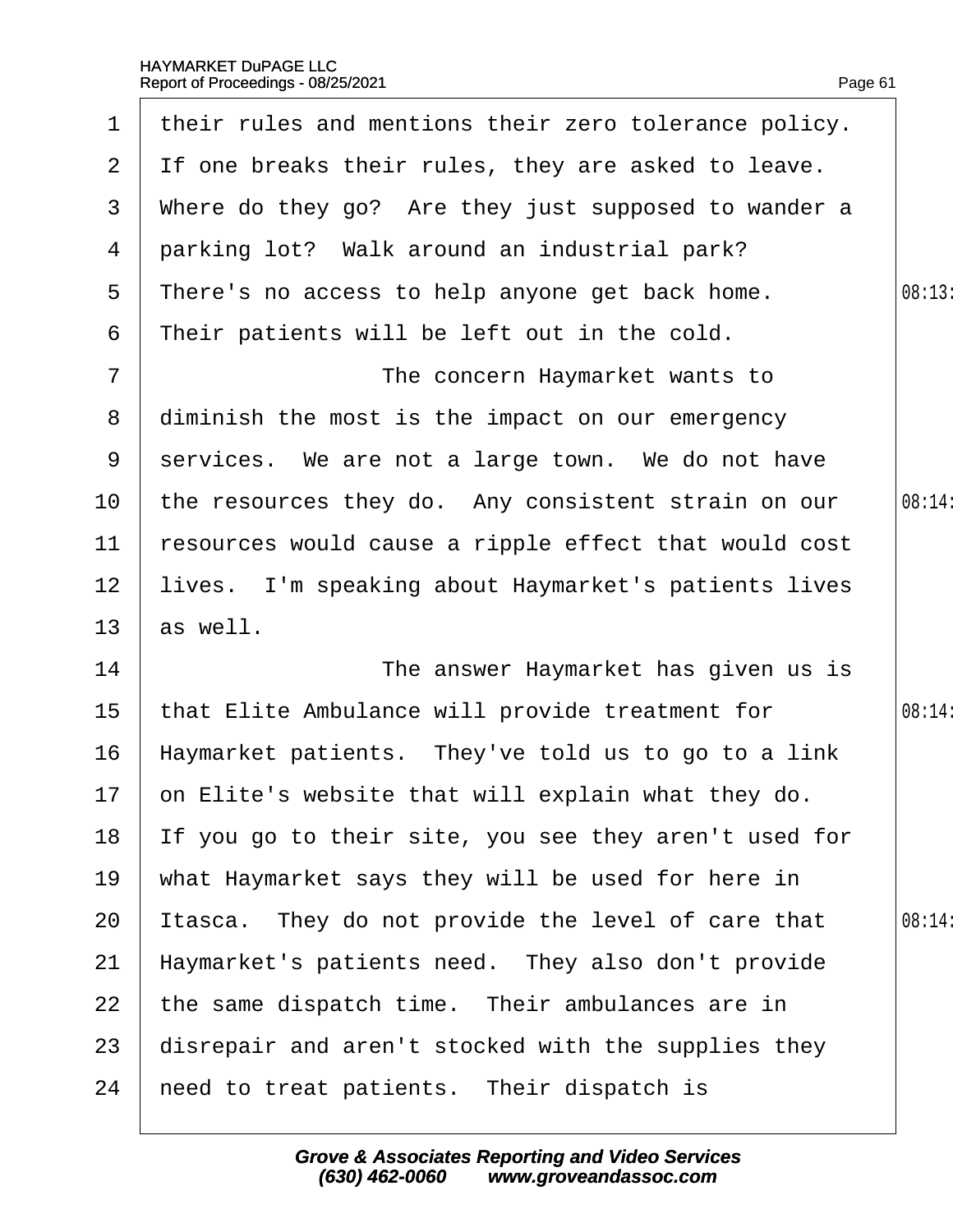| $\mathbf 1$    | dverworked, and it takes hours to send out responses. |       |
|----------------|-------------------------------------------------------|-------|
| 2 <sup>1</sup> | Haymarket's patients deserve to be treated with       |       |
| 3              | respect and urgency. We do not have the ability to    |       |
|                |                                                       |       |
| 4              | provide that to them. We cannot absorb any extra      |       |
| 5              | strain. I believe our town and Haymarket's patients   | 08:15 |
| 6              | deserve better than this. Patients deserve access to  |       |
| $\mathbf{7}$   | simple things like transportation. They deserve to    |       |
| 8              | have EMTs who are trained properly and respond to     |       |
| 9              | them in a timely manner. I believe they deserve more  |       |
| 10             | than to be left out in a parking lot if they make a   | 08:15 |
| 11             | mistake.                                              |       |
| 12             | I also believe taxpayers deserve                      |       |
| 13             | reliable access to services we pay for. Having to     |       |
| 14             | pay more taxes and still not be able to rely on       |       |
| $15\,$         | services will cause more issues. The pandemic has     | 08:15 |
| 16             | stressed everyone out and put strain on bank          |       |
|                | 17 accounts. People don't have extra funds, and       |       |
| 18             | sometimes a few hundred dollars is what makes the     |       |
| 19             | difference between having electricity or eating.      |       |
| 20             | As residents, we deserve zoning                       | 08:16 |
| 21             | meetings to be just about zoning issues. Haymarket    |       |
| 22             | has turned it into a political show. Those facing     |       |
| 23             | addiction issues deserve a facility that can support  |       |
| 24             | them. They deserve to have real hope and a real       |       |
|                |                                                       |       |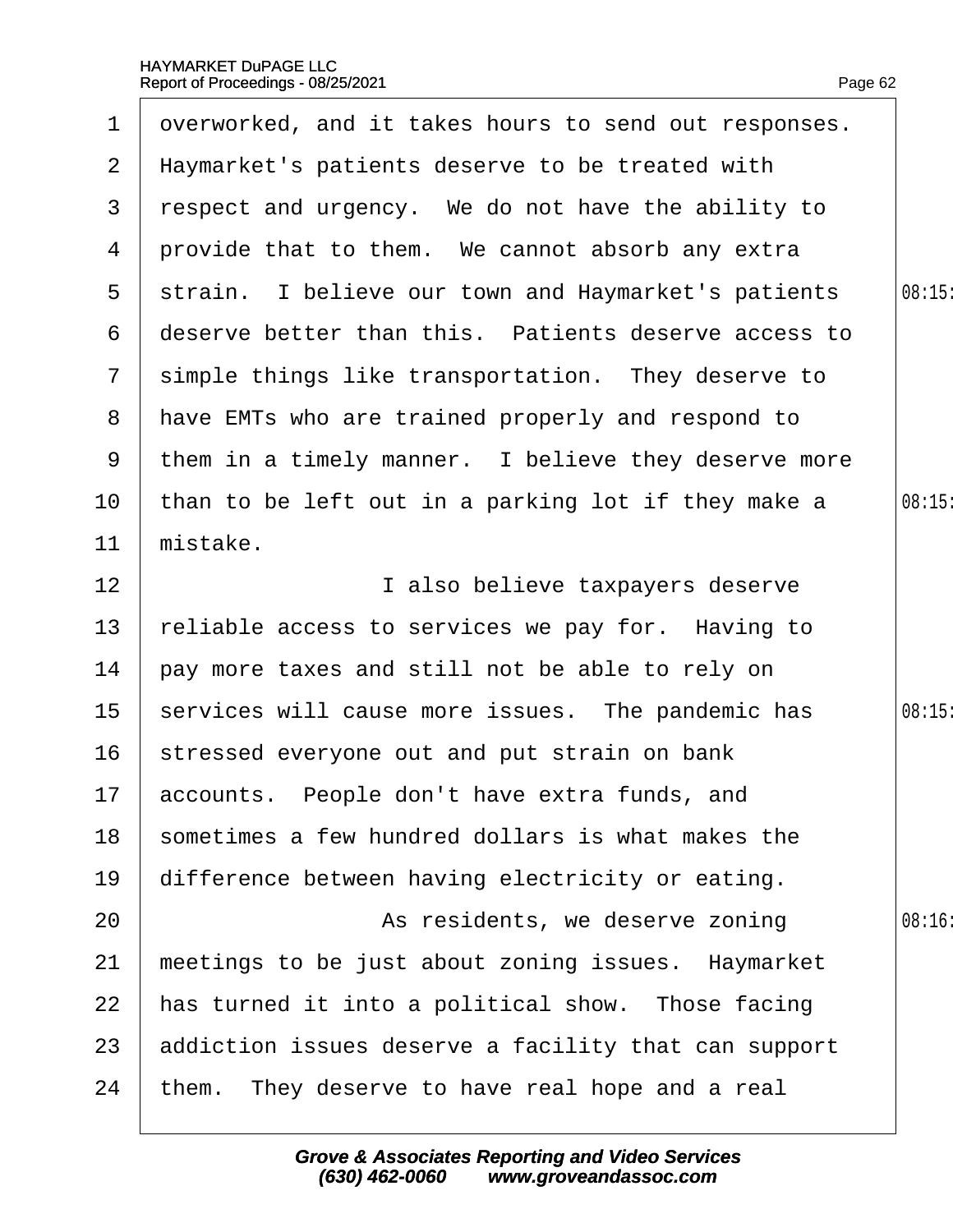| $\mathbf 1$     | chance. A Haymarket location in Itasca will not       |        |
|-----------------|-------------------------------------------------------|--------|
|                 | 2 provide any of that.                                |        |
| 3               | CHAIRMAN DALY: Thank you, Ms. Finn, for your          |        |
| 4               | domments this evening.                                |        |
| 5               | MR. LATAWIEC: Hello, good evening. Thank you          | 08:16  |
| 6               | for having me. I guess I'm last, because I wasn't     |        |
|                 | 7 really prepared. But after hearing today's comments |        |
| 8               | from $-$                                              |        |
| 9               | CHAIRMAN DALY: Sir, before you begin, your            |        |
| 10              | hame, address, please.                                | 08:16  |
| 11              | MR. LATAWIEC: Szymon, last name Latawiec,             |        |
| 12              | L-a-t-a-w-i-e-c; 424 Home Avenue. We've lived there   |        |
| 13 <sup>2</sup> | for about 15 years now.                               |        |
| 14              | So, again, thank you for having me.                   |        |
| $15\,$          | Usually I'm a little bit more prepared for these      | 08:17: |
| 16              | types of speeches, but it's important, I guess, to be |        |
| 17 <sub>1</sub> | heard today. First of all, let me acknowledge the     |        |
| 18              | mission of Haymarket, mission and vision. Obviously,  |        |
| 19              | as a community we acknowledge the need for that for   |        |
| 20              | DuPage and beyond. So I want to say that, obviously,  | 08:17: |
| 21              | as a concerned citizen we also recognize the need.    |        |
| 22              | Also, I want to acknowledge some of                   |        |
| 23              | the experiences of the folks that are -- that talked  |        |
| 24              | about today. Obviously, sorry for your loss. I also   |        |
|                 |                                                       |        |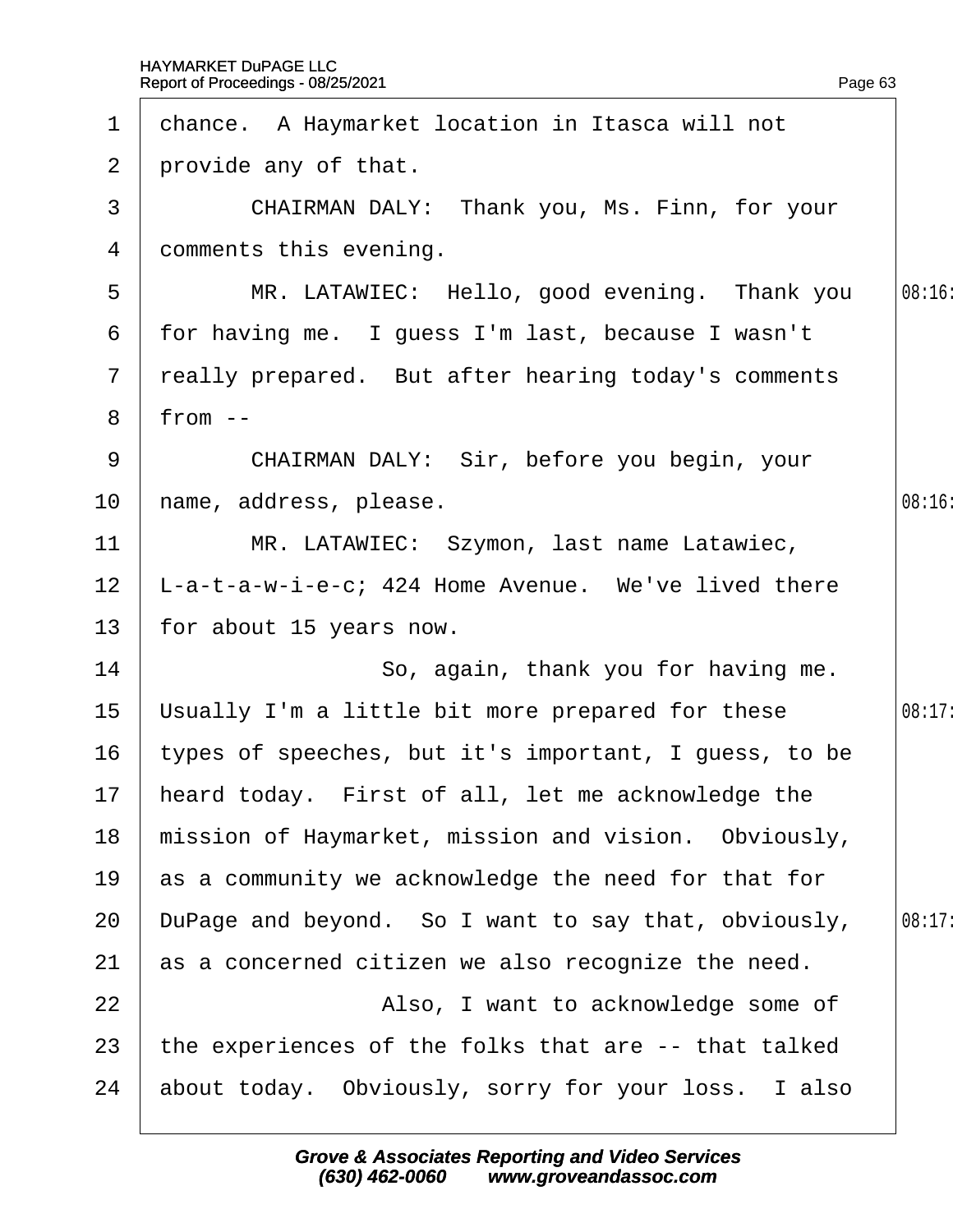|                 | 1 want to acknowledge the young man here with all the |        |
|-----------------|-------------------------------------------------------|--------|
| $\mathbf{2}$    | accomplishments. I say that all because we take all   |        |
| 3               | of those factors under consideration. So, again, we   |        |
| 4               | acknowledge that.                                     |        |
| 5               | My primary concern is data --                         | 08:17: |
| 6               | donsistency of the data that we continued to hear.    |        |
| $7\phantom{.}$  | As a citizen that overheard and, together with my     |        |
|                 | 8 wife, watched the majority of these sessions and    |        |
|                 | 9 attended where possible, the inconsistency of the   |        |
| 10              | data, especially at the senior level, were            | 08:18: |
| 11              | concerning. Some of them are no longer here, CFO and  |        |
| 12 <sub>2</sub> | others. And so when they were questioned, obviously   |        |
| 13              | that's a major concern to us, the inconsistency       |        |
| 14              | there.                                                |        |
| 15              | The other factor that wasn't talked                   | 08:18: |
| 16              | about -- and I want to just acknowledge everything    |        |
|                 | 17 that our other concerned citizen said. I want to   |        |
| 18              | acknowledge and applaud them for saying that. The     |        |
| 19              | other factor that maybe has not been talked about was |        |
| 20              | that after the original proposal was put forth to the | 08:18  |
| 21              | Commission and to us as a community, no alterations   |        |
| 22              | or no other modifications were made based on feedback |        |
| 23              | from us. There was feedback -- there was an           |        |
| 24              | opportunity for Haymarket to come back and address    |        |
|                 |                                                       |        |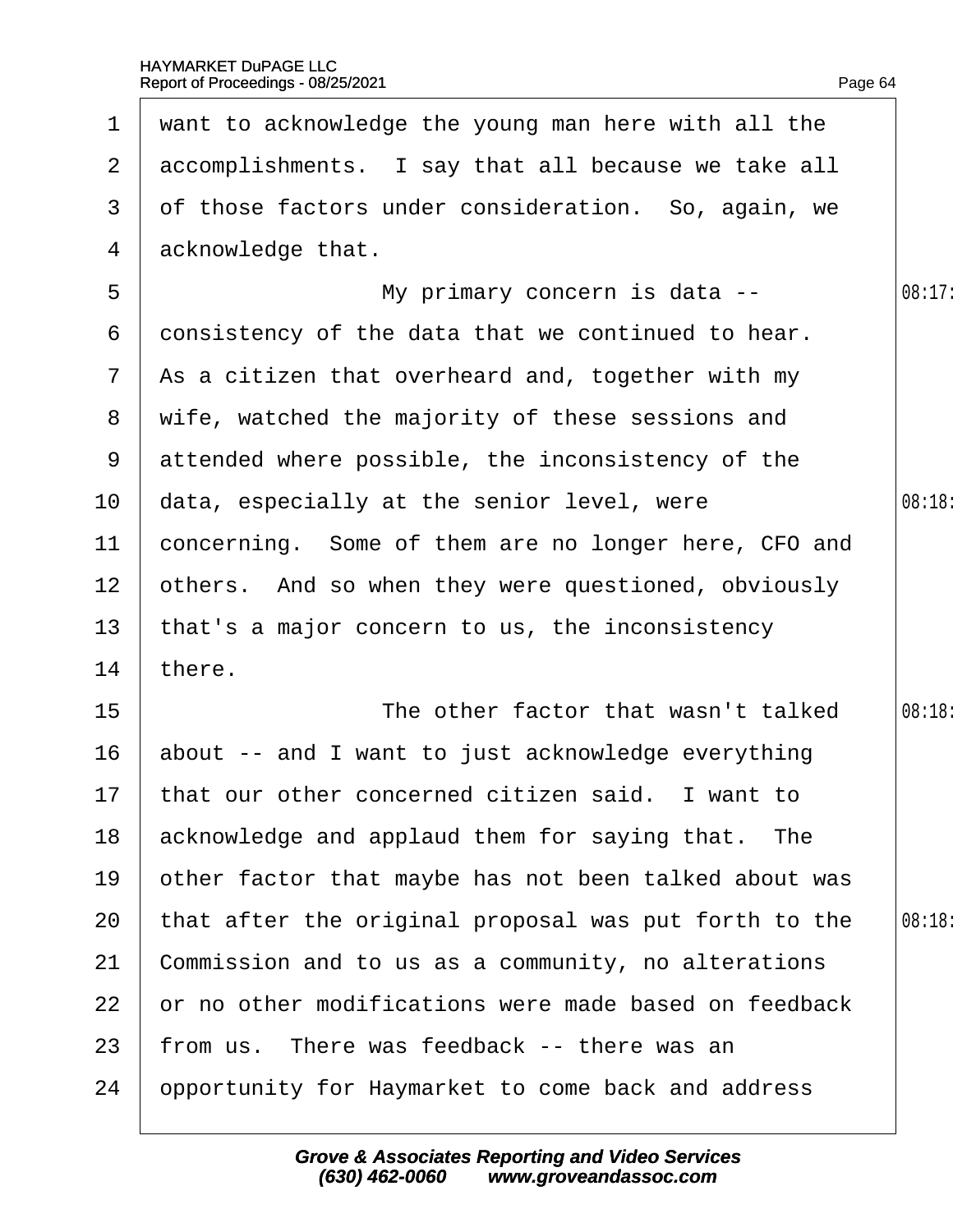| $\mathbf 1$     | that and want to work with the community. We never      |        |
|-----------------|---------------------------------------------------------|--------|
|                 | 2 heard or have not seen, at least to my knowledge, any |        |
|                 | 3 alterations to any of that. It became apparent        |        |
|                 | 4 quickly that, in my humble opinion and assessment,    |        |
| 5               | bullying tactics were deployed here in order to         | 08:19: |
| 6               | quickly get into our -- in our community.               |        |
| $\overline{7}$  | Lastly, unfortunately and, again, in                    |        |
| 8               | my assessment, we no longer became trustworthy of       |        |
| 9               | what Haymarket had to say throughout the whole three    |        |
| 10              | years here that we spent here. And really the           | 08:19  |
| 11              | questionable facts and unethical and trustworthy        |        |
| 12 <sub>2</sub> | matter were out the window, and you never gained our    |        |
| 13 <sup>°</sup> | trust. And I speak on behalf of myself but certainly    |        |
| 14              | on behalf of the community.                             |        |
| 15 <sub>1</sub> | There was a -- there's a saying                         | 08:19: |
| 16              | here, do the right thing because it's the right thing   |        |
|                 | 17 to do, and I encourage the committee to do the right |        |
| 18              | thing for us and vote no. Thank you.                    |        |
| 19              | <b>CHAIRMAN DALY: Thank you for your comments</b>       |        |
| 20              | this evening. Deanne, we don't have any other -- any    | 08:20  |
| 21              | other members of the public?                            |        |
| 22              | Okay. At this time, I would like to                     |        |
| 23              | ask Mo Khan to acknowledge that we have also received   |        |
| 24              | written comments that will be admitted into the         |        |
|                 |                                                         |        |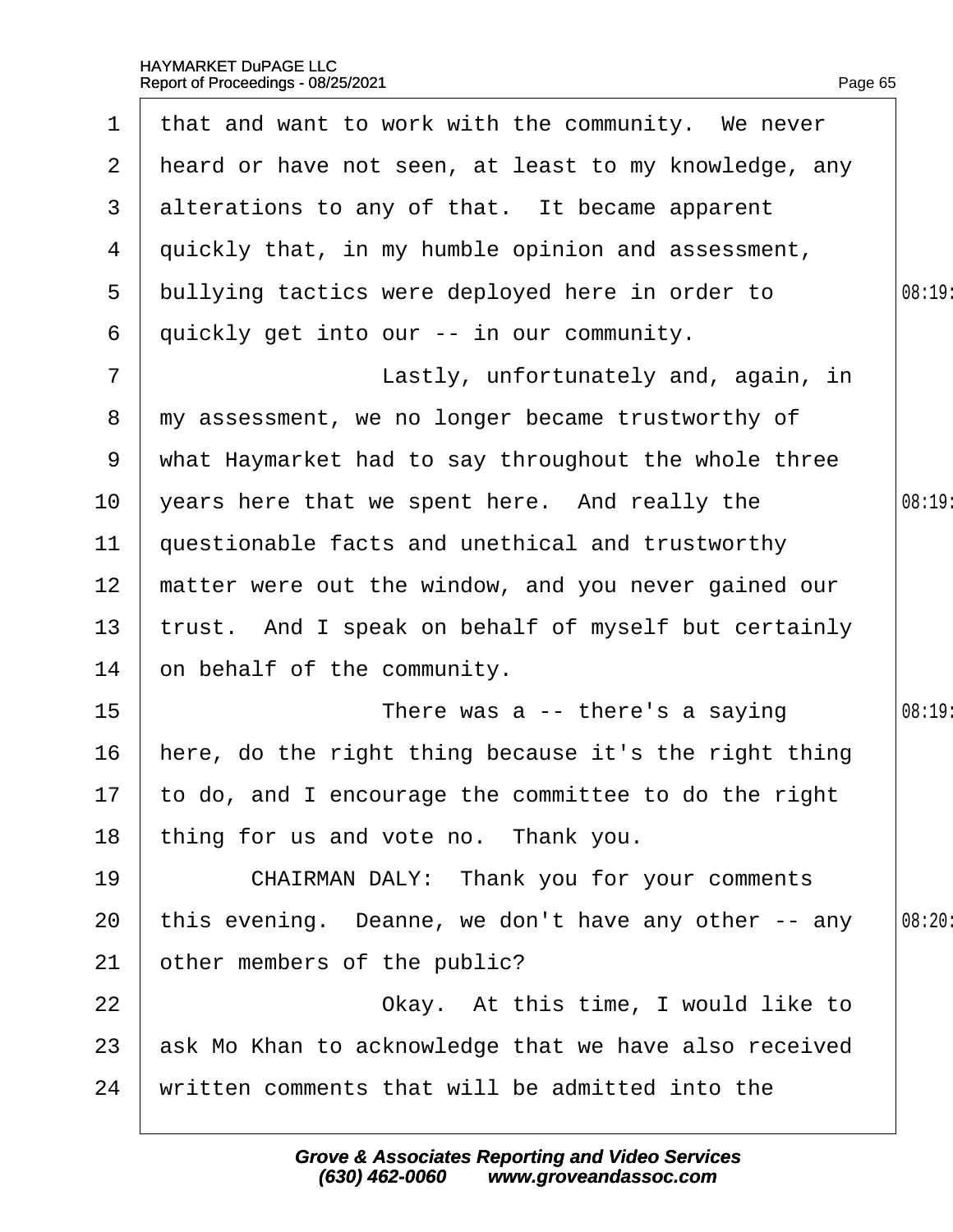| 1               | record. So if you could, please, just go ahead.         |        |
|-----------------|---------------------------------------------------------|--------|
| $\overline{2}$  | MR. KHAN: All right. First one is from Umang            |        |
| 3 <sup>1</sup>  | Bhatt; first name is spelled U-m-a-n-g, last name is    |        |
| 4               | spelled B-h-a-t-t. 721 Maxwell Court, Itasca.           |        |
| 5               | Second one is from Agnes and Robert Cudzich,            | 08:20: |
| 6               | C-u-d-z-i-c-h. No address provided, just Itasca         |        |
| $\overline{7}$  | residents. Third one, Stephanie Fortino,                |        |
| 8               | F-o-r-t-i-n-o, 206 Bonnie Brae Avenue. Leslie Kawar,    |        |
| 9               | K-a-w-a-r, 710 East Ogden Avenue, Suite 320,            |        |
| 10              | Naperville. Jatin Majmudar; first name spelled          | 08:21  |
| 11              | J-a-t-i-n, last name spelled M-a-j-m-u-d-a-r, 889       |        |
| 12 <sub>2</sub> | Clover Ridge Lane, Itasca. Lynn Monticello,             |        |
| 13              | M-o-n-t-i-c-e-l-l-o, no address provided.               |        |
| 14              | Jessica Williams, 312 South                             |        |
| 15              | Princeton Avenue, Itasca. Karen Kissel, 932 West        | 08:22: |
| 16              | Washington, Chicago, submitting a letter on behalf of   |        |
|                 | 17 Paul Darley, president and CEO of W.S. Darley, which |        |
| 18              | is business located in Itasca at 325 Spring Lake        |        |
| 19              | Drive. Again, Karen Kissel, 932 West Washington,        |        |
| 20              | Chicago, submitting on behalf of W.S. Darley as, I      | 08:22: |
| 21              | believe -- in the fall/winter 2020 newsletter.          |        |
| 22              | Lisa Hendrickson of Kenneth Young                       |        |
| 23              | Center, 1001 Rohlwing Road, Elk Grove Village,          |        |
| 24              | Illinois, submitting a letter on behalf of Grace Hong   |        |
|                 |                                                         |        |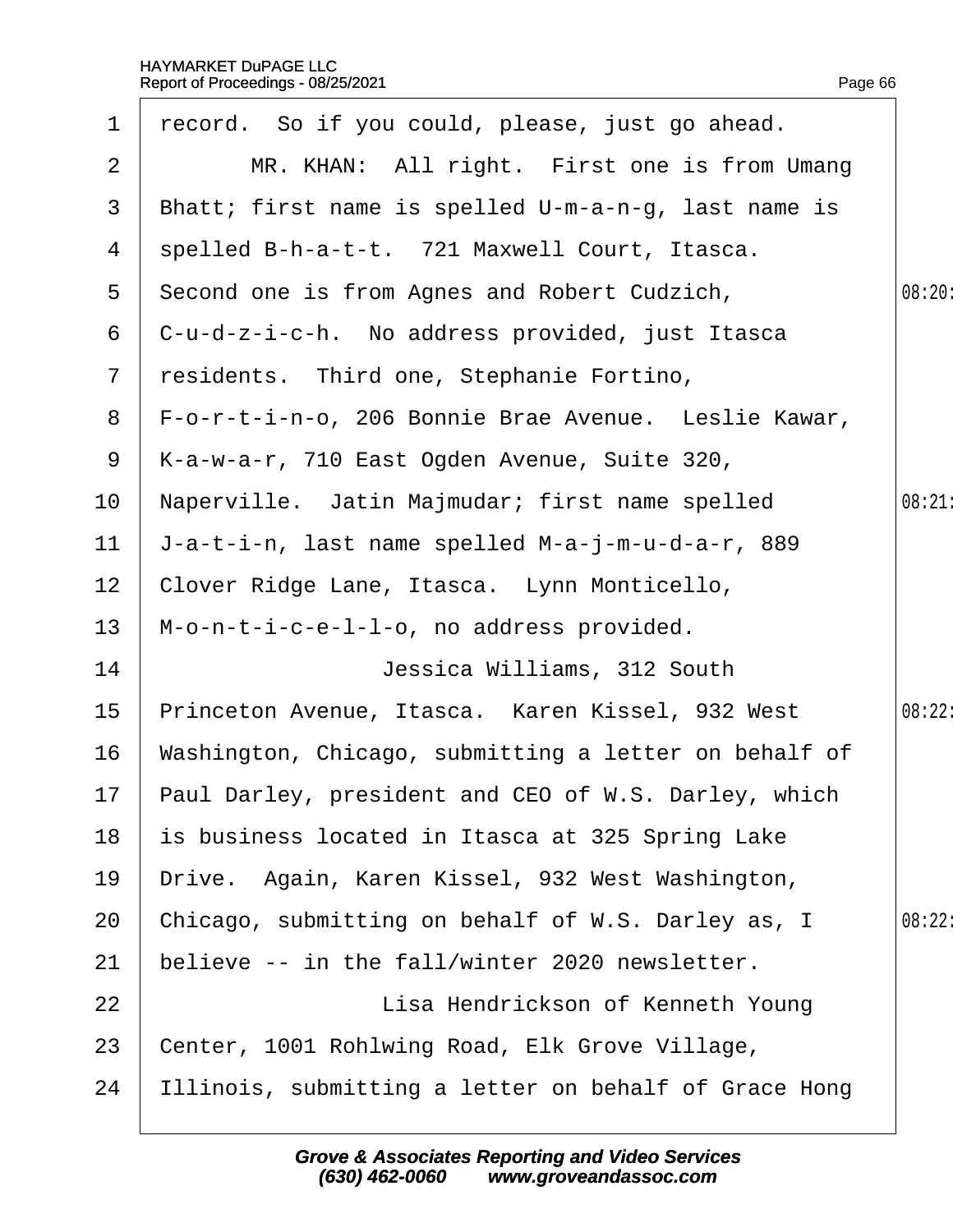| $\mathbf 1$    | Duffin, D-u-f-f-i-n, the president and CEO of Kenneth |        |
|----------------|-------------------------------------------------------|--------|
| $\overline{2}$ | Young Center. Eric Haerr, H-a-e-r-r, 710 North Elm    |        |
| 3              | Street, Itasca. Tara Leystra, L-e-y-s-t-r-a, 1121     |        |
| 4              | Spring Lake Drive of the National Safety Council.     |        |
| 5              | Eulaluma -- I apologize for mispronouncing --         | 08:23  |
| 6              | Latawiec, L-a-t-a-w-i-e-c, 424 Home Avenue, Itasca.   |        |
| $\overline{7}$ | Pino Bartolomeo,                                      |        |
| 8              | B-a-r-t-o-l-o-m-e-o; 6N419 Baker Drive, Itasca. Abir  |        |
| 9              | Farhat; first name spelled A-b-i-r, last name spelled |        |
| 10             | F-a-r-h-a-t, 411 North Arlington Heights Road,        | 08:24: |
| 11             | Itasca. Michael Murray, 154 South Prospect, Roselle.  |        |
| 12             | That is the last of the written                       |        |
| 13             | comments submitted into the record.                   |        |
| 14             | CHAIRMAN DALY: Thank you, Mo.                         |        |
| 15             | At this time, let's revert back to                    | 08:24: |
| 16             | Ms. Dickson's -- if you would please just restate     |        |
|                | 17 what the objection was to the petition and then we |        |
| 18             | can discuss how we move forward on that.              |        |
| 19             | MS. DICKSON: Thank you, Mr. Chairman. At the          |        |
| 20             | August 11th, 2021, Plan Commission public hearing,    | 08:25  |
| 21             | Itasca resident --                                    |        |
| 22             | MEMBER OF THE AUDIENCE: We can't hear you.            |        |
| 23             | MS. DICKSON: Sorry -- Helen Zakos presented           |        |
| 24             | the Commission a petition, and we hadn't had the      |        |
|                |                                                       |        |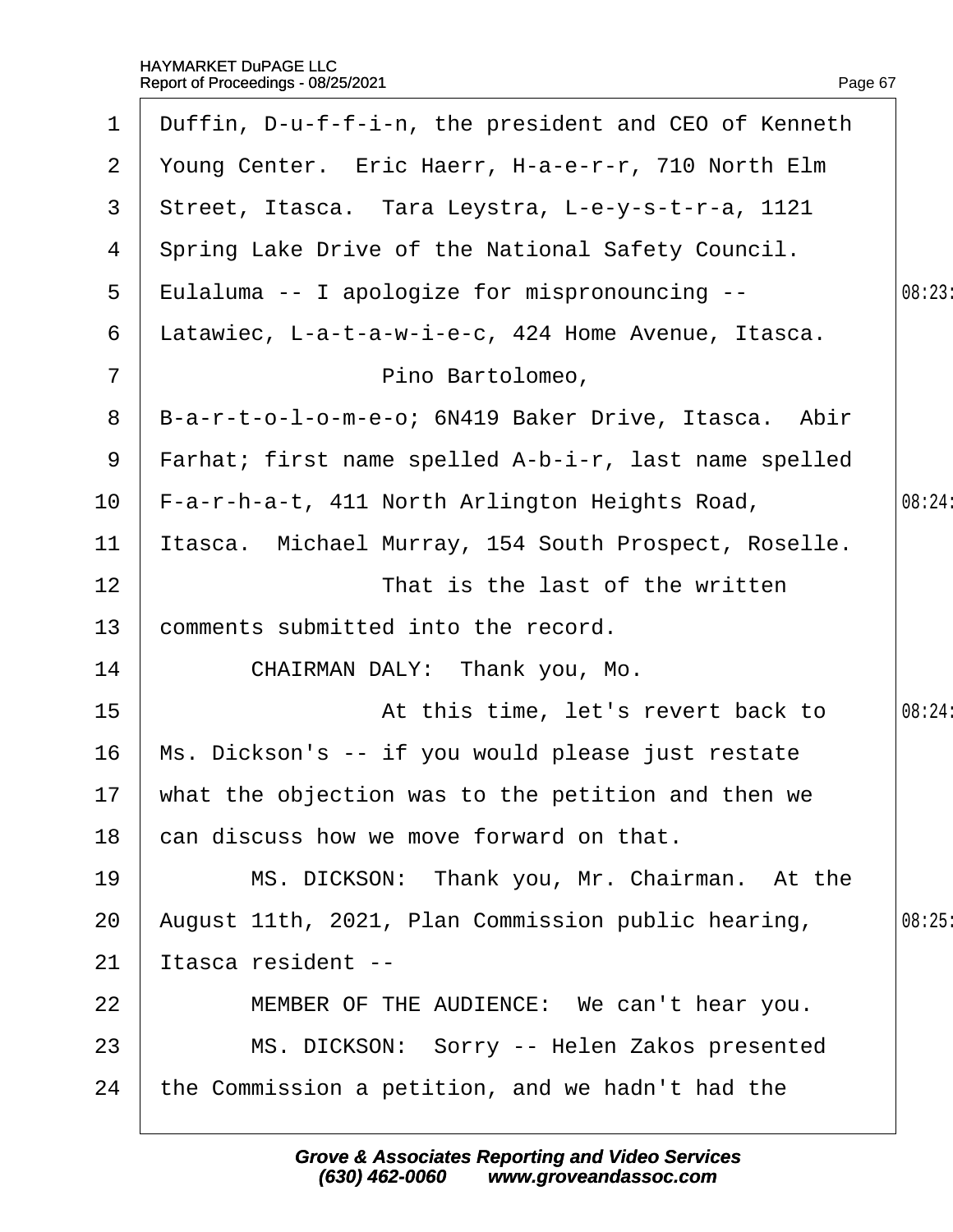| 1                | opportunity to review it. It was handed over to the   |        |
|------------------|-------------------------------------------------------|--------|
| $\overline{2}$   | derk and made a part of the record. The Village has   |        |
| 3                | allowed us the opportunity to review the petitions,   |        |
| 4                | and we do file a formal objection to the petitions.   |        |
| 5                | In handing out the petition to the                    | 08:25  |
| 6                | dommission, Ms. Zakos testified -- and it's contained |        |
| 7 <sup>7</sup>   | within the record -- first off, please don't be       |        |
|                  | 8 fooled by the lack of people gathered tonight. The  |        |
| 9                | people of Itasca are still heavily against this       |        |
| 10 <sup>°</sup>  | proposal. I have over 3,000 signatures and petitions  | 08:25  |
| 11               | in my hand that I want to present tonight against the |        |
| 12               | Haymarket DuPage proposal.                            |        |
| 13               | We object to the petition, because,                   |        |
| 14               | first, the petition itself does not set forth over    |        |
| 15 <sub>15</sub> | 3,000 signatures. In fact, there are significantly    | 08:26: |
| 16               | less than that. So stating the number as an           |        |
|                  | 17 bver-exaggeration has a tendency to pollute the    |        |
| 18               | record in this event. Secondly, there are instances   |        |
| 19               | where it is apparent, even without being a trained    |        |
| 20               | handwriting analyst, that one person signed for       | 08:26  |
| 21               | either a spouse or another individual, which has a    |        |
| 22               | tendency then to limit the total number of signatures |        |
| 23               | if one person is signing for another. So that you     |        |
| 24               | can verify that information for yourself, if you are  |        |
|                  |                                                       |        |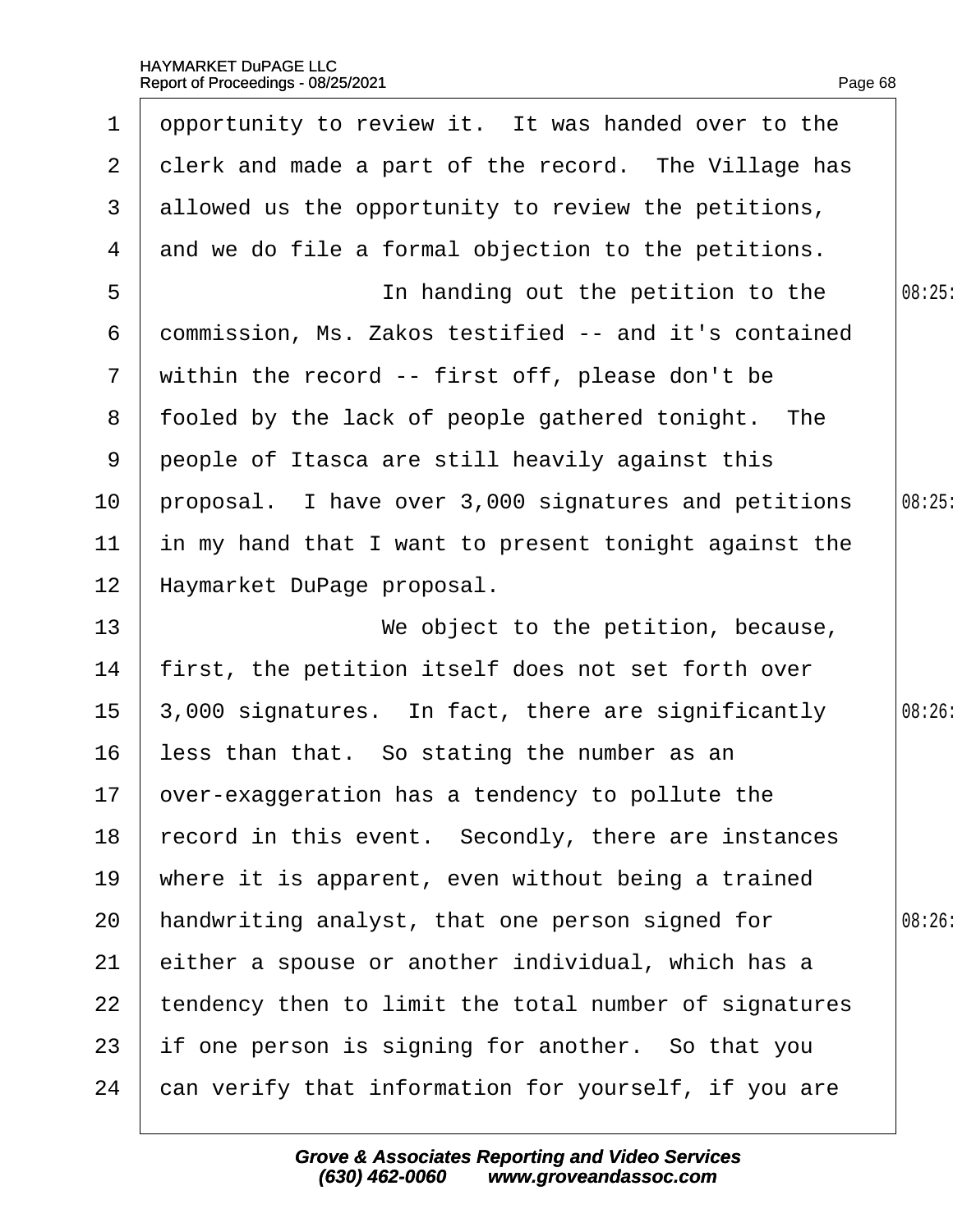$\overline{\phantom{a}}$ 

|                 | 1 durious, I numbered the 212 pages of the petition 1 |        |
|-----------------|-------------------------------------------------------|--------|
|                 | 2 through 212 and examples of where there are one     |        |
| 3 <sup>1</sup>  | person signing, or at least apparently signing        |        |
| 4               | because the handwriting is so similar, apparently     |        |
| 5 <sup>5</sup>  | signing for another, is contained on many pages. For  | 08:26: |
| 6               | an example, you have only to look at pages 3, 4, 7,   |        |
| $\overline{7}$  | $8, 9, 11, 14, 17$ . The list goes on throughout the  |        |
| 8               | whole thing. More seen at 173, 175, 180, 181. The     |        |
| 9               | list of pages where this is found are numerous.       |        |
| 10 <sup>°</sup> | I don't know about you, but I can                     | 08:27: |
| 11              | tell you that my husband doesn't sign my name to      |        |
| 12 <sub>2</sub> | petitions because he's -- while we're married, we     |        |
| 13              | might not always agree with something happening in    |        |
| 14              | bur town. I don't know if anyone else has that        |        |
| 15              | problem but we may every once and again. So it's not  | 08:27: |
| 16              | for to -- when one person signs for another or signs  |        |
| 17              | for many, that's not indicative of how any individual |        |
| 18              | signer to a petition actually believes and would so   |        |
| 19              | sign.                                                 |        |
| 20              | Last, and perhaps most important,                     | 08:27  |
| 21              | the implication made by the testimony and throughout  |        |
| 22              | the petition was that the petition was to convince    |        |
| 23              | you that the people of Itasca are against the         |        |
| 24              | proposal. In this regard, most of the people who      |        |
|                 |                                                       |        |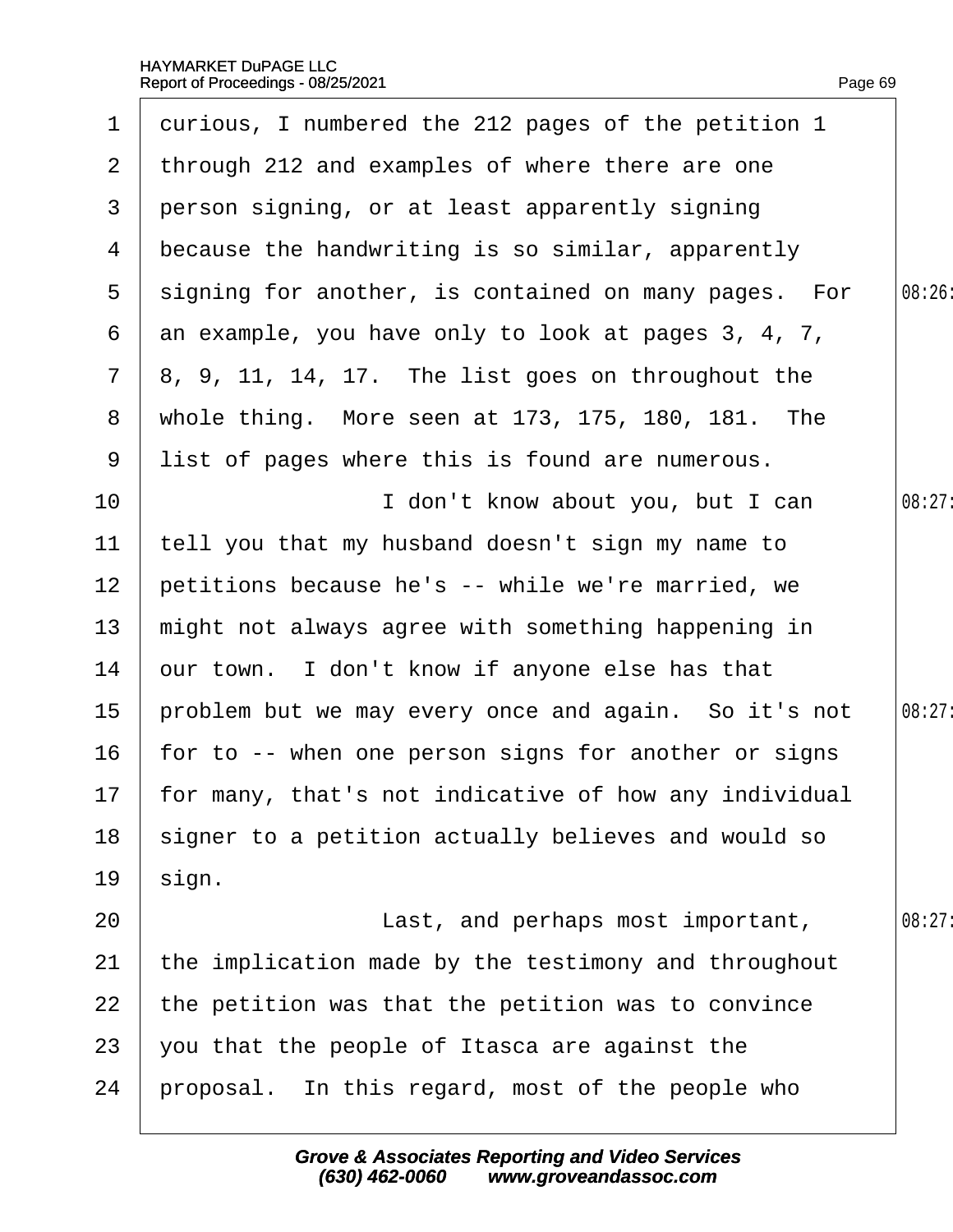| $\mathbf 1$     | signed the petition did not provide a residence --    |        |
|-----------------|-------------------------------------------------------|--------|
| $\mathbf{2}$    | or, excuse me, they provided an address but not a     |        |
| 3               | town. It was very hard, then, to look at some of the  |        |
| 4               | signatures to determine if, in fact, as represented   |        |
| 5               | to you, they were residents of Itasca. But I can      | 08:28  |
| 6               | tell you that among those who did sign the petitions, |        |
|                 | 7 there are many individuals who reported their home  |        |
| 8               | residences as the City of Chicago, the City of        |        |
| 9               | Joliet, Palatine, Westmont, Carol Stream, Roselle,    |        |
| 10 <sub>1</sub> | Wood Dale, Bensenville, Lombard, Elk Grove Village,   | 08:28: |
| 11              | Hoffman Estates, Medina, Addison, and Bloomingdale.   |        |
| 12 <sub>2</sub> | Therefore, the petitions are not representative       |        |
| 13 <sub>2</sub> | solely of people who live within the Village of       |        |
| 14              | ltasca.                                               |        |
| 15              | Another major concern Haymarket has                   | 08:28  |
| 16              | with the petitions is that none of the petition pages |        |
| 17              | bear any date of signature. From review of the        |        |
| 18              | petition itself and the language set forth therein, I |        |
| 19              | think it's safe to assume that the petition itself    |        |
| 20              | was drafted and perhaps circulated as early as 2019.  | 08:29  |
| 21              | Since that time, a significant amount of evidence has |        |
| 22              | been admitted into the record, which, if heard, may   |        |
| 23              | have swayed some of the opinions of the individuals   |        |
| 24              | who signed the petition as long ago as 2019, and they |        |
|                 |                                                       |        |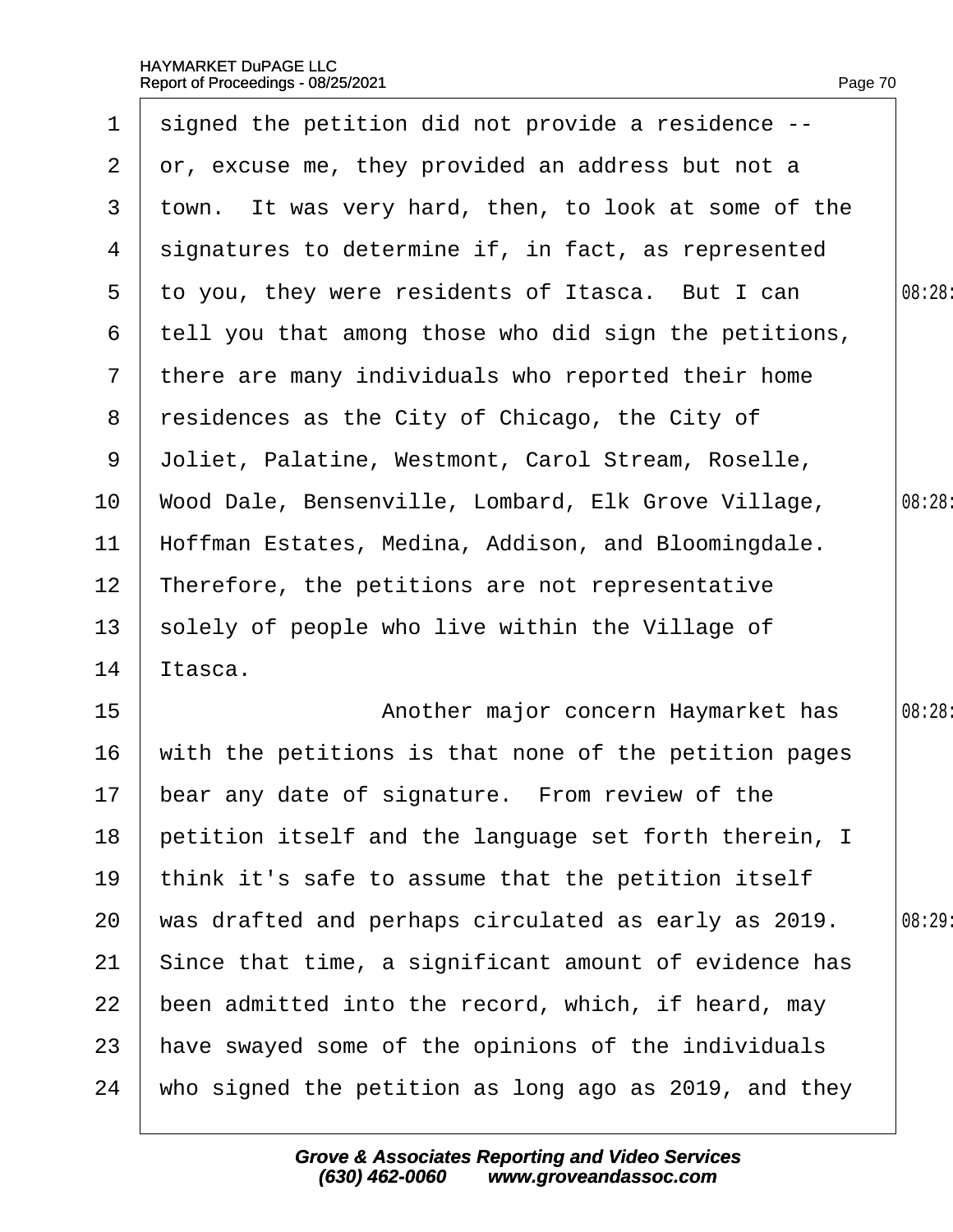| $\mathbf 1$     | may not any longer wish their names to be associated   |        |
|-----------------|--------------------------------------------------------|--------|
| $\overline{2}$  | with the petition but we don't know that.              |        |
| 3               | Finally, there are statements set                      |        |
| 4               | forth in the petition itself that we must assume       |        |
| $5^{\circ}$     | those signing it read. And those statements are        | 08:29: |
| 6               | incorrect, they're misleading, or they're              |        |
|                 | 7 inappropriately fear-mongering. Looking at the       |        |
| 8               | petition itself, those statements that are incorrect,  |        |
| 9               | the petition itself states: Haymarket is, quote,       |        |
| 10 <sub>1</sub> | "looking to add a 200-bed facility to the Holiday Inn  | 08:29: |
| 11              | hotel." As you know, Holiday Inn does not seek to      |        |
| 12 <sub>2</sub> | add its healthcare facility to the Holiday Inn hotel.  |        |
| 13 <sup>°</sup> | In fact, the Holiday Inn is closed, and Haymarket      |        |
| 14              | intends to open its healthcare facility as an          |        |
| 15 <sub>1</sub> | adaptive reuse of the existing building.               | 08:30: |
| 16              | Secondly, the statement says Itasca                    |        |
| 17              | would lose approximately \$250,000 annually in revenue |        |
| 18              | generated by the current Holiday Inn, a non-profit.    |        |
| 19              | The Holiday Inn was not a non-profit. Moreover, the    |        |
| 20              | voluntary sale of the Holiday Inn resulted in the      | 08:30  |
| 21              | loss of revenues to the Village. That's a fact.        |        |
| 22              | Now, the fact that the Holiday Inn was sold to         |        |
| 23              | Haymarket is true. But the revenues lost to the        |        |
| 24              | Village as a result of the closing of the Holiday Inn  |        |
|                 |                                                        |        |

Page 71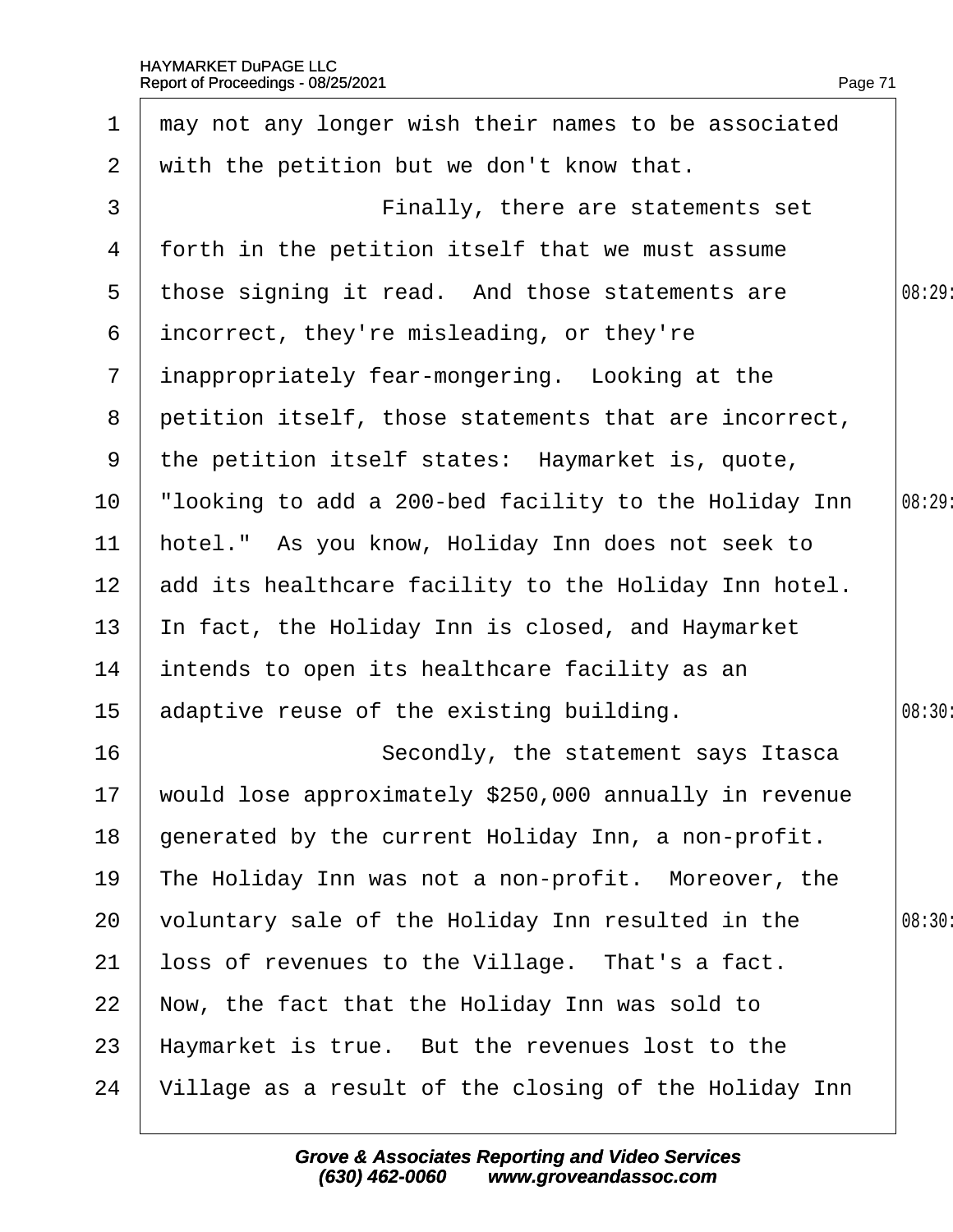<span id="page-72-0"></span>

|                 | 1 were resulting from a voluntary sale of the property, |        |
|-----------------|---------------------------------------------------------|--------|
| 2 <sup>1</sup>  | which every individual or business owner in Itasca      |        |
| 3 <sup>1</sup>  | has the right to do. Whether it impacts on the          |        |
|                 | 4 revenues of the Village or not, they have the right   |        |
|                 | 5 to sell their property and they did that. During the  | 08:30  |
| 6               | two years that the property was for sale, the Village   |        |
| 7 <sup>1</sup>  | did stand to lose revenues generated by the hotel.      |        |
| 8               | Therefore, the loss of revenues would not have been     |        |
|                 | 9 stopped simply by saying no to Haymarket.             |        |
| 10              | The petition also sets forth                            | 08:31  |
| 11              | misleading information where it cites to a 2014 study   |        |
| 12 <sub>2</sub> | that shows a property value loss of up to 17 percent    |        |
| 13 <sup>°</sup> | on homes because of the relationship of an opioid and   |        |
| 14              | methadone treatment center. Haymarket is not a          |        |
| 15 <sub>1</sub> | methadone treatment center. Thus, comparing it to       | 08:31: |
| 16 <sup>°</sup> | one is flawed.                                          |        |
| $17 \,$         | Second, Haymarket's own expert, Ken                     |        |
| 18              | Pollock, debunked this analysis after this petition     |        |
| 19              | was drafted, and most likely signed, relative to        |        |
| 20              | Haymarket's project. First, because the 2014 study      | 08:31  |
| 21              | that's cited in the petition was based on the study     |        |
| 22              | of residential properties located within                |        |
| 23              | approximately 660 feet of the treatment center that     |        |
| 24              | was studied. Relative to Haymarket, the nearest         |        |
|                 |                                                         |        |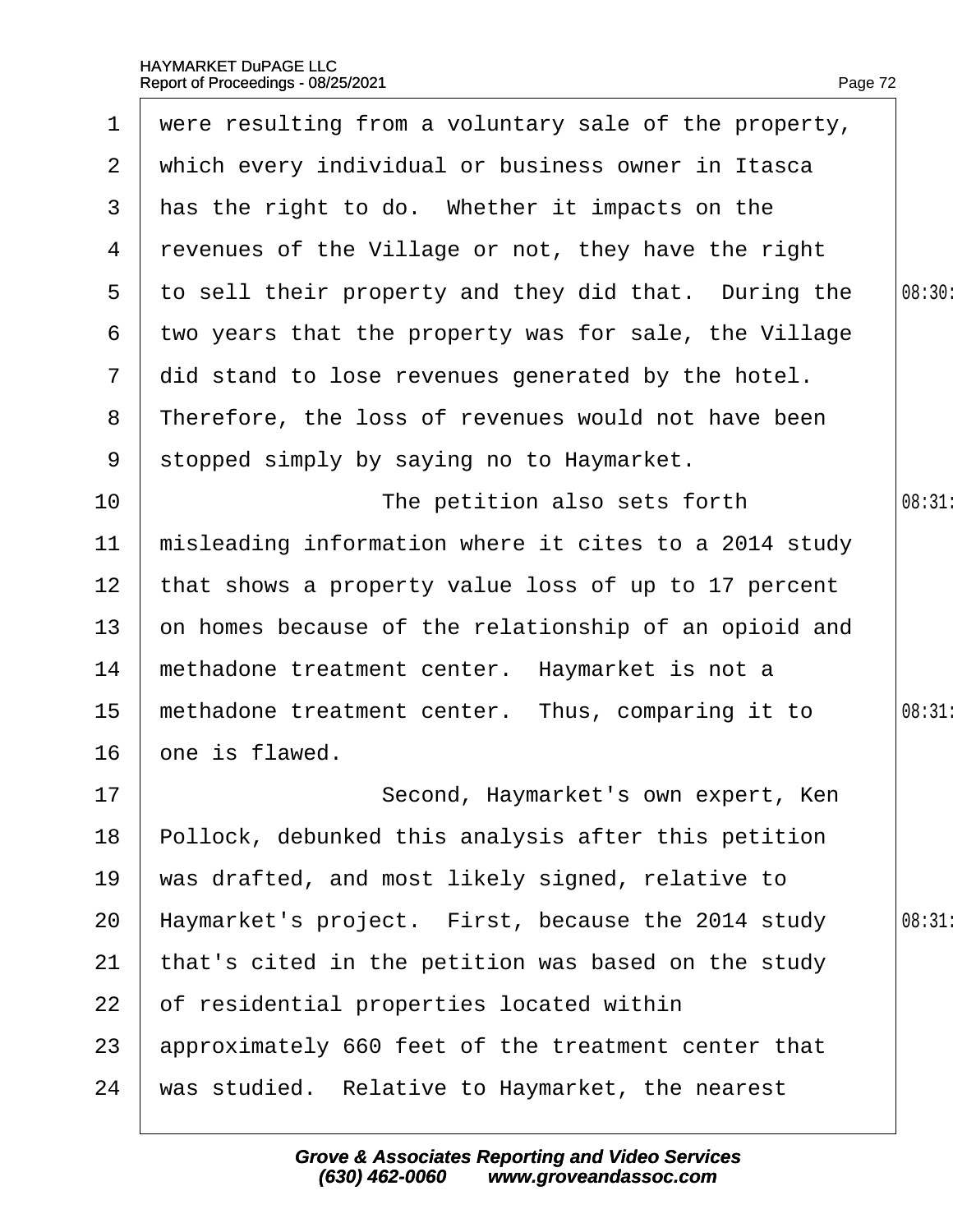<span id="page-73-0"></span>

| $\mathbf 1$    | residential property to the subject is a quarter of a   |        |
|----------------|---------------------------------------------------------|--------|
|                | 2 mile, and it's more than 660 feet from property line  |        |
| 3              | to property line. Moreover, residential property is     |        |
| 4              | separated from Haymarket property by I-355, Irving      |        |
| $5^{\circ}$    | Park Road, vacant land, and railway right-of-way.       | 08:31  |
| 6              | Mr. Pollock's conclusion was that the residences        |        |
| $7\phantom{.}$ | within the area of the subject property would not be    |        |
| 8              | impacted. He also cited a more extensive report from    |        |
| 9              | 2019, which dismissed the conclusions made in the       |        |
| 10             | 2014 study.                                             | 08:32: |
| 11             | The petition sets forth misleading                      |        |
| 12             | information where it alleges that Haymarket will put    |        |
| 13             | undue stress on Itasca police, fire, and EMS.           |        |
| 14             | Certainly we've heard evidence from both the Itasca     |        |
| 15             | police, fire, and from Haymarket that calls that into   | 08:32: |
| 16             | question enough that you should determine which is      |        |
|                | 17 the most credible evidence, and it's not a statement |        |
| 18             | of fact.                                                |        |
| 19             | Finally, let's look at a statement                      |        |
| 20             | that -- as a resident here tonight called               | 08:32  |
| 21             | fear-mongering. The petition states: The healthcare     |        |
| 22             | facility will be located within close proximity to      |        |
| 23             | children-based businesses and schools.                  |        |
| 24             | What exactly is the point of that                       |        |
|                |                                                         |        |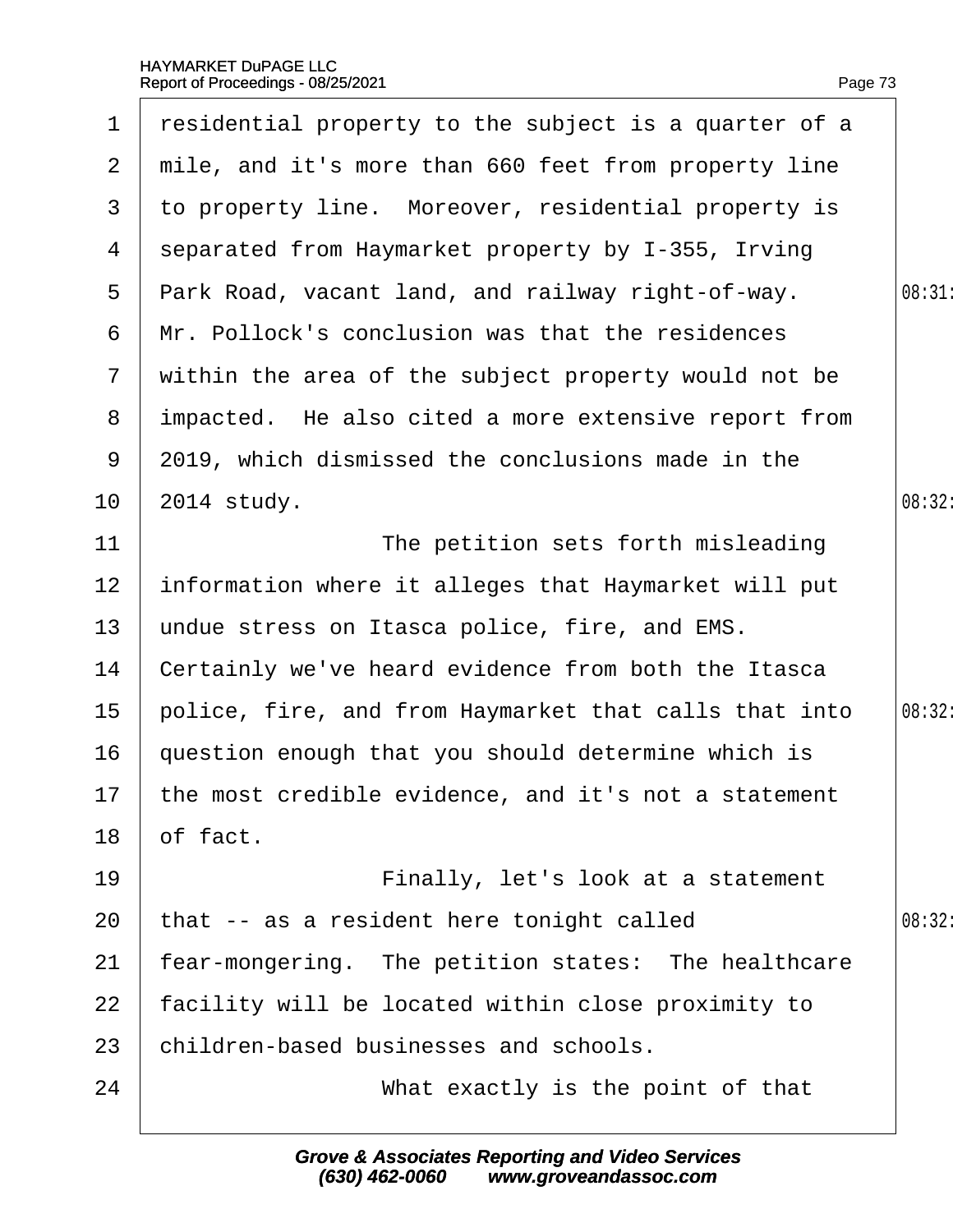<span id="page-74-0"></span>

| $\mathbf 1$           | statement? The statement does nothing more than       |        |
|-----------------------|-------------------------------------------------------|--------|
| $\mathbf{2}^{\prime}$ | point out the stigma associated with those who seek   |        |
| 3                     | medical treatment for substance use or mental health  |        |
| 4                     | disorders. From the testimony you've heard, it's      |        |
|                       | 5 fair to conclude that individuals suffering from    | 08:33: |
| 6                     | substance use disorder walk among each of us every    |        |
| $\mathbf{7}$          | day, and they associate with us in our schools, in    |        |
| 8                     | dur churches, in businesses that we go to, and maybe, |        |
| 9                     | as we've heard, in this meeting tonight. What then    |        |
| 10                    | is so wrong about opening a healthcare facility to    | 08:33: |
| 11                    | treat those with substance use disorder when that     |        |
| 12 <sup>2</sup>       | facility may be in close proximity to child-based     |        |
| 13                    | businesses and schools? There is nothing wrong with   |        |
| 14                    | doing that.                                           |        |
| 15                    | For each of these reasons, Haymarket                  | 08:33: |
| 16                    | objects to the petition as being part of the record   |        |
|                       | 17 upon which the Plan Commission will rely on making |        |
| 18                    | its decision. Thank you.                              |        |
| 19                    | CHAIRMAN DALY: Thank you, Ms. Dickson, for            |        |
| 20                    | your comments. This Commission just now has heard     | 08:33  |
| 21                    | Haymarket's concerns, as you've very clearly          |        |
| 22                    | putlined, in relation to the petition being admitted  |        |
| 23                    | into the record. The petition will remain in the      |        |
| 24                    | record, and let the record show that we have heard    |        |
|                       |                                                       |        |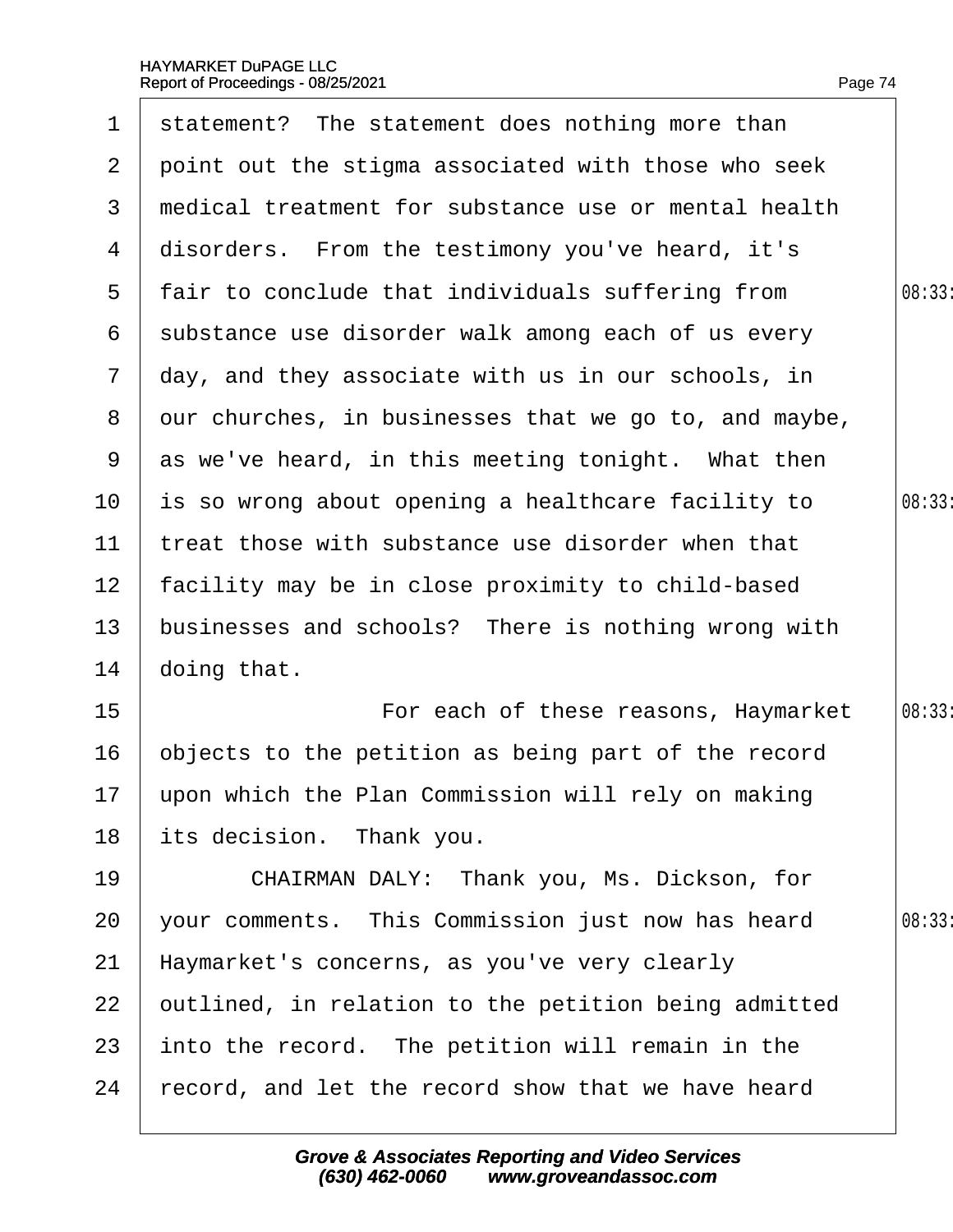<span id="page-75-0"></span>

| $\mathbf 1$    | the objection, make sure it's in the record, and      |        |
|----------------|-------------------------------------------------------|--------|
| $\overline{2}$ | we're going to move on. Thank you.                    |        |
| 3              | MS. DICKSON: Thank you, Mr. Chairman.                 |        |
| 4              | CHAIRMAN DALY: Do we have any other                   |        |
| 5              | objections or comments from any of the attorneys at   | 08:34: |
| 6              | this point in time before we start outlining what's   |        |
| $\overline{7}$ | happening in the coming weeks?                        |        |
| 8              | MS. O'KEEFE: Mr. Chairman, I have a comment           |        |
| 9              | on the process that's coming.                         |        |
| 10             | CHAIRMAN DALY: Okay.                                  | 08:34: |
| 11             | MS. O'KEEFE: So perhaps I can hold off on it          |        |
| 12             | until you explain it, and then I can explain our      |        |
| 13             | objection.                                            |        |
| 14             | CHAIRMAN DALY: Okay. So next week there will          |        |
| 15             | be no meeting at all with the Plan Commission.        | 08:34: |
| 16             | September 8th, we will begin closing arguments for    |        |
|                | 17 this entire hearing process. The following week is |        |
| 18             | the regularly planned Plan Commission meeting to deal |        |
| 19             | with standard Village business not related to         |        |
| 20             | Haymarket. The following week, September 22nd,        | 08:35  |
| 21             | Wednesday, would be the -- possibly the final         |        |
| 22             | meeting. It's my understanding that we will begin     |        |
| 23             | rebuttal testimony as we go through closing arguments |        |
| 24             | on the 8th. So this is where we're going to start     |        |
|                |                                                       |        |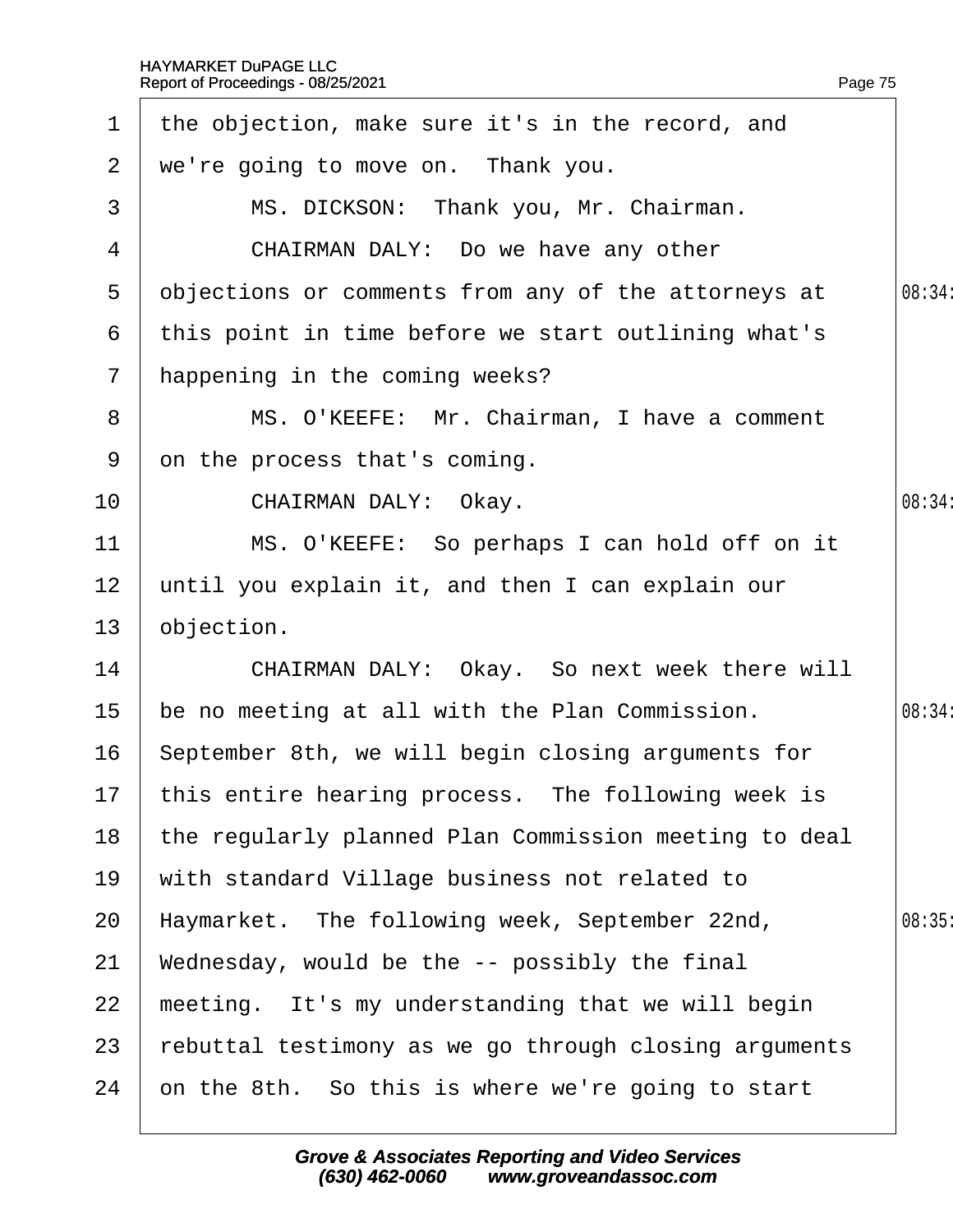<span id="page-76-0"></span>

| $\mathbf 1$     | discussing your objection to this process. After the   |        |
|-----------------|--------------------------------------------------------|--------|
|                 | 2 22nd, if we have not concluded rebuttal testimony -- |        |
| 3               | dr, excuse me, your rebuttal to closing arguments,     |        |
| 4               | then the meetings would continue on.                   |        |
| 5               | There's also going to be a point                       | 08:35  |
| 6               | where we have our findings of fact. The Plan           |        |
| $\overline{7}$  | Commission is going to discuss the findings of fact,   |        |
|                 | 8 and then the Plan Commission will deliberate. So     |        |
|                 | 9 just so everyone is clear, the next meeting related  |        |
| 10              | to Haymarket is September 8th. The following           | 08:35  |
| 11              | Haymarket meeting for this public hearing will be      |        |
| 12 <sub>2</sub> | September 22nd.                                        |        |
| 13              | It is also the Plan Commission's                       |        |
| 14              | understanding that all the attorneys will have the     |        |
| 15 <sub>1</sub> | opportunity to make closing arguments, after which     | 08:36: |
| 16              | time you will be able to rebut the closing             |        |
|                 | 17 testimony -- or the closing arguments of the other  |        |
| 18              | attorneys who have been presenting witnesses during    |        |
| 19              | this process and everybody who has had an opportunity  |        |
| 20              | to testify. So go ahead and make your objection.       | 08:36  |
| 21              | MS. O'KEEFE: Mr. Chairman, I think you've              |        |
| 22              | dentified my objection. This is a zoning case.         |        |
| 23              | Traditionally in a zoning case, the applicant makes    |        |
| 24              | the closing statement. I have been doing this for 30   |        |
|                 |                                                        |        |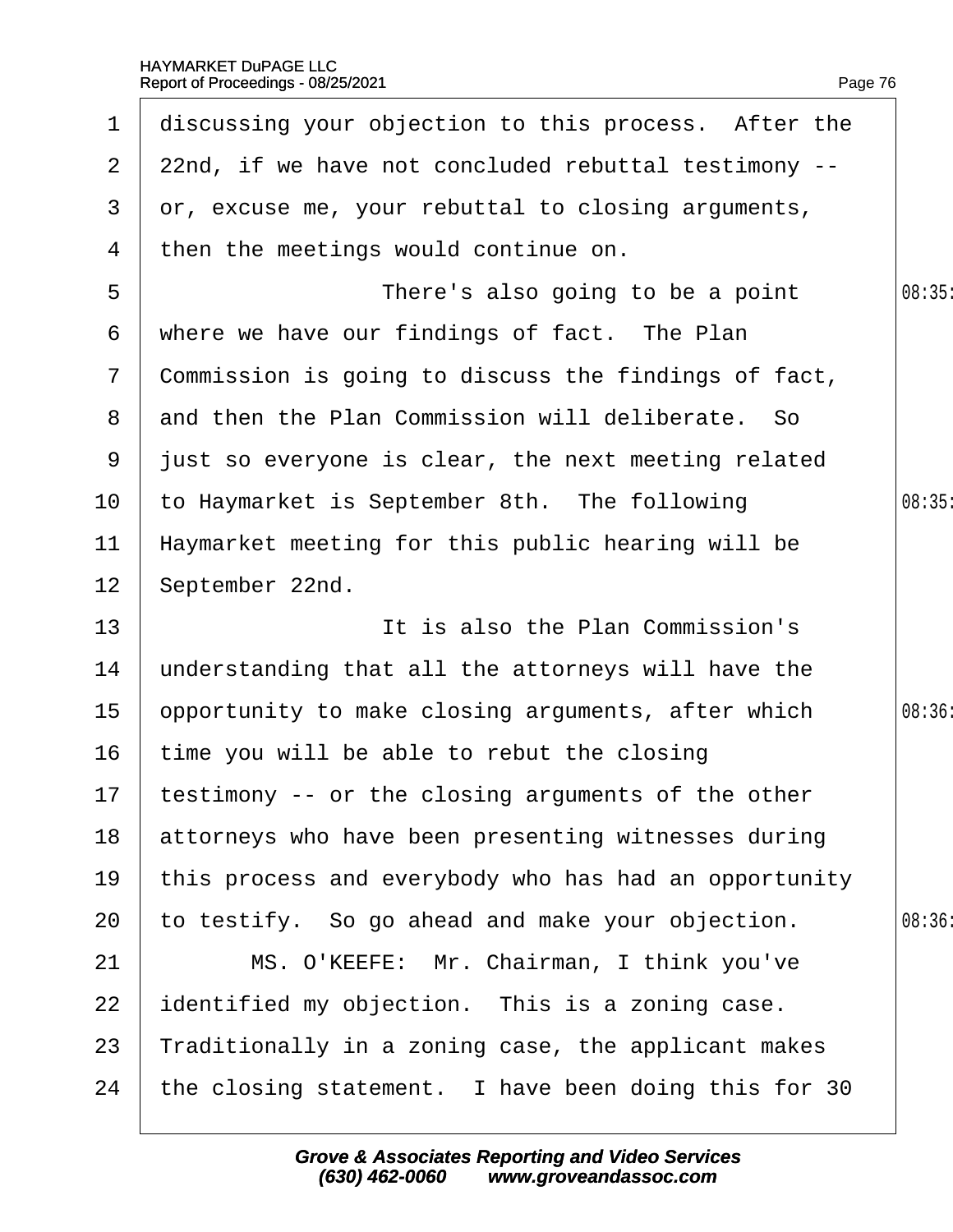<span id="page-77-0"></span>

| $\mathbf 1$     | years, and it's never been my experience that         |        |
|-----------------|-------------------------------------------------------|--------|
| $\mathbf{2}$    | opposing counsel are given the opportunity to do a    |        |
| 3               | closing statement. It's not allowed by the large      |        |
|                 | 4 Hearing process, it's not allowed by the zoning     |        |
| 5               | drdinance, and with all due respect to my esteemed    | 08:36  |
| 6               | dounsel across the room, this is not traditional.     |        |
|                 | 7 It's not accepted practice, and we don't understand |        |
|                 | 8 why we should have to be on rebuttal. It's our job  |        |
| 9               | to make the case that we've met the standards of      |        |
| 10              | proof, and it's the Plan Commission's job to          | 08:37: |
| 11              | determine whether or not we have.                     |        |
| 12              | And so we object to the decision                      |        |
| 13              | made to give opposing counsel the right to interject  |        |
| 14              | in the closing statement process when this is         |        |
| 15 <sub>1</sub> | something that's not traditionally done in a zoning   | 08:37: |
| 16              | case.                                                 |        |
| 17              | CHAIRMAN DALY: Okay. At this time, I'm going          |        |
| 18              | to turn that response over to Village counsel,        |        |
| 19              | Mr. Chuck Hervas.                                     |        |
| 20              | MS. O'KEEFE: Okay. Thank you.                         | 08:37: |
| 21              | MR. HERVAS: I think if any of the other               |        |
| 22              | attorneys want to weigh in with respect to the        |        |
| 23              | objection for the record, you should do so now, and   |        |
| 24              | then we can talk about it.                            |        |
|                 |                                                       |        |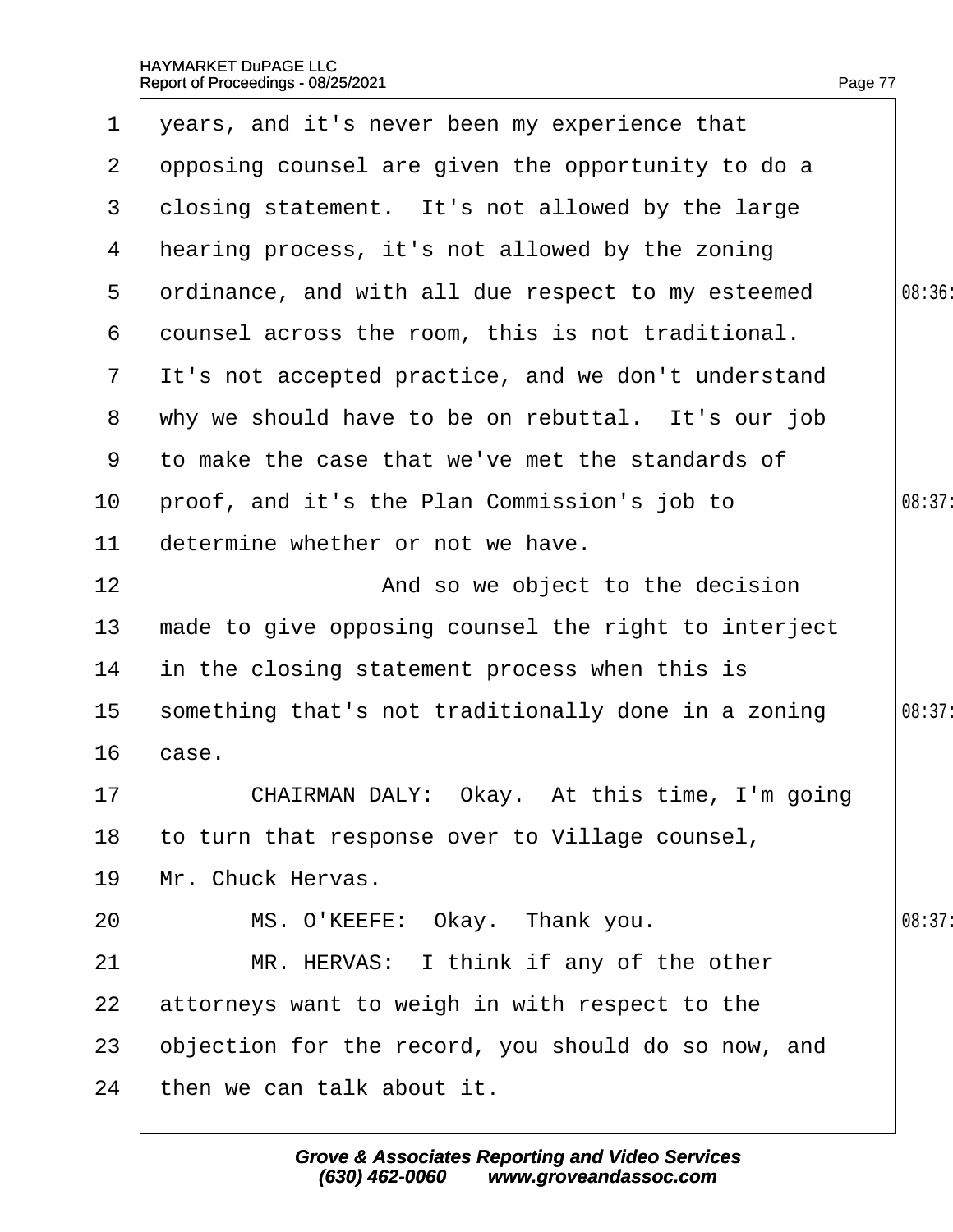<span id="page-78-0"></span>

| 1              | MR. ELLENBECKER: Yeah, the response --                  |        |
|----------------|---------------------------------------------------------|--------|
| $\mathbf{2}$   | formally the response to the objection is on a few      |        |
| 3              | points, actually. We have as counsel, along with        |        |
| 4              | Village counsel, discussed the procedure for this       |        |
| 5              | hearing process over the years that have included       | 08:38  |
| 6              | dosing comments by all counsel. As recently as a        |        |
| $7\phantom{.}$ | week ago, Ms. O'Keefe made us all aware that she was    |        |
| 8              | requesting -- or we all learned that she was            |        |
| 9              | requesting tonight one night for all of us to give      |        |
| 10             | closing and another night, a following night, to give   | 08:38: |
| 11             | rebuttal.                                               |        |
| 12             | It's always been discussed among the                    |        |
| 13             | parties that all counsel up here as well as over        |        |
| 14             | there was going to get an opportunity to make closing   |        |
| 15             | statements. We have already expended resources on       | 08:38: |
| 16             | closing statements, and in terms of -- if this truly    |        |
|                | 17 is an unusual circumstance so is a three-year public |        |
| 18             | hearing process. And I think it's incumbent upon all    |        |
| 19             | of us to be able to summarize three years of public     |        |
| 20             | hearings as succinctly as we possibly can, and I        | 08:38  |
| 21             | think it would benefit the Plan Commission for us to    |        |
| 22             | do so.                                                  |        |
| 23             | MR. HERVAS: Does anybody else want to make              |        |
| 24             | a -- yeah.                                              |        |
|                |                                                         |        |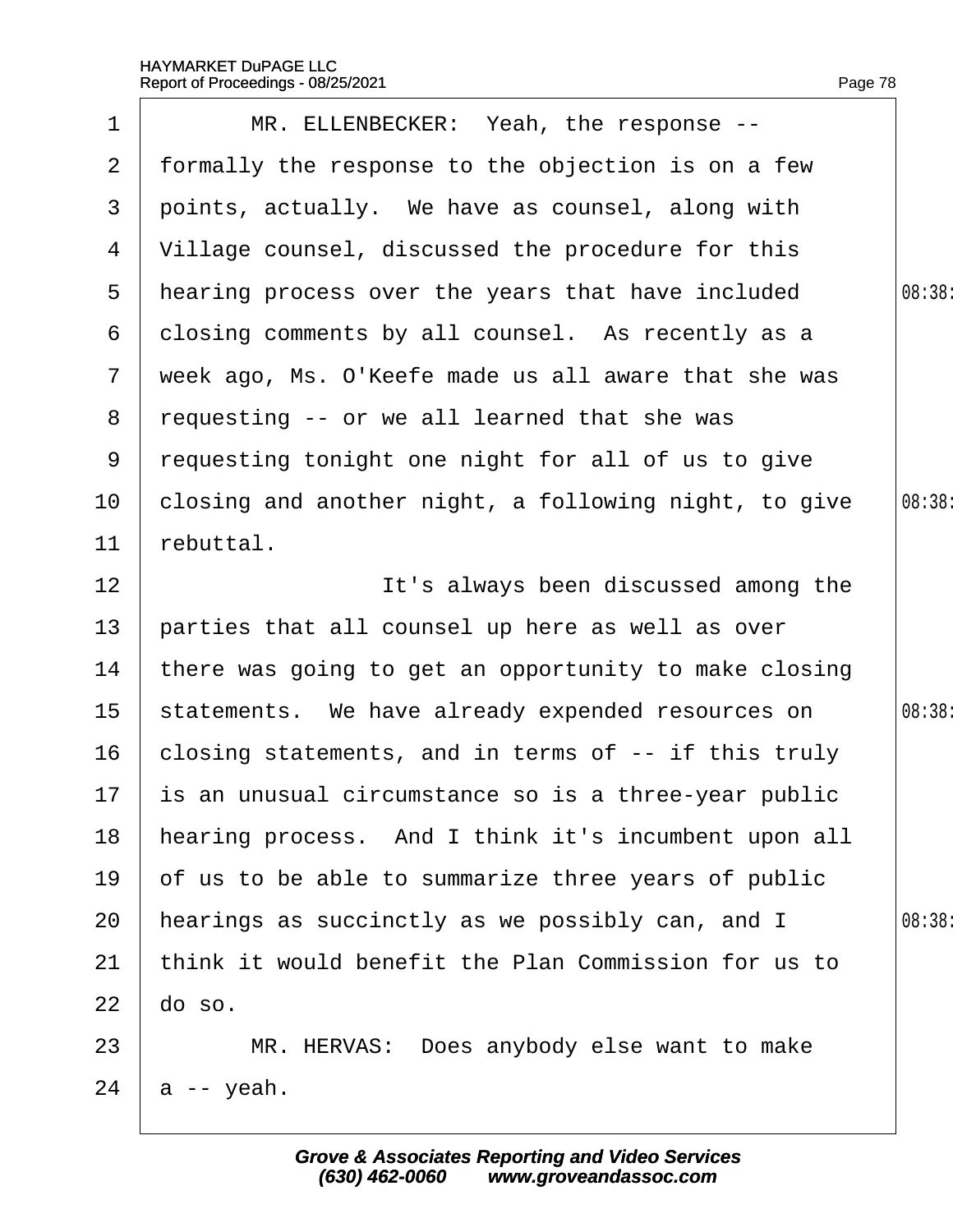<span id="page-79-0"></span>

| 1               | MS. SMITH: Yes, I just wanted to follow up on         |        |
|-----------------|-------------------------------------------------------|--------|
| $\overline{2}$  | the point about the unusual circumstances and the     |        |
| 3               | amount of time. Our goal with closing statements      |        |
| 4               | would be to summarize and to assist the Commission in |        |
| $5^{\circ}$     | dur relative roles. And we think that, in a concise   | 08:39  |
| 6               | amount of time that does not burden -- especially in  |        |
| $\mathbf{7}$    | light of the scope of this full process, it would be  |        |
|                 | 8 a modest amount of time that could substantially    |        |
|                 | 9 assist in your analysis in each of our respective   |        |
| 10              | areas given the complexity, the amount of time        | 08:39: |
| 11              | between testimony, the various expertise. We have     |        |
| 12 <sub>2</sub> | always anticipated that opportunity.                  |        |
| 13              | As they've said, we have worked with                  |        |
| 14              | agreements among counsel, this was anticipated, and   |        |
| 15 <sub>2</sub> | so we continue to maintain the request for that       | 08:39  |
| 16              | opportunity.                                          |        |
| 17              | MR. DI NOLFO: Mr. Hervas, the only thing I            |        |
| 18              | would add is that in my years, this is not the first  |        |
| 19              | time I've seen interested parties or objectors have   |        |
| 20              | the right to at least summarize to the Commission     | 08:40  |
| 21              | their take of the evidence. And I tend to -- I think  |        |
| 22              | we all would agree that this has been a rather long   |        |
| 23              | process, and I think allowing interested parties,     |        |
| 24              | like myself as well as the other individuals, a brief |        |
|                 |                                                       |        |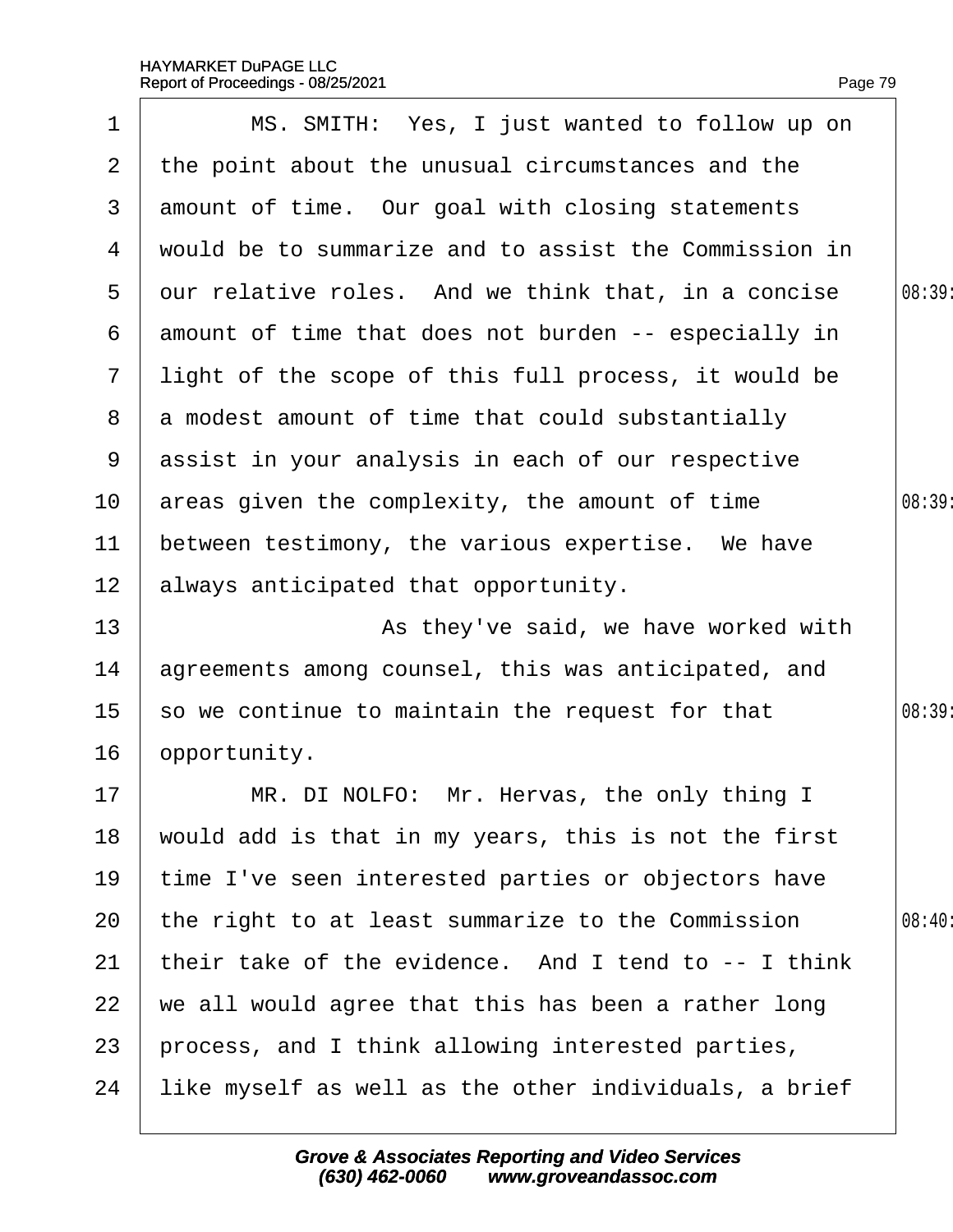<span id="page-80-0"></span>

| 1               | opportunity to address the Commission would only       |        |
|-----------------|--------------------------------------------------------|--------|
| $\overline{2}$  | sound in fairness to all who have been involved. So    |        |
| 3               | that's my response to Ms. O'Keefe's objection.         |        |
| 4               | MR. HERVAS: Any reply for the record?                  |        |
| 5               | MS. O'KEEFE: We stand on our previous                  | 08:40: |
| 6               | domments. This isn't traditional in a zoning case,     |        |
| $\mathbf{7}$    | and it should not be permitted in this case.           |        |
| 8               | MR. HERVAS: Thank you. As the chairman has             |        |
| 9               | dutlined, the anticipation is that Haymarket would be  |        |
| 10              | able to present their closing to the Commission to     | 08:40  |
| 11              | summarize their case. The objectors would be given     |        |
| 12 <sup>2</sup> | an opportunity to summarize their case. They did       |        |
| 13              | present evidence to the Plan Commission. And then,     |        |
| 14              | out of fairness, Haymarket, since it has the burden,   |        |
| 15              | would have the opportunity for rebuttal.               | 08:41  |
| 16              | If you don't want to use the                           |        |
|                 | 17 rebuttal, that's up to you, but that's how the case |        |
| 18              | proceeded with respect to the evidence, and it only    |        |
| 19              | makes sense to allow that for purposes of fairness to  |        |
| 20              | all the parties concerned.                             | 08:41  |
| 21              | So your objection is noted for the                     |        |
| 22              | record, but as the Plan Commission chairman outlined,  |        |
| 23              | that will be the procedure that we are going to        |        |
| 24              | follow.                                                |        |
|                 |                                                        |        |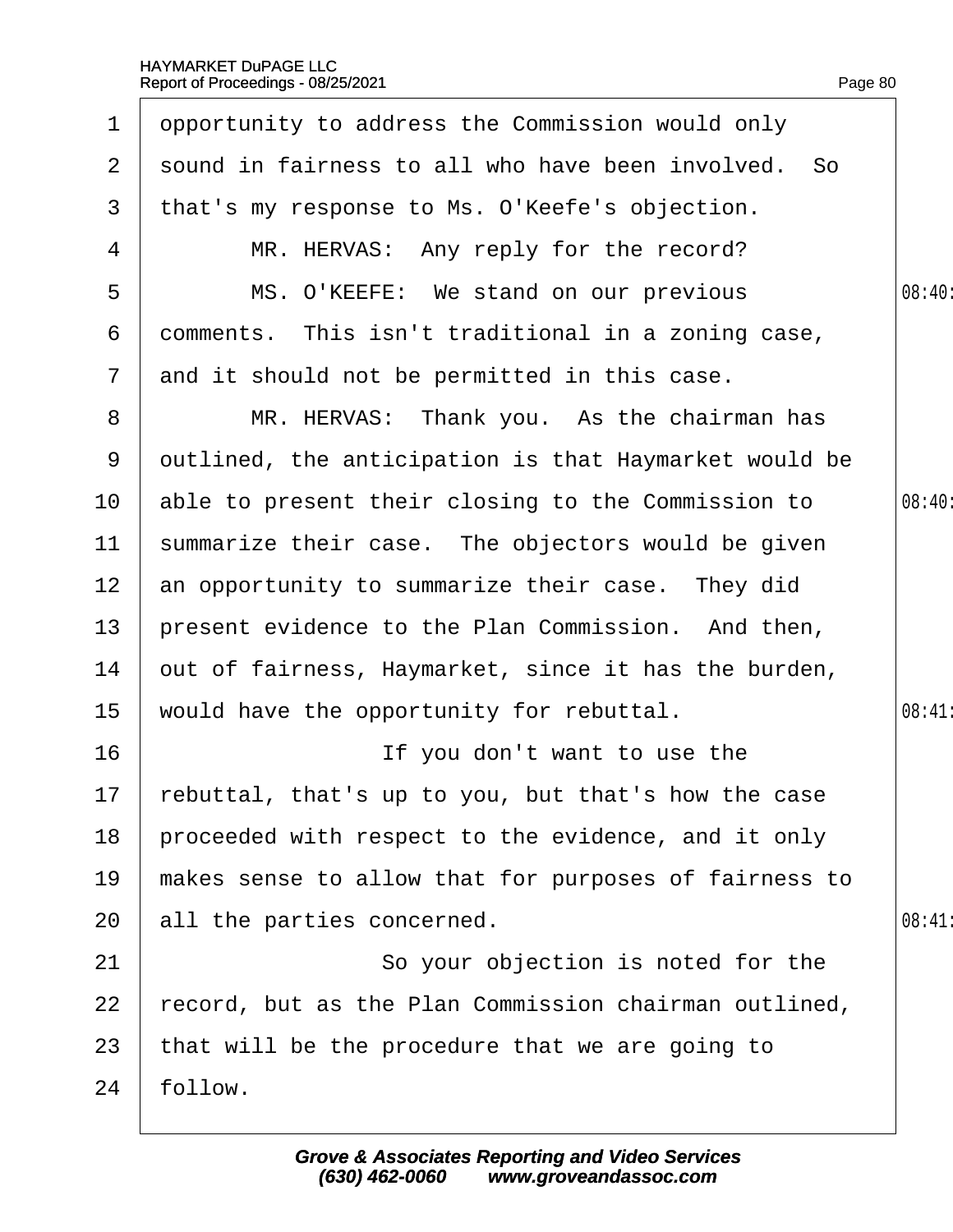<span id="page-81-0"></span>

| 1               | MS. O'KEEFE: Mr. Chairman, for the record,              |        |
|-----------------|---------------------------------------------------------|--------|
| 2 <sup>1</sup>  | then, we request that the opposing counsel go first     |        |
|                 | 3 and we will go last, because the applicant should     |        |
|                 | 4 always have the last word.                            |        |
| 5               | CHAIRMAN DALY: I think as Mr. Hervas said --            | 08:41  |
| 6               | MS. O'KEEFE: We don't necessarily want a                |        |
| $\overline{7}$  | rebuttal. We want to end this with the statement at     |        |
| 8               | the end.                                                |        |
| 9               | CHAIRMAN DALY: Okay. Ms. O'Keefe, I agree               |        |
| 10              | with your approach. We will have opposing counsel       | 08:42: |
| 11              | begin closing statements, and you may conclude.         |        |
| 12 <sub>2</sub> | MR. DI NOLFO: Just so I'm clear, we will                |        |
| 13              | proceed first and Haymarket will have the last bite     |        |
| 14              | of the apple? That's fine. I have no problem with       |        |
| 15 <sub>1</sub> | that.                                                   | 08:42: |
| 16              | CHAIRMAN DALY: Right. Just to be clear,                 |        |
|                 | 17 there would then be no need for any sort of rebuttal |        |
| 18              | by Haymarket. Okay. So now we're past that. That's      |        |
| 19              | in the record. Anything else?                           |        |
| 20              | MR. DI NOLFO: Can I just question timing? We            | 08:42: |
| 21              | think we are going to be -- I know you said             |        |
| 22              | one-and-a-half, roughly. I don't anticipate more        |        |
| 23              | than 20 minutes, 30 minutes max. So perhaps we get      |        |
| 24              | it done in one night. I don't know. That may be         |        |
|                 |                                                         |        |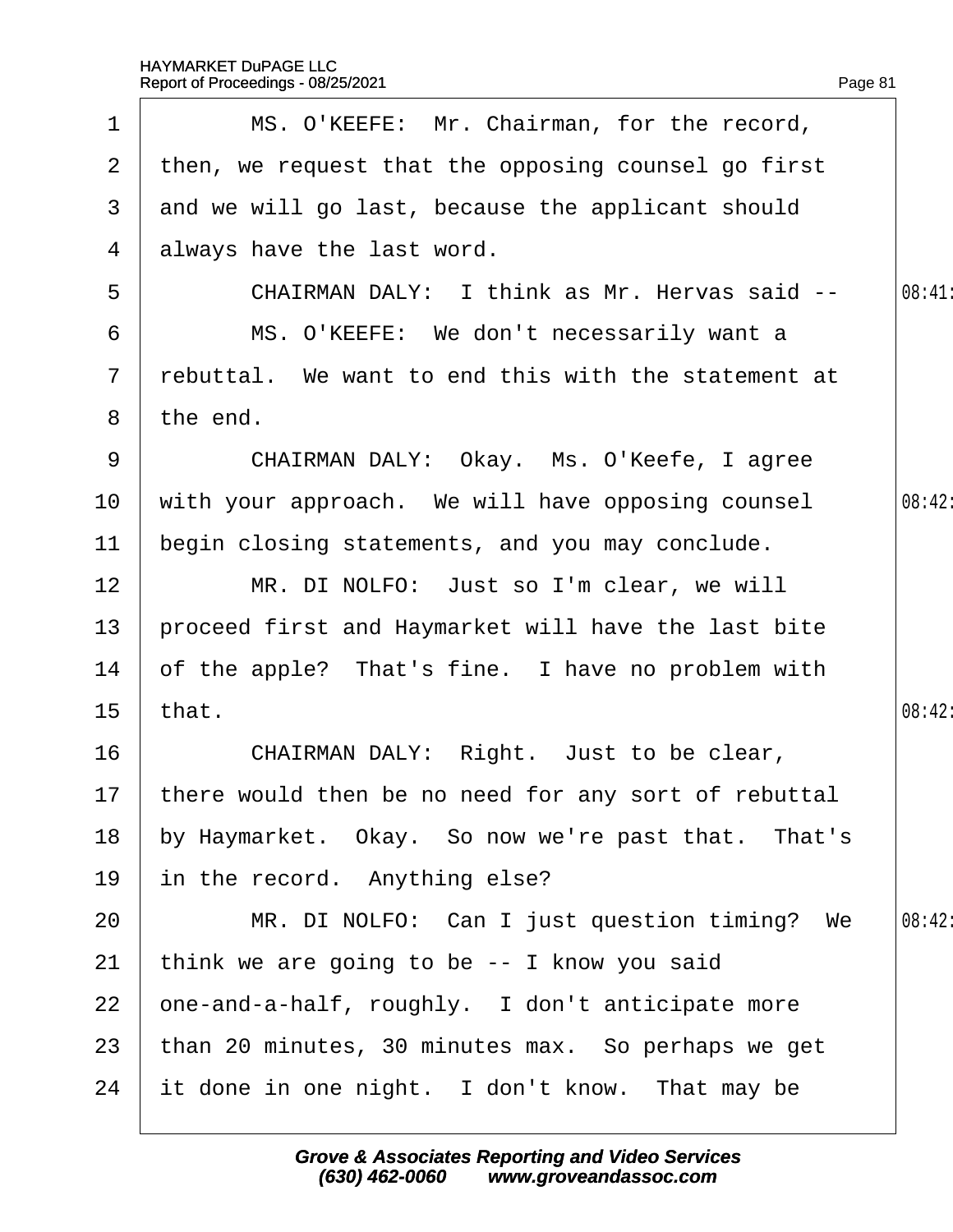<span id="page-82-0"></span>

| 1             | dverly optimistic given the pace we have been        |        |
|---------------|------------------------------------------------------|--------|
| $\mathbf{2}$  | hitting, but we can always hope.                     |        |
| 3             | CHAIRMAN DALY: So as far as that goes,               |        |
| 4             | Mr. DiNolfo, if opposing counsel takes 20 minutes to |        |
| 5             | 30 minutes, Haymarket's closing could be one,        | 08:43  |
| 6             | one-and-a-half hours. Then the Plan Commission is    |        |
| $\mathcal{I}$ | still going to have the findings of fact discussion  |        |
| 8             | on the different points of findings of fact that     |        |
| 9             | we're going to deliberate. So I guarantee, for the   |        |
| 10            | record, we will not be done on the 8th and we will   | 08:43  |
| 11            | all be back here on the 22nd.                        |        |
| 12            | MR. DI NOLFO: I meant for argument, not for          |        |
| 13            | the process. That I knew.                            |        |
| 14            | CHAIRMAN DALY: Okay. So then it seems to me          |        |
| 15            | that that would be reasonable?                       | 08:43  |
| 16            | MS. O'KEEFE: Uh-huh.                                 |        |
| 17            | CHAIRMAN DALY: Okay. Is there any other              |        |
| 18            | point of order we need to cover before we get a      |        |
| 19            | motion to continue? Anybody on the Commission?       |        |
| 20            | No, okay. At this time, I would                      | 08:44: |
| 21            | like to entertain a motion to continue this public   |        |
| 22            | hearing until September 8th, Wednesday, back here at |        |
| 23            | Village hall.                                        |        |
| 24            | COMMISSIONER HOLMES: So moved, Chairman.             |        |
|               |                                                      |        |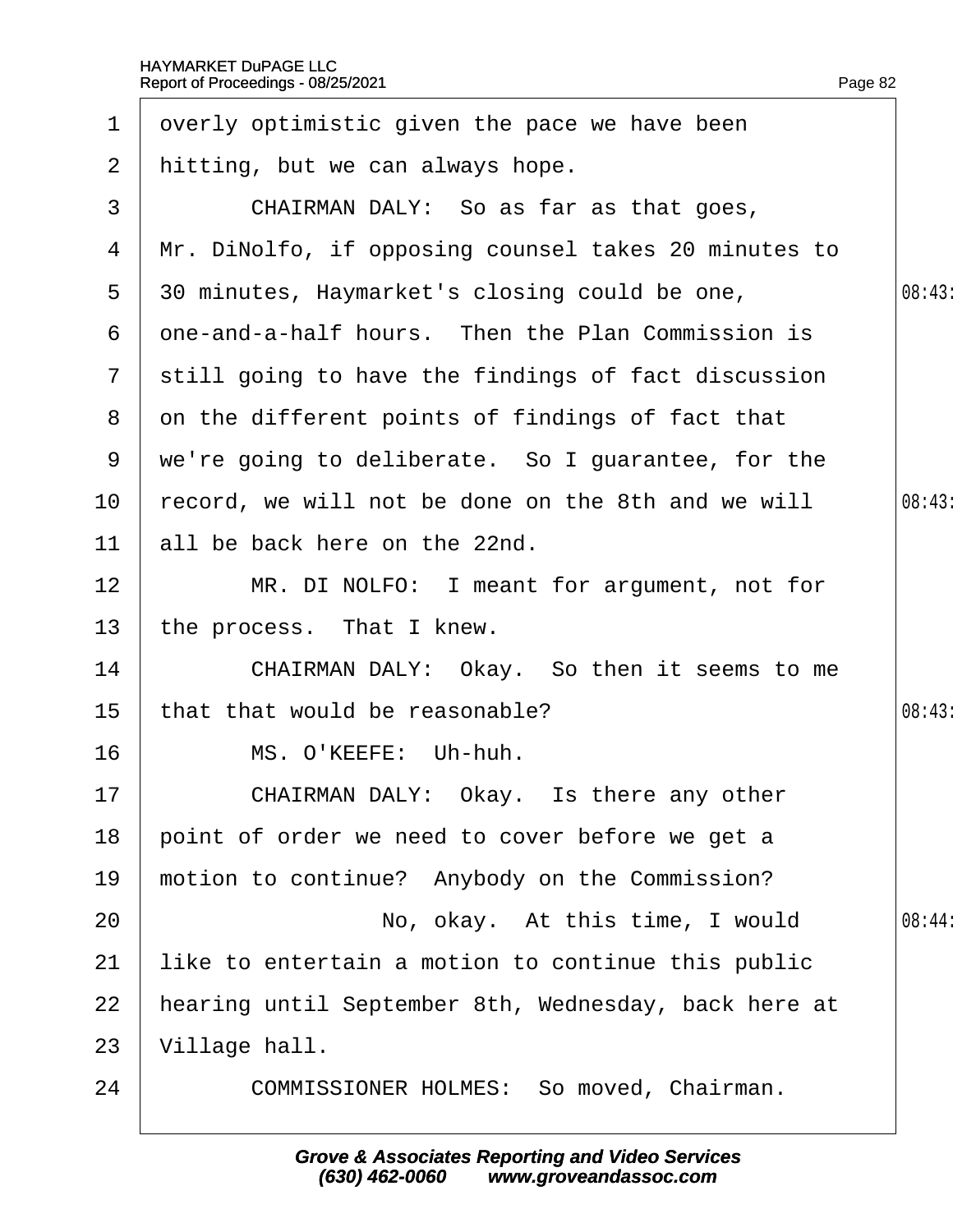<span id="page-83-0"></span>

| 1  | <b>COMMISSIONER RAY: Second. Ray.</b>        |
|----|----------------------------------------------|
| 2  | CHAIRMAN DALY: Mo, would you please call the |
| 3  | vote.                                        |
| 4  | MR. KHAN: Commissioner Carello.              |
| 5  | <b>COMMISSIONER CARELLO: For.</b>            |
| 6  | MR. KHAN: Commissioner Holmes.               |
| 7  | <b>COMMISSIONER HOLMES: For.</b>             |
| 8  | MR. KHAN: Commissioner Ray.                  |
| 9  | <b>COMMISSIONER RAY: For.</b>                |
| 10 | MR. KHAN: Commissioner Russo.                |
| 11 | <b>COMMISSIONER RUSSO: For.</b>              |
| 12 | MR. KHAN: Chairman Daly.                     |
| 13 | CHAIRMAN DALY: For. Can I please get a       |
| 14 | motion to adjourn.                           |
| 15 | <b>COMMISSIONER HOLMES: So moved.</b>        |
| 16 | COMMISSIONER RAY: Second. Ray.               |
| 17 | MR. KHAN: Commissioner Carello.              |
| 18 | <b>COMMISSIONER CARELLO: For.</b>            |
| 19 | MR. KHAN: Commissioner Holmes.               |
| 20 | <b>COMMISSIONER HOLMES: For.</b>             |
| 21 | MR. KHAN: Commissioner Ray.                  |
| 22 | <b>COMMISSIONER RAY: For.</b>                |
| 23 | MR. KHAN: Commissioner Russo.                |
| 24 | <b>COMMISSIONER RUSSO: For.</b>              |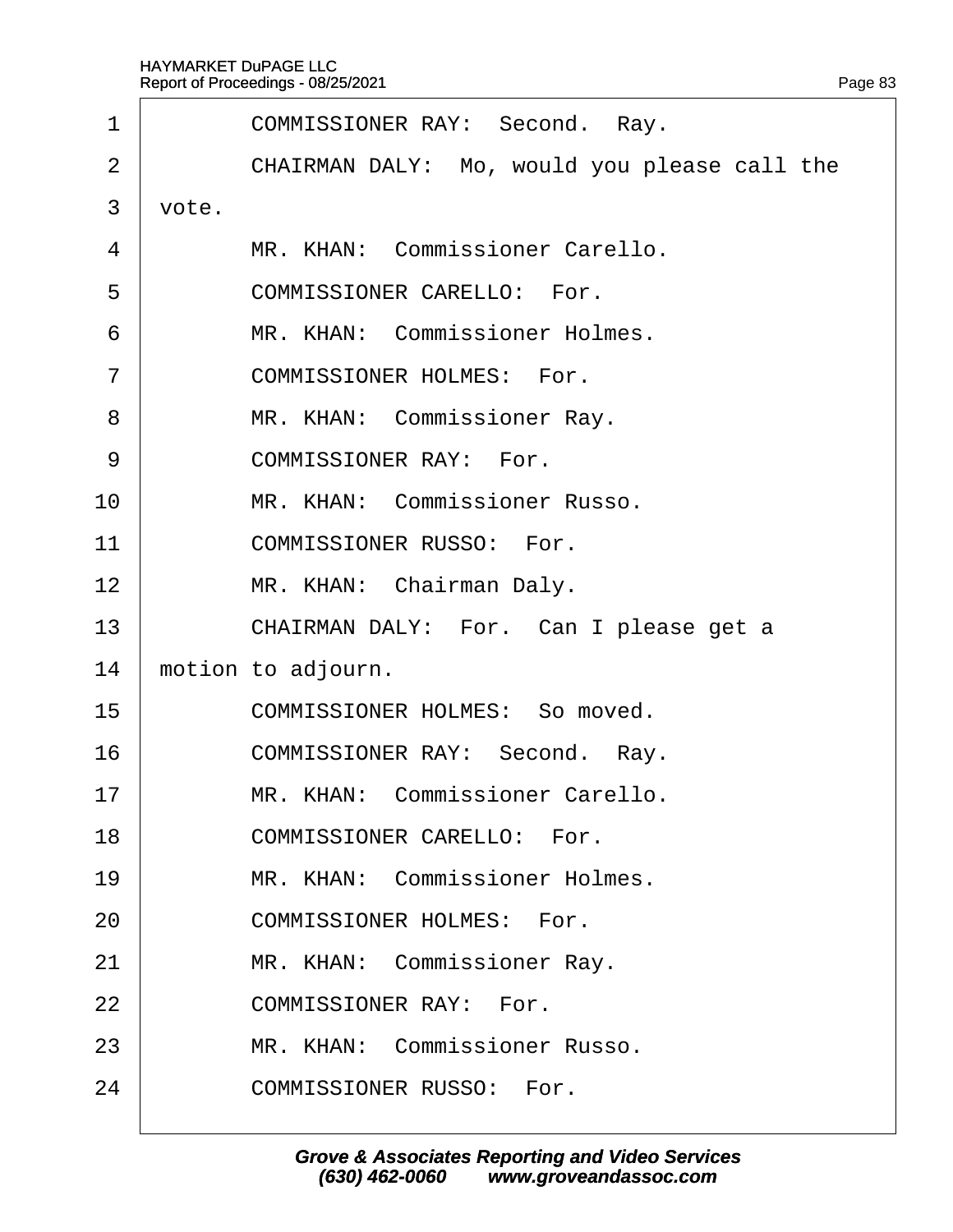<span id="page-84-0"></span>

| $\mathbf 1$      | MR. KHAN: Chairman Daly.                            |
|------------------|-----------------------------------------------------|
| $\overline{2}$   | CHAIRMAN DALY: For.                                 |
| $\mathfrak{S}$   | This motion carries. This meeting                   |
| $\overline{4}$   | is closed. Good evening, everybody.                 |
| $\sqrt{5}$       | $\star$<br>$\star$<br>$\star$<br>$\star$<br>$\star$ |
| $\,6\,$          |                                                     |
| $\overline{7}$   |                                                     |
| $\, 8$           |                                                     |
| $\boldsymbol{9}$ |                                                     |
| 10               |                                                     |
| 11               |                                                     |
| 12               |                                                     |
| 13               |                                                     |
| 14               |                                                     |
| 15               |                                                     |
| 16               |                                                     |
| 17               |                                                     |
| 18               |                                                     |
| 19               |                                                     |
| 20               |                                                     |
| 21               |                                                     |
| 22               |                                                     |
| 23               |                                                     |
| 24               |                                                     |
|                  |                                                     |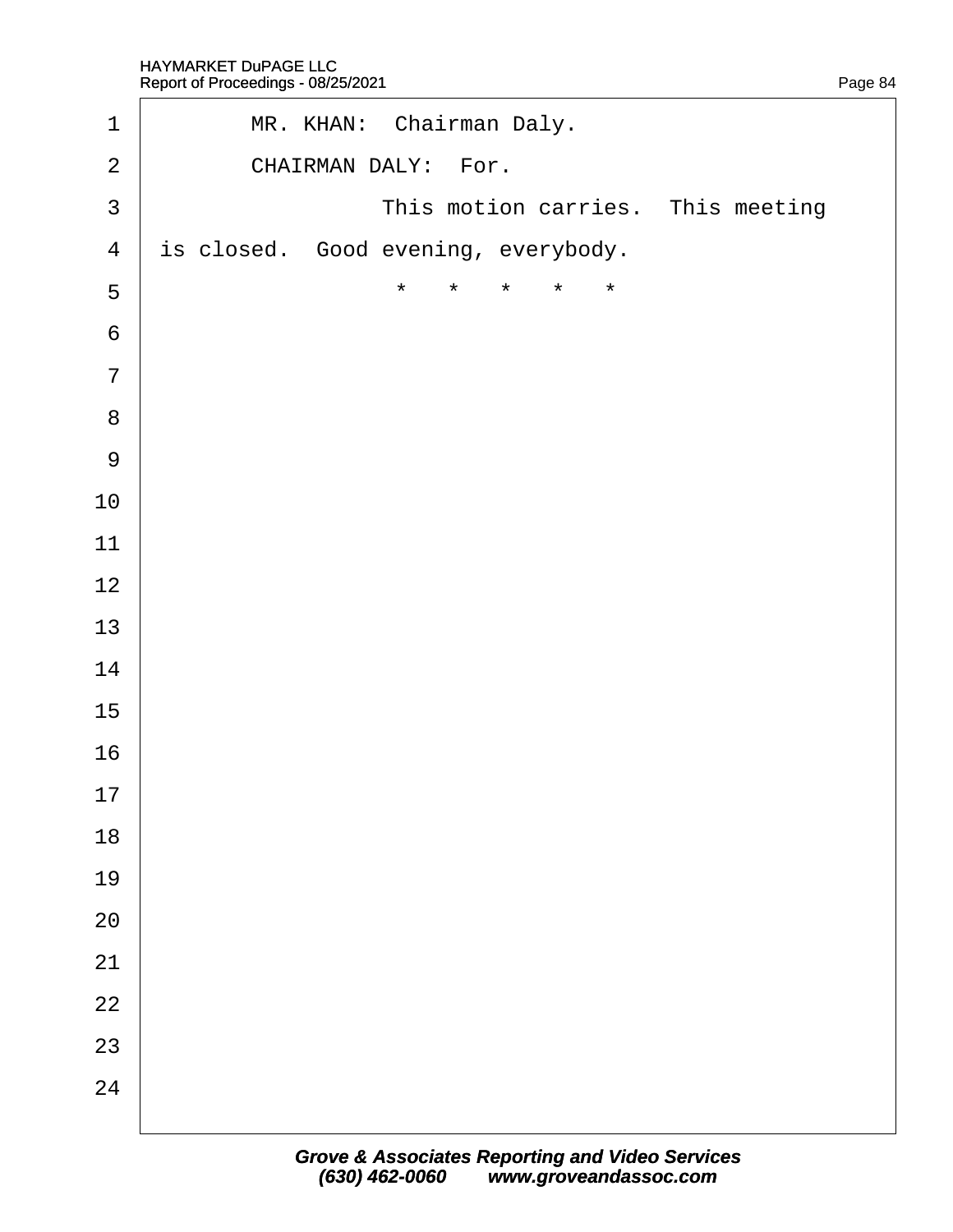- 1 STATE OF ILLINOIS **1**
- SS.<br>2 COUNTY OF DU I COUNTY OF DU PAGE )
- 3 | I, Lynette J. Neal, CSR. No. 84-004363, RPR,
- 4 do hereby certify that I reported in shorthand the
- 5 proceedings had at the hearing of the above-entitled
- 6 dause and that the foregoing Report of Proceedings,
- 7 Pages 1 through 85, inclusive, is a true, correct,
- 8 and complete transcript of my shorthand notes taken
- 9 at the time and place aforesaid.
- 10 **I** I further certify that I am not counsel for
- 11 hor in any way related to any of the parties to this
- 12 suit, nor am I in any way, directly or indirectly
- 13 interested in the outcome thereof.
- $14$  This certification applies only to those
- 15 transcripts, original and copies, produced under my
- 16 direction and control; and I assume no responsibility
- 17 for the accuracy of any copies which are not so
- 18 **produced**.

21

22

24

- 19 | IN WITNESS WHEREOF I have hereunto set my hand
- 20 this 13th day of September, 2021.
- 23 **Certified Shorthand Reporter**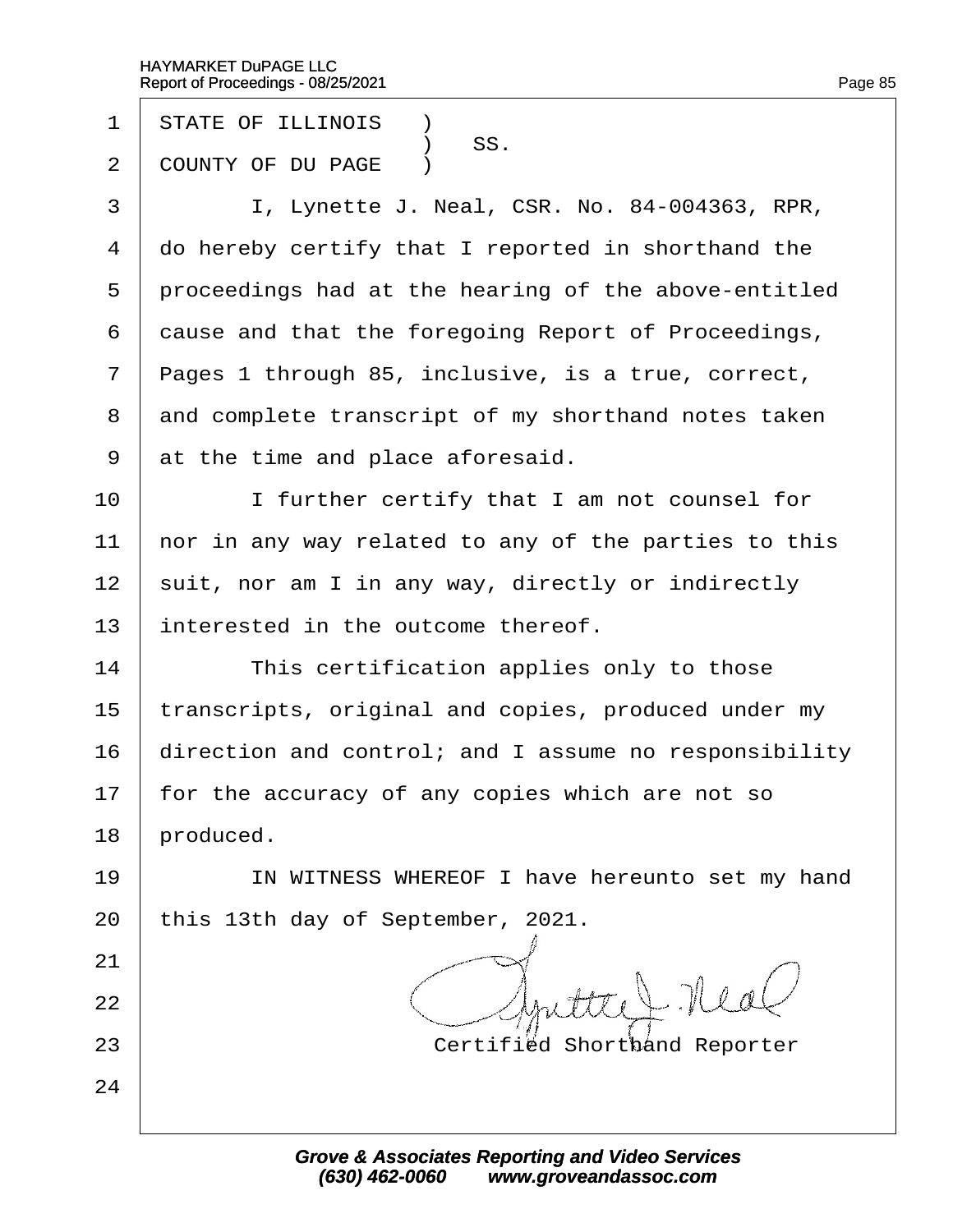Index: \$250,000..abide

|                                        |                                   | 31 26:6 43:21             | 600 24:17               |
|----------------------------------------|-----------------------------------|---------------------------|-------------------------|
| \$                                     | $\mathbf{2}$                      | 312 66:14                 | 63 43:23                |
| \$250,000 71:17                        | 2.7 10:7                          | 3130 26:14                | 630 43:3                |
| \$3331:3                               | 20 10:9 14:4 16:15 33:14          | 315 57:8                  | 660 72:23 73:2          |
|                                        | 43:8 45:23 81:23 82:4             | 32 33:17                  | 6N419 67:8              |
| 1                                      | 20-year-old 16:23                 | 320 66:9                  | $\overline{7}$          |
| 1 6:16 18:11,12 33:21                  | 200-bed 71:10                     | 321 9:16                  |                         |
| 69:1                                   | 200-plus 18:8 51:6                | 324 48:20                 | 7 69:6                  |
| 1,176 48:2                             | 2014 72:11,20 73:10               | 325 66:18                 | 710 66:9 67:2           |
| 10 17:16 19:3 51:23                    | 2015 37:24 44:5                   | 330-pound 52:22           | 711 33:1                |
| <b>10-minute 10:14</b>                 | 2018 24:23                        | 343 53:15                 | 721 66:4                |
| 10.2 33:13                             | 2019 36:20 49:5 70:20,<br>24 73:9 | 349 26:11                 | <b>746 8:18</b>         |
| 1001 66:23                             | 2020 66:21                        | 35 38:24                  |                         |
| 104 11:15                              | 2021 67:20                        | 4                         | 8                       |
| 107 29:12                              | 206 66:8                          |                           | 8 4:22 69:7             |
| 11 48:22 69:7                          | 21 17:17                          | 4 33:23 69:6              | 8,000 35:23             |
| 1121 67:3                              | 21.8 33:15                        | 4.0 48:3                  | 80 10:9                 |
| 11th 4:4 67:20                         | 212 69:1,2                        | 40 33:20                  | 804 58:9                |
| 14 43:11 69:7                          | 213 51:13                         | 40-some 37:20             | 860 4:6 6:20            |
| 15 8:21 23:7 30:9 49:15<br>51:23 63:13 | 217 17:13                         | 40.8 33:18                | 8700 10:13              |
| 154 67:11                              | 22nd 75:20 76:2,12                | 400 30:3                  | 889 66:11               |
| 1573 22:19                             | 82:11                             | 408 37:14                 | 8th 75:16,24 76:10      |
| 16 49:18                               | 23 33:16 45:24                    | 411 67:10                 | 82:10,22                |
| <b>16-bed</b> 18:6                     | 24 45:23                          | 424 63:12 67:6            | 9                       |
| 162 20:15                              | 247 34:11                         | 45 51:24                  |                         |
| 17 53:19 69:7 72:12                    | 25 45:16                          | 46 34:12                  | 9 69:7                  |
| 173 69:8                               | 25th 4:2                          | 46,463 34:1               | 9,000 58:17             |
| 175 69:8                               | 26 52:9                           | 48 33:18                  | 9,600 18:7              |
| 180 69:8                               | 26.3 33:17                        | 5                         | 9,725 33:22             |
| 1800 49:22                             | 27,855 34:2                       |                           | 911 13:3,7 49:9,21 50:2 |
| 181 69:8                               | 272-bed 10:12                     | 50 24:9                   | 932 66:15,19            |
| 19 30:2                                | 3                                 | 505 56:3                  | 99 10:9                 |
| 19-014 4:4 6:14                        |                                   | 52,000 18:5               | A                       |
| 1919 20:5                              | 3 69:6                            | 53,270 34:1               |                         |
| 1990 20:5                              | 3,000 68:10,15                    |                           | A-B-I-R 67:9            |
|                                        | 30 43:24 76:24 81:23<br>82:5      | 6<br><b>60-plus</b> 52:10 | abide 6:9               |

Grove & Associates Reporting and Video Services<br>(630) 462-0060 www.groveandassoc.com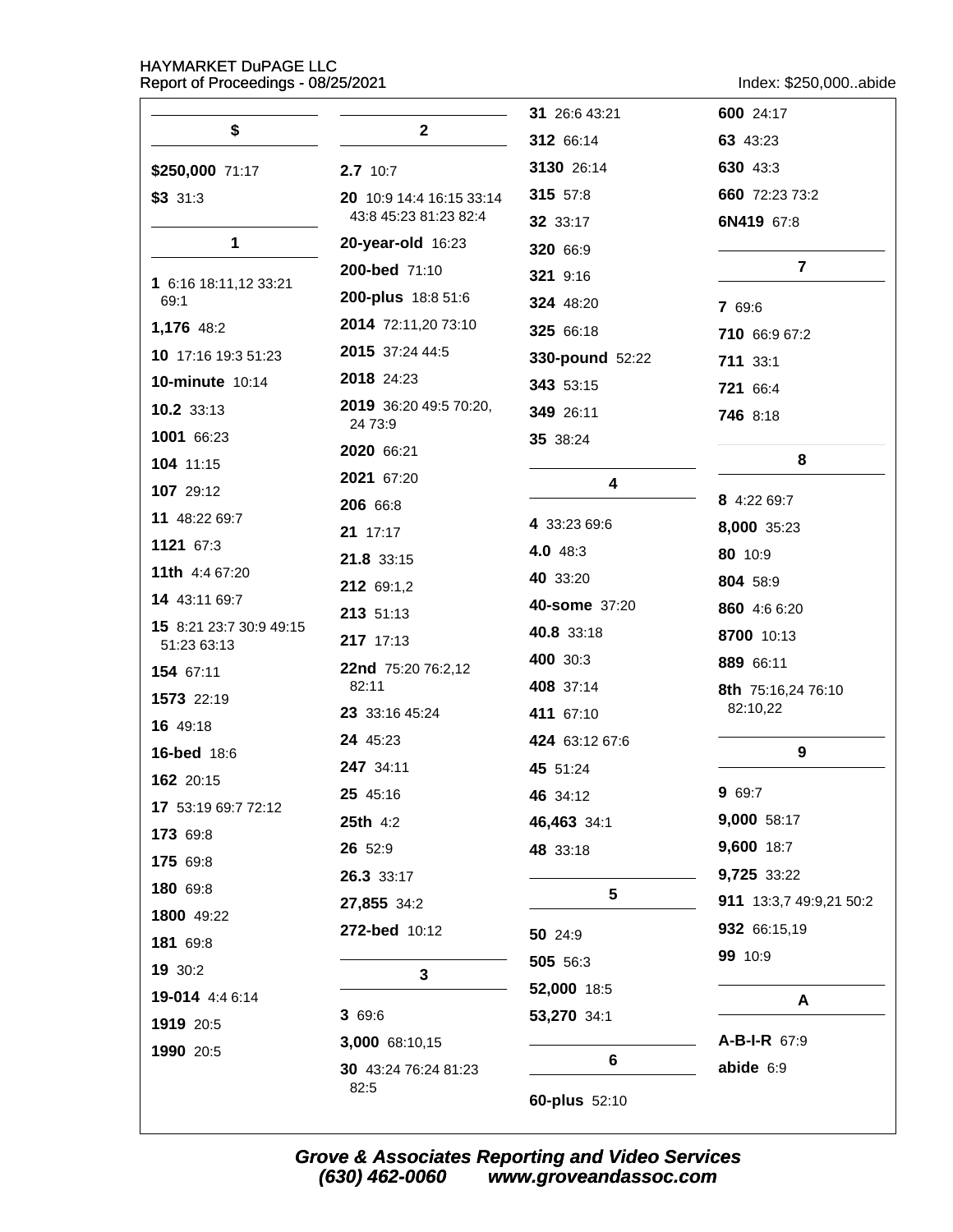| ability 55:8 56:16 62:3                               | across 77:6                                       | affected 32:2 40:1 46:3                            | <b>allowing</b> 22:16 25:24                             |
|-------------------------------------------------------|---------------------------------------------------|----------------------------------------------------|---------------------------------------------------------|
| <b>Abir 67:8</b>                                      | act 27:13,14 28:13,14,                            | afforded 28:19                                     | 37:6 45:6 79:23                                         |
| able 7:20 16:16 17:1                                  | 17,23 50:1 56:15,16                               | afraid 13:9                                        | allows 6:8                                              |
| 25:2,14 36:7,21 38:7<br>49:8 52:16 55:11,15           | actively 25:9 40:4                                | after 13:6 20:22 38:9                              | almost 17:19 23:7 37:16                                 |
| 62:14 76:16 78:19 80:10                               | activities 37:19                                  | 41:4 43:11 45:19 50:22<br>63:7 64:20 72:18 76:1,15 | alone $41:6$                                            |
| abound 28:9                                           | activity 28:5                                     | again 5:7 8:13 13:14                               | along $78:3$                                            |
| <b>about</b> 5:1 6:6 11:22<br>13:23 14:2,11 15:22,23, | actually 39:10 45:8 46:5<br>69:18 78:3            | 25:24 31:23 32:11 36:13<br>63:14 64:3 65:7 66:19   | already 7:18 25:3 55:5<br>78:15                         |
| 24 17:21 18:5,7,8,11,13                               | adamant 60:24                                     | 69:15                                              | alterations 64:21 65:3                                  |
| 19:15 20:10,15 23:20<br>24:4 27:24 28:15,17           | adaptive 71:15                                    | against 27:15 30:12                                | ambulance 10:14 11:23                                   |
| 37:2,22,23 38:1,12 39:3,                              | add 71:10,12 79:18                                | 32:17 37:3 51:5,6 68:9,<br>11 69:23                | 12:3,5,7,8,10,21 13:3,8,<br>10,11,12,18,19,22 31:8      |
| 21 40:15 45:16 51:9<br>52:5,10,18 53:24 55:16         | <b>addict</b> 44:23 57:9                          | age 43:24                                          | 32:8 33:3,11,12,15,17                                   |
| 57:17 58:23 59:4,10,23<br>60:24 61:12 62:21 63:13,    | addicted 35:11 44:6<br>49:3                       | agencies 45:9                                      | 36:4,15 49:11,16 50:8<br>51:7 52:12 61:15               |
| 24 64:16,19 69:10 74:10<br>77:24 79:2                 | addiction 32:2 34:6,19                            | agenda 58:16,20                                    | ambulances 10:9<br>12:19,20,21 13:13,16                 |
| absent 4:11                                           | 38:1 43:11 44:2,8 45:22<br>46:14,23 47:9 57:13,21 | <b>Agnes 66:5</b>                                  | 51:22 61:22                                             |
| absolutely 18:13                                      | 59:9,11 60:11 62:23                               | ago 4:4 7:15 19:15<br>37:22,24 38:12 47:6 48:3     | Amendment 36:24                                         |
| absorb 62:4                                           | addictions 48:4                                   | 49:2 57:12 70:24 78:7                              | American 27:21                                          |
| <b>abuse</b> 43:5 48:6                                | addicts 35:13 44:4,20<br>58:18 60:21              | agree 11:5 29:21 37:6<br>69:13 79:22 81:9          | <b>Americans</b> 27:13 56:16<br><b>Amita</b> 50:17 52:7 |
| abused 21:21                                          | Addison 43:15,16 70:11                            | agreements 79:14                                   |                                                         |
| academics 16:6                                        | addition 22:5 24:5                                | ahead 52:10 56:5 66:1                              | among 70:6 74:6 78:12<br>79:14                          |
| accept 16:12                                          | additional 35:9 36:8                              | 76:20                                              | <b>amount</b> 17:2 70:21 79:3,                          |
| acceptable 8:12                                       | address 8:15 12:7 26:8,                           | Aim 26:5,16,17,19 27:10                            | 6,8,10                                                  |
| accepted 77:7                                         | 9 37:14 38:20 63:10                               | <b>Aim's 26:20</b>                                 | analysis 72:18 79:9                                     |
| accepts 14:7                                          | 64:24 66:6,13 70:2 80:1                           | alcohol 46:3                                       | analyst 68:20                                           |
| access 23:23 60:22 61:5                               | adjourn 83:14                                     | alcoholic 46:16                                    | anaphylactic 33:6,7                                     |
| 62:6,13                                               | <b>admitted</b> 65:24 70:22<br>74:22              | alcoholics 44:4                                    | Anaphylactics 33:9                                      |
| accessible 11:2 60:18                                 | adopted 49:2                                      | alcoholism 44:3                                    | animosity 39:9                                          |
| accessory 6:19                                        | <b>ads</b> 35:19                                  | Alexian 36:10,17 50:13,                            | <b>Anne 17:11,12</b>                                    |
| accidentally 46:20                                    | adult 14:22 27:8 37:16                            | 20                                                 | annually 71:17                                          |
| accommodate 11:13                                     | adults 20:2 24:19 25:9                            | alienating 20:2                                    | another 12:8,9 13:17                                    |
| accomplishment 43:10                                  | 27:4                                              | alive 52:14                                        | 14:7 19:13 32:2 45:16<br>49:16 54:1 68:21,23            |
| accomplishments<br>64:2                               | advising 5:9                                      | alleges 73:12                                      | 69:5,16 70:15 78:10                                     |
| according 41:2 49:21                                  | advocacy 26:24                                    | allergies 33:6                                     | anticipate 81:22                                        |
| accounts 62:17                                        | advocate 26:5,15 27:3                             | allergy 33:8                                       | anticipated 79:12,14                                    |
| achieving 26:20                                       | 38:16                                             | allow 80:19                                        | anticipation 80:9                                       |
| acknowledge 63:17,19,                                 | advocating 38:16                                  | allowed 21:1 28:11 68:3<br>77:3,4                  | anxious 12:14                                           |
| 22 64:1,4,16,18 65:23                                 | affect 33:3                                       |                                                    |                                                         |

Index: ability..anxious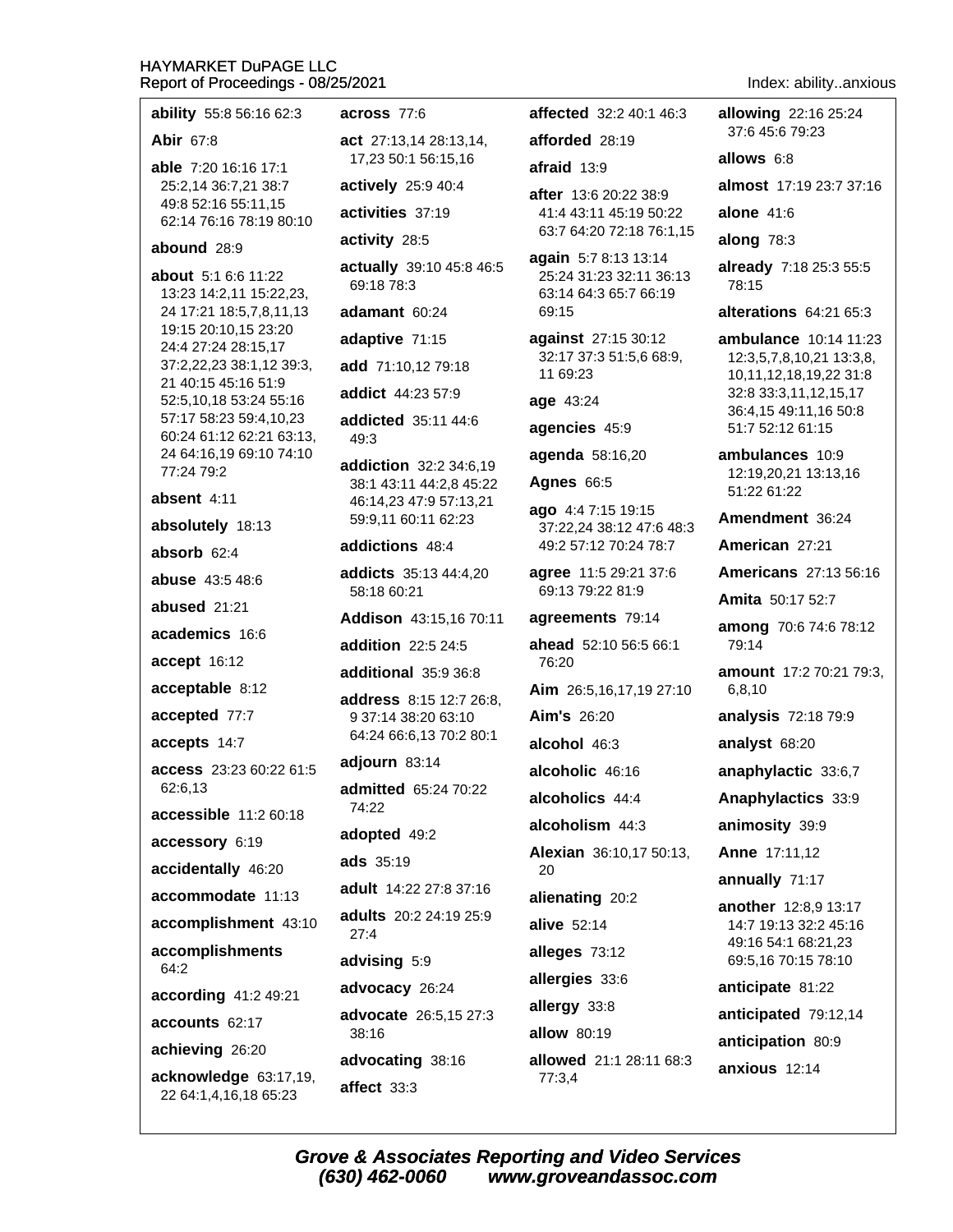Index: anymore..bringing

| Report of Proceedings - 00/20/2021                |                                                   |                                                         | muex. anymorebingin                                      |
|---------------------------------------------------|---------------------------------------------------|---------------------------------------------------------|----------------------------------------------------------|
| anymore 45:10                                     | assist 28:7 79:4,9                                | <b>B-A-R-T-O-L-O-M-E-O</b>                              | behavioral 24:17                                         |
| apologize 67:5                                    | assisting 52:13                                   | 67:8                                                    | belief 46:8                                              |
| apparent 65:3 68:19                               | associate 74:7                                    | <b>B-H-A-T-T</b> 66:4                                   | believes 69:18                                           |
| apparently 69:3,4                                 | associated 38:17 39:17                            | <b>B-O-E-H-N-E</b> 17:13                                | <b>benefit</b> 20:16 78:21                               |
| applaud 64:18                                     | 71:1 74:2                                         | <b>back</b> 5:24 12:8 36:21<br>47:11 57:15 61:5 64:24   | Bensenville 70:10                                        |
| apple $81:14$                                     | <b>assume</b> 16:5,6 70:19<br>71:4                | 67:15 82:11,22                                          | <b>Betty 39:8</b>                                        |
| applicant 76:23 81:3                              | assumption 60:21                                  | backup 33:11                                            | <b>Bhatt 66:3</b>                                        |
| application 26:18 29:2,                           | assumptions 27:24                                 | backyard's 51:20                                        | big 12:4 15:9,18 22:11                                   |
| 7                                                 | 28:2                                              | <b>bad</b> 54:12,17,22                                  | 23:2 32:14 43:12 51:20                                   |
| applying 48:5                                     | astounding 19:12                                  | <b>Baker 67:8</b>                                       | bigger 14:3 19:19 47:21                                  |
| appointments 52:16                                | astoundingly 18:14                                | balance 5:2                                             | birth $49:3$                                             |
| appreciated 11:10                                 | <b>attack 44:18</b>                               | bank $62:16$                                            | birthday 49:14                                           |
| approach 81:10                                    | attend 15:1                                       | barriers 55:5                                           | <b>bit</b> $14:240:2041:12$<br>55:11 63:15               |
| approval 6:17                                     | <b>attended</b> 8:23 64:9                         | <b>Barthel</b> 8:17,18 9:14                             | <b>bite</b> $81:13$                                      |
| approve 26:18 29:1<br>55:13                       | attitude 46:22                                    | Bartolomeo 67:7                                         | blame $44:14$                                            |
| approved 9:1 50:5,14                              | attorney 5:8 47:23<br>56:14                       | <b>based</b> 10:17 16:3 28:15<br>31:9 32:18 58:15 64:22 | blessed 46:5                                             |
| approving 29:6                                    | attorneys 75:5 76:14,18                           | 72:21                                                   | $blog$ 30:8                                              |
| approximately 71:17                               | 77:22                                             | basic $60:9$                                            | Bloomingdale 35:1                                        |
| 72:23                                             | <b>AUDIENCE 67:22</b>                             | <b>basically</b> 41:2 42:17                             | 43:15 70:11                                              |
| Arabian 57:8                                      | <b>August</b> 4:2,4 48:22                         | <b>basis</b> 23:16 58:23                                | <b>board</b> 5:18,20 20:4 22:3<br>30:8 38:18 40:12 56:21 |
| area 17:17 30:16 41:1<br>42:7 43:13,18 46:10 73:7 | 67:20                                             | battled 37:24                                           | <b>bodies</b> $18:18$                                    |
| areas 23:15 79:10                                 | available 6:3 13:12 42:6                          | <b>bear</b> 70:17                                       | <b>body</b> 5:20                                         |
| argument 82:12                                    | <b>Avenue</b> 34:11 53:15<br>56:3 63:12 66:8,9,15 | <b>beautiful</b> 14:13,15 15:2,<br>7                    | <b>Boehne</b> 17:11,12 22:15                             |
| arguments 56:13 75:16,                            | 67:6                                              | <b>bed</b> 18:8 38:4 42:14 51:6                         | <b>bond</b> 47:11                                        |
| 23 76:3,15,17                                     | average 50:8                                      | 52:9                                                    | Bonnie 66:8                                              |
| Arlington 48:20 67:10                             | averaged 30:23                                    | <b>beds</b> $15:17$ 42:6                                | <b>books</b> 20:19                                       |
| arms $47:8$                                       | awarded 38:19 40:11,13                            | <b>before</b> 4:3 5:13 6:13                             | <b>born</b> 37:15 49:4                                   |
| <b>arrive</b> 12:10                               | aware 22:4 40:10 59:19<br>78:7                    | 7:23 8:6 20:12,23 39:16,<br>19,24 47:19 63:9 75:6       | <b>bottle</b> 46:20                                      |
| art 53:7                                          | awareness 39:20                                   | 82:18                                                   | <b>boy</b> 34:24                                         |
| article 29:18 52:3                                | away 12:10,20 13:14                               | beg 58:4                                                | <b>Brae</b> 66:8                                         |
| articles 21:11 35:19                              | 15:16 38:11 44:5 45:16,                           | began 19:14 38:15                                       | break $21:1$                                             |
| Ashley 30:8,10,13 31:9                            | 22,23,24                                          | <b>begin</b> $9:18$ 11:17 38:13                         | breaks $61:2$                                            |
| aspect 15:24                                      | В                                                 | 63:9 75:16,22 81:11                                     | bridges $60:13$                                          |
| aspects 11:23 41:5                                |                                                   | <b>beginning</b> 29:17 31:14<br>50:11                   | <b>bring</b> 8:6 11:12 18:15                             |
| assessment 65:4,8                                 | B-2 6:19 30:16 53:1,2                             | <b>behalf</b> 24:6 26:16 65:13,                         | 20:15 50:16 60:20                                        |
| assigned 12:7 16:23                               | <b>B-A-R-T-H-E-L 8:19</b>                         | 14 66:16,20,24                                          | <b>bringing 10:6 55:1</b>                                |
|                                                   |                                                   |                                                         |                                                          |

Grove & Associates Reporting and Video Services<br>(630) 462-0060 www.groveandassoc.com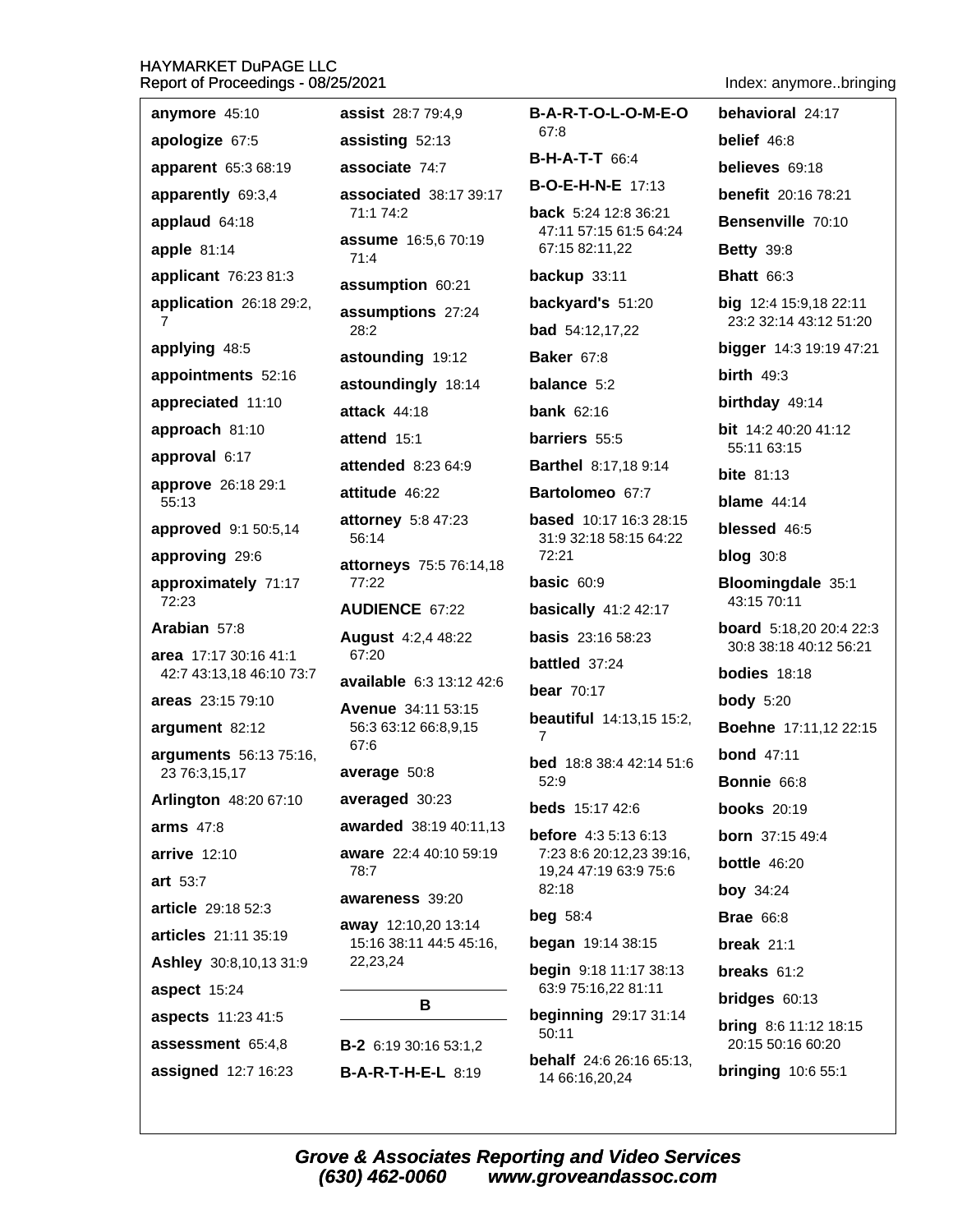| Report of Proceedings - 08/25/2021      |                                                   |                                         | Index: brokencommission                                   |
|-----------------------------------------|---------------------------------------------------|-----------------------------------------|-----------------------------------------------------------|
| broken $12:18$                          | 12 57:16 58:19 61:20                              | <b>chance</b> 47:15 63:1                | civil $37:3$                                              |
| <b>brother</b> 38:7 44:5 45:22          | <b>cared</b> 53:23                                | change 15:6 25:15 60:9                  | claim $59:16$                                             |
| <b>Brothers</b> 36:11,17                | Carello 4:9,10 7:4,5                              | changed 31:22 35:13                     | clarification 50:22                                       |
| 50:13,21                                | 83:4,5,17,18                                      | character 58:23                         | Class $6:16$                                              |
| <b>brought</b> 10:5 12:13<br>51:17 54:7 | cares 40:15                                       | charge 49:24                            | clear 76:9 81:12,16                                       |
| build $40:7$                            | caring 32:3 49:17                                 | Charles 5:5                             | clearly 74:21                                             |
|                                         | <b>Carol 70:9</b>                                 | chemo $47:4$                            | clerk 68:2                                                |
| <b>building</b> 25:16 56:11,18<br>71:15 | carries 7:13 39:13 84:3                           | Cherry 9:17                             | clients $21:16$                                           |
| buildings 56:23                         | cars 60:14                                        | chest 36:4                              | <b>Clinic 39:9</b>                                        |
| bullying 65:5                           | case 4:3 6:14 36:4 49:24                          | Chicago 10:5 14:21,22,                  | clinicians 23:9                                           |
| bunch $23:8$                            | 50:2 76:22,23 77:9,16<br>80:6,7,11,12,17          | 24 15:4,5,17 38:10 43:6                 | close $8:11$ 11:1 25:23                                   |
| burden 45:8 79:6 80:14                  | Catelope 56:3                                     | 48:7 49:21 52:3 66:16,20<br>70:8        | 52:4 53:9 55:10 73:22<br>74:12                            |
| burned 60:13                            | caused 40:24 43:19                                | <b>child</b> 14:5,12 15:14,20           | closed 30:21 71:13 84:4                                   |
| bursting 15:19                          | celebrated 49:13                                  | 16:5,7,17,19,23 22:24<br>46:16,18 47:21 | closely 41:14                                             |
| <b>bus</b> 60:19,20                     | celebrates 25:8                                   | child-based 74:12                       | closer 34:23 35:4                                         |
| <b>business</b> 6:13,20 30:17           | census 18:4                                       | children 16:1,3,4,5,17                  | closest 10:14 59:17                                       |
| 50:15 66:18 72:2 75:19                  | center 11:20 12:4,20                              | 17:14 24:19 27:4 49:8                   | closing 36:12 71:24                                       |
| businesses $9:473:23$<br>74:8.13        | 13:21 19:16 21:15,17<br>23:5 24:8,9 26:5,6,14,16, | children-based 73:23                    | 75:16,23 76:3,15,16,17,                                   |
| <b>busy</b> 36:13                       | 17,19 28:8 33:24 39:8                             | choice 27:17                            | 24 77:3,14 78:6,10,14,16<br>79:3 80:10 81:11 82:5         |
| buy 13:17 20:18                         | 43:6 45:1 47:16 48:7<br>50:13,21 53:7 54:3,10     | choke 49:7                              | clothing 20:18                                            |
| buying 13:18                            | 66:23 67:2 72:14,15,23                            | choose 13:2                             | Clover 8:18 33:1 66:12                                    |
| bypass 20:13                            | centers 28:10 44:10                               | chosen $19:24$                          | coaching 40:14                                            |
|                                         | centrally 10:23 34:5                              | Christian 17:3                          | cold 61:6                                                 |
| $\mathbf c$                             | CEO 14:8 24:7 50:12,20,                           | Chuck 5:8 77:19                         | collaboration 25:23                                       |
| C-U-D-Z-I-C-H 66:6                      | 24 66:17 67:1                                     | church 37:19                            | collar 19:8 35:15                                         |
| call 4:2,7 7:3 13:5 49:24               | certain 19:15                                     | churches 74:8                           | commend 9:24                                              |
| 51:15 83:2                              | certainly 65:13 73:14                             | <b>Circle 57:8</b>                      | comment 4:23,24 5:1                                       |
| called 24:23 56:1 73:20                 | CFO 64:11                                         | circulated 70:20                        | 6:9 8:9 29:9 59:22 75:8                                   |
| calling 13:3,7 58:22                    | chair 52:22                                       | circumstance 78:17                      | commenting 7:24 8:14                                      |
| calls 24:17,18 30:2                     | chairman 4:1,18,19 5:7<br>6:11,12 7:2,12,13,22    | circumstances 79:2                      | <b>comments</b> 17:9 20:7                                 |
| 49:22 52:11 73:15                       | 8:10,13 9:14 11:14,17                             | cited 72:21 73:8                        | 22:14 26:2 29:10 32:21<br>34:8 37:9 42:24 48:17           |
| cancer 25:16 44:19 47:4                 | 17:9 20:5 22:14 26:2,7,<br>10,13 29:10 32:21 34:8 | cites 72:11                             | 51:10 53:13 55:20 57:6                                    |
| cannabis 21:14                          | 37:8 42:24 48:16 51:10                            | citing 21:15                            | 58:8 63:4,7 65:19,24<br>67:13 74:20 75:5 78:6             |
| capability 45:11                        | 53:12 55:19 57:5 58:7<br>63:3,9 65:19 67:14,19    | citizen 11:18 63:21 64:7,               | 80:6                                                      |
| capacities 23:8                         | 74:19 75:3,4,8,10,14                              | 17                                      | <b>commission</b> 4:3 5:9,13,                             |
| car 49:10                               | 76:21 77:17 80:8,22<br>81:1,5,9,16 82:3,14,17,    | citizens 30:11                          | 17, 19, 22 6: 2, 10, 13 8: 2, 7<br>22:3 26:17 28:21 29:20 |
| care 12:24 19:4 25:9                    | 24 83:2.12.13 84:1.2                              | city 10:7,8 38:5 39:1                   | 31:16 53:11 56:11.21                                      |

care 12:24 19:4 25:9 39:15 46:24 53:24 54:2,

Grove & Associates Reporting and Video Services<br>(630) 462-0060 www.groveandassoc.com

44:12 70:8

31:16 53:11 56:11,21

24 83:2,12,13 84:1,2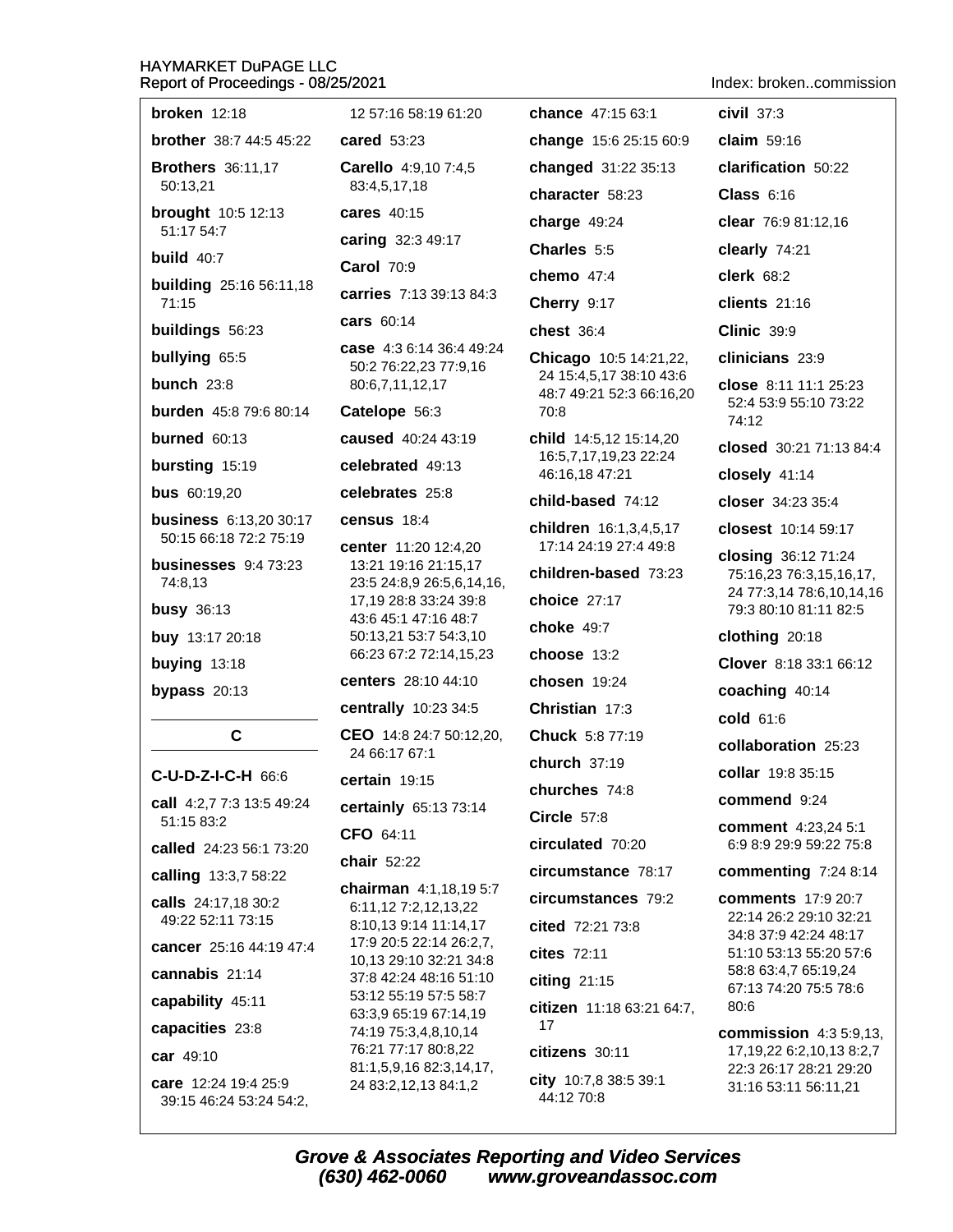curious 69:1 concise 79:5 cost 9:2 61:11 57:3 64:21 67:20,24 68:6 74:17.20 75:15.18 76:7.8 conclude 74:5 81:11 costing 18:17 current 23:9 71:18 78:21 79:4,20 80:1,10, 13,22 82:6,19 concluded 76:2 Council 67:4 cutting 45:10 conclusion 73:6 Commission's 76:13 cycle 40:11 counsel 5:5 77:2,6,13,  $77:10$ 18 78:3,4,6,13 79:14 conclusions 73:9 81:2,10 82:4 Commissioner 4:9.10. D concrete 54:8 counseling 48:4 11, 12, 13, 14, 15, 16, 17 conferences 40:6  $6:247:1,4,5,6,7,8,9,10$ D-I-E-S-T-E-L 29:13 counselor 43:5 48:6 11 82:24 83:1,4,5,6,7,8, conflicting 29:24 D-U-F-F-I-N 67:1 9, 10, 11, 15, 16, 17, 18, 19, count 52:11 20.21.22.23.24 congratulations 48:17 **D-U-L-I-N 53:15 counties** 19:8 26:23 commissioners 20:4 connection 46:4 35:15 D-U-N-H-A-C 32:24 commit  $46:12$ countless 42:5 conserve 56:22 dad 49:3 52:20 committed 37:1 39:14 consideration 29:9 country 41:1 daily 23:15 29:17 46:19 64:3 committee 9:8 65:17 county 10:24 11:3,5,9 Dale 14:1 43:4 70:10 considered 27:11 19:8 29:1 30:8 33:21,23, common 28:3 Daly 4:1,18,19 6:12 7:2, 24 34:5 35:16 37:13,16, consistency 64:6 communities 28:9 12,13 8:10,13 9:14 18 38:18,19,21 39:5 11:14,17 17:9 22:14 39:22 40:16 45:14 56:9 40:12,14,18 41:2,3,16, consistent 61:10 26:2,7,10,13 29:10 32:21 17,21 42:1,19 56:24 communities' 24:13 contact 52:6.7 34:8 37:8 42:24 48:16 59:20 60:6,17  $25:18$ 51:10 53:12 55:19 57:5 contacted 36:17 couple 23:6 58:7 63:3.9 65:19 67:14 community 6:20 16:15 contained 68:6 69:5 74:19 75:4,10,14 77:17 22:21 23:5 24:9,20 25:3, court 5:10 66:4 81:5,9,16 82:3,14,17 8,24 26:24 27:2,9,17 continue 6:1 76:4 79:15 **courts** 35:14 83:2,12,13 84:1,2 28:6 32:3,15 37:19 40:5 82:19.21 45:5.8 52:13 53:1 54:15 cousin  $45:23$ danger 33:6 continued 4:4 6:23 64:6 63:19 64:21 65:1,6,14 cover 35:8 82:18 **Danny 45:23** continuing 25:23 27:23 compare 18:3 COVID 15:16 24:15 40:5 **DARE** 45:9 compared 10:18 30:21 35:15 contract  $12.17$ **Darley 66:17,20** comparing 72:15 COVID-19 40:24 contracts 12:17 data 8:22 16:16,17 31:17 compassionate 32:3 crazy 41:12 41:15,16 49:21 64:5,6,10 contributing 20:16 competitive 27:6 create  $31:2$ date 50:23 70:17 control 26:22 completely 19:23 creator 31:1 day 28:11 32:5 45:19 convenient 53:3 56:9 74:7 complexity 79:10 credible 73:17 conversation 37:2 days 42:8 43:8 48:2 compliment 25:2 crime 37:1 46:9 57:12 convince 69:22 **DE** 34:10 comprehensive 6:5  $c$ rimes  $46:12$ Cook 35:16 deal 75:18 concentration 41:22 criminal 28:4 cooperative 54:1 dealt  $21:24$ concern 10:16 12:2 33:2 crisis 59:8 60:15 cope 46:18 61:7 64:5,13 70:15 Deann 7:16.18 criteria 28:24 copies 30:9 concerned 10:17 11:18 Deanne 55:21 65:20 critical 25:20 28:24 38:8 13:15 63:21 64:17 80:20 corner 46:15 deaths 41:5,19 crushing 38:13 concerns 9:23 10:11 coroner 41:3 debunked 72:18 34:14 46:7 54:8 57:22 Cudzich 66:5 **correct** 30:4,6 74:21

Index: Commission's..debunked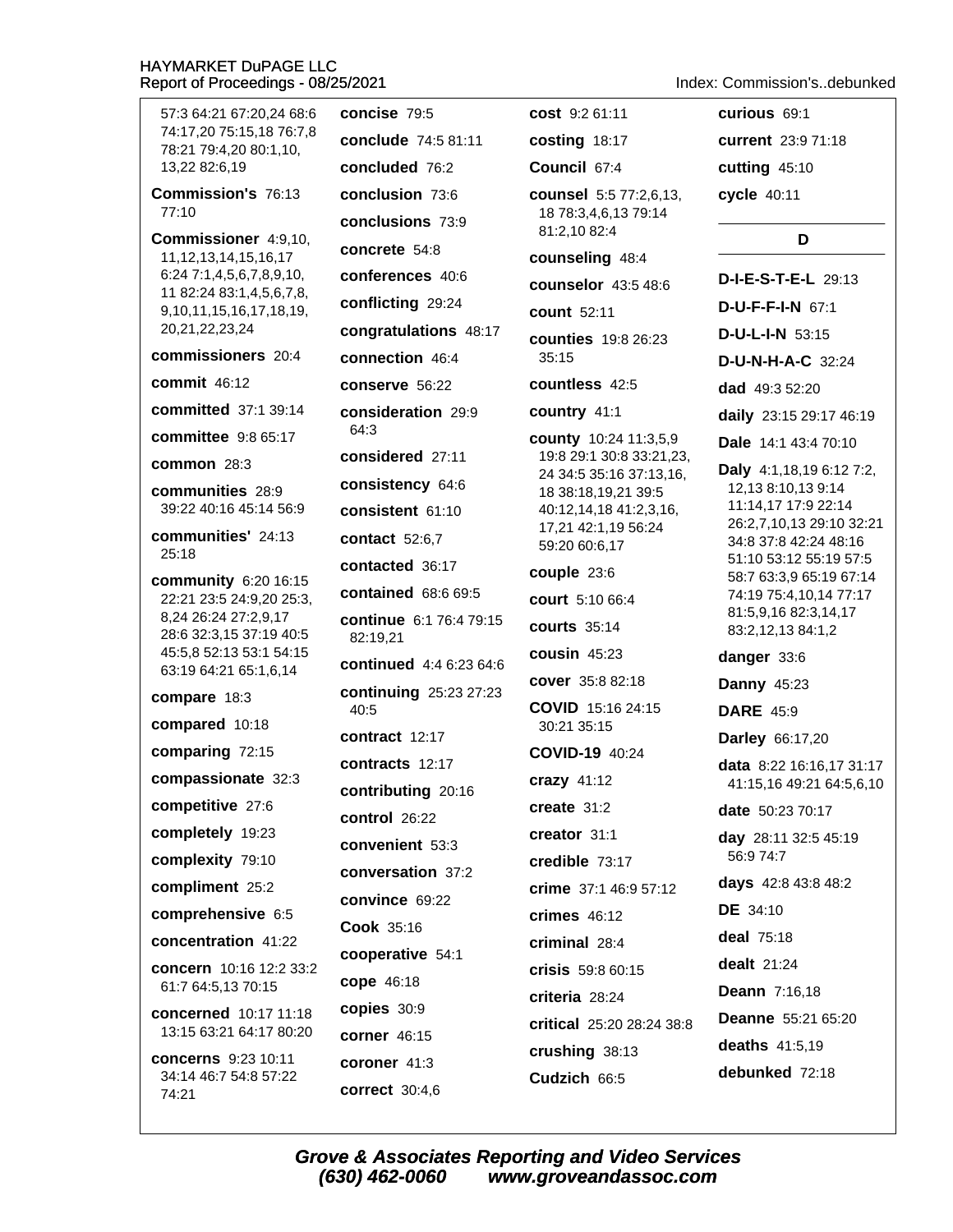disease 25:6 46:24 Drummond 4:11 decades 39:15 45:12 developed 39:20 57:21 developing 5:12 disingenuous 19:20 due 9:5 11:20 30:21 decide  $13:4.30:4$ 38:17 57:12,21 77:5 development 6:15 disjointed 17:18 decided 44:22 48:24  $26.24$ Duffin  $67:1$ dismissed 73:9 deciding 49:24 devote 10:3 Dulin 53:14 55:19 disorder 24:24 25:6 decision 5:20 74:18 DI 79:17 81:12.20 82:12 74:6.11 **Dunhac** 32:23 34:9  $77:12$ disorders 74:4 Dia 50:21 **Dupage 4:5 10:23 11:9** decisions 44:14 56:17 18:10,12 26:23 29:1 diabetic 44:18 dispatch  $61:22,24$ 30:7,13 33:21,23,24 declare 4:19 dial  $50:2$ 34:4.18.19 35:4.14 dispatched 12:9 13:8 decrease  $54.20$ 37:13,15,18 38:18,19,21 dialed 49:9 dispensary 21:14,16 39:5 40:12,14,18 41:2, dedicated 45:4 17, 18, 21 52: 5, 6 54: 17 **Diane** 29:19 disposal 60:12 56:24 59:19 60:5,16 deeply 48:22 disputing 34:3 Dickson 7:21,22 8:12 63:20 68:12 defibrillator 36:3 67:19,23 74:19 75:3 disrepair 61:23 Dupage's 18:2 definitely 41:23 Dickson's 67:16 distance 21:19 Dustin 56:2 degree 48:4 die 59:13 distasteful 20:8 delay 16:9 died 12:6,11 22:23 37:23 E district 6:20 12:1 13:24 41:6 51:16 delaying 58:3 14:3,15 16:11,16,24 dies  $36:5$ 17:16 18:21 19:3 24:22 e-mailed 50:20 deliberate 76:8 82:9 30:16 33:21,23 53:1 Diestel 29:12 32:22 earlier 12:14 deliberates 28:22 districts 18:21 difference 29:5 47:8 early 52:19 70:20 **Demavo** 34:10 37:8 62:19 doctor 12:12 50:1 easier 55:11 denied 47:11 difficult  $24:1.38:4$  $dactors'$  35:12 easily 12:18 denying 44:16 47:3,4 difficulty 41:7 dollars 62:18 east 11:15 14:2 66:9 department 11:1,2 30:2 dignity 40:2 door 12:22 13:4 53:5,22 34:15 38:19 41:18 49:12 easy 55:9 diminish 61:8 down 15:8 23:6 31:5  $53:8$ eating 62:19  $49.10$ diminished 9:2 departments 41:17 eats 44:18 Downers 26:15 Dinolfo 82:4 depending 23:15 education 16:20.22 drafted 70:20 72:19 deployed 65:5 direct 26:22 38:13  $27.640.5$ Driscoll 43:16 depression 41:7 directly 50:12,13 51:7 effect 11:24 61:11 drive 10:14 26:11 37:14 derogatory 32:17 director 23:4 41:13 effectively 26:22 43:4 66:19 67:4.8 deserve 55:12 60:10 disabilities 26:21 27:1, effects 13:24 driver's 60:13 62:2,6,7,9,12,20,23,24 4, 12, 13, 15, 20 28: 1, 16, 20 efficient 53:2 29:1.6 56:16 driving 49:10 designed 28:18 efforts  $28:7,8$ drove 47:10 discharge 50:18 desirable 10:21 electricity 62:19 discrimination 27:15 drowning 17:6,7 desperately 45:3 49:9 Elgin 33:15 discuss 67:18 76:7 drug 17:23 19:16 34:3,6 destroyed 57:10,20 41:7 44:4,20,23 57:9 Elite 12:17,18 13:5 discussed 78:4,12 determine 70:4 73:16 33:11,12,15,16 51:21 drugs 43:19 44:6,7 46:3  $77:11$ discussing 76:1 61:15 57:9 detox 50:17 discussion 82:7 Elite's  $61.17$ 

Index: decades Flite's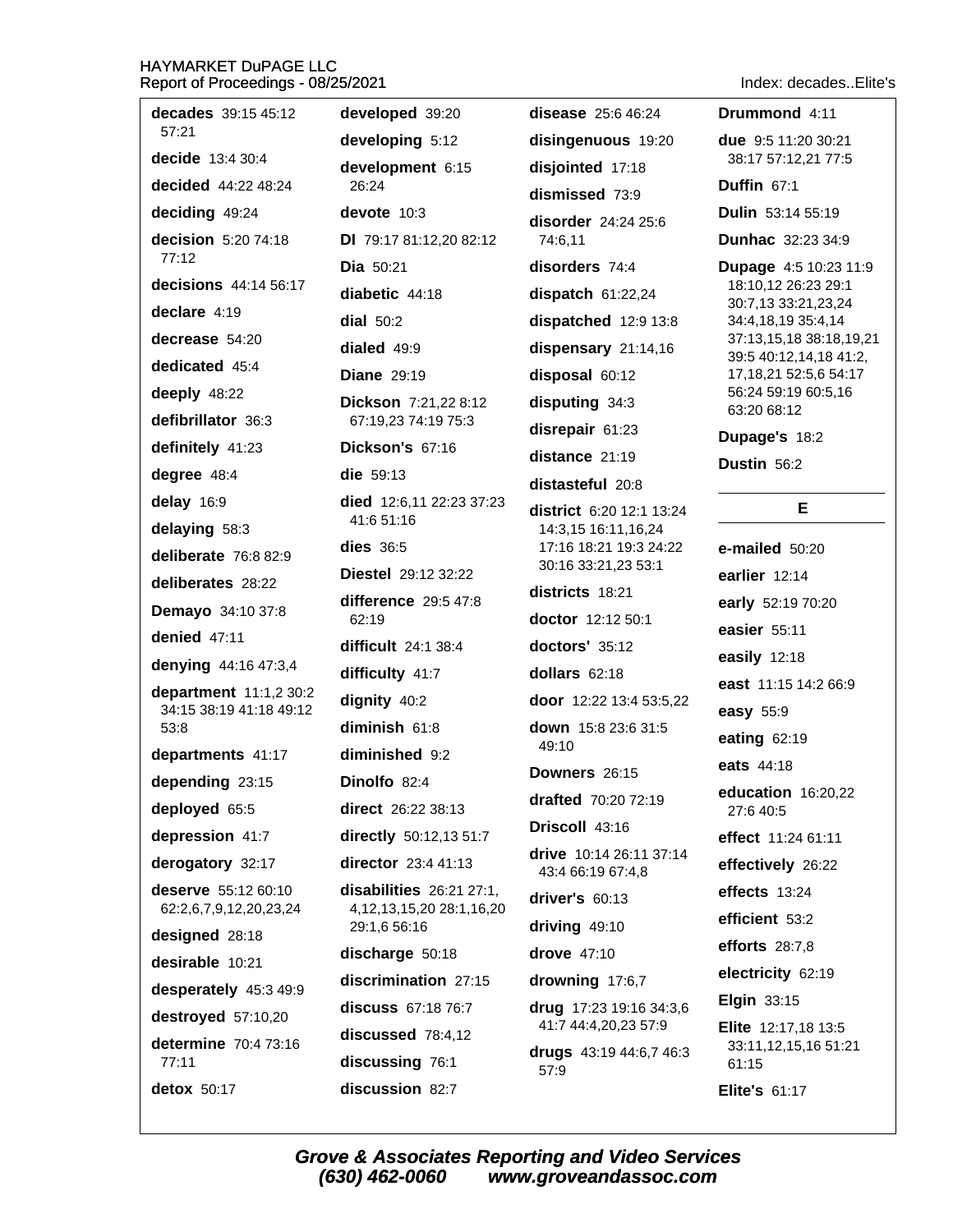| <b>Elk</b> 23:6 43:14,16 66:23<br>70:10       | entire 15:20 19:8 37:16<br>75:17                    | exceptions 6:16<br>excessive 46:7 | 38:4 41:24 50:14,15,18<br>51:6 59:5,24 60:5 62:23 |
|-----------------------------------------------|-----------------------------------------------------|-----------------------------------|---------------------------------------------------|
| <b>ELLENBECKER 78:1</b>                       | entitled 27:16                                      | <b>excited</b> 23:20 24:4         | 71:10,12,14 73:22 74:10,<br>12                    |
| <b>Ellyn's 34:2</b>                           | environment 53:3 54:3                               | exclusion 28:15                   | facing 24:15 47:9 59:9                            |
| Elm $67:2$                                    | epidemic 39:16 54:16                                | <b>excuse</b> 70:2 76:3           | 60:11 62:22                                       |
| Elmhurst's 34:1                               | episodes 33:6                                       | exist $45:6$                      | fact 50:24 68:15 70:4                             |
| else's 48:12                                  | equal 27:19 28:19 39:11                             | existed 39:19                     | 71:13,21,22 73:18 76:6,7<br>82:7.8                |
| embedded 28:23                                | ER 10:15 36:12 52:9                                 | existing 71:15                    | factor 64:15,19                                   |
| emergency 9:3 10:10                           | Eric $67:2$                                         | expand 59:7                       | factors 64:3                                      |
| 13:1 20:11 32:6 33:4<br>36:11 46:7 50:1 52:12 | escapes 51:2                                        | expansion 23:21                   | facts 58:15 60:8,9 65:11                          |
| 61:8                                          | especially 9:12 64:10                               | expended 78:15                    | factual $31:17$                                   |
| <b>Emily 26:4</b>                             | 79:6                                                | experience 12:2 14:4              | failure 35:8                                      |
| Emmerson 51:13                                | essential 25:12                                     | 16:24 17:17 40:23 45:12           | fair 19:9 22:1 27:12                              |
| emotional 16:7 40:23                          | established 53:2                                    | 51:21 77:1                        | 28:13,23 32:6 56:15 74:5                          |
| employee 50:16                                | <b>Estates</b> 50:18 70:11                          | experienced 38:14 49:7<br>59:12   | fairness 80:2,14,19                               |
| employees 20:16 21:7                          | esteemed 77:5                                       | experiences 63:23                 | fall/winter 66:21                                 |
| employment 27:7                               | estimated 33:14                                     | experimented 44:7                 | fallen 30:17                                      |
| empower 26:21                                 | Eulaluma 67:5                                       | expert 72:17                      | families 24:19 25:13,22                           |
| EMS 48:23 50:7 73:13                          | evaluating 16:18 39:6                               | expertise 79:11                   | 39:22                                             |
| <b>EMTS 62:8</b>                              | evening 4:1,20,23,24<br>6:14 8:14,17 17:11 22:15    | experts 58:14                     | family 13:11 17:15 22:23<br>23:1 27:2 35:24 36:2  |
| enable 27:1                                   | 26:3 29:11 32:22 34:9                               | explain 30:12 61:17               | 37:12,17,21 41:10 44:4                            |
| enabled 27:20                                 | 37:9,10 43:1 48:17 51:11<br>53:12 55:20 58:8 63:4,5 | 75:12                             | 45:17 47:23 53:8,18<br>59:13 60:12                |
| encounter 51:2                                | 65:20 84:4                                          | explore 27:5                      | family's $57:10$                                  |
| encourage 27:6 65:17                          | event 50:3 68:18                                    | extended 30:22 31:1               | family-oriented 53:10                             |
| encouraging 9:7                               | events $53:9$                                       | extensive 73:8                    | <b>Farhat 67:9</b>                                |
| end 5:2 13:7 16:2 17:6                        | eventually 13:17                                    | extra 52:10 62:4,17               | farther 12:9 13:14                                |
| 31:15 32:5 44:9 51:4<br>56:9 81:7,8           | ever-growing 27:9                                   | extraordinarily 13:20             | father 22:23 52:14                                |
| endeavor 34:6                                 | evidence 36:22 58:14<br>70:21 73:14,17 79:21        | extremely 12:3,14 24:1<br>42:21   | favor 48:10                                       |
| engaging 25:9                                 | 80:13,18                                            |                                   | fear 10:17 54:7                                   |
| enough 21:3 41:23                             | evolve $25:18$                                      | F                                 | fear-mongering 71:7<br>73:21                      |
| 51:20 73:16                                   | ex-addict 43:6                                      | $F-A-R-H-A-T$ 67:10               | fear-mongers 58:18                                |
| <b>ensure</b> 28:18                           | exactly 15:3 73:24                                  | <b>F-O-R-T-I-N-O 66:8</b>         |                                                   |
| entering 12:11                                | example 69:6                                        | face 45:9 55:5                    | fears 27:24 28:2 54:6                             |
| enters 16:11                                  | examples 22:2 28:9                                  | facilities 17:24 39:12            | feasible 44:12                                    |
| entertain 6:22 82:21                          | 69:2                                                | 59:8                              | federal 27:12,14                                  |
| entertaining 4:23                             | excellent 20:12                                     | <b>facility</b> $6:19$ 10:6,12,18 | feedback $64:22,23$                               |
| enthusiastically 19:16                        | except 30:2                                         |                                   | feel 10:4 11:11 12:3,15                           |

feel 10:4 11:11 12:3,15 13:4,19 14:21 15:2,3,12,

**Grove & Associates Reporting and Video Services**  $(630)$  462-0060 www.groveandassoc.com

11:6 18:1,6,8,16 19:7

25:15 34:19,22 35:9,21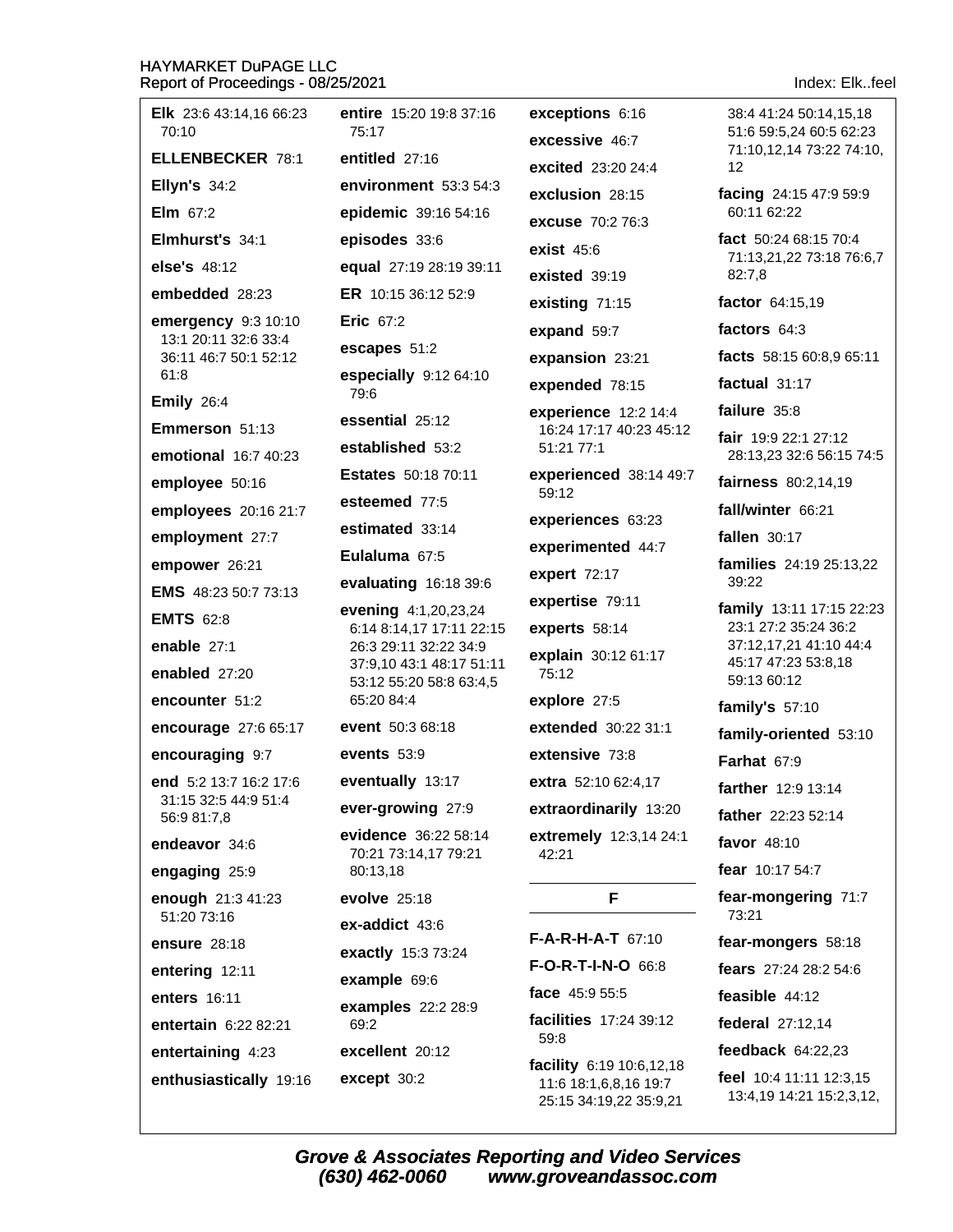# HAYMARKET DuPAGE LLC

Indev feeling hateful

| Report of Proceedings - 08/25/2021      |                                  |                                                | index: reelingnateru         |
|-----------------------------------------|----------------------------------|------------------------------------------------|------------------------------|
| 19 34:4 37:1 40:17                      | forget $51:14$                   | generalized 28:15                              | growth 60:7                  |
| feeling 53:23                           | forgetting 60:22                 | generated 71:18 72:7                           | guarantee 82:9               |
| feet 72:23 73:2                         | formal $68:4$                    | generation 17:14                               | guess 63:6,16                |
| fewest 20:2                             | formally 78:2                    | generational 59:10                             | guide 6:6                    |
| fight $48:8$                            | <b>formed</b> 37:22              | generic 31:7                                   | <b>Gurnee 33:19</b>          |
| figure $52:21$                          | Fortino 66:7                     | George 29:12                                   | gymnastic 53:7               |
| file 68:4                               | fortunately 28:12 49:9           | girl 49:2                                      |                              |
| final $5:2075:21$                       | forward 9:9 25:21 67:18          | give 77:13 78:9,10                             | H                            |
| finally 29:19 57:11 71:3                | found 41:5 69:9                  | giving 16:14                                   | $H-A-E-R-R$ 67:2             |
| 73:19                                   | <b>foundation</b> 31:5 37:13,    | glass 46:20                                    | <b>H-E-N-D-R-I-C-K-S-O-</b>  |
| find 20:7 30:19 33:13                   | 22                               | <b>Glen 34:1</b>                               | $N$ 22:19                    |
| findings 5:17 76:6,7<br>82:7,8          | fourth 17:14                     | goal 79:3                                      | Haerr $67:2$                 |
| fine 30:20 81:14                        | fragile $21:16$                  | godson 51:15                                   | halfway $38:10$              |
| finished $43:17$                        | Frank $43:2$                     | good 4:1 8:17 17:11                            | hall 56:10 82:23             |
| finishes $46:20$                        | freedom 36:24                    | 36:19 37:10 38:3 54:3,9,<br>22 58:11 63:5 84:4 | Hamilton 26:11               |
| <b>Finley 26:14</b>                     | friend 35:1 45:24 49:7           | Grace 66:24                                    | hand 54:14 68:11             |
| Finn 58:9 63:3                          | friends 35:5 44:1 48:24<br>60:12 | graduate 48:5                                  | handed 68:1                  |
| fire 10:9 11:1 18:9,20                  | front 46:23 47:7 53:5            | graduated 48:3                                 | handful 31:2                 |
| 19:3 30:2 34:14 49:12                   | full 8:15 28:3 44:15             | grandchildren 33:5                             | handing 68:5                 |
| 53:8 73:13,15                           | 49:17 79:7                       | grandma 12:5,11                                | handle 34:19,22 35:22        |
| firefighters 49:13                      | fully 11:3 27:1 59:6             | grant 38:20 40:12,13                           | handwriting 68:20 69:4       |
| firsthand $59:13,23$                    | fun 44:8                         | grants $31:4,6$                                | happen 44:9 49:15 58:1       |
| fit 10:23 31:18                         | funding 40:11                    | grateful 38:22 42:21                           | happening 41:9 69:13         |
| flawed $72:16$                          | fundraiser 53:22                 | 47:15                                          | 75:7                         |
| flow 17:20                              | <b>funds</b> 62:17               | great 14:15 15:2,8,10                          | <b>happy</b> 19:6            |
| focused 54:19                           | funerals 43:23                   | 16:14 22:22                                    | harbor 27:24                 |
| folks 63:23                             |                                  | Greg 29:19                                     | hard 20:6 24:3 46:22<br>70:3 |
| follow 13:5 15:15,21<br>16:8 79:1 80:24 | G                                | grew 22:21 43:13,18                            | hard/play 46:21              |
| following 29:16 75:17,                  | gain 30:14 45:1                  | grief 38:13                                    | hardest 10:4                 |
| 20 76:10 78:10                          | gained 65:12                     | ground 6:10                                    | hardship 45:19               |
| fooled 49:19 68:8                       | gamble 50:6                      | group $27:8$                                   | hardware 20:19               |
| football 46:17                          | gambling 21:19                   | groups $27:8$                                  | <b>harm</b> 38:21            |
| for-profit 39:17                        | <b>Garden</b> 22:19              | Grove 23:6 26:15 43:14,<br>16 66:23 70:10      | harmonious 53:2,4            |
| <b>Ford 39:8</b>                        | garnered 31:13                   | grow 22:22 44:3 53:20                          | 56:19                        |
| foremost 56:12                          | gathered 68:8                    | growing $44:3,11$                              | <b>Hart</b> 29:19            |
| Forest 43:3                             | gem 39:7                         | grown 24:13                                    | <b>hate</b> 10:17            |
| forever 28:12 47:15                     | $n$ eneral $41.11$               |                                                | hateful 58:17                |

general 41:11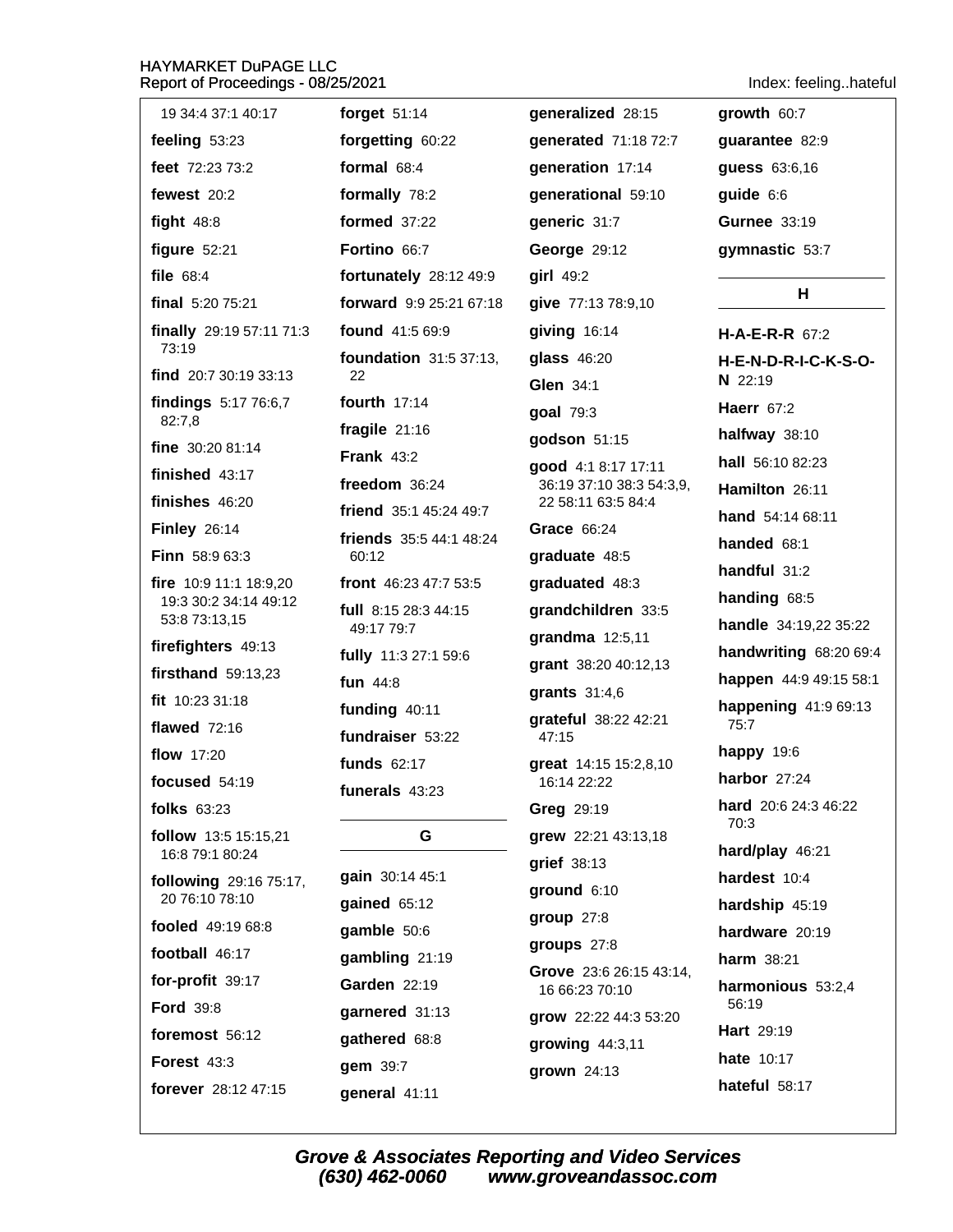| <b>hatred</b> 58:24                                                                              | Heights 67:10                                              |
|--------------------------------------------------------------------------------------------------|------------------------------------------------------------|
| Haymarket 4:5 5:21                                                                               | <b>held</b> 12:7                                           |
| 9:24 10:5,12,23 11:11,24<br>12:16,19,23 13:24 14:18                                              | Helen $67:23$                                              |
| 18:15 20:1,14 21:13,24                                                                           | helped 52:15                                               |
| 22:7 23:22 24:8 25:1,14,<br>22 30:1,11,14 31:12,20                                               | helping 10:3 17:4 19:6                                     |
| 32:4,7,17 33:3,10 35:12<br>36:9,13 37:3 39:5,7,11,                                               | Hendrickson 22:16,17<br>26:3 66:22                         |
| 13, 18, 23 40: 3, 12, 22<br>42:22,23 43:8 44:24                                                  | <b>Herald</b> 29:18                                        |
| 45:7,15 47:16 48:10                                                                              | heroin 44:2                                                |
| 50:5,19,24 51:5 52:2,5<br>53:4 54:4 58:15,21 59:4,<br>15,23 60:3,10,17,24<br>61:7,14,16,19 62:21 | Hervas 5:5,7,8 6:12<br>77:19,21 78:23 79:17<br>80:4,8 81:5 |
| 63:1,18 64:24 65:9 68:12<br>70:15 71:9,13,23 72:9,                                               | hierarchy 22:4                                             |
| 14,24 73:4,12,15 74:15                                                                           | high 41:21 43:17,24                                        |
| 75:20 76:10,11 80:9,14<br>81:13,18                                                               | higher 23:23                                               |
| Haymarket's 26:18                                                                                | <b>hired</b> 16:18                                         |
| 29:2,6 49:20 59:24 60:20                                                                         | <b>hiring 13:19</b>                                        |
| 61:12,21 62:2,5 72:17,20<br>74:21 82:5                                                           | history 12:15                                              |
| Hazelton 39:9                                                                                    | hit 56:4                                                   |
| Healing 37:12,21 41:14                                                                           | hitting 82:2                                               |
|                                                                                                  | <b>hobby 53:6</b>                                          |
| <b>health</b> $6:182:3:10,18,19$<br>24:10,12,18 25:19 36:2                                       | <b>Hoffman</b> 50:18 70:11                                 |
| 38:19 41:17 50:17 74:3                                                                           | hold 75:11                                                 |
| healthcare 6:18 25:20<br>38:24 50:16 55:5 59:7                                                   | holding 7:17                                               |
| 71:12,14 73:21 74:10                                                                             | holds 53:8                                                 |
| hear 51:18 58:11 64:6<br>67:22                                                                   | Holiday 30:15,22 71:10,<br>11, 12, 13, 18, 19, 20, 22, 24  |
| heard 10:22 21:20 32:12<br>56:13 59:10 63:17 65:2<br>70:22 73:14 74:4,9,20,24                    | Holmes 4:12,13 6:24<br>7:6,7 82:24 83:6,7,15,19,<br>20     |
| <b>hearing</b> $4:225:146:2,6$ ,<br>14,23 7:14 8:1 32:18                                         | <b>home</b> $34:235:3:1561:5$<br>63:12 67:6 70:7           |
| 42:5 50:22 51:19 56:11<br>63:7 67:20 75:17 76:11                                                 | <b>homes</b> $35:439:2372:13$                              |
| 77:4 78:5,18 82:22                                                                               | hometown 35:3                                              |
| hearings 6:3 17:20                                                                               | <b>honest</b> 52:8 57:18                                   |
| 35:20 53:17 58:13 78:20                                                                          | <b>Hong 66:24</b>                                          |
| heart $44:18$                                                                                    | <b>honor</b> 28:22                                         |
| heartbreaking 59:9                                                                               | honorable 10:3                                             |
| heavily 68:9                                                                                     | hope 11:9 37:12,21<br>41:14 62:24 82:2                     |

hospital 10:15,24 12:6, 11 36:14.16 52:7 59:17

hospitals 39:2 52:6 59:19

hotel 30:18,20,23 31:1 71:11,12 72:7

hour 51:24 52:23

hours 52:9 62:1 82:6

house 17:15 38:10 52:15.17

**houses** 18:19

housing 27:13,17 28:13, 23 56:15

huge 13:21 18:16 31:1 43:10

humble 65:4

hundred 62:18

hurt 21:16

husband 36:3,6 46:21 69:11

 $\mathbf{I}$ 

# **I-355 73:4**

idea  $37:4$ 

identified 76:22

IEP 16:19.20

**Illinois** 26:12 33:13,19 34:12 51:13 57:1,8 66:24

imagine 25:7

immense 24:11

impact 29:22 31:19 32:18 51:7 58:20 59:10  $61:8$ 

impacted 10:2 50:14 73:8

impacts 56:12 72:3

implication 69:21

importance 40:1

important 22:6,22 29:5 39:3 54:10 63:16 69:20

importantly 48:7

### Index: hatred..inroads

imposed 36:8 in-home  $23:14$ 

in-person 5:24

inappropriately 71:7

included 47:23 78:5

including 6:5 10:8 17:7 23:12 28:8,16 41:1

inclusive 25:11

inconsistency 64:9,13

incorrect 30:14 31:11. 13 71:6,8

increase 27:5 40:24 46:9 50:9

increased 9:2 46:8 60:8

incumbent 78:18

independence 26:20

independent 26:6,16  $27:5$ 

indicative 69:17

individual 16:20 68:21 69:17 72:2

individuals 23:22.24 25:12 42:3 70:7,23 74:5 79:24

**industrial** 30:15 61:4

inequities 19:11

information  $6:521:10$ 22:9 29:24 30:5,7,14 31:9,11,13,22 40:20 68:24 72:11 73:12

information-wise 59:4

infrastructure 35:22 60:4

initial 29:17

injectable 54:21

injured 46:16

inmates  $40:13$ 

Inn 30:15,22 71:10,11, 12, 13, 18, 19, 20, 22, 24

inpatient 38:2,9

inroads 27:21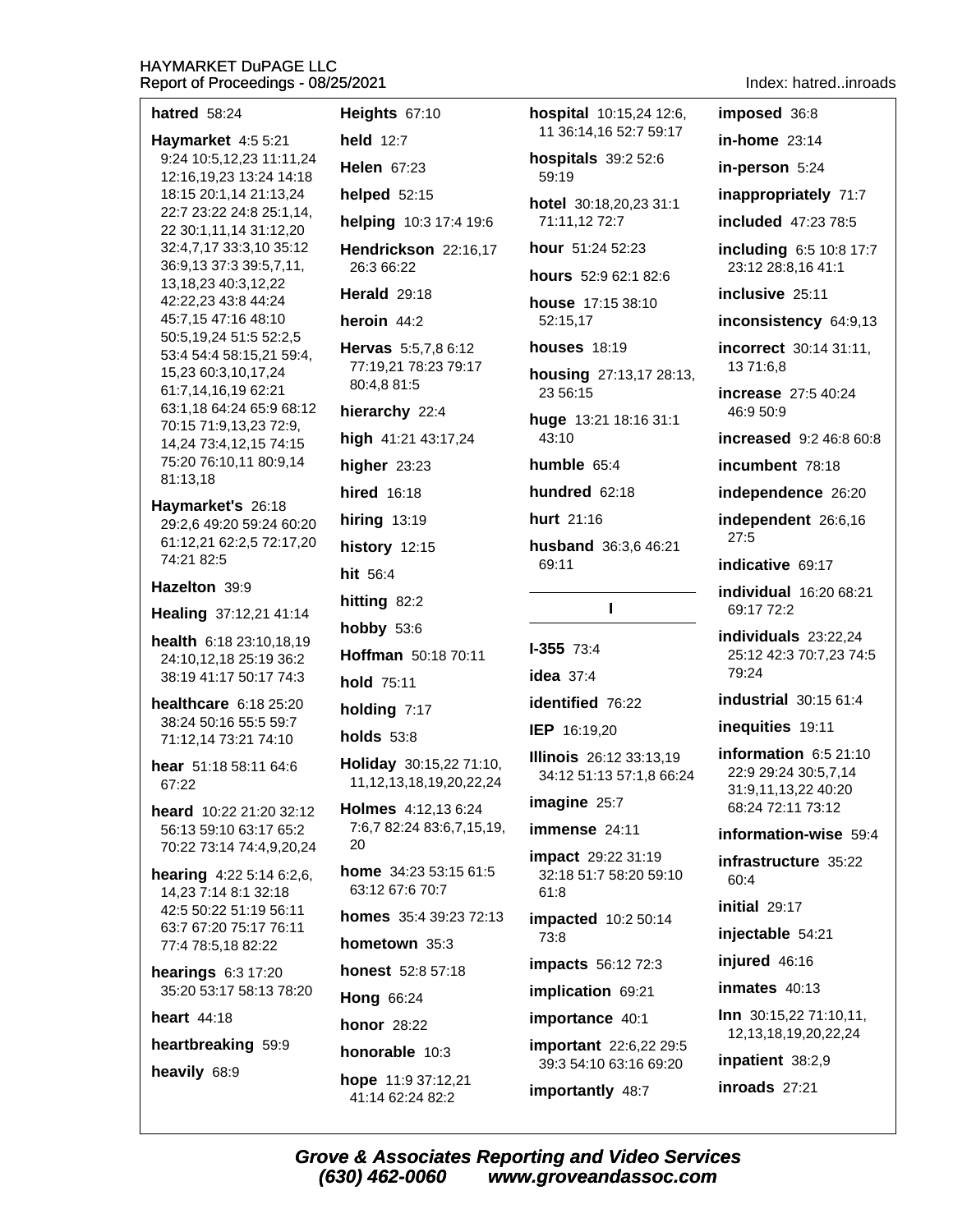Index: inserted..list

| inserted 36:4                                                           | <b>Itasca's</b> 18:11 30:2 33:3                         | kid 16:10 53:20                | leader 24:9                                         |
|-------------------------------------------------------------------------|---------------------------------------------------------|--------------------------------|-----------------------------------------------------|
| installed 52:17                                                         | Itascans 35:18                                          | kids 14:15,20,23,24            | learn $15:11$                                       |
| instances 68:18                                                         |                                                         | 15:1,4,10 16:10 17:2<br>37:17  | <b>learned</b> 47:18 78:8                           |
| insurance 38:3                                                          | J                                                       | <b>kind</b> 40:17              | leave 21:1 61:2                                     |
| integrated 23:10,19                                                     | $J-A-T-I-N$ 66:11                                       | <b>kinds</b> 39:4,12           | $led$ 54:20                                         |
| 27:7                                                                    | jail 40:14 49:4                                         | <b>Kinga 48:19</b>             | <b>left</b> 61:6 62:10                              |
| integration 28:3                                                        | <b>James</b> 8:18 29:12                                 | <b>Kissel 66:15,19</b>         | legal 5:5,10,13                                     |
| intends 71:14                                                           | Jamie $9:15$                                            | kitchenettes 30:24             | $legs$ 47:8                                         |
| intensive 23:10                                                         | <b>Jatin 66:10</b>                                      | knew 82:13                     | lending 54:14                                       |
| intentions 11:9                                                         | <b>Jessica</b> 58:9 66:14                               | knowledge 45:1 59:23           | lengthy 29:15                                       |
| interest 30:18 50:2<br>59:15                                            | Joanna $11:15$                                          | 65:2                           | Leslie 66:8                                         |
| <b>interested</b> 21:7 27:10                                            | job 5:15 20:12 24:2 31:1                                | KYC 24:10,14,23 25:21          | letter 66:16,24                                     |
| 79:19,23                                                                | 77:8,10                                                 |                                | level 9:3 23:23 39:21                               |
| interject 77:13                                                         | <b>jobs</b> 20:15 31:3                                  | L                              | 41:9 61:20 64:10                                    |
| intervention 16:21                                                      | Joe $57:7$                                              | $L-A-D-A$ 11:15                | Leystra 67:3                                        |
| introduce 55:24                                                         | Joliet 70:9                                             | $L-A-T-A-W-I-E-C$ 63:12        | library 18:22 53:9                                  |
| introduction 51:3                                                       | Jorgenson 41:3,15                                       | 67:6                           | licensed 24:24                                      |
| invested 54:1                                                           | judge 47:14 48:2                                        | $L-E-Y-S-T-R-A$ 67:3           | licenses 60:14                                      |
| involved 9:11,13 19:21                                                  | junkie 46:15                                            | $L-O-T-T-A$ 43:3               | <b>lied</b> 51:9                                    |
| 20:9 80:2                                                               | justify 41:24                                           | lack 60:9 68:8                 | lies $58:22$                                        |
| <b>ironic</b> 21:9,13                                                   | K                                                       | Lada 11:15,18 17:10            | <b>life</b> $13:327:237:17$<br>46:19 48:12,14 49:13 |
| irresponsible 12:4<br>13:20                                             |                                                         | lady 20:11 36:16               | 50:6 57:10,20                                       |
| Irving 4:6 6:20 73:4                                                    | K-A-M-I-N-S-K-I 51:13                                   | laid $31:5$                    | life's 10:3                                         |
| <b>issue</b> 11:23 19:13,14                                             | $K-A-W-A-R$ 66:9                                        | Lake 35:16 43:17 66:18<br>67:4 | life-changing 47:14                                 |
| <b>issues</b> 22:8 40:8 62:15,                                          | <b>K-I-N-G-A 48:20</b>                                  | land 56:22 73:5                | life-or-death 32:9                                  |
| 21,23                                                                   | Kaminski 51:12 53:13                                    | lane 11:16 33:1 66:12          | life-threatening 33:7                               |
| <b>Itasca</b> 8:21 9:4,17,23                                            | <b>Kane 26:23</b>                                       | language 16:9 70:18            | 50:3                                                |
| 10:19,20,22 11:6,11,16,<br>19 13:10 14:5,10,23 15:5                     | Karen 66:15,19                                          | large 6:3 10:6 11:1,12         | lifelong 47:2                                       |
| 17:14,15,24 18:6 19:1,2                                                 | <b>Kathy 51:12</b>                                      | 29:22 31:19 32:4 35:20         | light $79:7$                                        |
| 20:17 22:18,20 23:3,12,<br>14 29:3,13,22 31:2,19,24                     | Kawar 66:8                                              | 39:1 60:5 61:9 77:3            | likelihood 42:15                                    |
| 32:7,19 33:1,5,14,20                                                    | <b>Ken 72:17</b>                                        | Lastly 21:23 65:7              | limit 68:22                                         |
| 34:11,13,24 36:9 42:22<br>43:14 48:11,21 49:1,5,17                      | Kendall 26:23                                           | Latawiec 63:5,11 67:6          | limited 10:13                                       |
| 50:15 51:8,13 53:15,20<br>55:1 56:3,10,11,12,17,<br>20,23 57:2,15,23,24 | Kenneth 23:5,7 24:6,7                                   | latest 18:4                    | <b>limits</b> 20:20                                 |
|                                                                         | 66:22 67:1                                              | law $27:12$                    | link 61:16                                          |
| 59:22 60:3,20 61:20 63:1                                                | <b>Khan</b> 4:9,11,14,16,18<br>7:4,6,8,10,12 65:23 66:2 | laws 27:14                     | liquor 21:18,20 52:1                                |
| 66:4,6,12,15,18 67:3,6,8,<br>11,21 68:9 69:23 70:5,14                   | 83:4,6,8,10,12,17,19,21,                                | lawyers 9:12                   | Lisa 22:17 66:22                                    |
| 71:16 72:2 73:13,14                                                     | 23 84:1                                                 | <b>lead</b> 23:9               | list 22:2 31:10 43:21                               |

2:2 31:10 43:21  $IIST$ 46:1 55:22,24 69:7,9

Grove & Associates Reporting and Video Services<br>(630) 462-0060 www.groveandassoc.com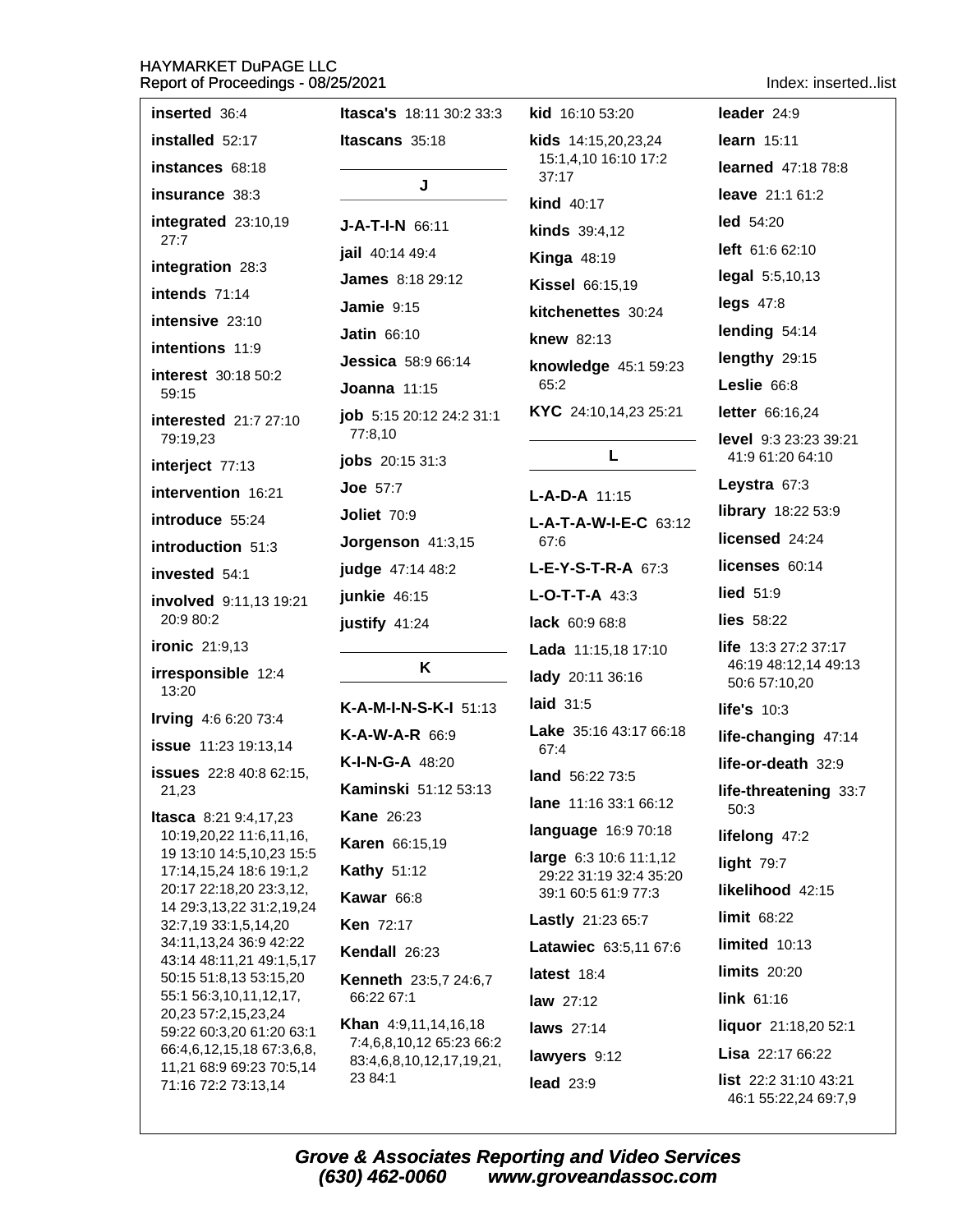### listen  $34:14$

listened 17:19

listening 48:21 51:16

live 8:18 9:16 14:22 17:13.14 22:18.20 24:19 27:16 43:3 48:20 49:12 53:15 57:8 70:13

### live-streamed 5:23

lived 16:15 19:18 34:11 35:16 37:13.16.20 45:17 46:10 48:24 53:19 59:22 63:12

lives 10:1 12:15.24 13:14 25:15 26:22 29:5 34:24 45:4 58:2,4,6 61:12

living 23:5 24:1 25:7 26:6,16 27:5 41:6 49:5, 18

 $LLC$  4:5

**local** 21:4 40:6

located 10:24 26:6.14 33:13,21,22,23 34:5 66:18 72:22 73:22

location 4:6 9:24 10:21 12:9 14:13 15:17,18,20 16:3 49:22 50:5 63:1

locations 11:4

lockdown 41:11

locked 47:12

Lombard 70:10

long 17:15 22:8 25:10 27:22 39:16,18,19,24 70:24 79:22

**longer** 12:10 35:14 46:15 52:17 64:11 65:8  $71.1$ 

### looked 52:20

**Loop**  $21:15$ 

lose 36:6 71:17 72:7

loss 35:9 63:24 71:21 72:8,12

lost 12:16 13:14,15 71:23

lot 6:4 8:24 14:14 15:9 16:14.20 23:3.17 39:13 42:2 44:6 46:6 51:15,17 53:18 54:5,6,24 56:3,4 61:4 62:10

Lotta 43:2,3 47:20 48:16

love 16:12 17:4 23:3 54:15

love's 48:14

loved 14:22 50:6

**lucky** 45:21

**lung 44:19** 

Lustig 9:19 14:4,19 15:15 29:18 49:23 50:11 51:9,24 57:17 58:6

Lustig's 15:24 49:19

Lynn 66:12

M

M-A-J-M-U-D-A-R 66:11 M-O-N-T-I-C-E-L-L-O

66:13

machines 52:2

made 20:7 30:9 31:7 37:1 43:21 44:21 49:22 50:11 54:18 64:22 68:2 69:21 73:9 77:13 78:7

magical 60:21

main  $33.2$ 

maintain  $79:15$ 

Majmudar 66:10

major 64:13 70:15

majority 64:8

make 5:17.20 11:6 19:20 20:6.23 27:21 29:5 31:23 45:21 55:10,17 56:5,17 58:1 59:21 62:10 75:1 76:15,20 77:9 78:14,23

makes 10:5 14:12,16 15:21 51:8 62:18 76:23 80:19 making 20:12 54:20

74:17 malfunctioned 52:20 maligned 35:18 man 52:22 64:1 manipulated 31:22 manner 22:1 27:19 62:9 **Maple 58:9** marital 41:6 marketed 30:19 married 69:12 massive 40:24 MAT 48:6 math 19:11 Matt 37:24 38:5.10 matter 5:9 27:10 39:3 60:3 65:12 Matthew 37:23 max 81:23 Maxwell 66:4 **MAYO 34:10** meal 20:24 means 23:13 60:17 meant 38:6 82:12 mechanical 15:18 media  $58:21$ medical 12:4 13:1.21 49:23 50:13.21 52:15  $74:3$ medically 49:20 medication 46:18 medicine 36:12 Medina 70:11 meet 25:12.27:9.28:23

meeting 4:2 5:1,3,24 29:18,19 48:22 51:1 74:9 75:15,18,22 76:9,11 84:3

meetings 5:2,23 6:1 8:24 21:12 29:20 34:16, 23,24 51:16 62:21 76:4

Index: listen..monev

member 32:7 41:10 67:22

members 13:11.59:13 65:21

memories 51:17

mental 23:10.18 24:10. 11 25:19 50:17 59:7 74:3

mention 31:3.7 32:10  $50:10$ 

mentioned 14:19 19:10 45:14 46:1 55:21

mentions 61:1

met 77:9

methadone  $72:14.15$ 

metropolitan 41:1

Michael 67:11

mile 49:12 73:2

miles 23:6 33:14,16,17, 18,20 45:16

million 10:7 18:11 31:3

mind 15:6 57:2

 $minute$  33:14

minutes 13:6 33:9,16, 17, 18, 20 49: 11, 15 51: 23, 24 81:23 82:4.5

misleading 71:6 72:11 73:11

mispronouncing 67:5

mission 26:21 63:18

mistake 44:22 62:11

mixed-use 6:17

Mo 65:23 67:14 83:2

mobility 26:20

modest 79:8

modifications 64:22

Mokena 33:19

mom 49:3

moment 14:23 15:12 25:7 47:14

money 18:23 19:5,6 20:17 21:4

**Grove & Associates Reporting and Video Services** (630) 462-0060 www.groveandassoc.com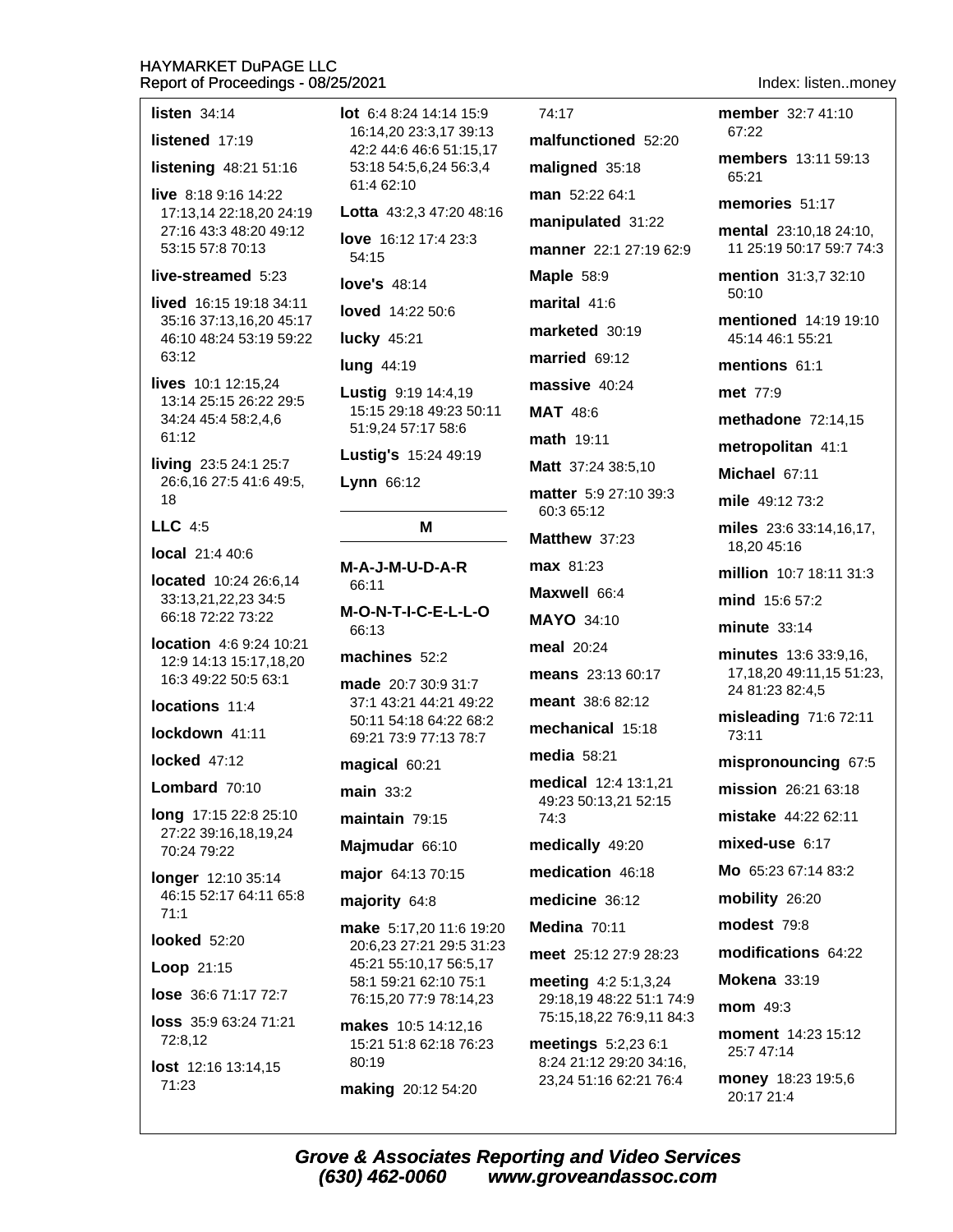| monies $18:19$                             | necessarily 81:6                          |
|--------------------------------------------|-------------------------------------------|
| month 24:17 49:14                          | needed 10:16 29:21                        |
| monthly 27:8                               | 35:9                                      |
| months 42:8 43:8 48:3                      | negativity 39:10                          |
| Monticello 66:12                           | neighbor 36:19                            |
| morning 44:22 52:19                        | neighborhood 14:1<br>15:7 53:21 57:16 58: |
| mother 14:5,12 15:13,<br>19,24 52:8        | neighboring 56:8                          |
| mothers 14:20 15:3<br>16:1,2               | neighbors 13:13,17<br>25:20               |
| motion 6:22 7:13 82:19,                    | network 50:19                             |
| 21 83:14 84:3                              | neuropsychologist<br>39:1                 |
| <b>motor</b> 52:20                         | newsletter 66:21                          |
| move 15:5 38:15 67:18<br>75:2              | newspaper 21:11 3<br>52:3                 |
| moved 6:24 14:23<br>15:13,14,20 49:1 82:24 | next-door 20:20                           |
| 83:15                                      | $nice$ 35:2                               |
| moves $14:6$                               | Nichols 50:21                             |
| moving 14:9 15:16                          | night 36:13 46:21 48                      |
| multiple 23:9,16                           | 78:9,10 81:24                             |
| Murray 67:11                               | night's 30:23                             |
| music 53:6                                 | <b>Nikita 53:14</b>                       |
|                                            | nimbe 32:13                               |
| N                                          | No-haymarket 36:1                         |
| name's 43:2                                | NOLFO 79:17 81:12<br>82:12                |
| named 33:11                                | non-profit 71:18,19                       |
| <b>names</b> 7:19 55:22 58:22<br>71:1      | nonclinical 24:22                         |
| <b>Nancy 34:10</b>                         | <b>normal</b> 20:22                       |
| Naperville 33:17 66:10                     | <b>North 58:9 67:2,10</b>                 |
| Narcan 41:18 54:21                         | northern 33:22                            |
| national 40:6 67:4                         | <b>northwest</b> 23:11 24                 |
| nature 15:10 39:21 53:7                    | 56:24                                     |
| navigation 42:4                            | not-in-my-backyard<br>28:14               |
| nearby 38:4                                |                                           |
|                                            | not-in-our-backyar                        |
| nearest 33:12 36:15                        | 51:19                                     |
| 52:7 72:24<br>nearly 38:24                 | noted 80:21<br>notes 21:11                |

 $/39:10$ numbered 69:1 36:19 numbers 18:3,4,10 hood 14:14 numerous 69:9 1 57:16 58:1 nurse 50:1 ing 56:8  $$13:13,17$ O'KEEFE 75:8,11 76:21 50:19 77:20 78:7 80:5 81:1,6,9 chologist 82:16 O'Keefe's 80:3  $r 66:21$ Oak 17:13 er 21:11 35:19 object 68:13 77:12 objected 21:13  $120:20$ objection 8:5,6 33:2 67:17 68:4 75:1,13 76:1  $50:21$ 20,22 77:23 78:2 80:3,2 3 46:21 48:21 objections 75:5  $1:24$ objectors 5:16 79:19  $0:23$ 80:11  $14$ objects 74:16  $2:13$ obligation 56:22 arket 36:19 obtain 59:3 60:7 9:17 81:12,20 obvious 19:22 occur 33:9  $t$  71:18.19 offer 25:14 al 24:22 offered 23:21 39:4  $0:22$ officials 34:13,18 9 67:2,10 Ogden 66:9 33:22 older 49:8  $t$  23:11 24:12 on-line  $7:18$ one-and-a-half 81:22 -backyard 82:6 one-man 57:12 r-backyard open 6:23 7:14 57:24 71:14  $21$ opened 57:14  $:11$ 

Index: monies..over-prescribed

|                                                                   | ILIUEX. THUHIESUVEI-PIESUIIDE                                                                                                 |
|-------------------------------------------------------------------|-------------------------------------------------------------------------------------------------------------------------------|
| November 36:20                                                    | opening 24:8 74:10                                                                                                            |
| number 18:14 20:2 38:2                                            | openings 5:6                                                                                                                  |
| 68:16,22                                                          | operate 26:18 28:8                                                                                                            |
| numbered 69:1                                                     | operated 60:1                                                                                                                 |
| <b>numbers</b> 18:3,4,10                                          | opinion 56:18 59:1 65:4                                                                                                       |
| numerous 69:9                                                     | opinions 56:7 58:11                                                                                                           |
| <b>nurse</b> 50:1                                                 | 70:23                                                                                                                         |
| Ο                                                                 | opioid 39:16 43:5 54:16<br>72:13                                                                                              |
| O'KEEFE 75:8,11 76:21                                             | opioids 35:11 49:3                                                                                                            |
| 77:20 78:7 80:5 81:1,6,9                                          | opportunities 27:5                                                                                                            |
| 82:16<br>O'Keefe's 80:3<br><b>Oak 17:13</b><br>object 68:13 77:12 | opportunity 8:2,20 21:8<br>29:4,8 45:7 48:8,11 54:9,<br>22 55:4,15 64:24 68:1,3<br>76:15,19 77:2 78:14<br>79:12,16 80:1,12,15 |
| objected 21:13                                                    | oppose 28:10 57:3                                                                                                             |
| objection 8:5,6 33:2                                              | opposed 9:6                                                                                                                   |
| 67:17 68:4 75:1,13 76:1,<br>20,22 77:23 78:2 80:3,21              | opposing 77:2,13 81:2,<br>10 82:4                                                                                             |
| objections 75:5                                                   | opposition 9:8 25:17                                                                                                          |
| objectors 5:16 79:19                                              | 28:6,10                                                                                                                       |
| 80:11                                                             | optimistic 82:1                                                                                                               |
| objects 74:16                                                     | order 4:3 6:17 60:6 65:5<br>82:18                                                                                             |
| obligation 56:22                                                  | orderly 6:8                                                                                                                   |
| obtain 59:3 60:7                                                  |                                                                                                                               |
| obvious 19:22                                                     | ordinance 56:21 77:5                                                                                                          |
| occur 33:9                                                        | organization 39:14<br>40:15                                                                                                   |
| offer 25:14                                                       | organizations 42:3                                                                                                            |
| offered 23:21 39:4                                                | original 30:5,10 64:20                                                                                                        |
| officials 34:13,18                                                | <b>Orland 33:18</b>                                                                                                           |
| Ogden 66:9                                                        | outbreak 15:17                                                                                                                |
| older 49:8                                                        | outlined 74:22 80:9,22                                                                                                        |
| on-line 7:18                                                      | outlining 75:6                                                                                                                |
| one-and-a-half 81:22<br>82:6                                      | outpatient 23:18 24:17<br>38:2                                                                                                |
| <b>one-man</b> 57:12                                              | outreach 40:4                                                                                                                 |
| open 6:23 7:14 57:24                                              |                                                                                                                               |
| 71:14                                                             | over-exaggeration<br>68:17                                                                                                    |

over-prescribed 46:17

**Grove & Associates Reporting and Video Services**  $(630)$  462-0060 www.groveandassoc.com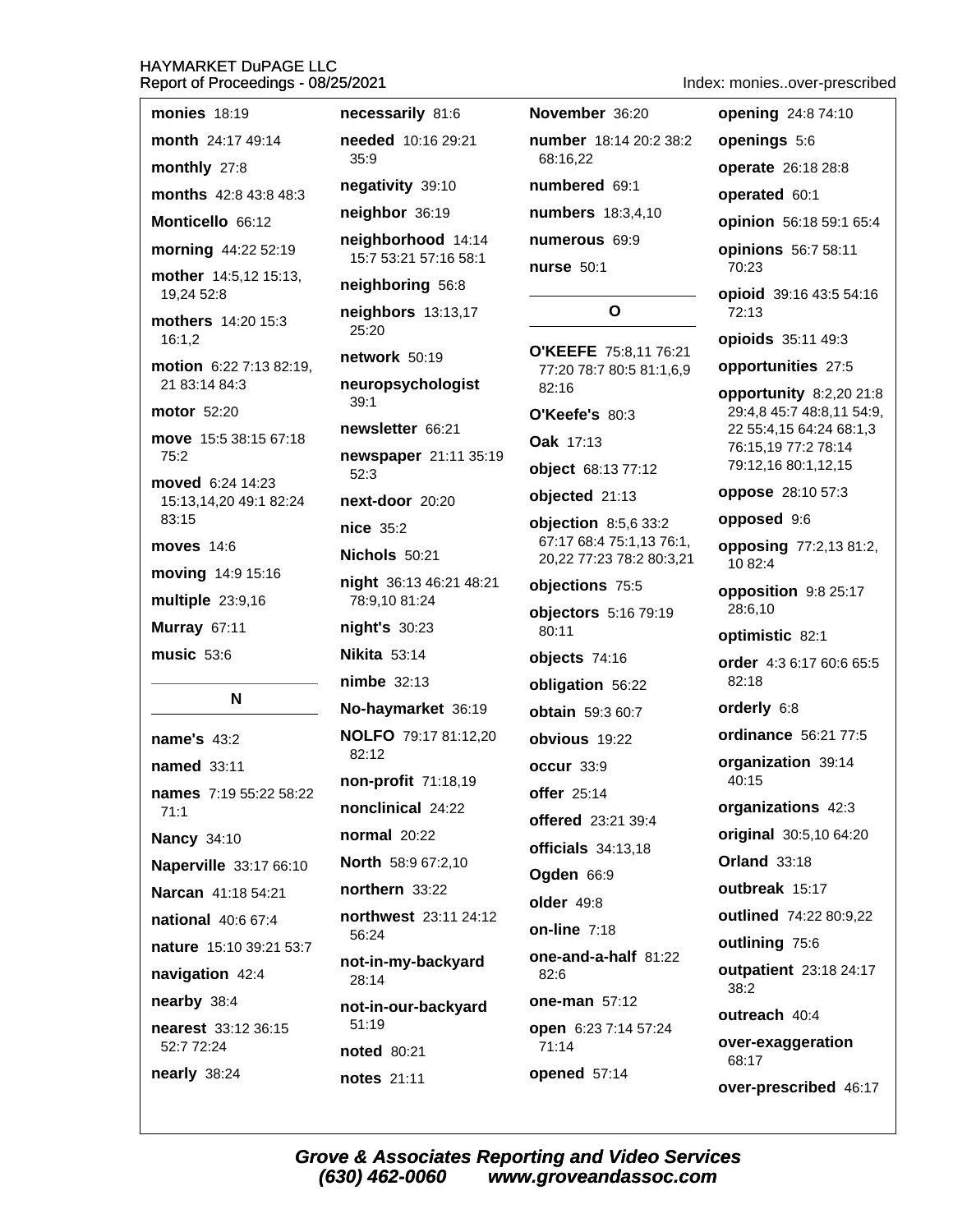| overcome 28:18                                |
|-----------------------------------------------|
| <b>overdose</b> 37:23 40:24<br>41:19,22 51:16 |
| <b>overdoses</b> 46:8                         |
| overheard 64:7                                |
| overloaded 50:8                               |
| overly 82:1                                   |
| override 56:16                                |
| <b>overusing 13:16</b>                        |
| overweight 44:17                              |
| overworked 62:1                               |
| owner 4:5 72:2                                |

P

P-E-T-E-R-S-O-N 9:16

pace 82:1

pacemaker 36:3

packed 10:15

pages 69:1,5,6,9 70:16

paint 58:17

Palatine 22:19 26:12 70:9

pandemic 6:3 54:18 62:15

paperwork 31:4

**Pappas 29:19** 

paramedics 52:11,21

paraprofessional 16:22

parent 27:8

parents 35:5

park 4:6 6:20 18:21 33:13,18 43:17 61:4 73:5

### parked 12:19

parking 51:15 61:4 62:10

part 22:24 23:2 24:2 29:15 32:14 45:7 48:11 53:7 68:2 74:16

participate 27:1 42:10 participated 37:18 particular 28:1

parties 44:1 78:13 79:19,23 80:20

partnering 25:21

pass 21:17

passed 38:11 44:5 45:22.23.24

passionate 57:17

past 31:11 51:2 58:13 81:18

patient 13:1,6 32:7 47:4  $50:3$ 

patient's 50:2

patients 12:24 49:20 50:19 59:16 60:2.10.22 61:6,12,16,21,24 62:2,5, 6

Paul 66:17

pay 18:17 19:7,9 36:8 50:4 62:13,14

PC 4:4 6:14

pediatric 38:24

pension 36:6

people 7:17,19 16:18 17:4,6 20:8,22 21:22 26:21 27:1,11,15,16,18, 20,24 28:1,3,11,16,19,24 29:5 35:3 37:7 39:24 40:9 41:23 42:5,12,20 43:9,23,24 44:6,14,20,21 45:1.24 46:11 47:12 49:17 54:5,10,11,12,24 55:5,11 56:4 62:17 68:8, 9 69:23,24 70:13

percent 18:12 72:12

perceptions 28:15 perfect 10:22 14:12,16

Perfectly 8:12

permit 6:17

permitted 80:7 person 5:24 8:24 22:12 36:22 44:19,21 46:2 68:20,23 69:3,16

person's  $23:15$ 

personal 19:23 26:8,9 36:1 40:23 41:6 47:6

personally 22:11 23:20 41:13 42:2 43:23 46:2

personnel 49:23 52:12

Peterson 9:15,16 11:14

petition 5:14,21 6:15 8:1,6 67:17,24 68:5,13, 14 69:1,18,22 70:1,16, 18, 19, 24 71: 2, 4, 8, 9 72:10,18,21 73:11,21 74:16,22,23

petitioner 4:5 5:16 8:23  $9:12$ 

petitions 68:3,4,10 69:12 70:6,12,16

**Pfizer's 54:19** 

phone 51:15

phonetic 32:13

picture 34:20

 $pink 7:16$ 

Pino 67:7

pipe 15:19

pitched 30:14

pivotal 54:14

place 12:4 14:5 15:10 21:7,17 22:22 45:16

places 43:7 44:24 46:11 47:10 55:7

placing 10:12 13:20

**plan**  $4:35:9,13,17,19,22$ 6:2,16 8:2 56:10 67:20 74:17 75:15,18 76:6,8,13 77:10 78:21 80:13,22  $82:6$ 

planned 6:15 75:18

planning 9:7 22:3 26:17 28:21 29:20 31:15 play 14:15 54:14

Index: overcome..prepared

playground 15:9

plays 46:22

plead 57:23

podium 47:7

point 5:4 19:14 47:13 73:24 74:2 75:6 76:5 79:2 82:18

points 20:12 56:4 57:2 78:3 82:8

police 11:2 18:9 34:14 36:20 41:17 49:10 73:13, 15

policy 61:1

political 62:22

politicians 19:15,17 30:13 58:21

Pollock 72:18

Pollock's 73.6

pollute 68:17

pool 53:10

population 10:7 18:4, 11,12 27:19 28:7 33:21, 24 34:1,2

popup 39:17

**Portillo** 57:7 58:7

position 14:7

positive 38:14

positively 10:1

possibility 21:15

possibly 75:21 78:20

post 27:6

potential 9:23

power 52:19

practically 12:22

practice 39:2 77:7

practices 59:4

prefer 8:8

premises 21:2

prepared 63:7,15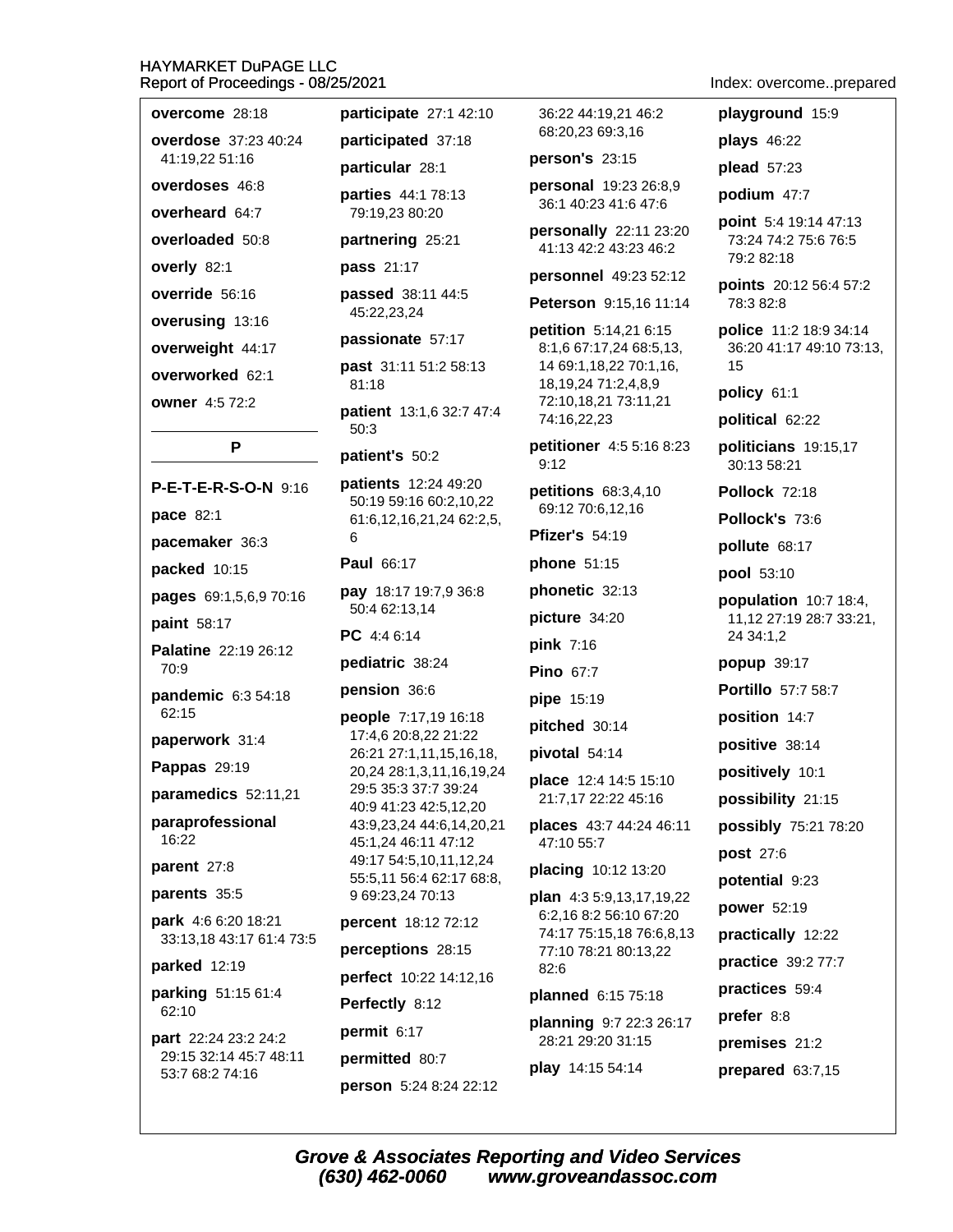| prescriptions 35:12                           | production 54:21                                  | 29:2 33:11 38:20 55:9                                | quoted 52:2                                  |
|-----------------------------------------------|---------------------------------------------------|------------------------------------------------------|----------------------------------------------|
| present 4:20 55:23                            | professional 22:1                                 | 61:15,20,21 62:4 63:2<br>70:1                        |                                              |
| 68:11 80:10,13                                | professionally 38:23                              | provided 8:22 41:15,16                               | R                                            |
| presentation 8:3<br>presented 8:1 9:11 30:6   | professionals 40:6<br>45:4                        | 66:6,13 70:2<br>provider 24:24                       | R-I-D-G-E-M-O-O-R<br>37:14                   |
| 31:21 67:23                                   | program 14:5,9,13,17,                             | providing 24:10 25:3                                 | <b>raft</b> 17:5                             |
| presenting 76:18                              | 20 15:8,13,14,20 16:1,20<br>38:9 40:17 41:18 45:9 | 39:18,23 40:3,4,5,7,8                                | railway 73:5                                 |
| Preserve 43:3                                 | programs 15:2 38:3                                | proximity 73:22 74:12                                | <b>raise 47:21</b>                           |
| president 66:17 67:1                          | 39:18,19 41:13                                    | public 4:21,22,23,24                                 | raised 37:15,17                              |
| pretend 45:6                                  | progressive 47:2                                  | 5:13,16 6:8,9,14,23 7:14,<br>23,24 8:1,8 15:1,5 36:1 | rallied 23:1                                 |
| pretty 32:13 43:14                            | prohibit 27:14                                    | 59:22 60:15 65:21 67:20                              | ramp 52:16                                   |
| prevent 28:2                                  | prohibits 28:13,14                                | 76:11 78:17,19 82:21                                 | rampant 54:16                                |
| prevention 24:21                              | project 9:1,6,7 31:16                             | publicly 8:14 30:19                                  | rationale 40:22                              |
| previous 80:5                                 | 35:22 72:20                                       | purchases 20:22                                      | Ray 4:14,15 7:1,8,9 83:1,                    |
| price 50:4                                    | promised 14:4                                     | Purdue 48:3                                          | 8,9,16,21,22                                 |
| primarily 9:5                                 | promote 53:2                                      | purposes 80:19                                       | reached 30:12                                |
| primary 64:5                                  | prone $28:4$                                      | push 31:23                                           | reaching 9:18                                |
| Princeton 34:11 66:15                         | proof 77:10                                       | pushed 32:12                                         | reaction 33:8 36:11                          |
| principles 27:20 28:22                        | properly 62:8                                     | pushing 31:12                                        | read 24:6 52:24 54:18                        |
| prior 8:3                                     | properties 72:22                                  | put 28:14 31:6 35:14,21<br>57:15 62:16 64:20 73:12   | 71:5                                         |
| prison 47:9 57:21                             | property 10:21 18:17,20                           |                                                      | reading 7:19 29:17                           |
| private 31:8 33:11 39:2                       | 36:21 53:6 72:1,5,6,12<br>73:1,2,3,4,7            | putting 21:21                                        | ready 44:13 48:1                             |
| 51:22                                         | proportion 10:18 11:6                             | Q                                                    | real 20:8 39:7 62:24                         |
| proactive 38:14                               | proportionate 10:8                                |                                                      | reality 20:6 58:15                           |
| problem 27:23 39:22<br>41:24 43:19 45:5 69:15 | proposal 9:9 11:19,23                             | quadrant 41:20 56:24                                 | realize 39:7                                 |
| 81:14                                         | 29:16 30:11,13 31:17,18,                          | qualified 24:11                                      | reason $10:22$                               |
| problems 16:7,8 38:17                         | 23 57:3 64:20 68:10,12<br>69:24                   | quarter 73:1                                         | reasonable 82:15                             |
| 39:16 40:2                                    | proposed 21:14,19 32:4                            | <b>Queen 43:15</b>                                   | <b>reasons</b> 9:6 19:24 36:1<br>74:15       |
| procedure 78:4 80:23                          | 50:5                                              | question 22:5 55:3<br>73:16 81:20                    | <b>rebut</b> 76:16                           |
| procedures 6:2 13:5                           | proposes 18:15                                    | questionable 65:11                                   | rebuttal 75:23 76:2,3                        |
| proceed 81:13                                 | prosecutor 47:24                                  | questioned 64:12                                     | 77:8 78:11 80:15,17                          |
| proceeded 80:18                               | Prospect 67:11                                    | questions 6:9                                        | 81:7,17                                      |
| proceeding 5:10                               | protect 5:15 50:3                                 | quickest 13:2                                        | receive 30:3 31:5 42:14,<br>16 45:2,14 58:18 |
| proceedings 5:12<br>29:16 32:11,14,15 50:12   | Protection 19:3                                   | quickly 65:4,6                                       | received 31:4 65:23                          |
| process 4:20,22 6:8                           | proud 24:8                                        | quiet 15:7                                           | receives 24:16                               |
| 19:13,14 22:1,9 75:9,17                       | proves 47:13                                      | quorum 4:19                                          | recent 41:5,7                                |
| 76:1,19 77:4,14 78:5,18<br>79:7,23 82:13      | provide 23:10,14,18                               | quote 50:23 51:4 56:20                               | recently 36:10 38:18                         |
|                                               | 24:20 25:2,16,19 26:23                            | 71:9                                                 | 49:1 54:19 78:6                              |

Index: prescriptions..recently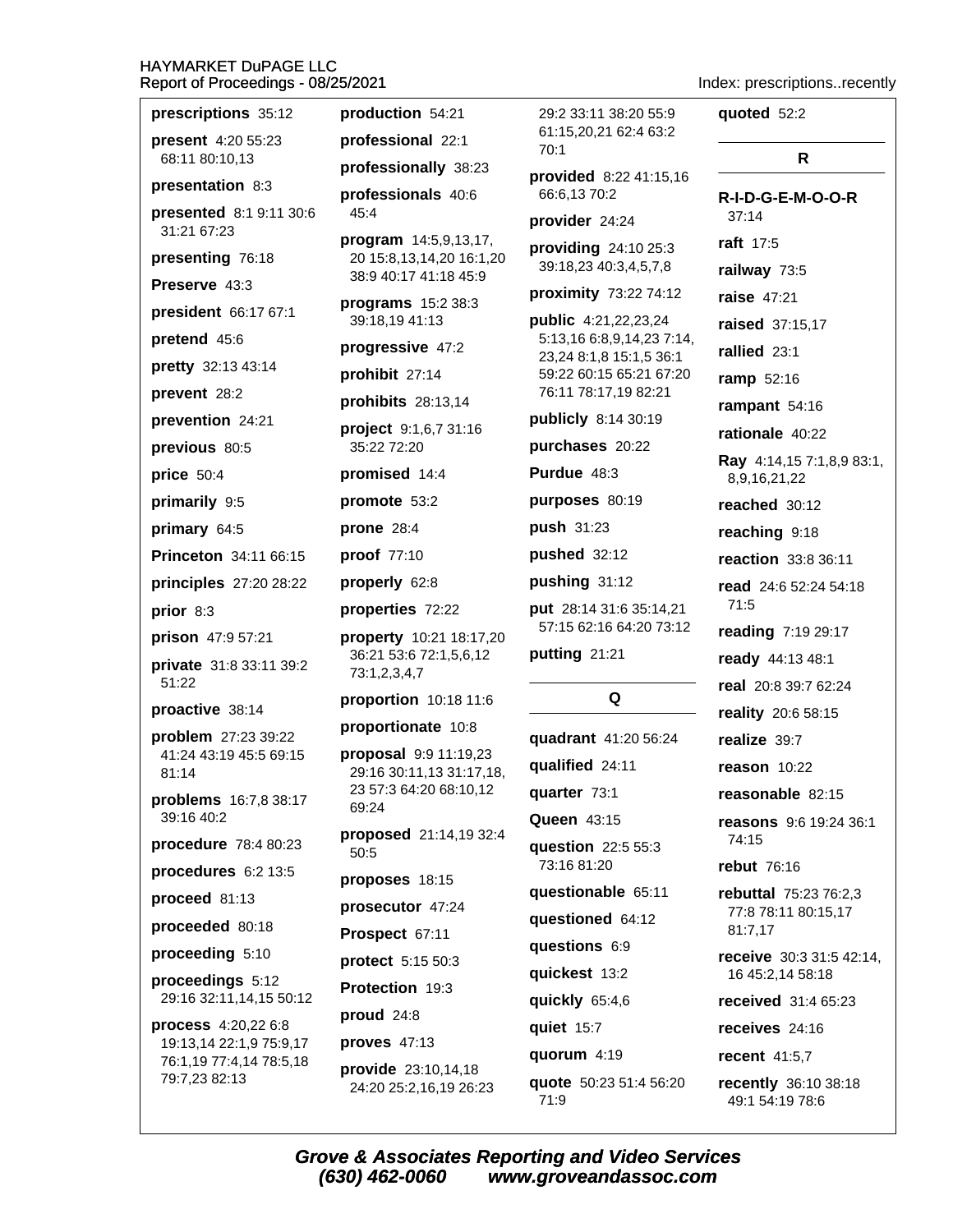Indev: recliner school

| Report of Proceedings - 08/25/2021                  |                                                   |                                                 | maex: reclinerscrioo                               |
|-----------------------------------------------------|---------------------------------------------------|-------------------------------------------------|----------------------------------------------------|
| recliner 52:19                                      | remainder 6:1                                     | <b>respect</b> 40:2 56:7 62:3                   | role 23:9 54:14                                    |
| recognize 25:18 27:16                               | remained 47:12                                    | 77:5,22 80:18                                   | <b>roles</b> 79:5                                  |
| 63:21                                               | remarks 5:6                                       | respective 79:9                                 | roll $4:8$                                         |
| recognized 40:1                                     | remember 51:1,4 53:21                             | respond 62:8                                    | rolled 12:6                                        |
| recommend 9:8 53:11                                 | reminder 8:13                                     | response 20:11 25:18<br>33:4 51:23 77:18 78:1,2 | Ronan 26:4,9,11,14                                 |
| recommendation 5:18                                 | removed 31:10 36:22                               | 80:3                                            | 29:11                                              |
| recommending 5:19                                   | repeat 12:15                                      | responses 62:1                                  | <b>room</b> 77:6                                   |
| record 5:12 8:3,15 66:1<br>67:13 68:2,7,18 70:22    | replied 50:23                                     | responsibility 44:15                            | <b>rooms</b> 10:10                                 |
| 74:16,23,24 75:1 77:23                              | reply 80:4                                        | restate $67:16$                                 | <b>Rosary 43:15</b>                                |
| 80:4,22 81:1,19 82:10                               | report 73:8                                       | restaurants 21:6                                | Roselle 43:17 67:11<br>70:9                        |
| recorded 48:22                                      | reported 70:7                                     | result 9:2 71:24                                | roughly 45:16 81:22                                |
| recovering 57:9                                     | reporter 5:11                                     | resulted 71:20                                  | rule 21:2 28:11                                    |
| recovery 24:22,23 25:10<br>27:11,16,18 28:2,4,8,10, | representative 30:8                               | resulting 72:1                                  | rules 6:10 61:1,2                                  |
| 11,16 29:2 38:9 40:14                               | 70:12                                             | retail $53:3$                                   | run 20:22 27:7                                     |
| 43:7 45:13                                          | represented 70:4                                  | retires 14:6                                    | running 53:21                                      |
| red 58:2,5                                          | representing 37:12                                | reuse 71:15                                     | Russo 4:16,17 7:10,11                              |
| reduction 38:21                                     | reputation 45:13                                  | revenue 30:17 35:9                              | 83:10,11,23,24                                     |
| referendums 19:2                                    | request 6:15 79:15 81:2                           | 71:17                                           |                                                    |
| refused 18:5                                        | requesting 78:8,9                                 | <b>revenues</b> 71:21,23 72:4,<br>7,8           | S                                                  |
| regard 69:24                                        | require 27:18                                     | reversals 41:19                                 | <b>S-N-E-A-T-H</b> 56:3                            |
| regarding 57:19                                     | research 40:7                                     | revert 67:15                                    | S-T-E-F-A-N-I 37:11                                |
| regret 47:10                                        | reside 33:1                                       | review 8:3,5 30:7 31:16                         | safe 14:14 15:7 37:5                               |
| regularly 75:18                                     | residence 70:1                                    | 41:4 68:1,3 70:17                               | 70:19                                              |
| rehab 17:24 19:16 41:7<br>54:11 57:11,14,24         | residences 9:4 70:8<br>73:6                       | reviewed 8:22                                   | safest 13:2                                        |
| rehabilitation 27:14                                | resident 8:21 11:10,19                            | <b>Rich 41:3,15</b>                             | safety 28:17 35:24 51:7<br>67:4                    |
| 34:4                                                | 13:10 32:24 67:21 73:20                           | Ridge 8:18 33:1 66:12                           | sale 71:20 72:1,6                                  |
| relate $41:8$                                       | residential 6:18 72:22                            | Ridgemoor 37:14                                 | sales 20:21                                        |
| related 75:19 76:9                                  | 73:1,3                                            | right-of-way 73:5                               | <b>Sam's 51:14</b>                                 |
| relation 74:22                                      | residents 10:13 17:24<br>19:2 21:4 23:17 29:23    | rights 5:15 36:24                               |                                                    |
| relationship 59:17,18<br>72:13                      | 34:5 35:23 48:23 50:4<br>51:8 52:13 53:23 56:8,12 | ripple $61:11$                                  | save 12:24 13:2 17:6<br>48:12 58:2                 |
| relative 72:19,24 79:5                              | 57:22 62:20 66:7 70:5                             | risk 21:22                                      | saved 10:2 49:13                                   |
| released 47:15,19                                   | resorting 58:22                                   | road $4:66:2125:10$<br>26:15 48:21 66:23 67:10  | saving 48:14 58:3,6                                |
| reliable 62:13                                      | resource 45:12                                    | 73:5                                            | scenario 32:9                                      |
| relieves 45:8                                       | resources $10:8,13$                               | Robert 66:5                                     | Schiller 33:13                                     |
| rely 62:14 74:17                                    | 11:21 13:16 35:8,22 45:2<br>59:3 60:6,9 61:10,11  | Roger 37:10,11                                  | school 12:1 13:24 14:21                            |
| remain $74:23$                                      | 78:15                                             | Rohlwing 66:23                                  | 15:7,8,10 16:4,11 18:21<br>19:3 24:21 37:18 43:17, |
|                                                     |                                                   |                                                 | 24 48:5                                            |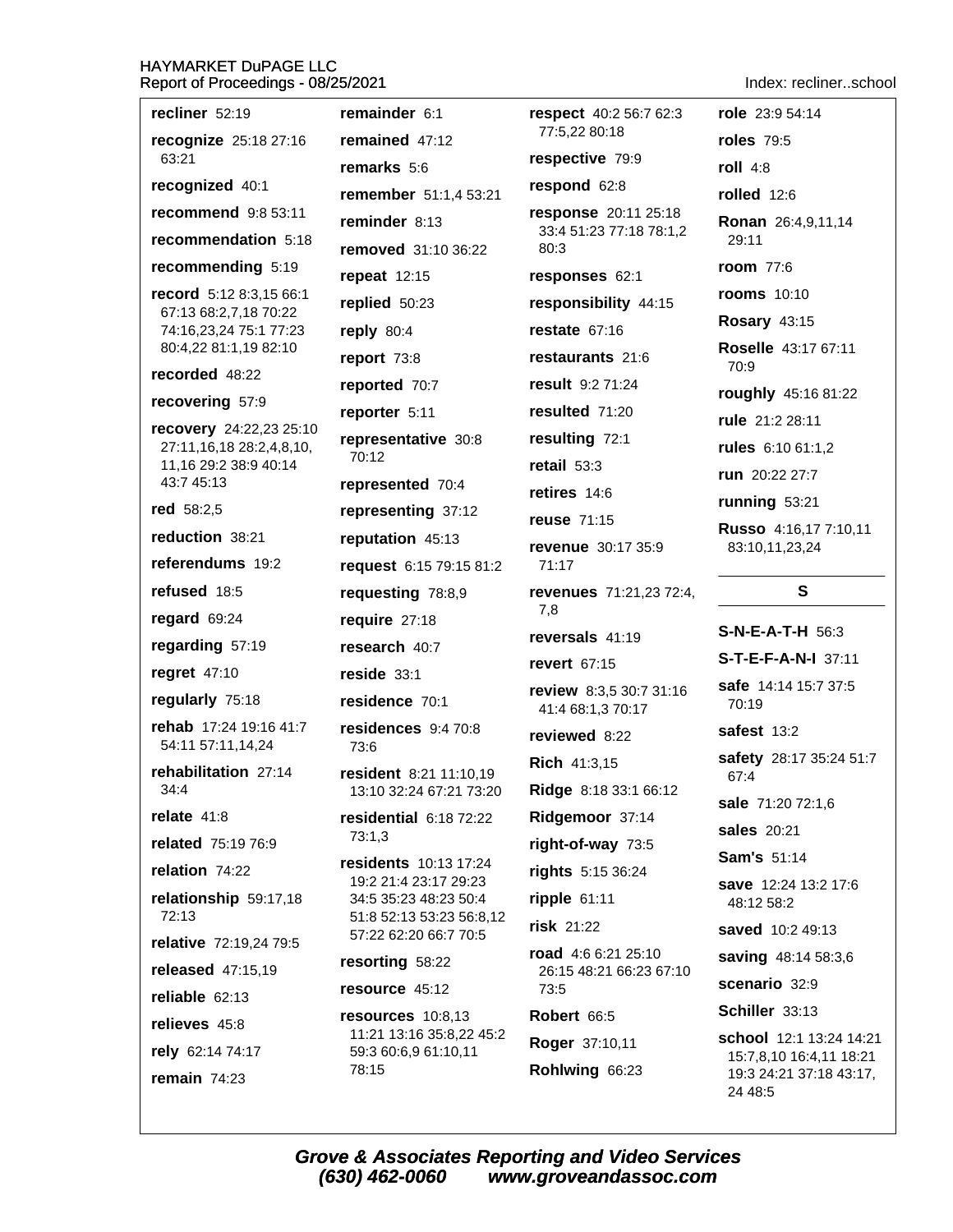| schools 14:16 15:1,5                                  | severe 17:2                             | single $45:17$                      | speaker 59:21,22                                              |
|-------------------------------------------------------|-----------------------------------------|-------------------------------------|---------------------------------------------------------------|
| 16:2 73:23 74:7,13                                    | severity 39:21                          | Sir 63:9                            | speaking 61:12                                                |
| scope 9:5 29:22 31:16<br>39:21 79:7                   | shackled 47:8                           | site 6:16 21:20 61:18               | special 6:16 16:22 29:4                                       |
| <b>search 28:12</b>                                   | shame 34:19 35:7                        | sitting 52:8 53:17                  | specifically 38:16 41:21<br>45:15                             |
| searched 30:18                                        | share 37:6 40:19 48:24                  | situation 32:6 39:6<br>57:19        |                                                               |
| secondary 27:6                                        | sheet $7:16$                            |                                     | speculations 28:17                                            |
| secretary 4:77:2                                      | <b>shoes</b> 20:18                      | size 9:5 11:20 14:2,3<br>35:10 42:1 | speech 16:8,21 36:24                                          |
| section 33:22                                         | shopping 21:6 53:3                      | skilled 49:23                       | speeches 63:16                                                |
| Security 36:7                                         | short 42:15 56:5                        | <b>skills</b> 27:4                  | spelled 66:3,4,10,11<br>67:9                                  |
| seek 71:11 74:2                                       | shortage 15:17                          | <b>slot</b> 52:2                    | <b>spend 19:6</b>                                             |
| seeking 25:9 42:5,14                                  | shortcuts 25:11                         | <b>slowly</b> 27:21                 | spending 19:5                                                 |
| Seemingly 31:2                                        | shorten 56:5                            | small 10:18 14:1,14,15              | spent 57:21 65:10                                             |
| selfish 36:2                                          | shorthand 26:19                         | 15:8 16:24 17:2 29:18<br>32:5 42:13 | spoke 50:12                                                   |
| sell 72:5                                             | show 62:22 74:24                        | smaller 11:4 34:22                  | spoken 50:24 51:1,2                                           |
| Selmon's 30:8                                         | showing 54:15                           | smallest 18:2 20:1 60:5             | 58:10                                                         |
| send 14:20,24 15:4 62:1                               | <b>shows</b> 72:12                      | <b>Smart</b> 24:23                  | <b>spouse 68:21</b>                                           |
| sending 16:1                                          | sic 20:5 21:4                           | <b>SMITH 79:1</b>                   | Spring 66:18 67:4                                             |
| senior 64:10                                          | sides 58:12                             | smoked 44:20                        | <b>stable 49:21</b>                                           |
| <b>sense</b> 10:6 11:7 14:12,<br>16 15:21 31:24 80:19 | sign 36:19,22 55:23,24<br>69:11,19 70:6 | <b>Sneath 56:2 57:5</b>             | staff 9:24 12:23 13:19<br>16:12                               |
| sentiment 28:6                                        | $sign-in$ 7:16                          | <b>sober</b> 43:9 48:2              | <b>stand</b> 45:20 72:7 80:5                                  |
| separated 73:4                                        | signature 70:17                         | sobriety 48:18                      | standard 75:19                                                |
| September 75:16,20                                    | signatures 68:10,15,22                  | <b>social</b> 16:21 27:2,8 36:7     | standards 77:9                                                |
| 76:10,12 82:22                                        | 70:4                                    | 41:4                                | standing 39:11 46:23                                          |
| serious 10:11 33:7                                    | signed 7:18 68:20 70:1,<br>24 72:19     | society 27:22 39:20,24              | 51:14                                                         |
| <b>serve</b> 23:4 25:23 26:22<br>34:4 40:9            | signer $69:18$                          | sold 71:22<br><b>solely 70:13</b>   | <b>start</b> 7:19,20 9:21 13:16<br>14:11 58:5 75:6,24         |
| <b>service</b> 25:17 31:8 33:4,                       | significance 5:10                       | solving 45:5                        | started 7:23 49:6                                             |
| 11 34:15 52:13                                        | significant 42:19 70:21                 | son 37:11,23 38:6 40:19             | <b>state</b> 8:14 14:7 38:6 49:2                              |
| <b>services</b> 9:3 16:21                             | significantly 50:9 68:15                | 59:23                               | stated 33:10 34:23                                            |
| 23:11,19,21 24:10,18,21,<br>22 25:1,2,12,19 26:5,15   | signing 68:23 69:3,5                    | <b>sort 81:17</b>                   | 35:20 36:18                                                   |
| 29:3 38:20 39:4,18 42:20                              | 71:5                                    | sound 43:10 80:2                    | <b>statement</b> 15:24 16:3<br>24:6 31:7 49:20 50:11,22       |
| 46:8 61:9 62:13,15                                    | signs 69:16                             | <b>South</b> 9:16 17:13 22:19       | 71:16 73:17,19 74:1                                           |
| serving 39:5 40:13                                    | signup 7:17 55:22                       | 34:11 66:14 67:11                   | 76:24 77:3,14 81:7                                            |
| sessions 64:8                                         | similar 14:3 47:16 69:4                 | <b>space 14:14</b>                  | <b>statements</b> $19:21$ $71:3$ ,<br>5,8 78:15,16 79:3 81:11 |
| set 68:14 70:18 71:3                                  | simple 19:10 32:18 62:7                 | sparks 28:6                         | <b>states</b> 53:1 54:17 57:1                                 |
| <b>sets</b> 29:24 72:10 73:11                         | simply 10:17 11:12<br>28:14 72:9        | speak 22:17 24:11 26:1<br>65:13     | 71:9 73:21                                                    |
| setting 35:7                                          |                                         |                                     | stating 68:16                                                 |

Index: schools..stating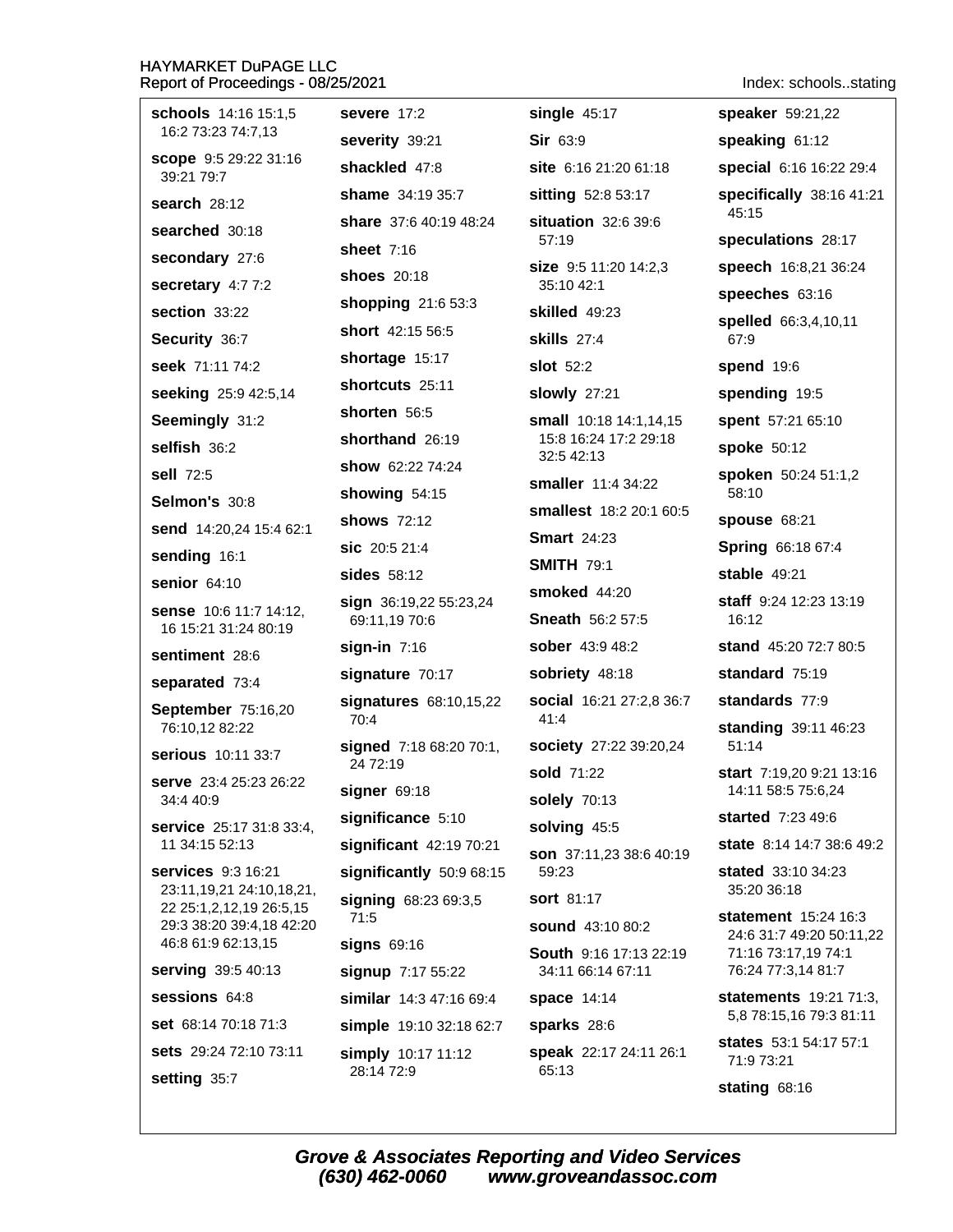| station 18:9                  | strong 47:1                                         | supporter 30:10                | teachers 16:11                                      |
|-------------------------------|-----------------------------------------------------|--------------------------------|-----------------------------------------------------|
| stations 10:9                 | strongly 57:3                                       | supporters' 31:10              | team 24:2,16 25:22                                  |
| <b>status</b> 39:13           | struggling 11:10 43:11                              | supporting 40:22               | 57:18                                               |
| stay 30:22,23 31:1            | students 16:12                                      | supports 25:8,11               | <b>teams</b> $23:9,14$                              |
| Stefani 37:10,11 40:21        | studied 72:24                                       | supposed 30:1 31:14            | teen $27:7$                                         |
| step 4:22 55:9                | studiously 21:12                                    | 58:14 61:3                     | telling $51:15$                                     |
| step-by-step 4:21 6:5         | study 72:11,20,21 73:10                             | surely 27:21 40:18             | <b>tend 79:21</b>                                   |
| Stephanie 66:7                | subject $73:1,7$                                    | surrounded 15:9                | tendency 68:17,22                                   |
| stereotype 46:14              | submitted 67:13                                     | surrounding 56:19              | <b>Teresa</b> 32:23                                 |
| stereotypes 28:18             | submitting 66:16,20,24                              | surroundings 53:4              | terms 40:14 78:16                                   |
| <b>Steve 40:21</b>            | substance 21:20 23:11,                              | survive 12:13                  | <b>testified</b> 49:23 68:6                         |
| Steven 37:11 40:19,21         | 24 24:12,18,21,24 25:5,<br>19 38:18 39:15 40:2 43:5 | survived 12:13                 | testify 76:20                                       |
| Steven's 38:7                 | 48:6 74:3,6,11                                      | survivor 38:15                 | testimony $5:117:24$<br>58:14 69:21 74:4 75:23      |
| stick 32:19                   | substances 43:9                                     | swayed 70:23                   | 76:2,17 79:11                                       |
| stigma 32:12 46:14            | substantial 42:16                                   | <b>sweet</b> 56:6              | testing 16:17                                       |
| 58:24 74:2                    | substantially 79:8                                  | <b>sweets</b> 44:18            | thanking 9:11,19,20                                 |
| stigmatized 25:6              | substitute 17:16                                    | system 50:7                    | Theodore 11:16                                      |
| stocked 61:23                 | suburban 39:2                                       | Szymon 63:11                   | thing 20:11 22:11 29:4,                             |
| <b>stole</b> 36:23            | suburbs 15:2 23:11                                  | T                              | 20 43:12 47:5,17 65:16,<br>18 69:8 79:17            |
| stolen 36:20                  | 24:13 60:21                                         |                                | things 15:16 17:18,21                               |
| <b>stood</b> 47:6             | succeed 59:9                                        | tactics 65:5                   | 18:19 19:10 21:5 22:10                              |
| <b>stop 14:9</b>              | successfully 16:4,6<br>17:1                         | takes 47:21 62:1 82:4          | 54:22 62:7                                          |
| stopped 72:9                  | succinctly 78:20                                    | <b>taking 34:13</b>            | <b>thinking</b> 14:6,11 44:8                        |
| store 21:18 52:1 53:6         | suffering 58:20 60:8,20                             | talk 5:1 11:22 13:23           | thought 18:15 21:6,9,13<br>39:3 51:18               |
| <b>stores</b> 20:18           | 74:5                                                | 15:23 52:10,18 77:24           | thoughts 37:6                                       |
| stories 42:5 48:23 58:11      | sufficient 55:6                                     | talked 17:21 63:23<br>64:15,19 | thread 28:3                                         |
| 59:10 60:8,19                 | suicide 22:23                                       | talks 52:5                     | threats 28:17                                       |
| story 47:6 58:12              | <b>Suite 66:9</b>                                   | tape 58:2,5                    | three-year 78:17                                    |
| straight 57:11                | <b>summarize</b> 78:19 79:4,                        | <b>Tara 67:3</b>               | thriving 25:21                                      |
| strain 46:7 61:10 62:5,<br>16 | 20 80:11,12                                         | tax 20:21 21:4 30:17           | throat $36:12$                                      |
| Stream 70:9                   | summer 49:5                                         | taxable 56:22                  | throughout 11:3,4                                   |
| street 9:17 15:8 17:13        | supplies 61:23                                      | taxes 18:17,20 36:8 60:7       | 32:11,15 37:19 56:23                                |
| 23:6 29:13 46:15,16           | support 11:4,19 16:13,<br>16 17:1 18:7 24:8 25:22   | 62:14                          | 65:9 69:7,21                                        |
| 49:10 67:3                    | 27:8 30:15 31:13,20 35:6                            | taxing $18:18$                 | time $10:16$ 13:10,12,14<br>17:15,22 21:3 22:8 24:3 |
| <b>stress</b> 73:13           | 38:22 39:23 45:2 60:2,4<br>62:23                    | taxpayers 62:12                | 25:18 29:9 31:8,22,23                               |
| stressed 62:16                | supported 19:16,18                                  | teacher 12:1 14:1 16:24        | 32:11,20 33:15,16,18,19<br>34:13 38:1,8 42:15 44:13 |
| strictly 9:3                  |                                                     | 17:4,16                        | $17.0 \pm 0.45 \pm 0.40 \pm 0.0$                    |

Grove & Associates Reporting and Video Services<br>(630) 462-0060 www.groveandassoc.com

Index: station..time

47:9 48:15 49:4,9 50:8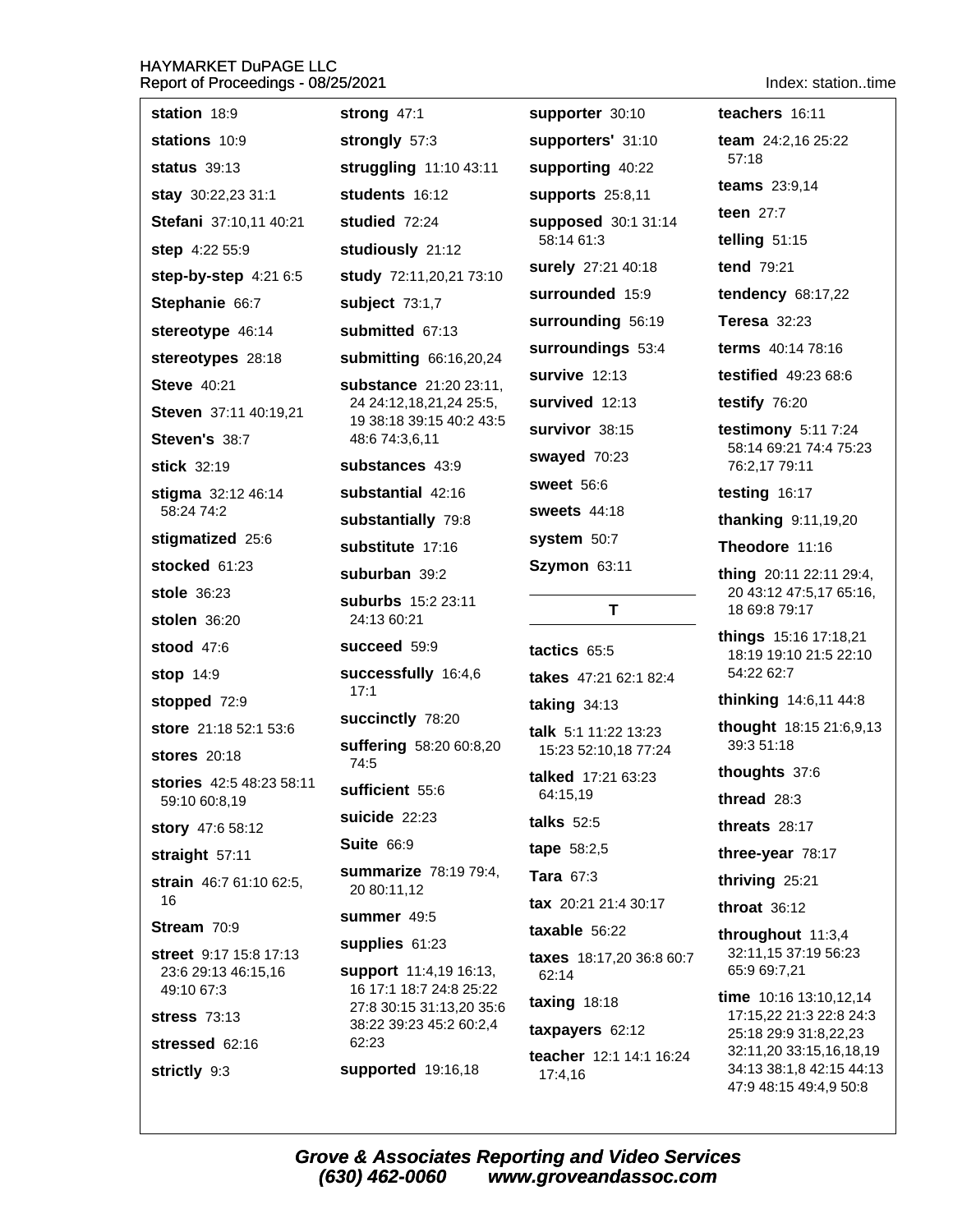51:23 52:11.18 61:22 65:22 67:15 70:21 75:6 76:16 77:17 79:3.6.8.10. 19 82:20

### timely  $62:9$

times 10:4 23:16 38:6 57:11 60:1

### timing  $81:20$

tiny 11:21 12:5 13:21 17:5 18:15

**today** 4:1 22:17 23:2 24:7 26:1 43:4,7 44:2 45:20 46:1,24 48:2 63:17,24

### today's  $63:7$

told 12:12 20:14 47:20, 24 61:16

### tolerance 61:1

tonight 7:24 8:7,21 58:10 68:8,11 73:20 74:9 78:9

## tools 45:1

total 68:22

### touched 48:23

town 10:12 18:16,20 19:7,18,24 20:17,20,24 22:24 23:18 32:5 34:21 35:21 43:14 49:16 51:6 58:16,17 59:16 60:5 61:9 62:5 69:14 70:3

towns 18:2 19:19,22 20:1,20 31:4 56:8

### tov 53:6

- toys 20:18
- track  $41:19$

traditional 77:6 80:6

traditionally 76:23 77:15

# train  $60:19$

trained 12:23 24:2 62:8 68:19

training  $26:2440:8$ 

transcribing 5:11

transportation 11:3 60:16.22 62:7

traveled  $45:17$ 

traveling 33:15,16,18,19

treat 28:7 34:6 61:24 74:11

treated 27:18 38:5 58:23 60:2 62:2

### treating 40:1

treatment 10:2.6 21:17 23:24 24:12 25:1,16 26:19 28:12.19 29:21 38:8 39:11,17,24 40:4 41:8 42:3,6,9,11,13,14, 16 43:5 44:10,17 45:15 46:12,13 47:3,16,18 48:7 54:11 55:12 59:7 61:15 72:14,15,23 74:3

### trees  $15:9$

trial  $5:12$ 

trigger  $33:8$ 

triggers  $52:1,3$ 

true 14:21 46:11 71:23 trust 22:6,11 30:4 31:14 65:13

trustworthy 65:8,11

truth  $60:3$ 

turn 5:4 77:18 turned  $62:22$ 

turnkey 10:21 turtle 52:20

 $TV$  35:19

type 23:24 28:13 60:7

# types  $63:16$

U

 $U-M-A-N-G$  66:3

**Uh-huh 82:16** 

Umang  $66:2$ 

understand 5:19 12:16 17:5 18:1 46:6 57:22 58:19 59:6,11 77:7

understanding 39:20 40:7 75:22 76:14 undue  $73.13$ uneducated 58:19 59:5 unethical 65:11 unfound  $27:24$ unique  $29:3$ uniquely 24:10 **United 54:17 57:1** University 48:4 unknown 54:7 unobstructed 53:5 unproportional 11:20 unsafe  $37:1$ untrue  $28:5$ unusual 78:17 79:2 upwards 30:3 urge 26:17 31:15 55:13 57:3

# urgency 62:3

usually 14:20 16:8,22 63:15

### V

vacant  $73:5$ vaccines 35:16 54:20 value 35:24 56:22 72:12 varied  $25:11$ various 79:11 verify 68:24  $victim$  38:15 view 19:12,23 20:3 53:5 village 5:18,20 6:4 8:23 9:12 10:19 11:12,21 12:5 13:21 14:2,17 15:13,14 16:14 20:15 21:24 22:13 23:7 26:19 29:3 32:24 33:5 34:13 43:16 47:21, 22 48:1,12 53:8 56:10, 21,23 66:23 68:2 70:10, 13 71:21,24 72:4,6 75:19 Index: timely..well-being

77:18 78:4 82:23 Village's 4:21 villages 18:2 violated 36:23 violence 28:4 virtually 8:24  $$ visit  $45:18$ visits  $23:14$ voluntary 71:20 72:1 volunteers 9:13 vote 7:3 48:10 65:18 83:3

**voted** 19:2.4

### W

W.S. 66:17.20

wait 8:8.10 32:8 42:7 49:15 50:8

waiting  $52:9$ 

walk 52:18 61:4 74:6

walking 21:19

wander 61:3

wanted 9:22 14:24 15:1 19:4 24:5 38:12 51:18  $79.1$ 

Washington 66:16,19

watched 59:13 64:8

wave 57:12

website 4:21 6:4 61:17

Wednesday  $4:245:18$ 75:21 82:22

week 23:16 36:16 75:14, 17,20 78:7

weeks 4:4 7:15 42:8  $75:7$ 

weigh 77:22

welcome 49:19

well-being 50:7

**Grove & Associates Reporting and Video Services** (630) 462-0060 www.groveandassoc.com